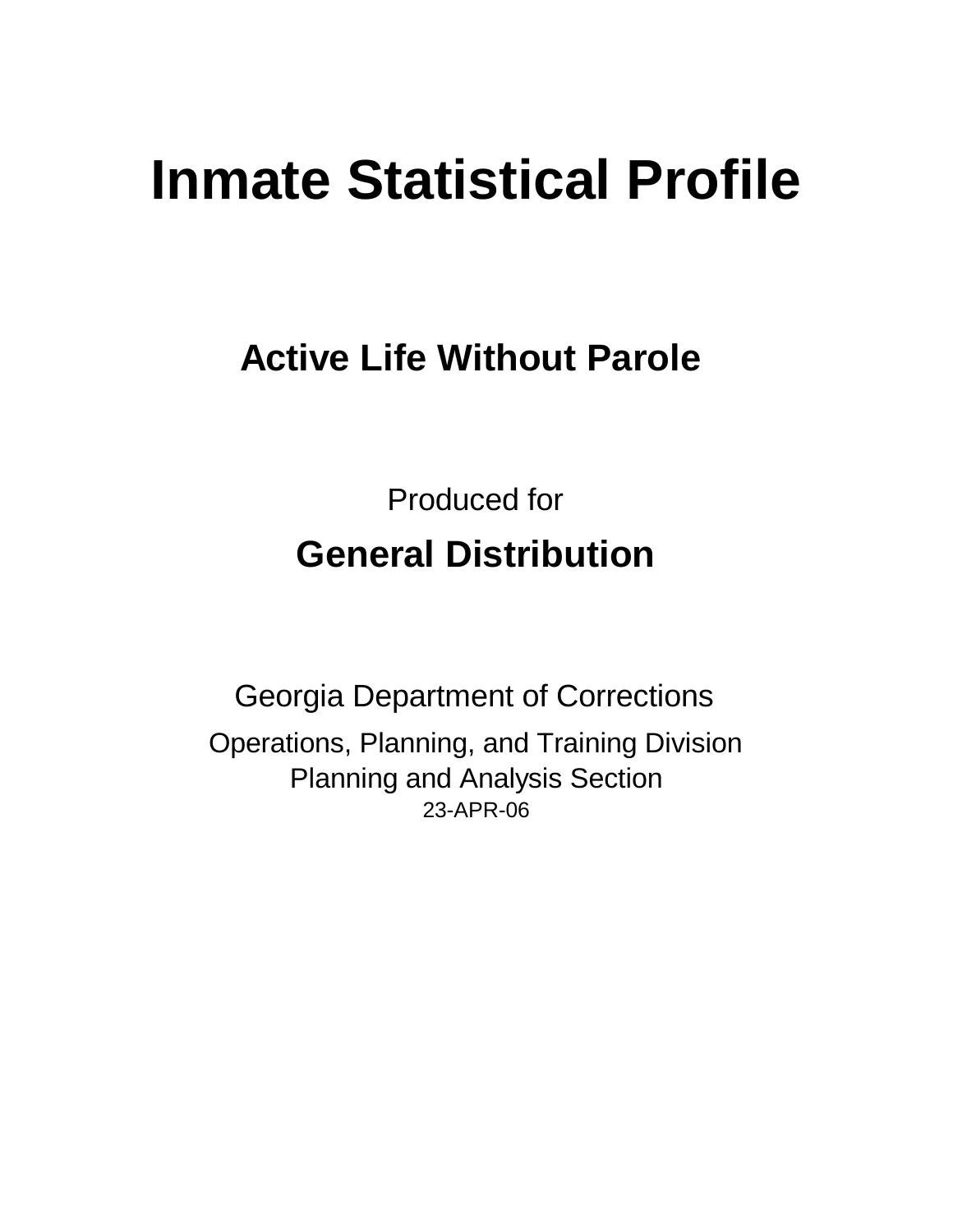**Contents** 

**Active Life Without Parole** 

Produced for **General Distribution**

# Table of Contents

| <b>Demographic information</b>                                 |
|----------------------------------------------------------------|
| 5 Current age, broken out in ten year age groups               |
| 6 Race group                                                   |
| 7 Marital status, self-reported at entry to prison             |
| 8 Number of children, self-reported at entry to prison         |
| 9 Religious affiliation, self-reported at entry to prison      |
| 10 Home county - self-reported at entry to prison              |
| 13 Socioeconomic class, self-reported at entry to prison       |
| 14 Environment to age 16, self-reported at entry to prison     |
| 15 Guardian status to age 16, self-reported at entry to prison |
| 16 Age at admission                                            |
| 18 Age at release                                              |
| 19 Height, measured at entry to prison                         |
| 20 Weight, measured at entry to prison                         |
| <b>Correctional information</b>                                |
| 21 Type of admission to prison                                 |
| 22 Current / last security status                              |
| 23 Current / last institution type                             |
| 24 Institution type - transitional centers                     |
| 25 Institution type - mental hospitals                         |
| 26 Institution type - county prisons                           |
| 27 Institution type - state prisons                            |
| 28 Institution type - private prisons                          |
| 29 Institution type - prison annexes                           |
| 30 Institution type - inmate boot camp                         |
| 31 Number of disciplinary reports                              |
| 32 Number of transfers                                         |
| 33 Number of escapes                                           |
| 34 Probable future release type                                |
| 35 Actual release type                                         |
| 36 Time served in current (or last) institution                |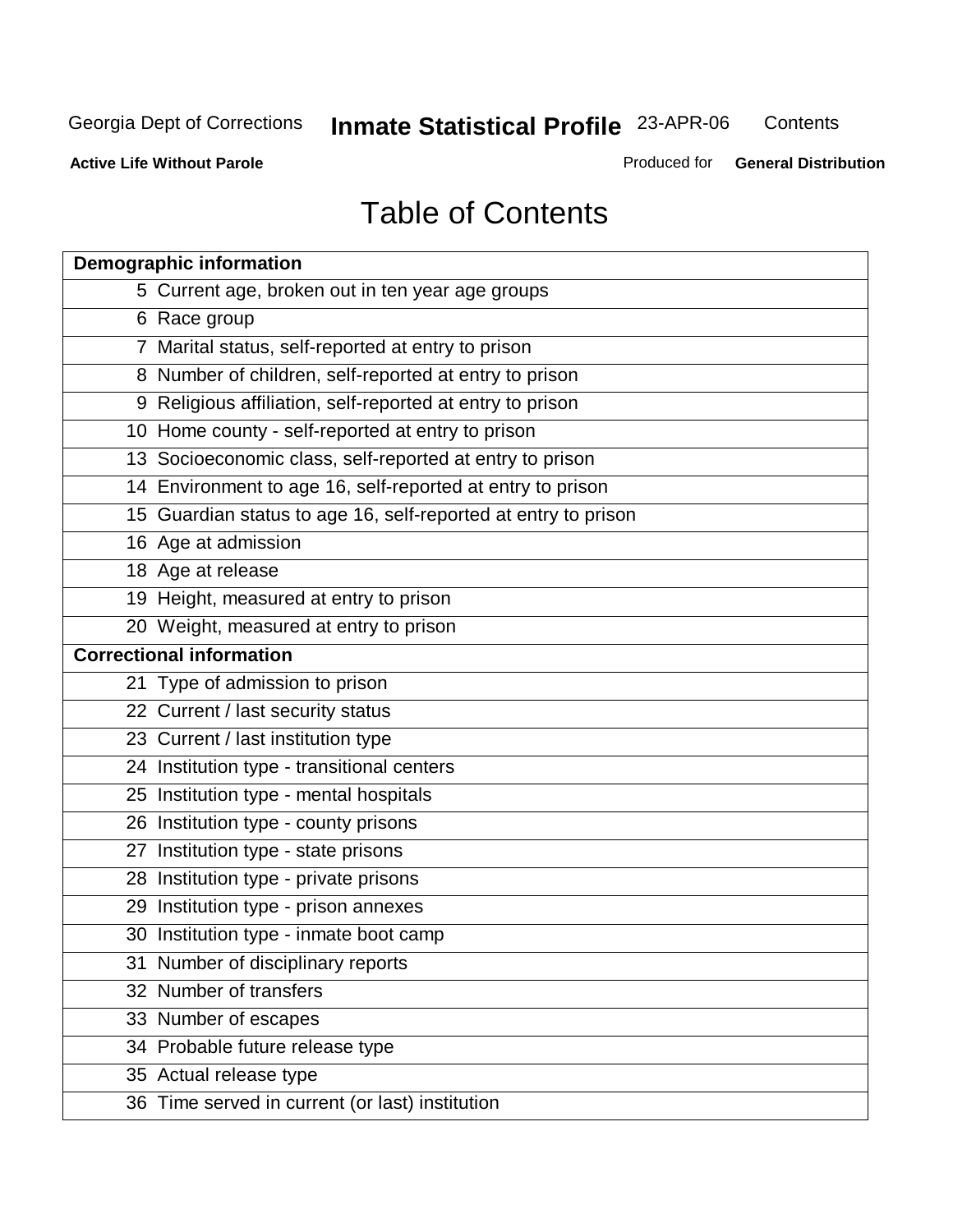**Contents** 

**Active Life Without Parole** 

Produced for **General Distribution**

# Table of Contents

| <b>Educational, psychological and physical information</b>       |
|------------------------------------------------------------------|
| 37 Highest grade level attained                                  |
| 38 Culture fair IQ scores                                        |
| 39 Wide Range Achievement Test (WRAT) reading score              |
| 40 Wide Range Achievement Test (WRAT) math score                 |
| 41 Wide Range Achievement Test (WRAT) spelling score             |
| 42 Scope of substance abuse - detail                             |
| 43 Current / last mental health treatment level                  |
| 44 PULHESDWIT medical scale - 'P' overall condition ('P'hysical) |
| 45 PULHESDWIT medical scale - 'U' upper body                     |
| 46 PULHESDWIT medical scale - 'H' hearing                        |
| 47 PULHESDWIT medical scale - 'E' vision                         |
| 48 PULHESDWIT medical scale -'S' psychiatric                     |
| 49 PULHESDWIT medical scale - 'D' dental                         |
| 50 PULHESDWIT medical scale - 'W' work ability                   |
| 51 PULHESDWIT medical scale - 'I' impairment                     |
| 52 PULHESDWIT medical scale - 'T' transportability               |
| 53 Alcoholism in family, self-reported                           |
| 54 Drug abuse in family, self-reported                           |
| 55 Subjected to frequent beatings, self-reported                 |
| 56 Father absent during inmate's childhood                       |
| 57 Mother absent during inmate's childhood                       |
| 58 Inmate diagnosed as manipulative                              |
| 59 Inmate diagnosed as assaultive                                |
| <b>Crimes and criminal history information</b>                   |
| 60 Number of prior Georgia incarcerations                        |
| Prison sentence in years<br>61                                   |
| 62 Primary offense, broken out into felonies vs misdemeanors     |
| 63 Primary offense, broken out into six broad crime categories   |
| 64 Primary offense, detailed offense code                        |
| 65 County of conviction of primary offense                       |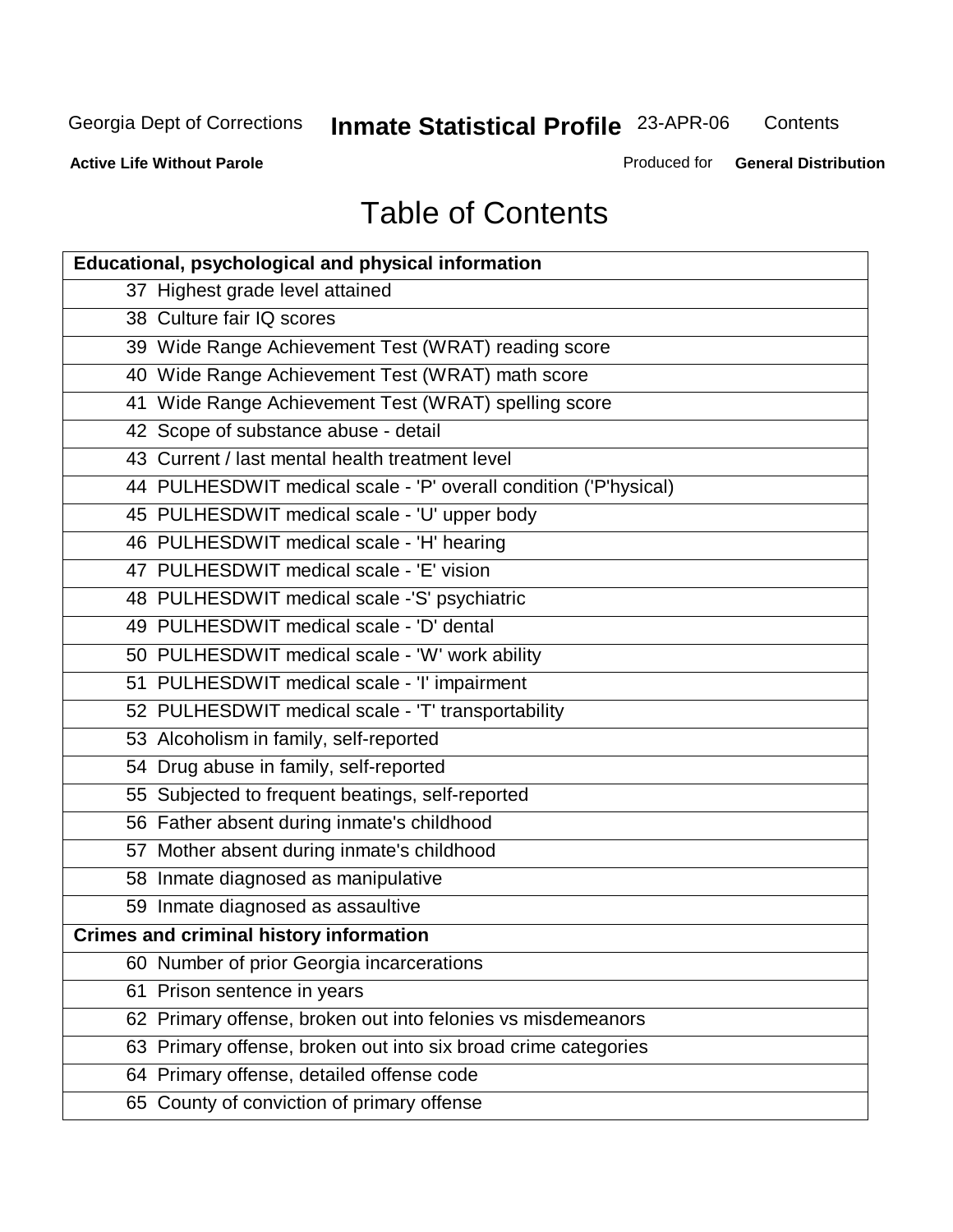**Contents** 

**Active Life Without Parole** 

Produced for **General Distribution**

# Table of Contents

| <b>Crimes and criminal history information</b>        |
|-------------------------------------------------------|
| 68 Circuit of conviction of primary offense           |
| 70 Years served (jail + prison) in this incarceration |
| <b>Medical information</b>                            |
| 71 Results of most recent HIV test                    |
| 72 Results of most recent tuberculosis test           |
| 73 Results of most recent syphilis test               |
| 74 Results of most recent Hepatitis-C test            |
| 75 Results of most recent pregnancy test              |
| 76 Results of most recent diabetes test               |
| 77 Results of most recent hypertension test           |
| 78 Results of most recent asthma test                 |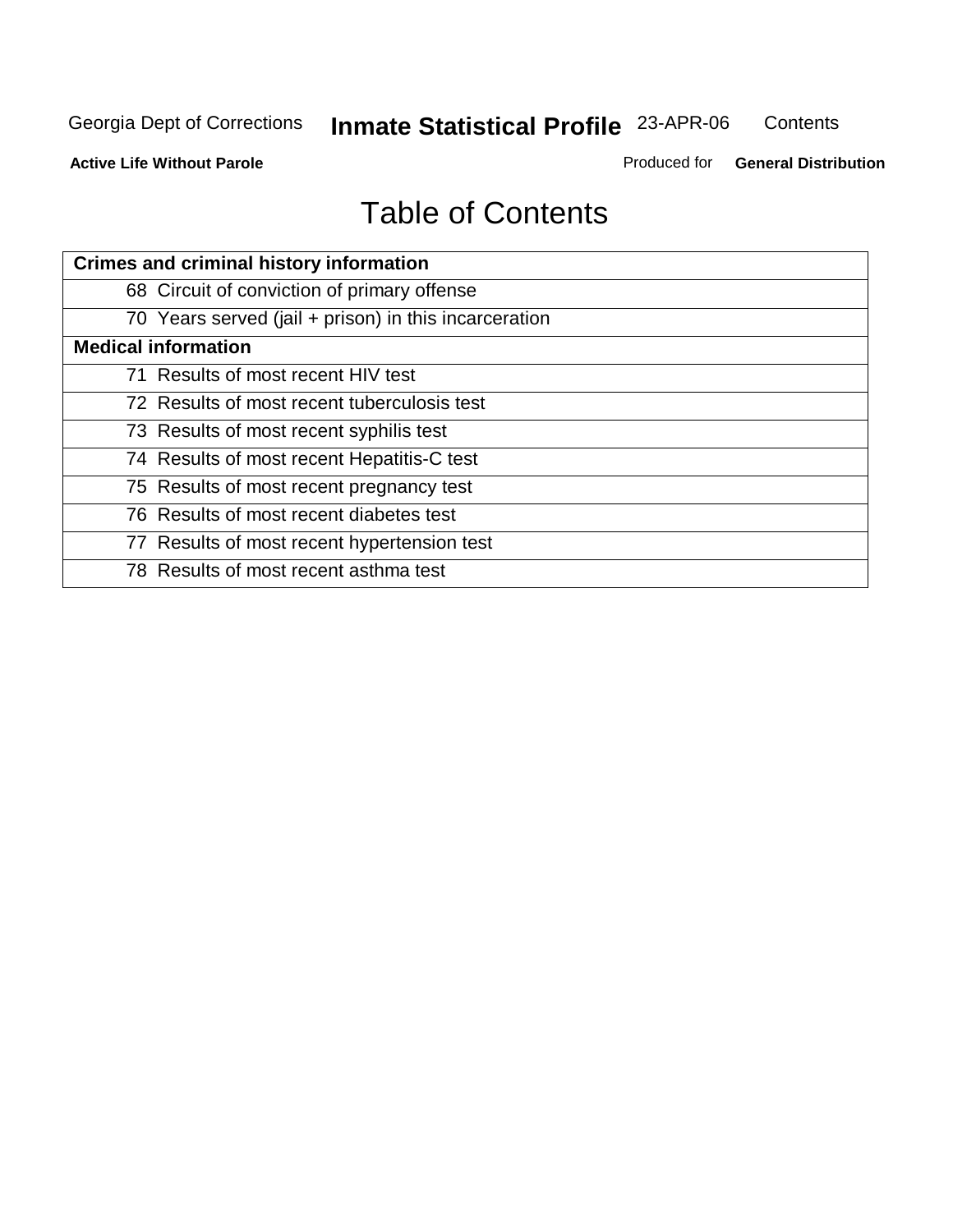### **Active Life Without Parole**

### Produced for **General Distribution**

### Current age, broken out in ten-year age groups

|                       |              | <b>Male</b> |         |              | <b>Female</b> |       | <b>Total</b>   |        |
|-----------------------|--------------|-------------|---------|--------------|---------------|-------|----------------|--------|
| <b>Current Age</b>    | <b>Count</b> | Col %       | Row %   | <b>Count</b> | Col %         | Row % | <b>Total</b>   | Col %  |
| <b>Teens</b>          |              | 0.24%       | 100.00% |              |               |       |                | 0.24%  |
| <b>Twenties</b>       | 78           | 18.80%      | 98.73%  |              | 16.67%        | 1.27% | 79             | 18.76% |
| <b>Thirties</b>       | 149          | $35.90\%$   | 98.68%  | 2            | 33.33%        | 1.32% | 151            | 35.87% |
| <b>Forties</b>        | 121          | 29.16%      | 97.58%  | 3            | 50.00%        | 2.42% | 124            | 29.45% |
| <b>Fifties</b>        | 52           | 12.53%      | 100.00% |              |               |       | 521            | 12.35% |
| <b>Sixties</b>        | 11           | 2.65%       | 100.00% |              |               |       | 11             | 2.61%  |
| Seventy +             | 3            | 0.72%       | 100.00% |              |               |       | 3 <sup>1</sup> | 0.71%  |
| <b>Total Reported</b> | 415          | 100%        | 98.57%  | 6            | 100%          | 1.43% | 421            | 100%   |

| <b>prted</b><br>$\sim$ . The set of $\sim$ |       |             |
|--------------------------------------------|-------|-------------|
| <b>Grand Total</b>                         | 1 I V | . .<br>44 I |

| <b>Mean</b><br>(average) | 40.15  | 39.5     | 40.14    |
|--------------------------|--------|----------|----------|
| <b>Median (middle)</b>   | 39     | 42.5     | 39       |
| Mode (most frequent)     | <br>◡▵ | ^^<br>-- | n,<br>⊾ت |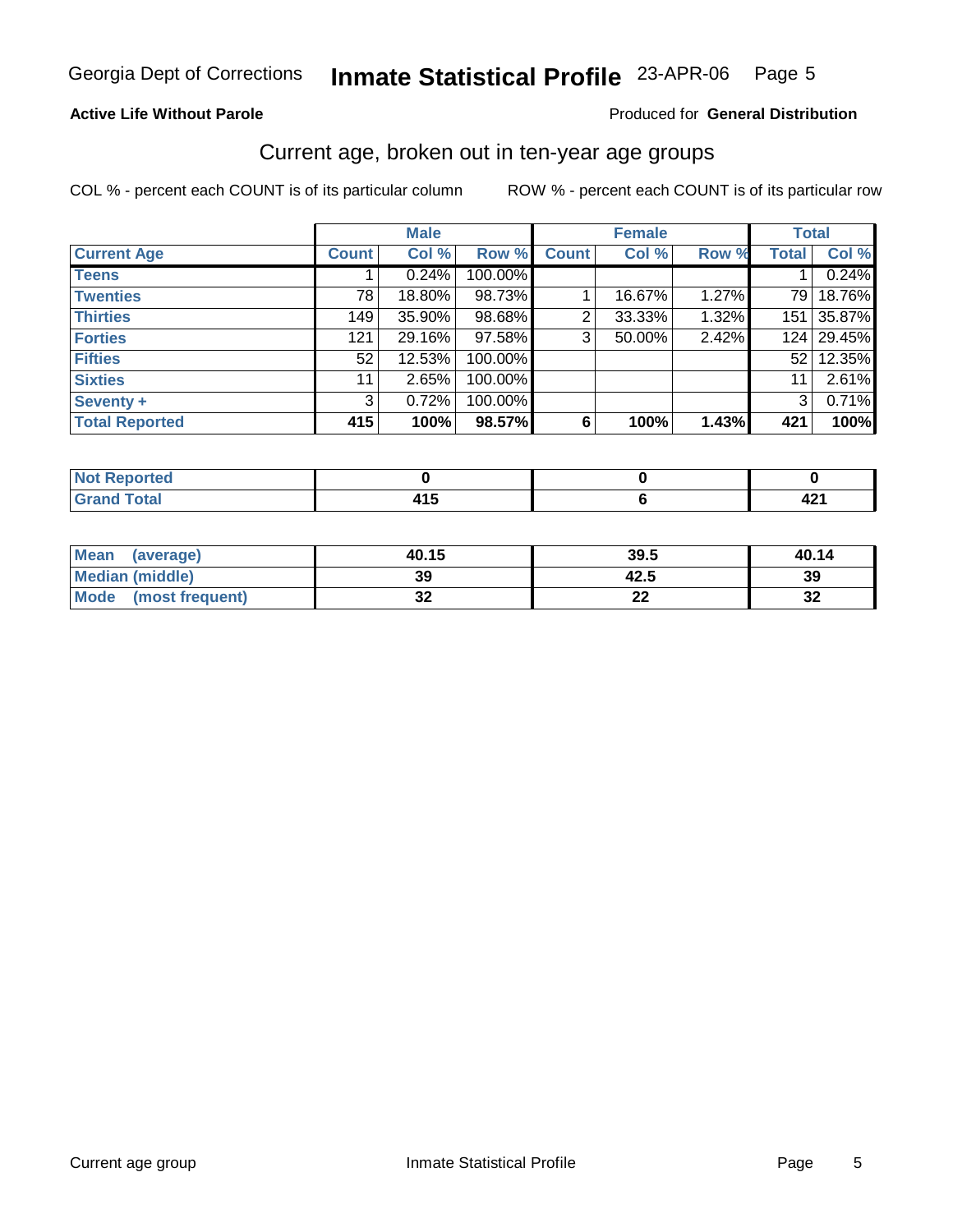**Active Life Without Parole** 

Produced for **General Distribution**

# Race group

|                       |              | <b>Male</b> |                    |   | <b>Female</b> |          |       | <b>Total</b> |
|-----------------------|--------------|-------------|--------------------|---|---------------|----------|-------|--------------|
| <b>Race Group</b>     | <b>Count</b> | Col %       | <b>Row % Count</b> |   | Col %         | Row %    | Total | Col %        |
| White                 | 111          | 26.75%      | 96.52%             | 4 | 66.67%        | $3.48\%$ | 115   | 27.32%       |
| <b>Black</b>          | 304          | 73.25%      | 99.35%             |   | $33.33\%$     | .65%     | 306   | 72.68%       |
| <b>Total Reported</b> | 415          | 100%        | 98.57%             |   | 100%          | 1.43%    | 421   | 100%         |

| <b>Constitution Constitution</b><br>rtea<br>. <b>.</b> |                      |             |
|--------------------------------------------------------|----------------------|-------------|
| $C = 4 - 7$<br>$\sim$                                  | .<br>م ا م<br>$\sim$ | <u>тдан</u> |

| ' M∩<br>nuemn<br> | Black | White | 3lack |
|-------------------|-------|-------|-------|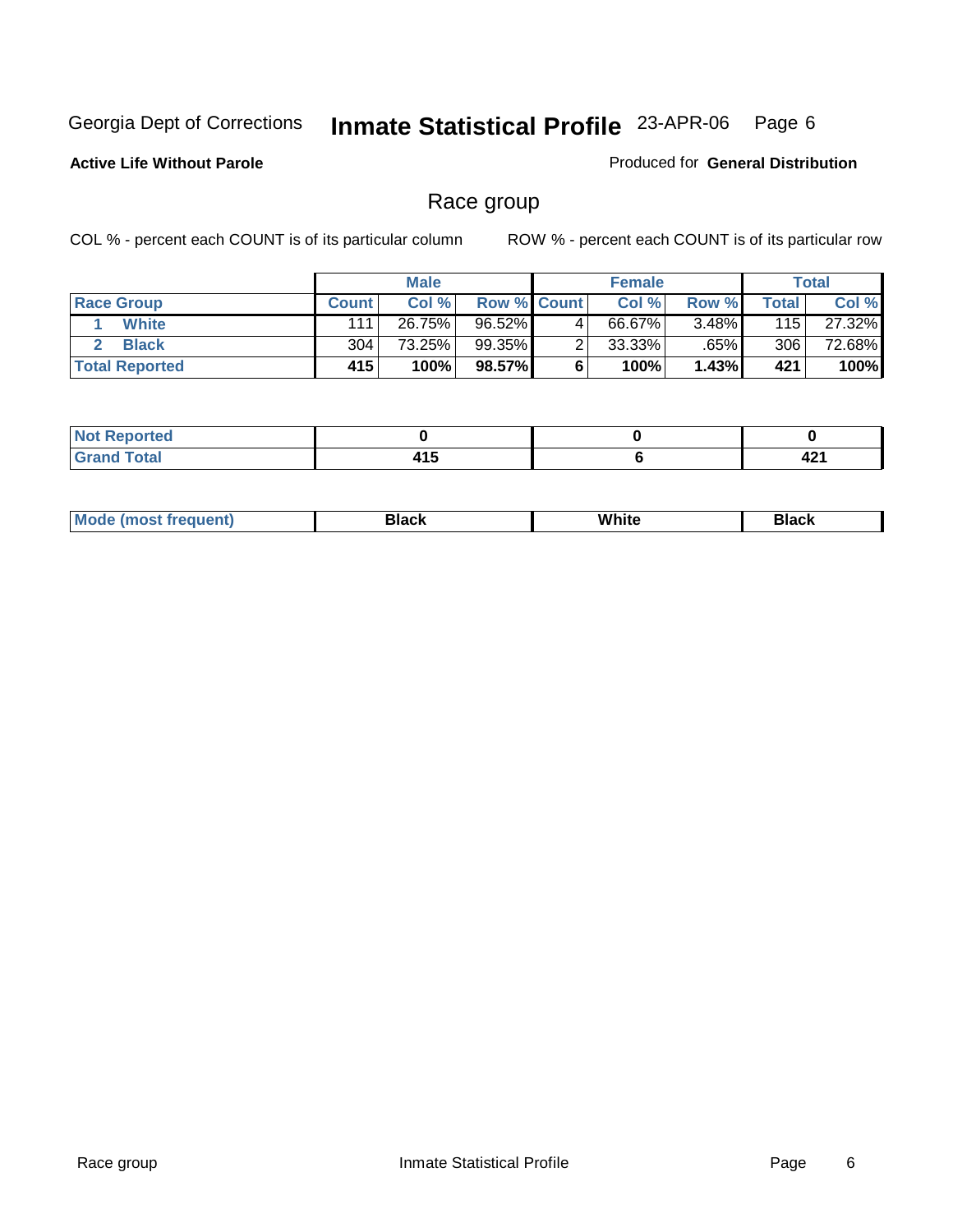### **Active Life Without Parole**

### Produced for **General Distribution**

# Marital status, self-reported at entry to prison

|                        |              | <b>Male</b> |         |              | <b>Female</b> |       |              | <b>Total</b> |
|------------------------|--------------|-------------|---------|--------------|---------------|-------|--------------|--------------|
| <b>Marital Status</b>  | <b>Count</b> | Col %       | Row %   | <b>Count</b> | Col %         | Row % | <b>Total</b> | Col %        |
| <b>Single</b>          | 233          | 56.97%      | 98.31%  | 4            | 66.67%        | 1.69% | 237          | 57.11%       |
| <b>Married</b>         | 55           | 13.45%      | 100.00% |              |               |       | 55           | 13.25%       |
| <b>Separated</b><br>3  | 16           | 3.91%       | 100.00% |              |               |       | 16           | 3.86%        |
| <b>Divorced</b><br>4   | 52           | 12.71%      | 98.11%  |              | 16.67%        | 1.89% | 53           | 12.77%       |
| <b>Widowed</b><br>5    | 14           | 3.42%       | 93.33%  |              | 16.67%        | 6.67% | 15           | 3.61%        |
| <b>Common Law</b><br>6 | 39           | 9.54%       | 100.00% |              |               |       | 39           | 9.40%        |
| <b>Total Reported</b>  | 409          | 100%        | 98.55%  | 6            | 100%          | 1.45% | 415          | 100%         |

| --                          |         |     |
|-----------------------------|---------|-----|
| $\sim$ $\sim$ $\sim$ $\sim$ | .<br>__ | – ⊷ |

|--|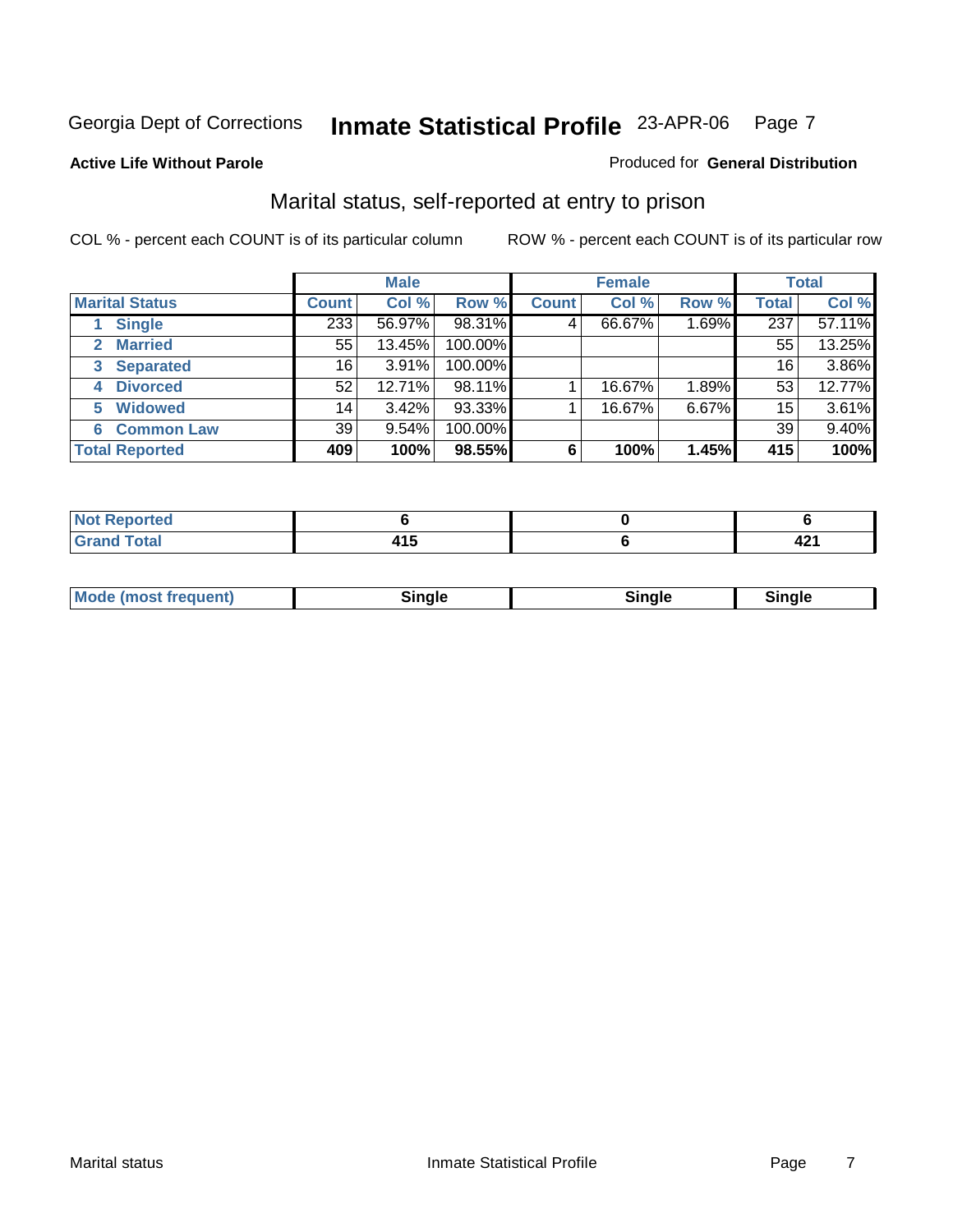#### **Active Life Without Parole**

### Produced for **General Distribution**

# Number of children, self reported at entry to prison

|                           |              | <b>Male</b> |         |              | <b>Female</b> |       | <b>Total</b> |        |
|---------------------------|--------------|-------------|---------|--------------|---------------|-------|--------------|--------|
| <b>Number of Children</b> | <b>Count</b> | Col %       | Row %   | <b>Count</b> | Col %         | Row % | <b>Total</b> | Col %  |
| $\bf{0}$                  | 150          | 36.32%      | 99.34%  |              | 16.67%        | 0.66% | 151          | 36.04% |
|                           | 103          | 24.94%      | 96.26%  | 4            | 66.67%        | 3.74% | 107          | 25.54% |
| $\overline{2}$            | 73           | 17.68%      | 98.65%  |              | 16.67%        | 1.35% | 74           | 17.66% |
| 3                         | 49           | 11.86%      | 100.00% |              |               |       | 49           | 11.69% |
| 4                         | 17           | 4.12%       | 100.00% |              |               |       | 17           | 4.06%  |
| 5                         | 12           | 2.91%       | 100.00% |              |               |       | 12           | 2.86%  |
| 6                         | 2            | 0.48%       | 100.00% |              |               |       | 2            | 0.48%  |
|                           |              | 0.24%       | 100.00% |              |               |       |              | 0.24%  |
| 8                         |              | 0.24%       | 100.00% |              |               |       |              | 0.24%  |
| 9                         | 2            | 0.48%       | 100.00% |              |               |       | 2            | 0.48%  |
| Over 10                   | 3            | 0.73%       | 100.00% |              |               |       | 3            | 0.72%  |
| <b>Total Reported</b>     | 413          | 100%        | 98.57%  | 6            | 100%          | 1.43% | 419          | 100.0% |

| المناسب<br>τeα        |   |      |
|-----------------------|---|------|
| $T \wedge f \wedge f$ | . | 494  |
| -                     | . | 42 I |

| <b>Mean</b><br>(average) | 1.46 | 1.46 |
|--------------------------|------|------|
| Median (middle)          |      |      |
| Mode (most frequent)     |      |      |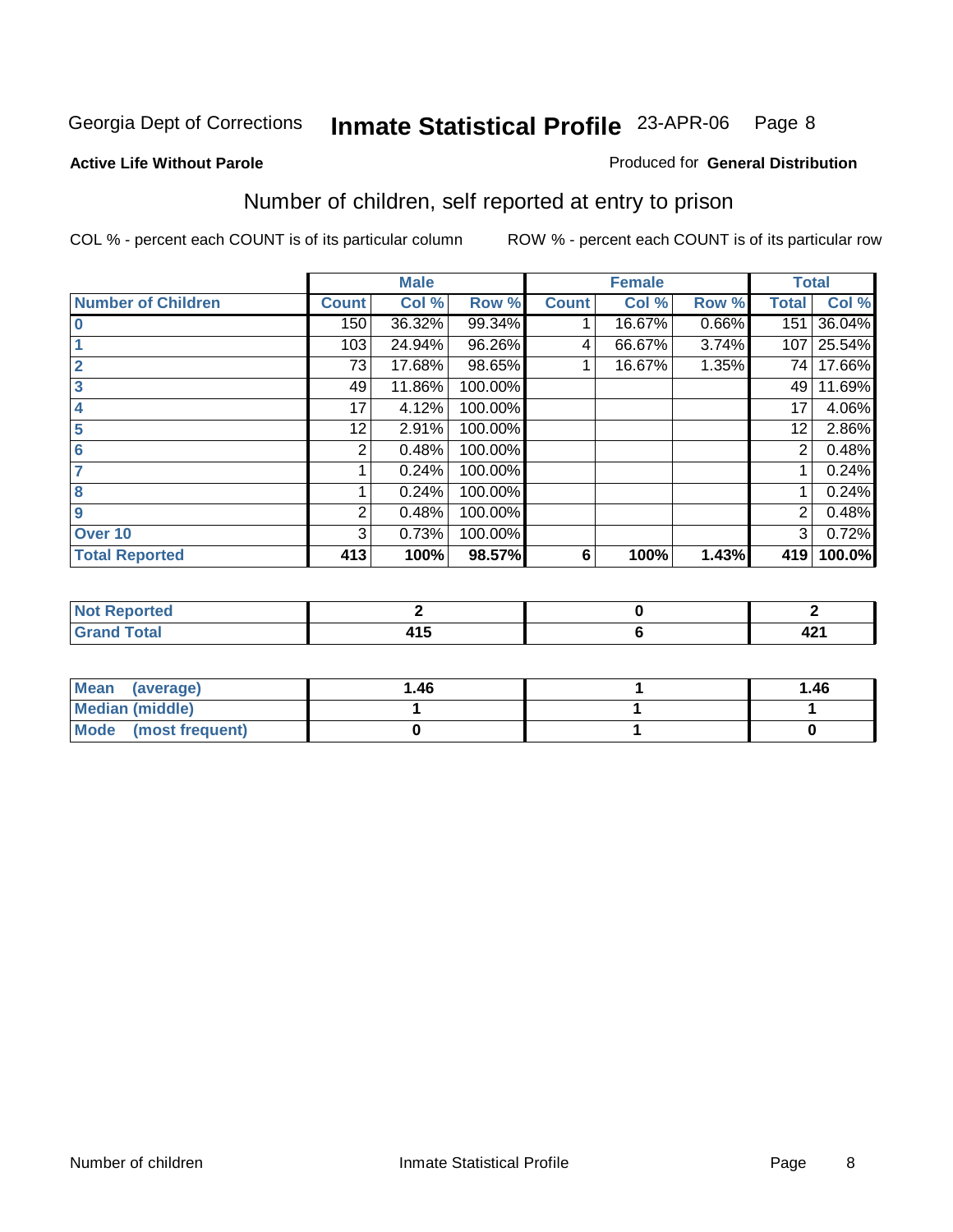### **Active Life Without Parole**

### Produced for **General Distribution**

# Religious affiliation, self-reported at entry to prison

|              |                              | <b>Male</b>     |        |         |                | <b>Female</b> |        | <b>Total</b> |        |  |
|--------------|------------------------------|-----------------|--------|---------|----------------|---------------|--------|--------------|--------|--|
|              | <b>Religious Affiliation</b> | <b>Count</b>    | Col %  | Row %   | <b>Count</b>   | Col %         | Row %  | <b>Total</b> | Col %  |  |
|              | <b>Islam</b>                 | $\overline{29}$ | 8.12%  | 100.00% |                |               |        | 29           | 7.99%  |  |
| $\mathbf{2}$ | <b>Catholic</b>              | 11              | 3.08%  | 100.00% |                |               |        | 11           | 3.03%  |  |
| $\mathbf{3}$ | <b>Baptist</b>               | 163             | 45.66% | 98.19%  | 3              | 50.00%        | 1.81%  | 166          | 45.73% |  |
| 4            | <b>Methodist</b>             | 5               | 1.40%  | 100.00% |                |               |        | 5            | 1.38%  |  |
| 7            | <b>Chc Of God</b>            |                 | .28%   | 100.00% |                |               |        |              | .28%   |  |
| 8            | <b>Holiness</b>              | 9               | 2.52%  | 90.00%  |                | 16.67%        | 10.00% | 10           | 2.75%  |  |
| 9            | <b>Jewish</b>                |                 | .28%   | 100.00% |                |               |        |              | .28%   |  |
| 16           | <b>Seven D Ad</b>            | 4               | 1.12%  | 100.00% |                |               |        | 4            | 1.10%  |  |
| 17           | <b>Jehovah Wt</b>            | 6               | 1.68%  | 100.00% |                |               |        | 6            | 1.65%  |  |
| 18           | <b>Latr Day S</b>            |                 | .28%   | 100.00% |                |               |        |              | .28%   |  |
| 20           | <b>Other Prot</b>            | 48              | 13.45% | 96.00%  | $\overline{2}$ | 33.33%        | 4.00%  | 50           | 13.77% |  |
| 96           | <b>None</b>                  | 79              | 22.13% | 100.00% |                |               |        | 79           | 21.76% |  |
|              | <b>Total Reported</b>        | 357             | 100%   | 98.35%  | 6              | 100%          | 1.65%  | 363          | 100%   |  |

| rac | --<br>Ju<br>- - | ວດ        |
|-----|-----------------|-----------|
| .   | $\sim$          | "<br>74 I |

| l Mo          | <b>aptist</b> | 3aptist              | Baptis. |
|---------------|---------------|----------------------|---------|
| <b>auent)</b> |               | $\sim$ $\sim$ $\sim$ |         |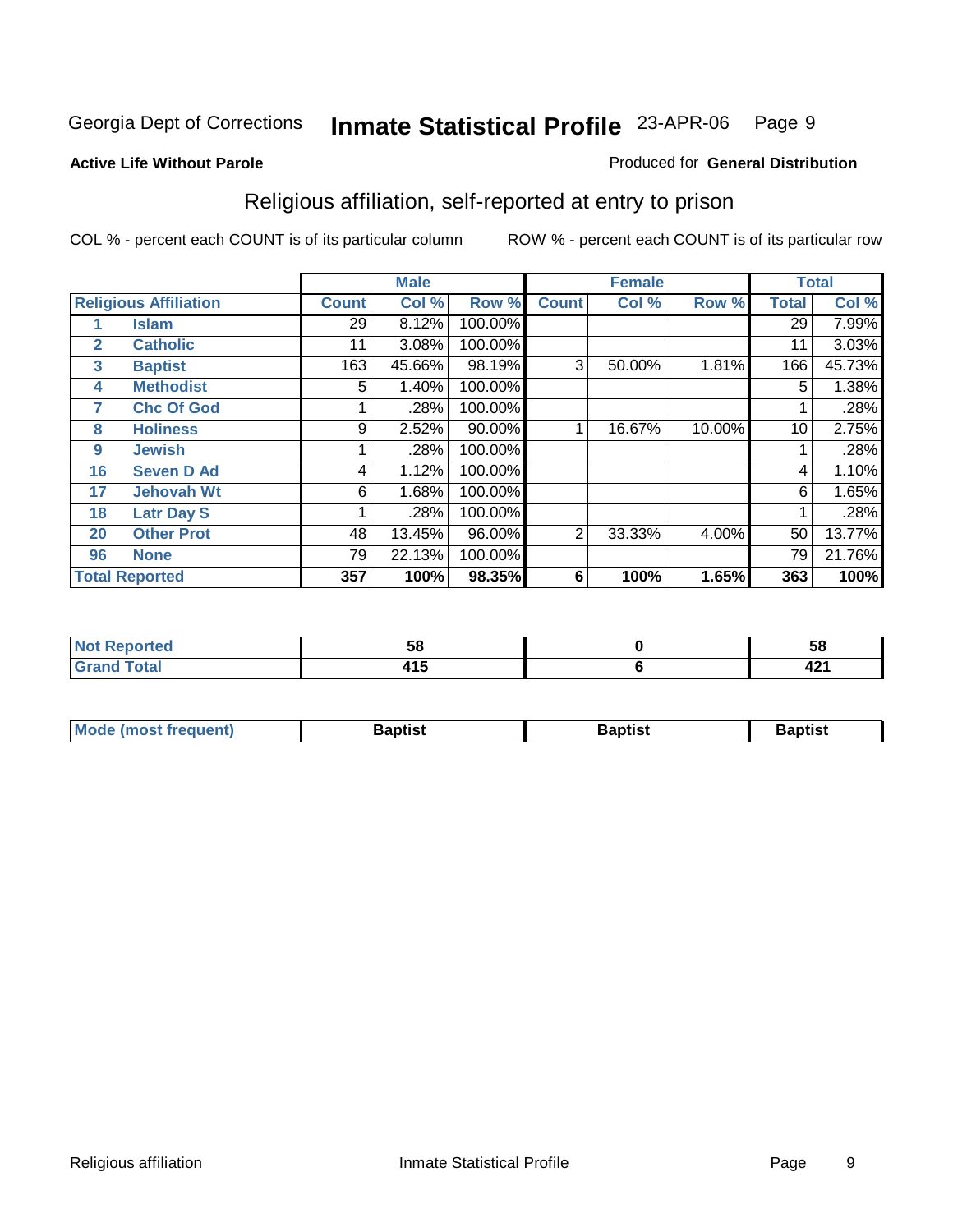### **Active Life Without Parole**

### Produced for **General Distribution**

# Home county, self-reported at entry to prison

|                         |                    |                 | <b>Male</b> |         |              | <b>Female</b> |        | <b>Total</b>    |        |
|-------------------------|--------------------|-----------------|-------------|---------|--------------|---------------|--------|-----------------|--------|
|                         | <b>Home County</b> | <b>Count</b>    | Col %       | Row %   | <b>Count</b> | Col %         | Row %  | <b>Total</b>    | Col %  |
| $\overline{1}$          | <b>Appling</b>     | $\overline{2}$  | .52%        | 100.00% |              |               |        | $\overline{2}$  | .51%   |
| $\overline{2}$          | <b>Atkinson</b>    | 1               | .26%        | 100.00% |              |               |        | $\mathbf{1}$    | .26%   |
| 5                       | <b>Baldwin</b>     | 4               | 1.04%       | 100.00% |              |               |        | 4               | 1.03%  |
| $\overline{\mathbf{7}}$ | <b>Barrow</b>      | $\overline{3}$  | .78%        | 100.00% |              |               |        | $\overline{3}$  | .77%   |
| 8                       | <b>Bartow</b>      | $\overline{3}$  | .78%        | 100.00% |              |               |        | $\overline{3}$  | .77%   |
| 9                       | <b>Ben Hill</b>    | $\overline{3}$  | .78%        | 100.00% |              |               |        | $\overline{3}$  | .77%   |
| 11                      | <b>Bibb</b>        | $\overline{9}$  | 2.35%       | 100.00% |              |               |        | $\overline{9}$  | 2.31%  |
| 12                      | <b>Bleckley</b>    | $\overline{3}$  | .78%        | 100.00% |              |               |        | $\overline{3}$  | .77%   |
| 13                      | <b>Brantley</b>    | 1               | .26%        | 100.00% |              |               |        | 1               | .26%   |
| 14                      | <b>Brooks</b>      | 1               | .26%        | 100.00% |              |               |        | 1               | .26%   |
| 16                      | <b>Bulloch</b>     | 1               | .26%        | 100.00% |              |               |        | $\mathbf{1}$    | .26%   |
| $\overline{17}$         | <b>Burke</b>       | $\overline{3}$  | .78%        | 100.00% |              |               |        | $\overline{3}$  | .77%   |
| 18                      | <b>Butts</b>       | 1               | .26%        | 100.00% |              |               |        | 1               | .26%   |
| 20                      | <b>Camden</b>      | 4               | 1.04%       | 100.00% |              |               |        | 4               | 1.03%  |
| 22                      | <b>Carroll</b>     | $\overline{2}$  | .52%        | 100.00% |              |               |        | $\overline{2}$  | .51%   |
| 25                      | <b>Chatham</b>     | $\overline{18}$ | 4.70%       | 100.00% |              |               |        | $\overline{18}$ | 4.63%  |
| 28                      | <b>Cherokee</b>    | $\overline{2}$  | .52%        | 100.00% |              |               |        | $\overline{2}$  | .51%   |
| 29                      | <b>Clarke</b>      | $\overline{10}$ | 2.61%       | 100.00% |              |               |        | 10              | 2.57%  |
| 31                      | <b>Clayton</b>     | $\overline{10}$ | 2.61%       | 90.91%  | $\mathbf 1$  | 16.67%        | 9.09%  | $\overline{11}$ | 2.83%  |
| 33                      | <b>Cobb</b>        | $\overline{12}$ | 3.13%       | 100.00% |              |               |        | $\overline{12}$ | 3.08%  |
| 34                      | <b>Coffee</b>      | $\overline{2}$  | .52%        | 100.00% |              |               |        | $\overline{2}$  | .51%   |
| 35                      | <b>Colquitt</b>    | $\overline{2}$  | .52%        | 100.00% |              |               |        | $\overline{2}$  | .51%   |
| 36                      | <b>Columbia</b>    | $\overline{2}$  | .52%        | 100.00% |              |               |        | $\overline{2}$  | .51%   |
| 37                      | <b>Cook</b>        | 1               | .26%        | 100.00% |              |               |        | 1               | .26%   |
| 38                      | <b>Coweta</b>      | $\overline{2}$  | .52%        | 100.00% |              |               |        | $\overline{2}$  | .51%   |
| 40                      | <b>Crisp</b>       | 1               | .26%        | 100.00% |              |               |        | 1               | .26%   |
| 43                      | <b>Decatur</b>     | 1               | .26%        | 100.00% |              |               |        | 1               | .26%   |
| 44                      | <b>Dekalb</b>      | $\overline{28}$ | 7.31%       | 100.00% |              |               |        | $\overline{28}$ | 7.20%  |
| 47                      | <b>Dougherty</b>   | $\overline{10}$ | 2.61%       | 100.00% |              |               |        | 10              | 2.57%  |
| 48                      | <b>Douglas</b>     | $\overline{6}$  | 1.57%       | 85.71%  | 1            | 16.67%        | 14.29% | 7               | 1.80%  |
| $\overline{51}$         | <b>Effingham</b>   | $\overline{1}$  | .26%        | 100.00% |              |               |        | 1               | .26%   |
| 52                      | <b>Elbert</b>      | $\overline{c}$  | .52%        | 100.00% |              |               |        | $\overline{c}$  | .51%   |
| 56                      | <b>Fayette</b>     | $\overline{2}$  | .52%        | 100.00% |              |               |        | $\overline{2}$  | .51%   |
| 57                      | <b>Floyd</b>       | $\overline{4}$  | 1.04%       | 100.00% |              |               |        | $\overline{4}$  | 1.03%  |
| 59                      | <b>Franklin</b>    | $\overline{2}$  | .52%        | 100.00% |              |               |        | $\overline{2}$  | .51%   |
| 60                      | <b>Fulton</b>      | 49              | 12.79%      | 100.00% |              |               |        | 49              | 12.60% |
| 61                      | <b>Gilmer</b>      | $\overline{1}$  | .26%        | 100.00% |              |               |        | $\overline{1}$  | .26%   |
| 63                      | <b>Glynn</b>       | $\overline{7}$  | 1.83%       | 100.00% |              |               |        | $\overline{7}$  | 1.80%  |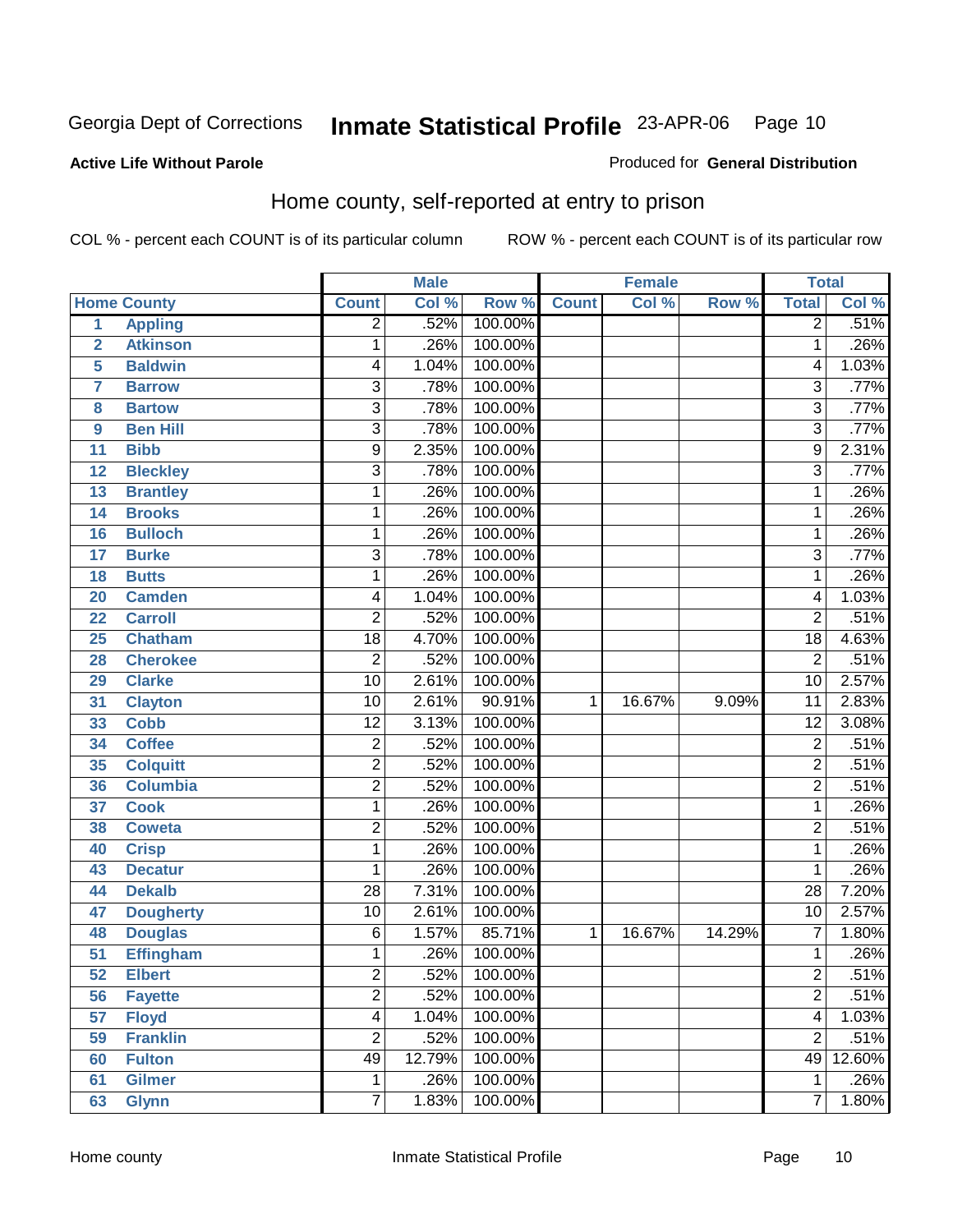Produced for **General Distribution**

### **Active Life Without Parole**

# Home county, self-reported at entry to prison

|     |                    |                 | <b>Male</b> |         |              | <b>Female</b> |        | <b>Total</b>            |       |
|-----|--------------------|-----------------|-------------|---------|--------------|---------------|--------|-------------------------|-------|
|     | <b>Home County</b> | <b>Count</b>    | Col %       | Row %   | <b>Count</b> | Col %         | Row %  | <b>Total</b>            | Col % |
| 64  | <b>Gordon</b>      | $\mathbf 1$     | .26%        | 100.00% |              |               |        | $\overline{1}$          | .26%  |
| 66  | <b>Greene</b>      | 1               | .26%        | 100.00% |              |               |        | 1                       | .26%  |
| 67  | <b>Gwinnett</b>    | 7               | 1.83%       | 100.00% |              |               |        | 7                       | 1.80% |
| 68  | <b>Habersham</b>   | 1               | .26%        | 100.00% |              |               |        | $\mathbf{1}$            | .26%  |
| 69  | <b>Hall</b>        | 7               | 1.83%       | 100.00% |              |               |        | 7                       | 1.80% |
| 70  | <b>Hancock</b>     | 2               | .52%        | 100.00% |              |               |        | $\overline{\mathbf{c}}$ | .51%  |
| 72  | <b>Harris</b>      | 1               | .26%        | 100.00% |              |               |        | 1                       | .26%  |
| 73  | <b>Hart</b>        | 2               | .52%        | 100.00% |              |               |        | $\overline{2}$          | .51%  |
| 75  | <b>Henry</b>       | $\overline{3}$  | .78%        | 100.00% |              |               |        | $\overline{3}$          | .77%  |
| 76  | <b>Houston</b>     | $\overline{6}$  | 1.57%       | 100.00% |              |               |        | $\overline{6}$          | 1.54% |
| 78  | <b>Jackson</b>     | 3               | .78%        | 100.00% |              |               |        | 3                       | .77%  |
| 80  | <b>Jeff Davis</b>  | 1               | .26%        | 100.00% |              |               |        | $\mathbf{1}$            | .26%  |
| 82  | <b>Jenkins</b>     | $\overline{2}$  | .52%        | 100.00% |              |               |        | $\overline{2}$          | .51%  |
| 87  | <b>Laurens</b>     | $\overline{2}$  | .52%        | 100.00% |              |               |        | $\overline{2}$          | .51%  |
| 89  | <b>Liberty</b>     | 4               | 1.04%       | 100.00% |              |               |        | 4                       | 1.03% |
| 90  | <b>Lincoln</b>     | 1               | .26%        | 100.00% |              |               |        | $\mathbf{1}$            | .26%  |
| 91  | Long               | 1               | .26%        | 100.00% |              |               |        | 1                       | .26%  |
| 92  | <b>Lowndes</b>     | 3               | .78%        | 100.00% |              |               |        | $\overline{3}$          | .77%  |
| 96  | <b>Marion</b>      | 1               | .26%        | 100.00% |              |               |        | 1                       | .26%  |
| 97  | <b>Mcduffie</b>    | 1               | .26%        | 100.00% |              |               |        | $\mathbf{1}$            | .26%  |
| 98  | <b>Mcintosh</b>    | $\overline{2}$  | .52%        | 100.00% |              |               |        | $\overline{2}$          | .51%  |
| 100 | <b>Miller</b>      | 1               | .26%        | 100.00% |              |               |        | $\mathbf{1}$            | .26%  |
| 101 | <b>Mitchell</b>    | 1               | .26%        | 100.00% |              |               |        | 1                       | .26%  |
| 102 | <b>Monroe</b>      | 1               | .26%        | 100.00% |              |               |        | $\mathbf{1}$            | .26%  |
| 104 | <b>Morgan</b>      | 1               | .26%        | 100.00% |              |               |        | 1                       | .26%  |
| 106 | <b>Muscogee</b>    | $\overline{11}$ | 2.87%       | 100.00% |              |               |        | $\overline{11}$         | 2.83% |
| 107 | <b>Newton</b>      | 1               | .26%        | 50.00%  | 1            | 16.67%        | 50.00% | $\overline{2}$          | .51%  |
| 109 | <b>Oglethorpe</b>  | 2               | .52%        | 100.00% |              |               |        | $\overline{2}$          | .51%  |
| 110 | <b>Paulding</b>    | 1               | .26%        | 100.00% |              |               |        | 1                       | .26%  |
| 113 | <b>Pierce</b>      | 1               | .26%        | 100.00% |              |               |        | 1                       | .26%  |
| 114 | <b>Pike</b>        | 2               | .52%        | 66.67%  | 1            | 16.67%        | 33.33% | $\overline{3}$          | .77%  |
| 115 | <b>Polk</b>        | $\mathbf 1$     | .26%        | 100.00% |              |               |        | 1                       | .26%  |
| 117 | <b>Putnam</b>      | $\overline{2}$  | .52%        | 100.00% |              |               |        | $\overline{2}$          | .51%  |
| 119 | <b>Rabun</b>       | 1               | .26%        | 100.00% |              |               |        | 1                       | .26%  |
| 120 | <b>Randolph</b>    | $\overline{2}$  | .52%        | 100.00% |              |               |        | $\overline{2}$          | .51%  |
| 121 | <b>Richmond</b>    | $\overline{14}$ | 3.66%       | 93.33%  | 1            | 16.67%        | 6.67%  | 15                      | 3.86% |
| 122 | <b>Rockdale</b>    | 1               | .26%        | 100.00% |              |               |        | 1                       | .26%  |
| 125 | <b>Seminole</b>    | 1               | .26%        | 100.00% |              |               |        | 1                       | .26%  |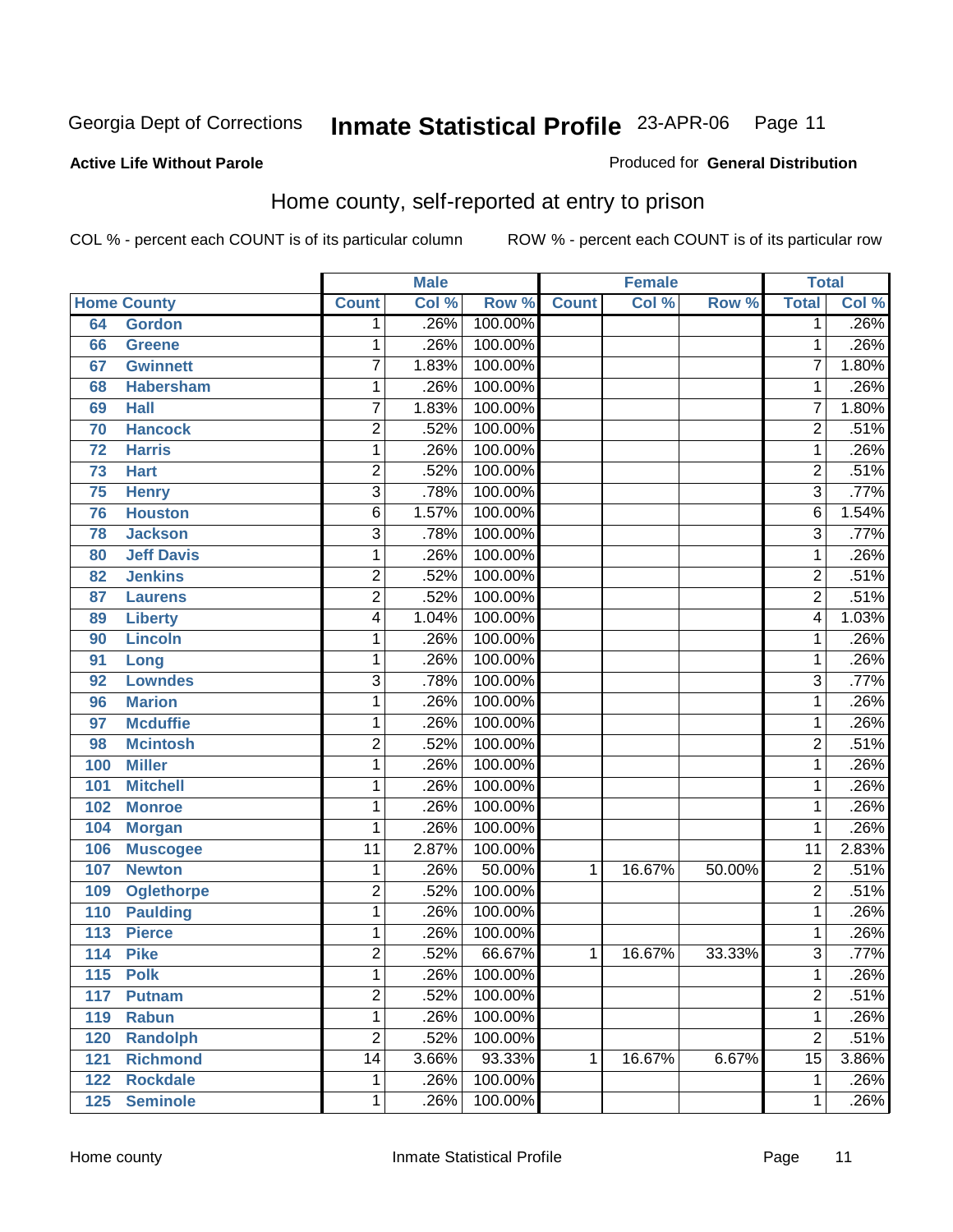### **Active Life Without Parole**

### Produced for **General Distribution**

# Home county, self-reported at entry to prison

|     |                      |                | <b>Male</b> |         | <b>Female</b> |        |        | <b>Total</b>   |         |
|-----|----------------------|----------------|-------------|---------|---------------|--------|--------|----------------|---------|
|     | <b>Home County</b>   | <b>Count</b>   | Col %       | Row %   | <b>Count</b>  | Col %  | Row %  | <b>Total</b>   | Col %   |
| 126 | <b>Spalding</b>      | 5              | 1.31%       | 100.00% |               |        |        | $\overline{5}$ | 1.29%   |
| 127 | <b>Stephens</b>      | 2              | .52%        | 100.00% |               |        |        | 2              | .51%    |
| 129 | <b>Sumter</b>        |                | .26%        | 100.00% |               |        |        | 1.             | .26%    |
| 132 | <b>Tattnall</b>      |                | .26%        | 100.00% |               |        |        | 1              | .26%    |
| 136 | <b>Thomas</b>        | $\overline{2}$ | .52%        | 100.00% |               |        |        | $\overline{2}$ | .51%    |
| 137 | <b>Tift</b>          | 2              | .52%        | 100.00% |               |        |        | $\overline{2}$ | .51%    |
| 138 | <b>Toombs</b>        | 3              | .78%        | 100.00% |               |        |        | $\overline{3}$ | $.77\%$ |
| 141 | <b>Troup</b>         |                | .26%        | 100.00% |               |        |        | 1              | .26%    |
| 144 | <b>Union</b>         |                | .26%        | 100.00% |               |        |        | 1              | .26%    |
| 145 | <b>Upson</b>         |                | .26%        | 100.00% |               |        |        | 1              | .26%    |
| 146 | <b>Walker</b>        | $\overline{2}$ | .52%        | 66.67%  | 1             | 16.67% | 33.33% | 3              | .77%    |
| 147 | <b>Walton</b>        | 2              | .52%        | 100.00% |               |        |        | $\overline{2}$ | .51%    |
| 148 | <b>Ware</b>          | 5              | 1.31%       | 100.00% |               |        |        | $\overline{5}$ | 1.29%   |
| 150 | <b>Washington</b>    | 3              | .78%        | 100.00% |               |        |        | $\overline{3}$ | .77%    |
| 151 | <b>Wayne</b>         | 3              | .78%        | 100.00% |               |        |        | $\overline{3}$ | .77%    |
| 155 | <b>Whitfield</b>     | $\overline{2}$ | .52%        | 100.00% |               |        |        | $\overline{2}$ | .51%    |
| 158 | <b>Wilkinson</b>     |                | .26%        | 100.00% |               |        |        | 1              | .26%    |
| 160 | <b>Unknown</b>       | 34             | 8.88%       | 100.00% |               |        |        | 34             | 8.74%   |
|     | <b>Total Rported</b> | 383            | 100%        | 98.46%  | 6             | 100%   | 1.54%  | 389            | 100%    |

| المناسبة المسا<br>rtea<br>. | $\sim$<br>∼        | $\ddot{\phantom{0}}$<br>◡▵ |
|-----------------------------|--------------------|----------------------------|
| $int^{\bullet}$             | . .<br>.<br>$\sim$ | 10.<br>74 L                |

| Mode<br>™ulton<br><b>ulton</b><br>ıvtor |  |  |  |
|-----------------------------------------|--|--|--|
|                                         |  |  |  |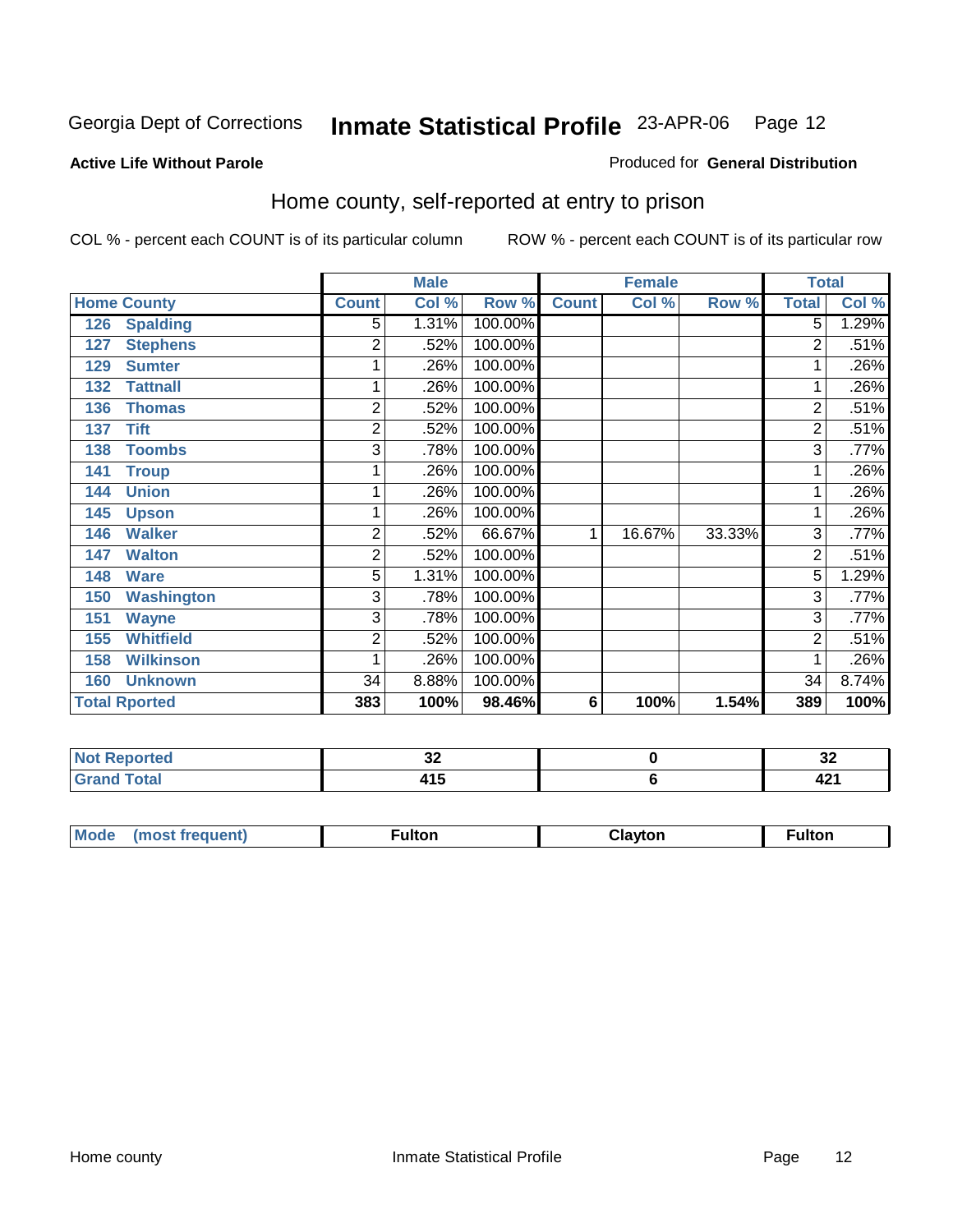### **Active Life Without Parole**

### Produced for **General Distribution**

# Socioeconomic class, self-reported at entry to prison

|                            | <b>Male</b>  |        |            |              | <b>Female</b> |       |       | <b>Total</b> |  |
|----------------------------|--------------|--------|------------|--------------|---------------|-------|-------|--------------|--|
| <b>Socioeconomic Class</b> | <b>Count</b> | Col %  | Row %      | <b>Count</b> | Col %         | Row % | Total | Col %        |  |
| <b>Welfare</b>             | 23           | 5.79%  | 100.00%    |              |               |       | 23    | 5.72%        |  |
| <b>Occ Employ</b>          | 18           | 4.53%  | $100.00\%$ |              |               |       | 18    | 4.48%        |  |
| <b>Minimum Std</b>         | 216          | 54.41% | 99.54%     |              | $20.00\%$     | .46%  | 217   | 53.98%       |  |
| <b>Middle</b>              | 140          | 35.26% | $97.22\%$  |              | 80.00%        | 2.78% | 144   | 35.82%       |  |
| <b>Total Reported</b>      | 397          | 100%   | 98.76%     |              | 100%          | 1.24% | 402   | 100%         |  |

| rted                                                              | - -<br>1 Q              |                                  |
|-------------------------------------------------------------------|-------------------------|----------------------------------|
| $T \wedge f \wedge f$<br><b>TULAI</b><br>$\sim$ . $\sim$ . $\sim$ | $\overline{1}$<br>7 I J | $\overline{\phantom{a}}$<br>74 I |

| Mir<br><b>Middle</b><br>Std<br>Std<br>Mını<br>.<br>___ |
|--------------------------------------------------------|
|--------------------------------------------------------|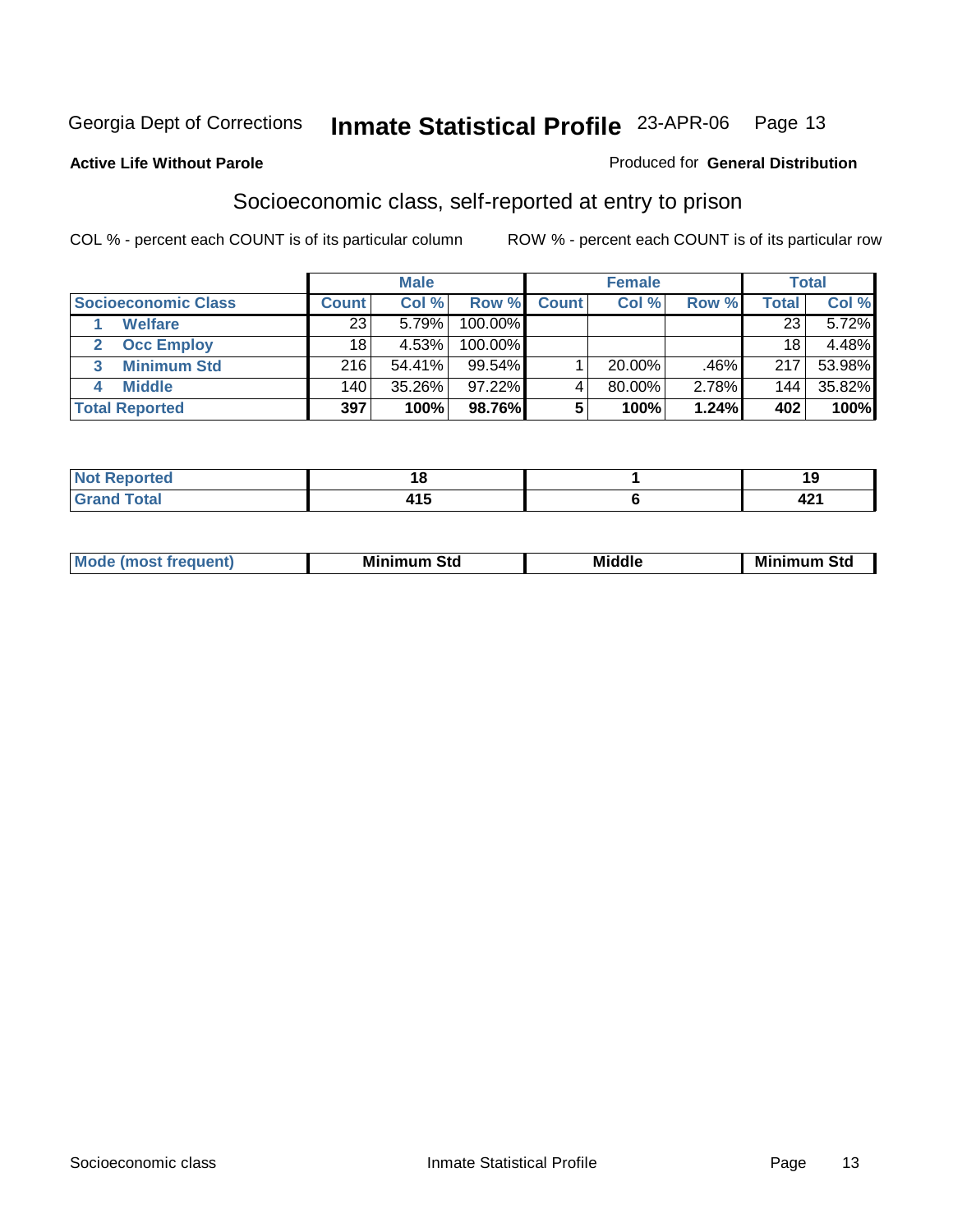### **Active Life Without Parole**

### Produced for **General Distribution**

# Environment to age 16, self-reported at entry to prison

|                              |              | <b>Male</b> |           |              | <b>Female</b> |          |       | <b>Total</b> |
|------------------------------|--------------|-------------|-----------|--------------|---------------|----------|-------|--------------|
| <b>Environment to age 16</b> | <b>Count</b> | Col %       | Row %     | <b>Count</b> | Col %         | Row %    | Total | Col %        |
| <b>Rural/Farm</b>            |              | 1.74%       | 100.00%   |              |               |          |       | 1.71%        |
| <b>Rural/Nfarm</b>           | 21           | 5.21%       | 87.50%    | 3            | 50.00%        | 12.50%   | 24    | 5.87%        |
| <b>S.M.S.A</b><br>3          | 165          | 40.94%      | 100.00%   |              |               |          | 165   | 40.34%       |
| <b>Urban</b>                 | 85           | 21.09%      | 97.70%    |              | 33.33%        | $2.30\%$ | 87    | 21.27%       |
| <b>Small Town</b><br>5       | 125          | 31.02%      | $99.21\%$ |              | 16.67%        | .79%     | 126   | 30.81%       |
| <b>Total Reported</b>        | 403          | 100%        | 98.53%    |              | 100%          | 1.47%    | 409   | 100%         |

| <b>Not Reported</b><br>$\cdots$ |       |      |
|---------------------------------|-------|------|
| <b>Total</b><br>Crot            | 7 I J | 44 I |

| M<br>.<br>---<br>s an A<br>.<br>M<br>M<br>-- |  |  |
|----------------------------------------------|--|--|
|                                              |  |  |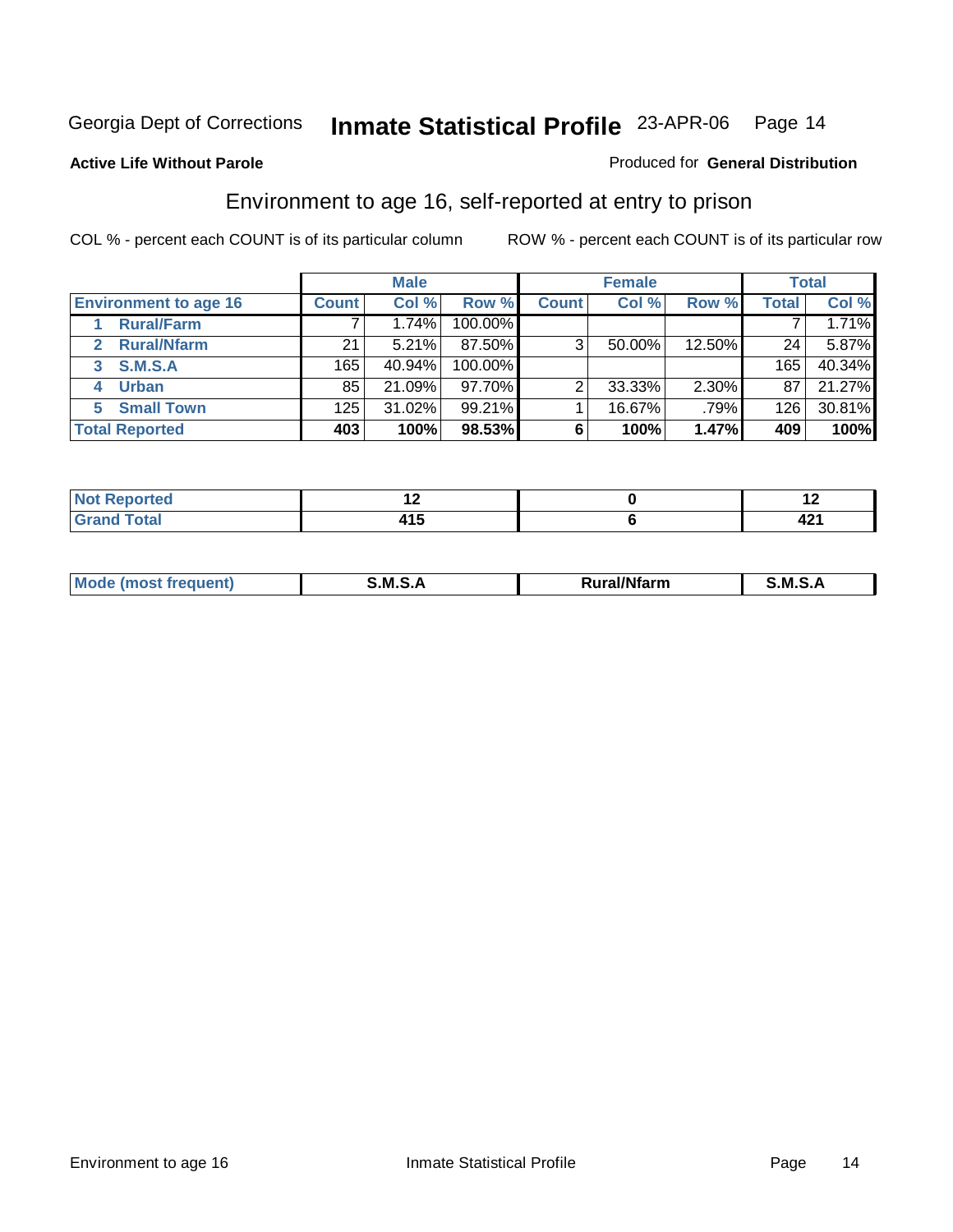### **Active Life Without Parole**

### Produced for **General Distribution**

# Guardian status to age 16, self-reported at entry to prison

|                                  |              | <b>Male</b> |         |              | <b>Female</b> |       |       | <b>Total</b> |
|----------------------------------|--------------|-------------|---------|--------------|---------------|-------|-------|--------------|
| <b>Guardian Status To Age 16</b> | <b>Count</b> | Col %       | Row %   | <b>Count</b> | Col %         | Row % | Total | Col %        |
| 2 Father Only                    | 9            | 2.36%       | 100.00% |              |               |       | 9     | 2.32%        |
| 3 Ftr Mtr Hd                     | 31           | 8.12%       | 100.00% |              |               |       | 31    | 7.99%        |
| <b>4 Mother Only</b>             | 152          | 39.79%      | 99.35%  |              | 16.67%        | .65%  | 153   | 39.43%       |
| 5 Mtr Ftr Hd                     | 131          | 34.29%      | 97.04%  | 4            | 66.67%        | 2.96% | 135   | 34.79%       |
| <b>6 Oth Female</b>              | 13           | 3.40%       | 100.00% |              |               |       | 13    | 3.35%        |
| <b>7 Oth Male</b>                | 3            | .79%        | 100.00% |              |               |       | 3     | .77%         |
| 8 Step-Parnts                    | 11           | 2.88%       | 100.00% |              |               |       | 11    | 2.84%        |
| 9 Foster Home                    | 7            | 1.83%       | 100.00% |              |               |       |       | 1.80%        |
| <b>10 Grand Prnts</b>            | 25           | 6.54%       | 96.15%  |              | 16.67%        | 3.85% | 26    | 6.70%        |
| <b>Total Reported</b>            | 382          | 100%        | 98.45%  | 6            | 100%          | 1.55% | 388   | 100%         |

| . .           | w                                |
|---------------|----------------------------------|
| - -<br>$\sim$ | $\overline{\phantom{a}}$<br>74 I |

| <b>Mode (most frequent)</b> | <b>Mother Only</b> | <b>Mtr Ftr Hd</b> | <b>Mother Only</b> |
|-----------------------------|--------------------|-------------------|--------------------|
|                             |                    |                   |                    |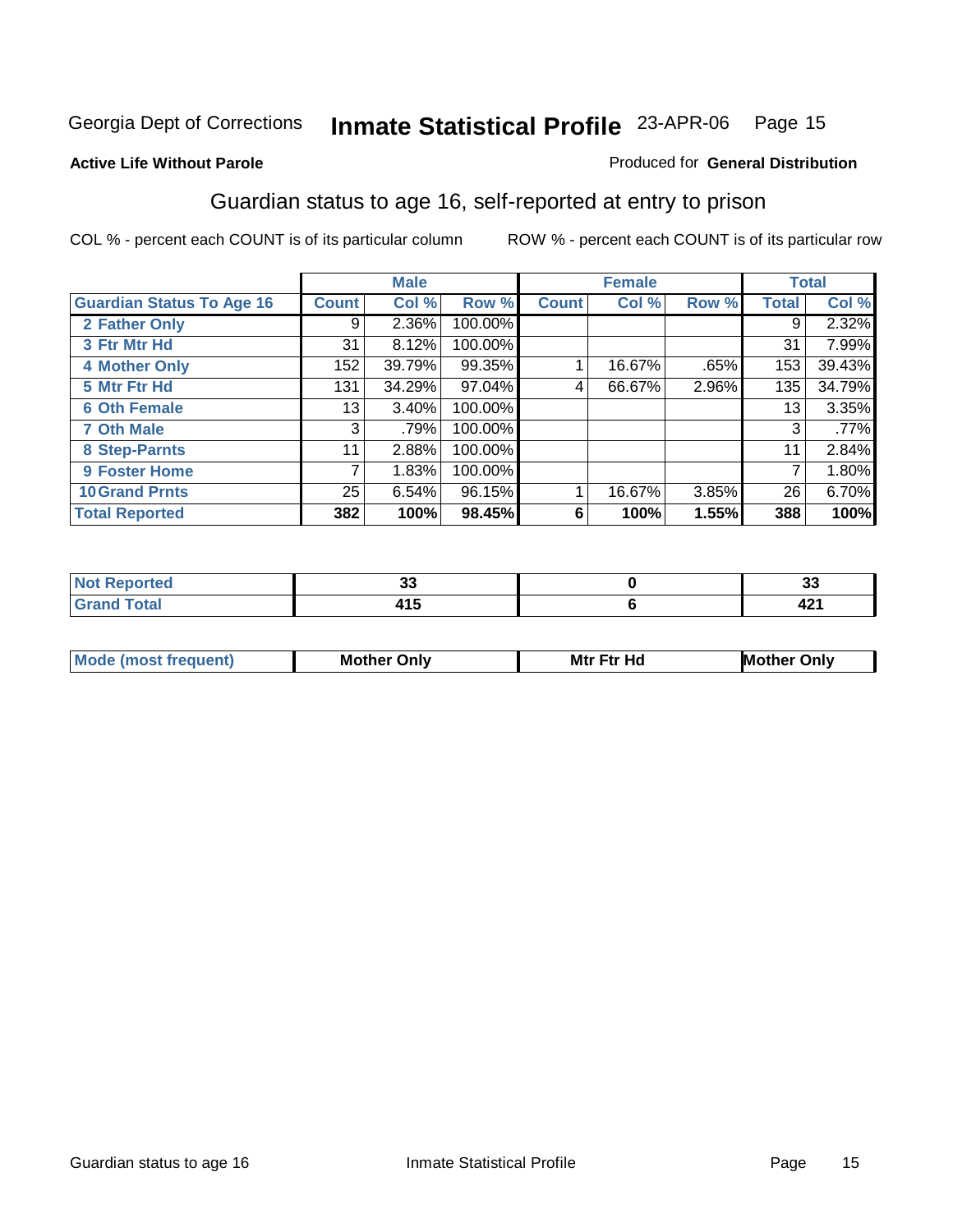### **Active Life Without Parole**

Produced for **General Distribution**

# Age at admission

|                         |                 | <b>Male</b> |         |              | <b>Female</b> |        |                 | <b>Total</b> |
|-------------------------|-----------------|-------------|---------|--------------|---------------|--------|-----------------|--------------|
| <b>Age At Admission</b> | <b>Count</b>    | Col %       | Row %   | <b>Count</b> | Col %         | Row %  | <b>Total</b>    | Col %        |
| 17                      | $\overline{2}$  | 0.48%       | 100.00% |              |               |        | $\overline{2}$  | 0.48%        |
| 18                      | 3               | 0.72%       | 100.00% |              |               |        | $\overline{3}$  | 0.71%        |
| 19                      | 11              | 2.65%       | 100.00% |              |               |        | $\overline{11}$ | 2.61%        |
| 20                      | 6               | 1.45%       | 85.71%  | 1            | 16.67%        | 14.29% | 7               | 1.66%        |
| 21                      | 15              | 3.61%       | 100.00% |              |               |        | $\overline{15}$ | 3.56%        |
| 22                      | $\overline{22}$ | 5.30%       | 100.00% |              |               |        | $\overline{22}$ | 5.23%        |
| 23                      | 14              | 3.37%       | 100.00% |              |               |        | $\overline{14}$ | 3.33%        |
| 24                      | 14              | 3.37%       | 100.00% |              |               |        | 14              | 3.33%        |
| $\overline{25}$         | 16              | 3.86%       | 94.12%  | 1            | 16.67%        | 5.88%  | 17              | 4.04%        |
| 26                      | 16              | 3.86%       | 100.00% |              |               |        | 16              | 3.80%        |
| 27                      | $\overline{14}$ | 3.37%       | 100.00% |              |               |        | $\overline{14}$ | 3.33%        |
| 28                      | 16              | 3.86%       | 100.00% |              |               |        | 16              | 3.80%        |
| 29                      | 16              | 3.86%       | 100.00% |              |               |        | 16              | 3.80%        |
| 30                      | $\overline{12}$ | 2.89%       | 100.00% |              |               |        | $\overline{12}$ | 2.85%        |
| 31                      | $\overline{14}$ | 3.37%       | 100.00% |              |               |        | $\overline{14}$ | 3.33%        |
| 32                      | 14              | 3.37%       | 93.33%  | 1            | 16.67%        | 6.67%  | 15              | 3.56%        |
| 33                      | $\overline{12}$ | 2.89%       | 100.00% |              |               |        | $\overline{12}$ | 2.85%        |
| 34                      | $\overline{7}$  | 1.69%       | 100.00% |              |               |        | 7               | 1.66%        |
| 35                      | 15              | 3.61%       | 100.00% |              |               |        | $\overline{15}$ | 3.56%        |
| 36                      | 20              | 4.82%       | 100.00% |              |               |        | $\overline{20}$ | 4.75%        |
| $\overline{37}$         | $\overline{11}$ | 2.65%       | 100.00% |              |               |        | 11              | 2.61%        |
| 38                      | 14              | 3.37%       | 100.00% |              |               |        | 14              | 3.33%        |
| 39                      | $\overline{12}$ | 2.89%       | 100.00% |              |               |        | $\overline{12}$ | 2.85%        |
| 40                      | 7               | 1.69%       | 100.00% |              |               |        | 7               | 1.66%        |
| 41                      | 18              | 4.34%       | 100.00% |              |               |        | 18              | 4.28%        |
| 42                      | 12              | 2.89%       | 100.00% |              |               |        | $\overline{12}$ | 2.85%        |
| 43                      | 10              | 2.41%       | 100.00% |              |               |        | 10              | 2.38%        |
| 44                      | 8               | 1.93%       | 88.89%  | 1            | 16.67%        | 11.11% | 9               | 2.14%        |
| 45                      | $\overline{12}$ | 2.89%       | 100.00% |              |               |        | $\overline{12}$ | 2.85%        |
| 46                      | $\overline{7}$  | 1.69%       | 87.50%  | 1            | 16.67%        | 12.50% | 8               | 1.90%        |
| 47                      | $\overline{2}$  | 0.48%       | 100.00% |              |               |        | $\overline{2}$  | 0.48%        |
| 48                      | 6               | 1.45%       | 85.71%  | 1            | 16.67%        | 14.29% | 7               | 1.66%        |
| 49                      | 10              | 2.41%       | 100.00% |              |               |        | 10              | 2.38%        |
| 50                      | 3               | 0.72%       | 100.00% |              |               |        | $\overline{3}$  | 0.71%        |
| 51                      | $\overline{3}$  | 0.72%       | 100.00% |              |               |        | $\overline{3}$  | 0.71%        |
| 52                      | 6               | 1.45%       | 100.00% |              |               |        | 6               | 1.43%        |
| 54                      | 1               | 0.24%       | 100.00% |              |               |        | 1               | 0.24%        |
| 56                      | 3               | 0.72%       | 100.00% |              |               |        | 3               | 0.71%        |
| 57                      | $\overline{3}$  | 0.72%       | 100.00% |              |               |        | $\overline{3}$  | 0.71%        |
| 58                      | $\overline{2}$  | 0.48%       | 100.00% |              |               |        | $\overline{2}$  | 0.48%        |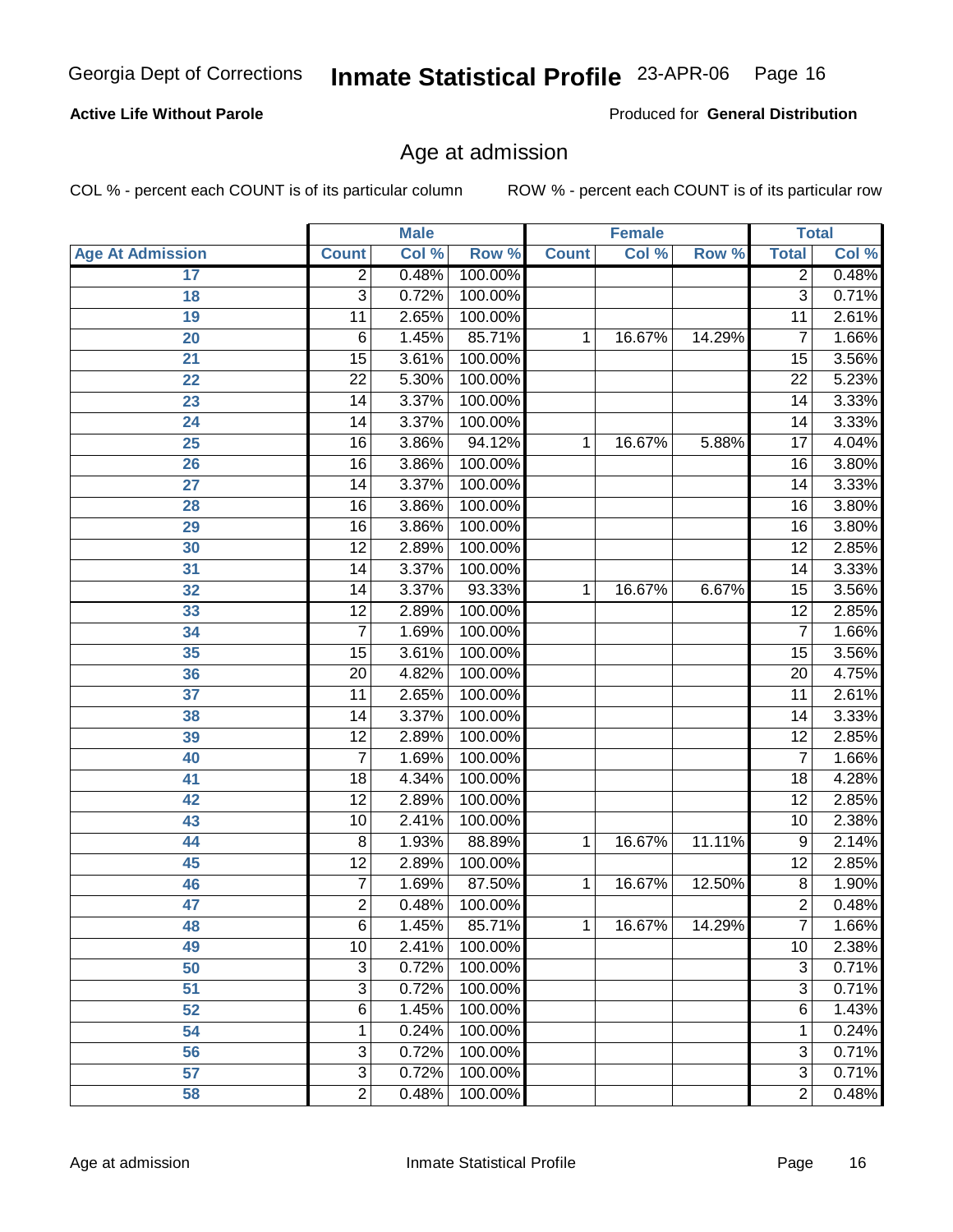### **Active Life Without Parole**

Produced for **General Distribution**

# Age at admission

|                         |              | <b>Male</b> |         |              | <b>Female</b> |          |       | Total |
|-------------------------|--------------|-------------|---------|--------------|---------------|----------|-------|-------|
| <b>Age At Admission</b> | <b>Count</b> | Col %       | Row %   | <b>Count</b> | Col %         | Row %    | Total | Col % |
| 63                      |              | 0.24%       | 100.00% |              |               |          |       | 0.24% |
| 64                      | 3            | 0.72%       | 100.00% |              |               |          |       | 0.71% |
| 65                      |              | 0.24%       | 100.00% |              |               |          |       | 0.24% |
| 66                      |              | 0.24%       | 100.00% |              |               |          |       | 0.24% |
| <b>Total Reported</b>   | 415          | 100%        | 98.57%  | 6            | 100%          | $1.43\%$ | 421   | 100%  |

| NO:<br>тео                                |              |                   |
|-------------------------------------------|--------------|-------------------|
| $n+n$<br>-<br>$\sim$ $\sim$ $\sim$ $\sim$ | .<br>.<br>__ | <b>In</b><br>44 I |

| Mean<br>(average)       | 33.87 | 35.83 | 33.90        |
|-------------------------|-------|-------|--------------|
| Median (middle)         | JJ    | 38    | n n<br>აა    |
| Mode<br>(most frequent) | - -   | 20    | $\sim$<br>LL |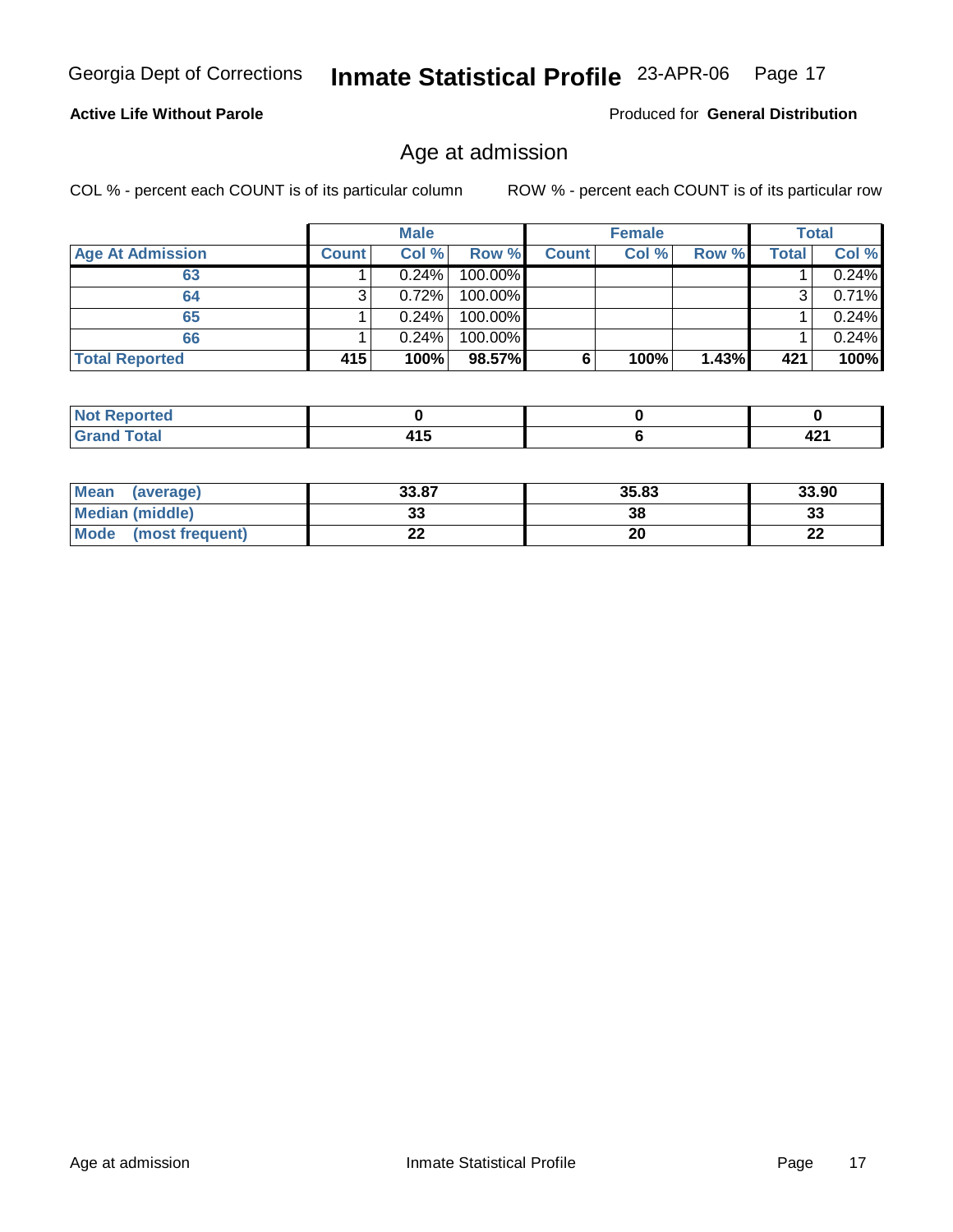**Not Reported Grand Total**

 **Still Active**

 **Total Reported**

**Active Life Without Parole** 

| Mean (average)         | N/A | N/A | N/A |
|------------------------|-----|-----|-----|
| <b>Median (middle)</b> | N/A | N/A | N/A |
| Mode (most frequent)   | N/A | N/A | N/A |

 **Age At Release Count Col % Row % Count Col % Row % Total Col %** 

**Male**

 **415 0 415**

### Age at release

COL % - percent each COUNT is of its particular column ROW % - percent each COUNT is of its particular row

**Female Total**

Produced for **General Distribution**

 **421 0 421**

 **6 0 6**

Georgia Dept of Corrections **Inmate Statistical Profile** 23-APR-06 Page 18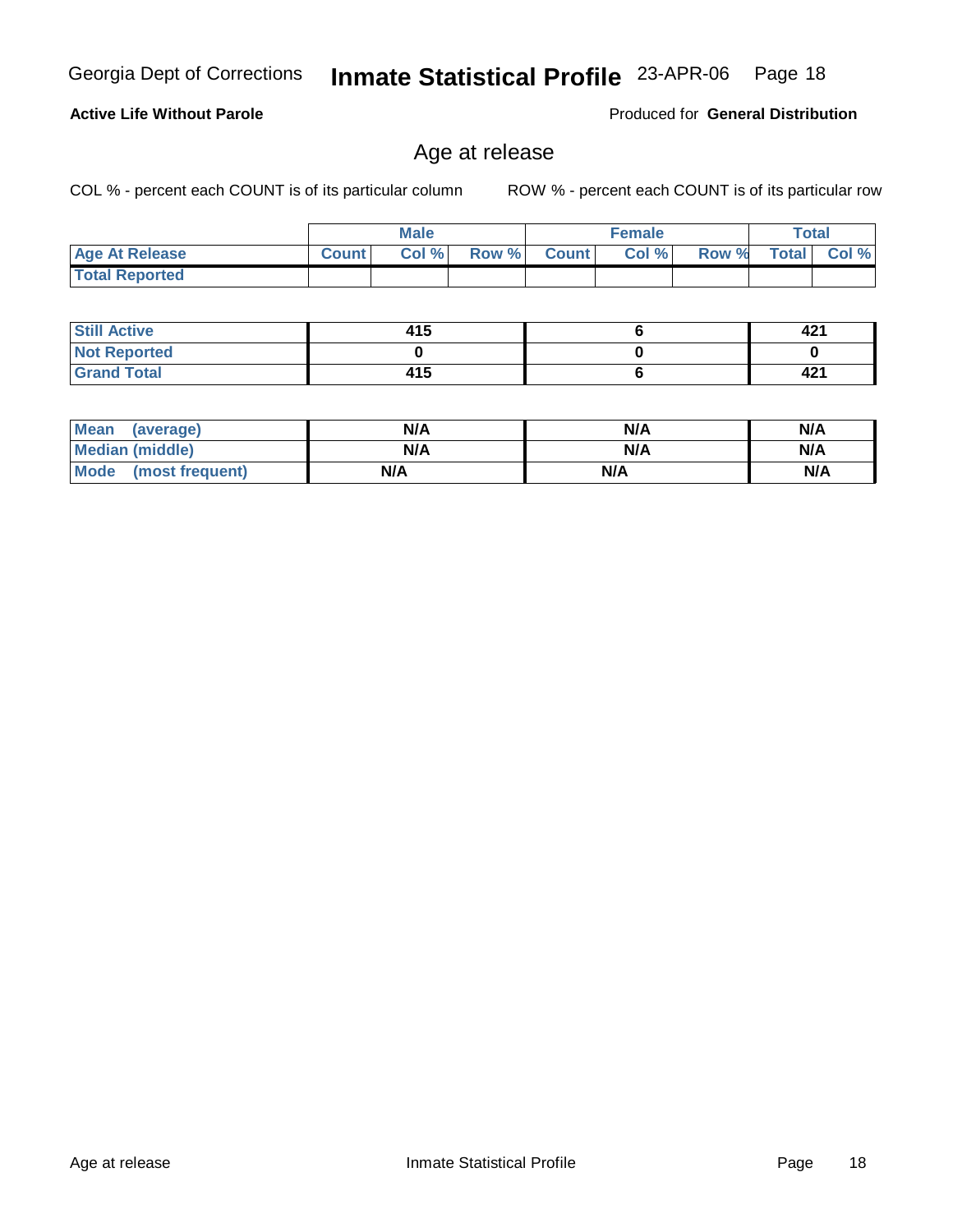### **Active Life Without Parole**

### Produced for **General Distribution**

# Height, measured at entry to prison

|                       |                 | <b>Male</b> |         |                | <b>Female</b> |        | <b>Total</b>    |        |
|-----------------------|-----------------|-------------|---------|----------------|---------------|--------|-----------------|--------|
| <b>Height</b>         | <b>Count</b>    | Col %       | Row %   | <b>Count</b>   | Col %         | Row %  | <b>Total</b>    | Col %  |
| 5'01''                | 1               | 0.24%       | 100.00% |                |               |        | 1.              | 0.24%  |
| 5'02"                 | $\overline{2}$  | 0.48%       | 100.00% |                |               |        | $\overline{2}$  | 0.48%  |
| 5'03"                 | $\overline{c}$  | 0.48%       | 50.00%  | $\overline{2}$ | 33.33%        | 50.00% | 4               | 0.95%  |
| 5'04"                 | 4               | 0.96%       | 80.00%  | 1              | 16.67%        | 20.00% | $\overline{5}$  | 1.19%  |
| 5'05"                 | 14              | 3.37%       | 93.33%  | 1              | 16.67%        | 6.67%  | 15              | 3.56%  |
| 5'06"                 | 32              | 7.71%       | 100.00% |                |               |        | $\overline{32}$ | 7.60%  |
| 5'07''                | 29              | 6.99%       | 96.67%  | 1              | 16.67%        | 3.33%  | 30              | 7.13%  |
| 5'08"                 | 41              | 9.88%       | 97.62%  | 1              | 16.67%        | 2.38%  | 42              | 9.98%  |
| 5'09''                | $\overline{47}$ | 11.33%      | 100.00% |                |               |        | 47              | 11.16% |
| 5'10''                | 50              | 12.05%      | 100.00% |                |               |        | 50              | 11.88% |
| 5'11"                 | 59              | 14.22%      | 100.00% |                |               |        | 59              | 14.01% |
| 6'00"                 | $\overline{47}$ | 11.33%      | 100.00% |                |               |        | 47              | 11.16% |
| 6'01"                 | 33              | 7.95%       | 100.00% |                |               |        | 33              | 7.84%  |
| 6'02"                 | 20              | 4.82%       | 100.00% |                |               |        | 20              | 4.75%  |
| 6'03''                | 16              | 3.86%       | 100.00% |                |               |        | $\overline{16}$ | 3.80%  |
| 6'04"                 | 11              | 2.65%       | 100.00% |                |               |        | 11              | 2.61%  |
| 6'05"                 | 4               | 0.96%       | 100.00% |                |               |        | 4               | 0.95%  |
| 6'06"                 | 2               | 0.48%       | 100.00% |                |               |        | 2               | 0.48%  |
| Seven feet +          | 1               | 0.24%       | 100.00% |                |               |        | 1               | 0.24%  |
| <b>Total Reported</b> | 415             | 100%        | 98.57%  | 6              | 100%          | 1.43%  | 421             | 100%   |

| rtea<br>---- |            |             |
|--------------|------------|-------------|
|              | . .<br>$-$ | ίΩ.<br>74 I |

| Mean<br>(average)              | 5'10" | 5'05" | 5'10"        |
|--------------------------------|-------|-------|--------------|
| Median (middle)                | 5'10" |       | 5'10"        |
| <b>Mode</b><br>(most frequent) | 544"  | 5'03" | <b>K'11"</b> |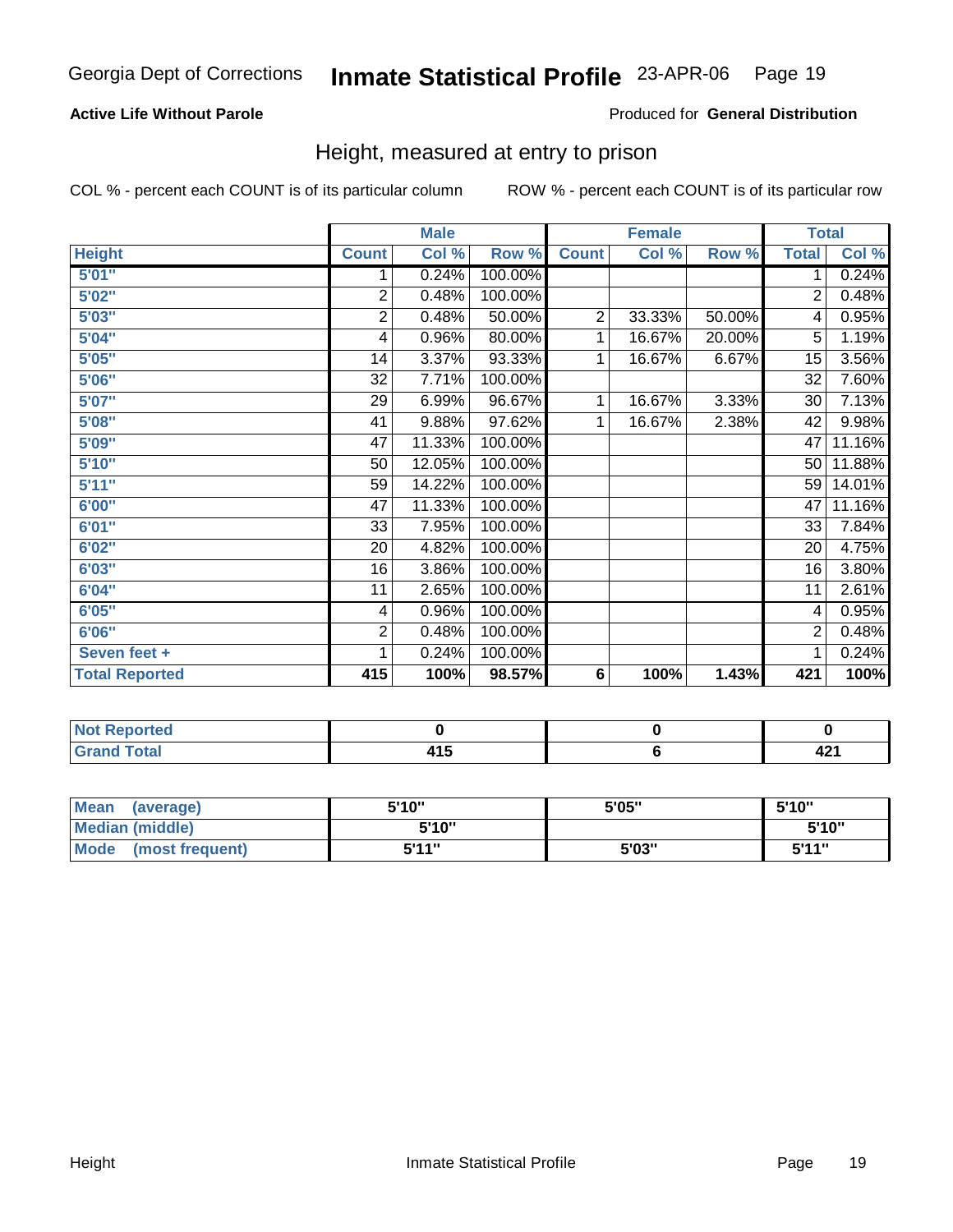### **Active Life Without Parole**

### Produced for **General Distribution**

# Weight, measured at entry to prison

|                       |                 | <b>Male</b> |         |                | <b>Female</b> |         | <b>Total</b>    |        |
|-----------------------|-----------------|-------------|---------|----------------|---------------|---------|-----------------|--------|
| Weight                | <b>Count</b>    | Col %       | Row %   | <b>Count</b>   | Col %         | Row %   | <b>Total</b>    | Col %  |
| 110 - 119 pounds      |                 |             |         | 1.             | 16.67%        | 100.00% | $\mathbf 1$     | 0.24%  |
| 120 - 129 pounds      | 4               | 0.96%       | 80.00%  | 1              | 16.67%        | 20.00%  | 5               | 1.19%  |
| 130 - 139 pounds      | 10              | 2.41%       | 100.00% |                |               |         | 10              | 2.38%  |
| 140 - 149 pounds      | $\overline{27}$ | 6.51%       | 100.00% |                |               |         | 27              | 6.41%  |
| 150 - 159 pounds      | 30              | 7.23%       | 96.77%  | 1              | 16.67%        | 3.23%   | 31              | 7.36%  |
| 160 - 169 pounds      | 63              | 15.18%      | 96.92%  | $\overline{2}$ | 33.33%        | 3.08%   | 65              | 15.44% |
| 170 - 179 pounds      | 55              | 13.25%      | 98.21%  | 1              | 16.67%        | 1.79%   | $\overline{56}$ | 13.30% |
| 180 - 189 pounds      | 53              | 12.77%      | 100.00% |                |               |         | 53              | 12.59% |
| 190 - 199 pounds      | 43              | 10.36%      | 100.00% |                |               |         | 43              | 10.21% |
| 200 - 209 pounds      | 28              | 6.75%       | 100.00% |                |               |         | 28              | 6.65%  |
| 210 - 219 pounds      | 30              | 7.23%       | 100.00% |                |               |         | $\overline{30}$ | 7.13%  |
| 220 - 229 pounds      | 28              | 6.75%       | 100.00% |                |               |         | 28              | 6.65%  |
| 230 - 239 pounds      | 12              | 2.89%       | 100.00% |                |               |         | 12              | 2.85%  |
| 240 - 249 pounds      | 6               | 1.45%       | 100.00% |                |               |         | 6               | 1.43%  |
| 250 - 259 pounds      | 5               | 1.20%       | 100.00% |                |               |         | $\overline{5}$  | 1.19%  |
| 260 - 269 pounds      | 11              | 2.65%       | 100.00% |                |               |         | 11              | 2.61%  |
| 270 - 279 pounds      | $\overline{2}$  | 0.48%       | 100.00% |                |               |         | $\overline{2}$  | 0.48%  |
| 280 - 289 pounds      | $\overline{3}$  | 0.72%       | 100.00% |                |               |         | $\overline{3}$  | 0.71%  |
| 290 - 299 pounds      | 1               | 0.24%       | 100.00% |                |               |         | $\mathbf 1$     | 0.24%  |
| 310 - 319 pounds      | $\overline{2}$  | 0.48%       | 100.00% |                |               |         | $\overline{2}$  | 0.48%  |
| 400 pounds and over   | $\overline{2}$  | 0.48%       | 100.00% |                |               |         | $\overline{2}$  | 0.48%  |
| <b>Total Reported</b> | 415             | 100%        | 98.57%  | 6              | 100%          | 1.43%   | 421             | 100.0% |

| - -<br>NO<br>œ<br>. |                   |      |
|---------------------|-------------------|------|
| الاستقصاد<br>_      | . .<br>. .<br>$-$ | TA 1 |

| Mean<br>(average)       | 189 | 149   | 189 |
|-------------------------|-----|-------|-----|
| Median (middle)         | 184 | 159.5 | 183 |
| Mode<br>(most frequent) | 170 | 110   | 170 |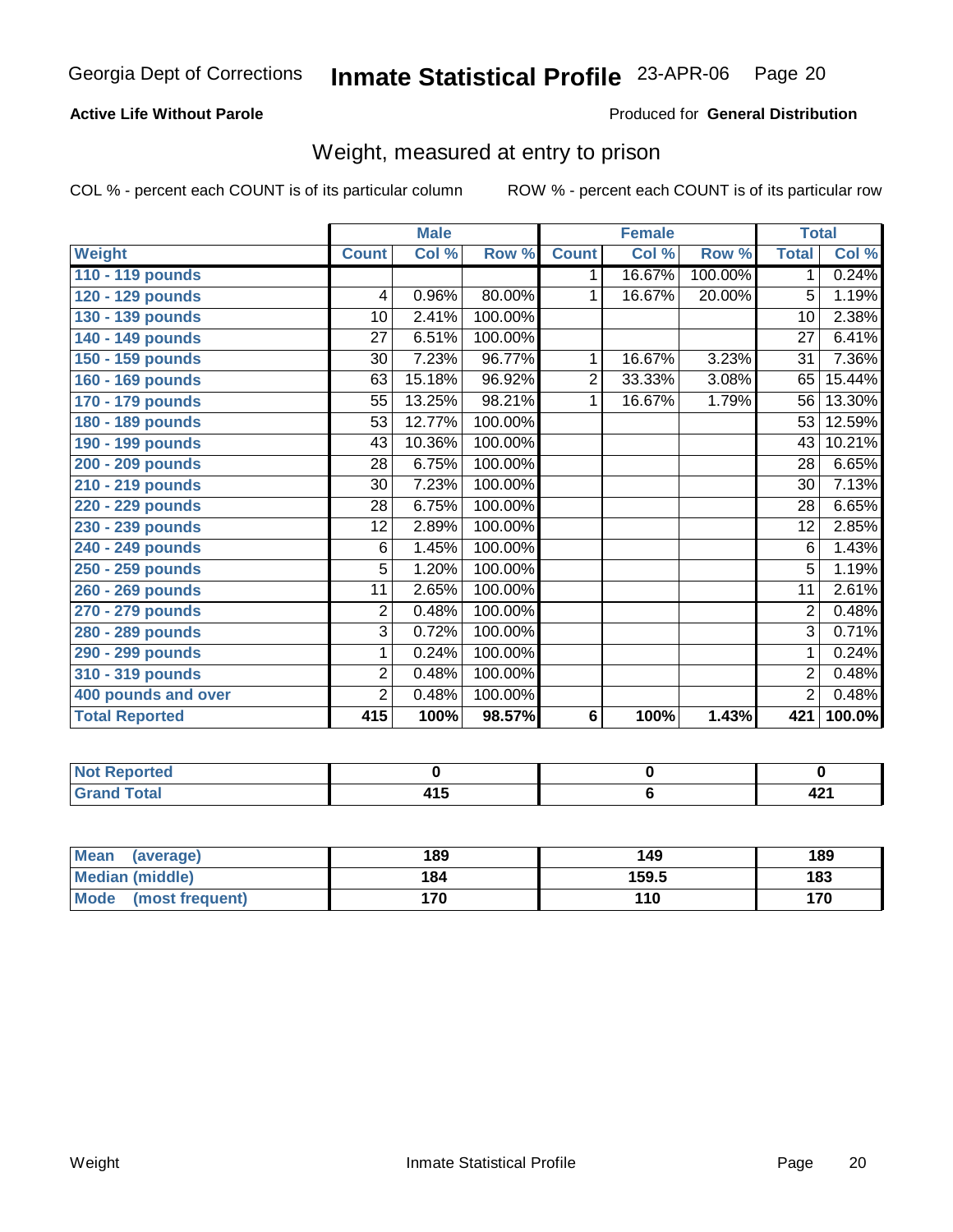### **Active Life Without Parole**

### Produced for **General Distribution**

# Type of admission to prison

|    |                             |              | <b>Male</b> |                    |   | <b>Female</b> |       |              | <b>Total</b> |
|----|-----------------------------|--------------|-------------|--------------------|---|---------------|-------|--------------|--------------|
|    | <b>Type of Admission</b>    | <b>Count</b> | Col %       | <b>Row % Count</b> |   | Col %         | Row % | <b>Total</b> | Col %        |
|    | <b>Committed From Court</b> | 118          | 28.43%      | 97.52%             | 3 | 50.00%        | 2.48% | 121          | 28.74%       |
| 3  | <b>Parole Rev/New Sent</b>  | 32           | 7.71%       | 100.00%            |   |               |       | 32           | 7.60%        |
| 4  | <b>Par Rev/No New Sent</b>  | 6            | 1.45%       | 100.00%            |   |               |       | 6            | 1.43%        |
| 6  | <b>Prob Viol/Partial</b>    | 3            | .72%        | 100.00%            |   |               |       | 3            | .71%         |
| 9  | <b>Prob Rev/Remainder</b>   | 10           | 2.41%       | 100.00%            |   |               |       | 10           | 2.38%        |
| 10 | <b>New Sent/Par Rev Pnd</b> |              | .24%        | 100.00%            |   |               |       |              | .24%         |
| 11 | <b>Life W/O Parole</b>      | 244          | 58.80%      | 98.79%             | 3 | 50.00%        | 1.21% | 247          | 58.67%       |
| 30 | <b>Par Rev/Rsn Unknown</b>  |              | .24%        | 100.00%            |   |               |       |              | .24%         |
|    | <b>Total Reported</b>       | 415          | 100%        | 98.57%             | 6 | 100%          | 1.43% | 421          | 100%         |

| rtea<br>.                    |            |             |
|------------------------------|------------|-------------|
| $f = 4 \pi r$<br>---<br>νιαι | . .<br>. . | . .<br>76 L |

| <b>Mode (most frequent)</b> | f W/O Par | <b>Court Cmmt</b> | 'W/O Par |
|-----------------------------|-----------|-------------------|----------|
|                             |           |                   |          |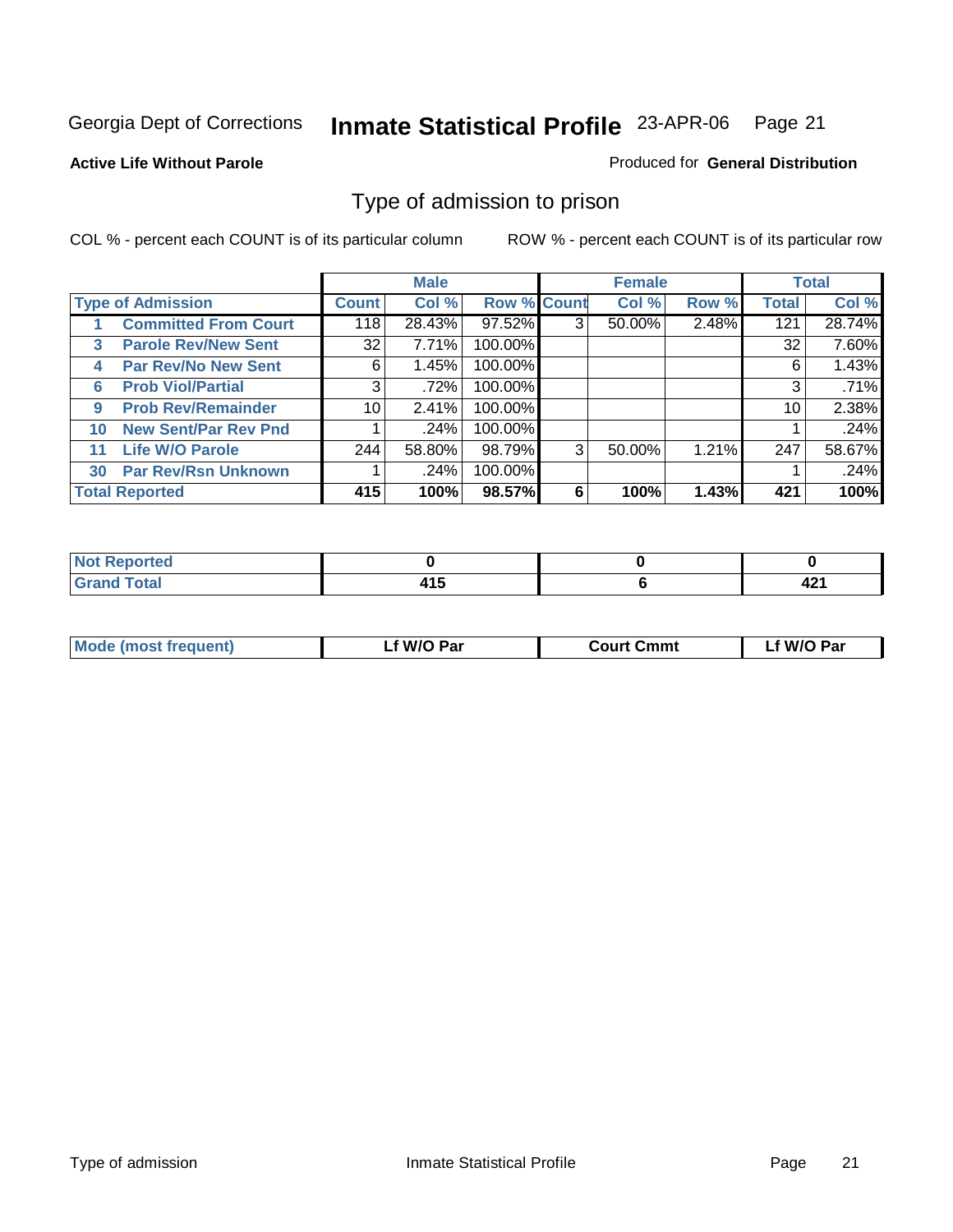**Active Life Without Parole** 

### Produced for **General Distribution**

# Current / last security status

|                        |                    | <b>Male</b> |                    |   | <b>Female</b> |       |       | <b>Total</b> |
|------------------------|--------------------|-------------|--------------------|---|---------------|-------|-------|--------------|
| <b>Security Status</b> | Count <sup>1</sup> | Col %       | <b>Row % Count</b> |   | Col %         | Row % | Total | Col %        |
| 3 Minimum              |                    | ا %48.      | 100.00%            |   | .00%          |       |       | $.48\%$      |
| 4 Medium               | 44                 | $10.60\%$   | 100.00%            |   | $.00\%$       |       | 44    | 10.45%       |
| 5 Close                | 346                | 83.37%      | 98.30%             | 6 | 100.00%       | 1.70% | 352   | 83.61%       |
| 6 Maximum              | 23                 | 5.54%       | 100.00%            |   | $.00\%$       |       | 23    | 5.46%        |
| <b>Total Reported</b>  | 415                | 100%        | 98.57%             | 6 | 100%          | 1.43% | 421   | 100%         |

| <b>Still being diagnosed</b> |     |        |
|------------------------------|-----|--------|
| <b>Not Reported</b>          |     |        |
| <b>Grand Total</b>           | 415 | ี 42 เ |

| Mode (most frequent)<br>Close<br>oseت<br>Close |
|------------------------------------------------|
|------------------------------------------------|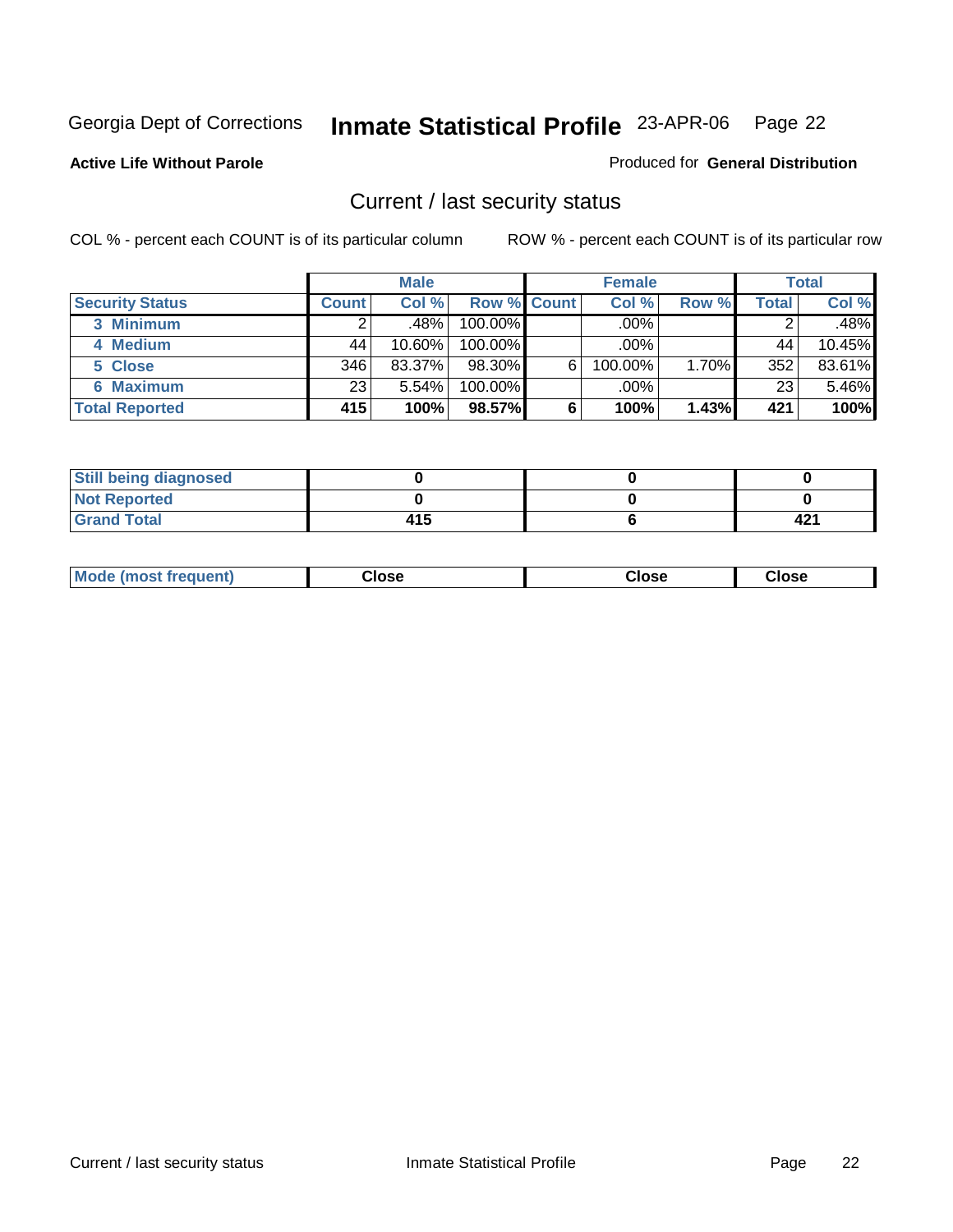**Active Life Without Parole** 

Produced for **General Distribution**

# Current / last type of institution

|                            |              | <b>Male</b> |                    |    | <b>Female</b> |          |              | Total   |
|----------------------------|--------------|-------------|--------------------|----|---------------|----------|--------------|---------|
| <b>Type of Institution</b> | <b>Count</b> | Col %       | <b>Row % Count</b> |    | Col %         | Row %    | <b>Total</b> | Col %   |
| <b>State Prison</b>        | 415          | $100.00\%$  | 98.57%I            | 61 | 100.00%」      | $1.43\%$ | 421          | 100.00% |
| <b>Total Rported</b>       | 415          | 100%        | 98.57%             |    | 100%          | 1.43%    | 421          | 100%    |

| 4 - -<br>τeα<br>. |        |      |
|-------------------|--------|------|
| -                 | .      | - 14 |
|                   | $\sim$ |      |

|  | <b>Mode (most frequent)</b> | <b>State Prison</b> | <b>State Prison</b> | <b>State Prison</b> |
|--|-----------------------------|---------------------|---------------------|---------------------|
|--|-----------------------------|---------------------|---------------------|---------------------|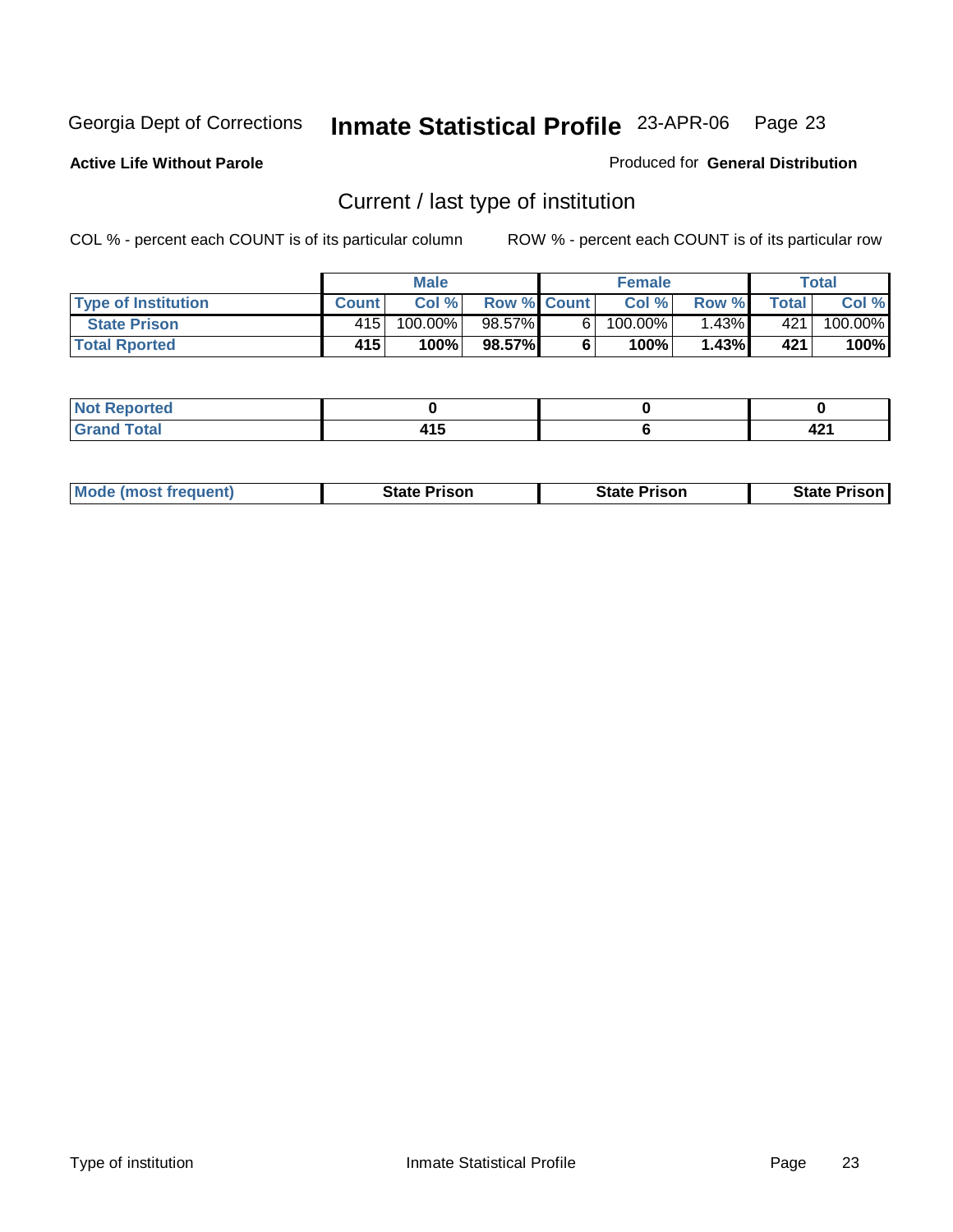**Active Life Without Parole** 

### Produced for **General Distribution**

# Institution type - transitional centers

|                                          |              | Male  |                    | <b>Female</b> |             | Total |
|------------------------------------------|--------------|-------|--------------------|---------------|-------------|-------|
| <b>Institution Type - Trans. Centers</b> | <b>Count</b> | Col % | <b>Row % Count</b> | Col%          | Row % Total | Col % |
| <b>Total Rported</b>                     |              |       |                    |               |             |       |

| <b>Reported</b><br><b>NOT</b> |  |  |
|-------------------------------|--|--|
| <b>Total</b><br>$C$ ro'<br>_  |  |  |

| Mode (most frequent) | Null | <b>Null</b> | <b>Null</b> |
|----------------------|------|-------------|-------------|
|                      |      |             |             |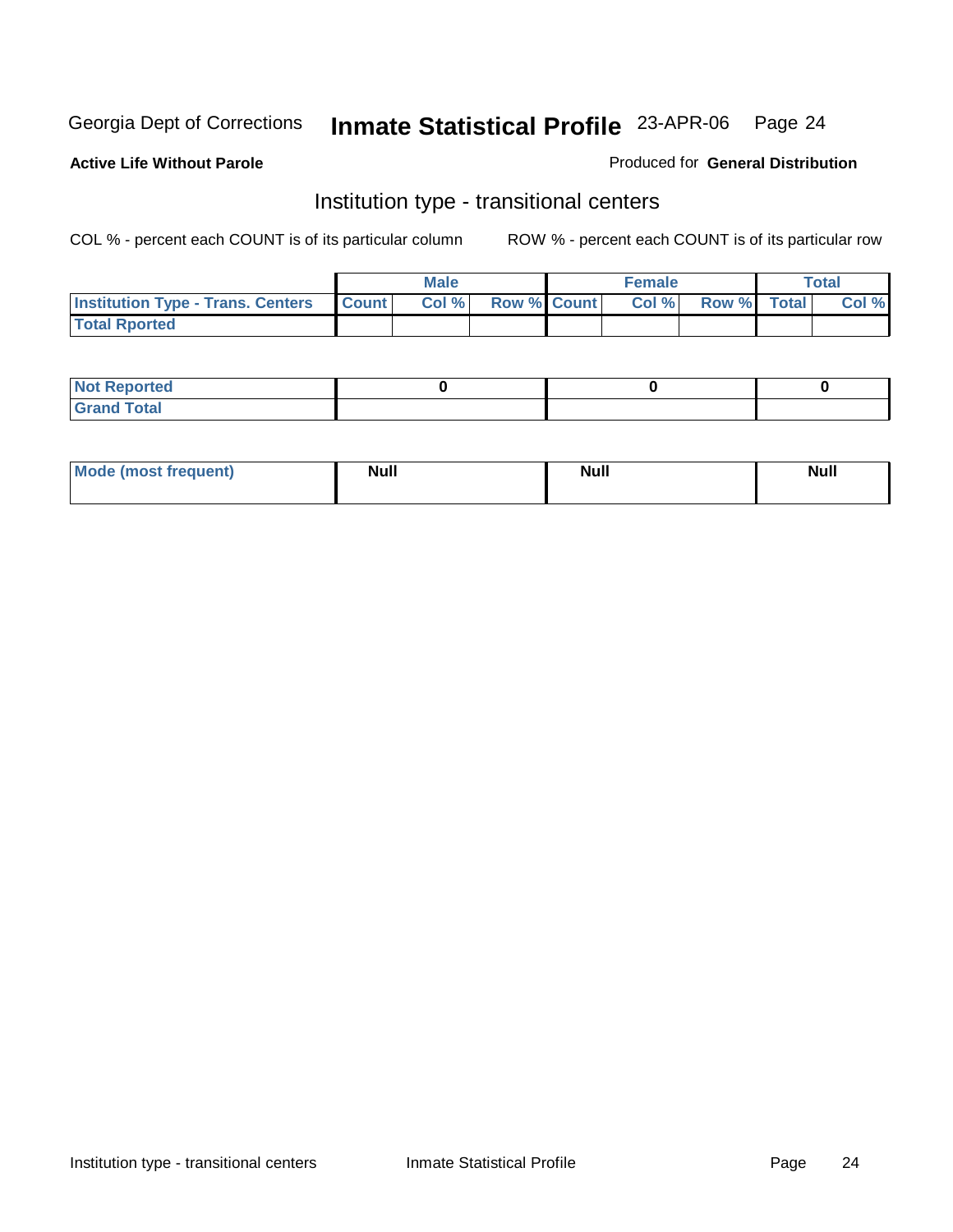### **Active Life Without Parole**

### Produced for **General Distribution**

# Institution type - mental hospitals

|                                                  | <b>Male</b> |                    | <b>Female</b> |                   | Total |
|--------------------------------------------------|-------------|--------------------|---------------|-------------------|-------|
| <b>Institution Type - Mental Hospitals Count</b> | Col %       | <b>Row % Count</b> |               | Col % Row % Total | Col % |
| <b>Total Rported</b>                             |             |                    |               |                   |       |

| <b>Not Reported</b> |  |  |
|---------------------|--|--|
| <b>Total</b><br>r.  |  |  |

| Mode (most frequent) | <b>Null</b> | <b>Null</b> | <b>Null</b> |
|----------------------|-------------|-------------|-------------|
|                      |             |             |             |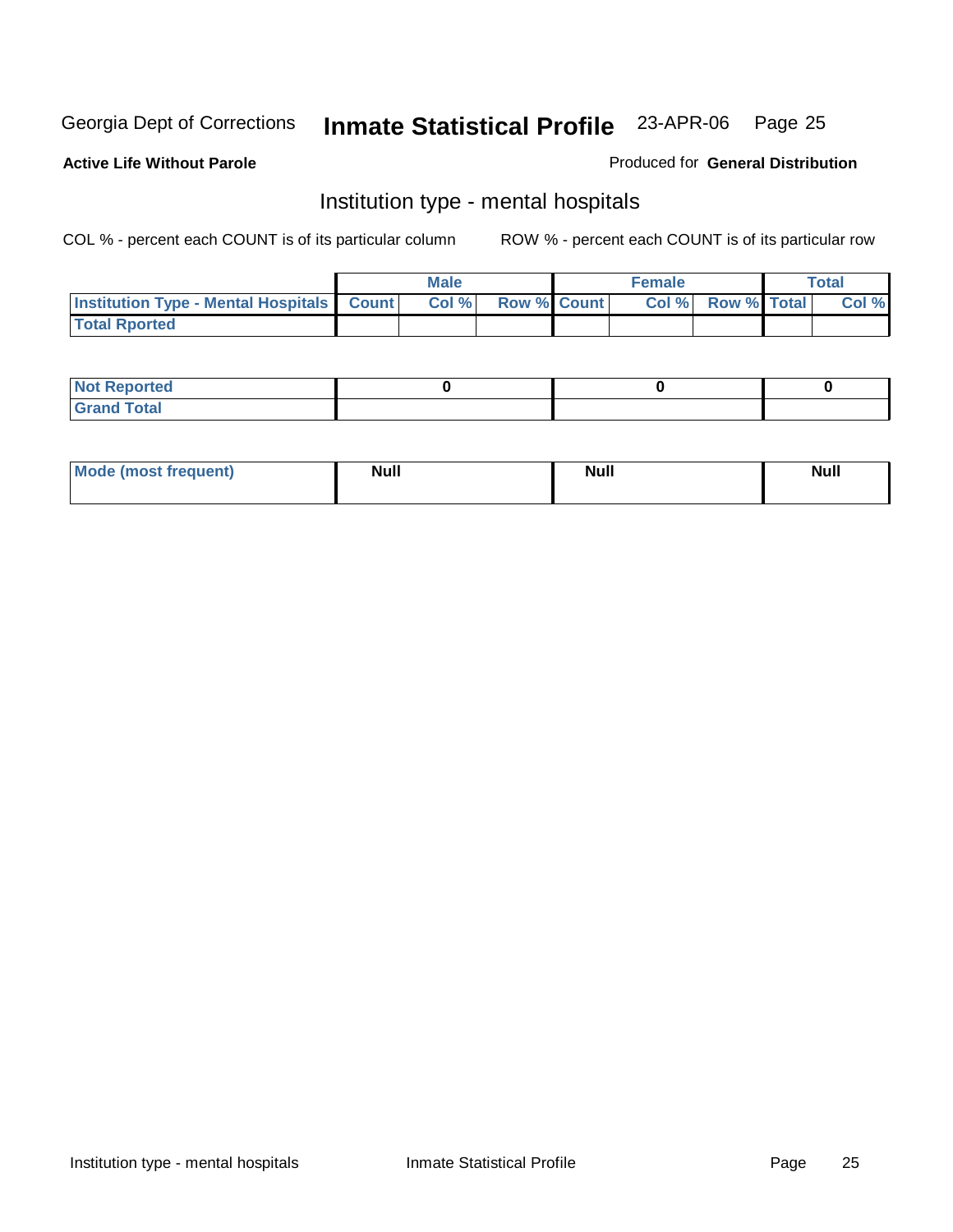**Active Life Without Parole** 

Produced for **General Distribution**

# Institution type - county prisons

|                                                    | Male  |                    | <b>Female</b> |       |              | Total |
|----------------------------------------------------|-------|--------------------|---------------|-------|--------------|-------|
| <b>Institution Type - County Prisons   Count  </b> | Col % | <b>Row % Count</b> | CoI%          | Row % | <b>Total</b> | Col % |
| <b>Total Rported</b>                               |       |                    |               |       |              |       |

| <b>Not</b><br>Reported      |  |  |
|-----------------------------|--|--|
| d Total<br>'Grand<br>$\sim$ |  |  |

| Mode<br><b>ost frequent)</b> | <b>Null</b> | <b>Modl</b><br>'YUI. | <b>Null</b> |
|------------------------------|-------------|----------------------|-------------|
|                              |             |                      |             |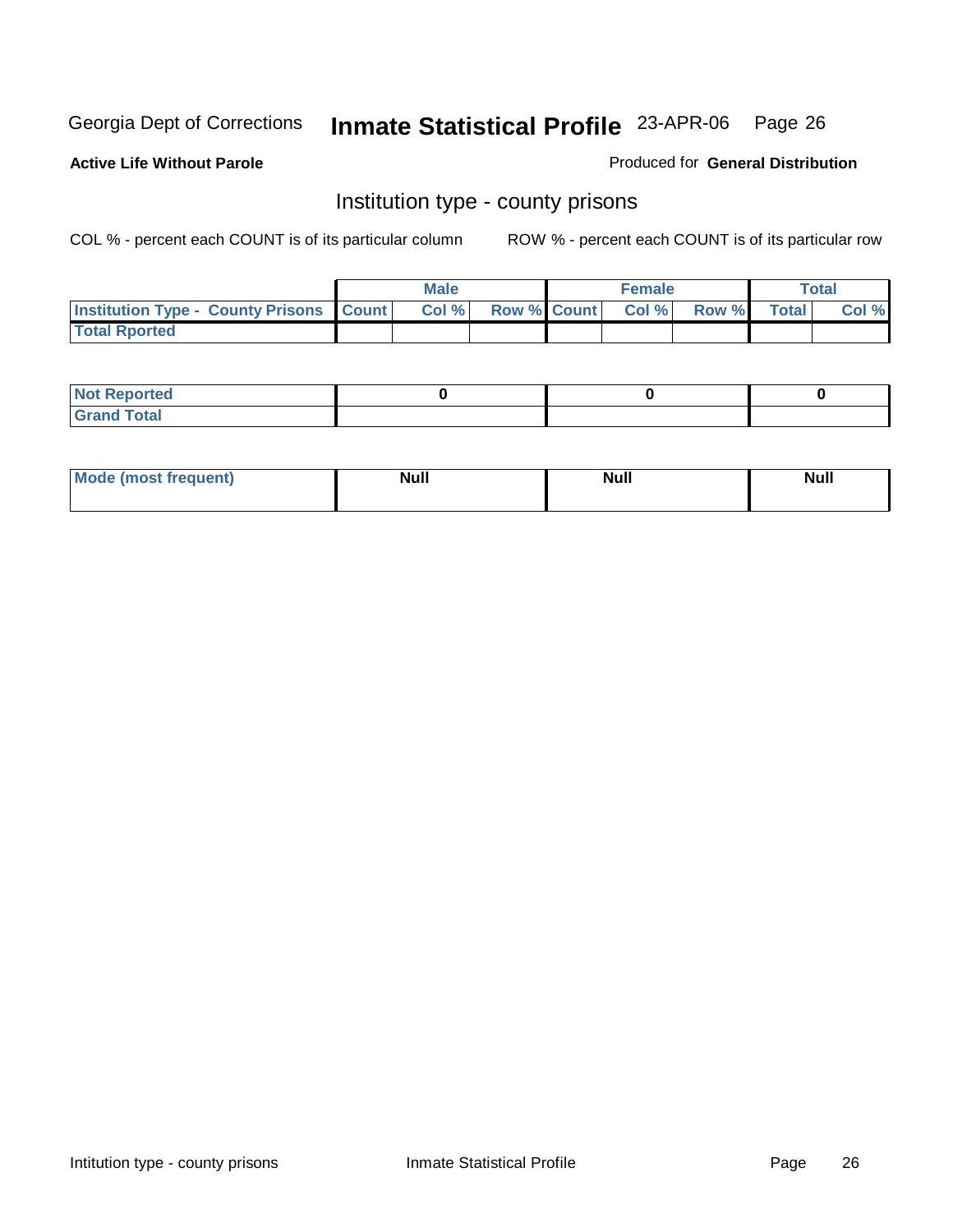### **Active Life Without Parole**

### Produced for **General Distribution**

# Institution type - state prisons

|     |                                         |              | <b>Male</b> |         |                         | <b>Female</b> |         | <b>Total</b>   |        |
|-----|-----------------------------------------|--------------|-------------|---------|-------------------------|---------------|---------|----------------|--------|
|     | <b>Institution Type - State Prisons</b> | <b>Count</b> | Col %       | Row %   | <b>Count</b>            | Col %         | Row %   | <b>Total</b>   | Col %  |
| 508 | <b>Arrendale State Prison</b>           |              |             |         | $\overline{2}$          | 33.33%        | 100.00% | 2              | .48%   |
| 532 | <b>Augusta State Med.</b>               | 16           | 3.86%       | 100.00% |                         |               |         | 16             | 3.80%  |
|     | <b>Prison</b>                           |              |             |         |                         |               |         |                |        |
| 553 | <b>Baldwin State Prison</b>             |              | .24%        | 100.00% |                         |               |         |                | .24%   |
| 547 | <b>Calhoun State Prison</b>             | 4            | .96%        | 100.00% |                         |               |         | 4              | .95%   |
| 523 | <b>Coastal State Prison</b>             | 7            | 1.69%       | 100.00% |                         |               |         | 7              | 1.66%  |
| 521 | <b>Ga Diag &amp; Class Pris</b>         | 2            | .48%        | 100.00% |                         |               |         | $\overline{2}$ | .48%   |
| 522 | <b>Ga Diag &amp; Class Pris-</b>        |              | .24%        | 100.00% |                         |               |         |                | .24%   |
|     | <b>Perm</b>                             |              |             |         |                         |               |         |                |        |
| 517 | <b>Ga State Prison</b>                  | 62           | 14.94%      | 100.00% |                         |               |         | 62             | 14.73% |
| 541 | <b>Hancock State Prison</b>             | 35           | 8.43%       | 100.00% |                         |               |         | 35             | 8.31%  |
| 540 | <b>Hays State Prison</b>                | 29           | 6.99%       | 100.00% |                         |               |         | 29             | 6.89%  |
| 549 | <b>Macon State Prison</b>               | 69           | 16.63%      | 100.00% |                         |               |         | 69             | 16.39% |
| 505 | <b>Phillips State Prison</b>            | 19           | 4.58%       | 100.00% |                         |               |         | 19             | 4.51%  |
| 557 | <b>Pulaski State Prison (W)</b>         |              |             |         | $\overline{\mathbf{4}}$ | 66.67%        | 100.00% | 4              | .95%   |
| 550 | <b>Smith State Prison</b>               | 34           | 8.19%       | 100.00% |                         |               |         | 34             | 8.08%  |
| 542 | <b>Telfair State Prison</b>             | 60           | 14.46%      | 100.00% |                         |               |         | 60             | 14.25% |
| 537 | <b>Valdosta State Prison</b>            | 37           | 8.92%       | 100.00% |                         |               |         | 37             | 8.79%  |
| 501 | <b>Ware State Prison</b>                | 33           | 7.95%       | 100.00% |                         |               |         | 33             | 7.84%  |
| 552 | <b>Washington Sp</b>                    | 6            | 1.45%       | 100.00% |                         |               |         | 6              | 1.43%  |
|     | <b>Total Rported</b>                    | 415          | 100%        | 98.57%  | 6                       | 100%          | 1.43%   | 421            | 100%   |

| <b>Not Reported</b>         |    |       |
|-----------------------------|----|-------|
| $\sim$ $\sim$ $\sim$ $\sim$ | __ | - - - |

| Mode (most frequent) | <b>1549 Macon State Prison</b> | 557 Pulaski State Prison (W) 549 Macon State | Prison |
|----------------------|--------------------------------|----------------------------------------------|--------|
|----------------------|--------------------------------|----------------------------------------------|--------|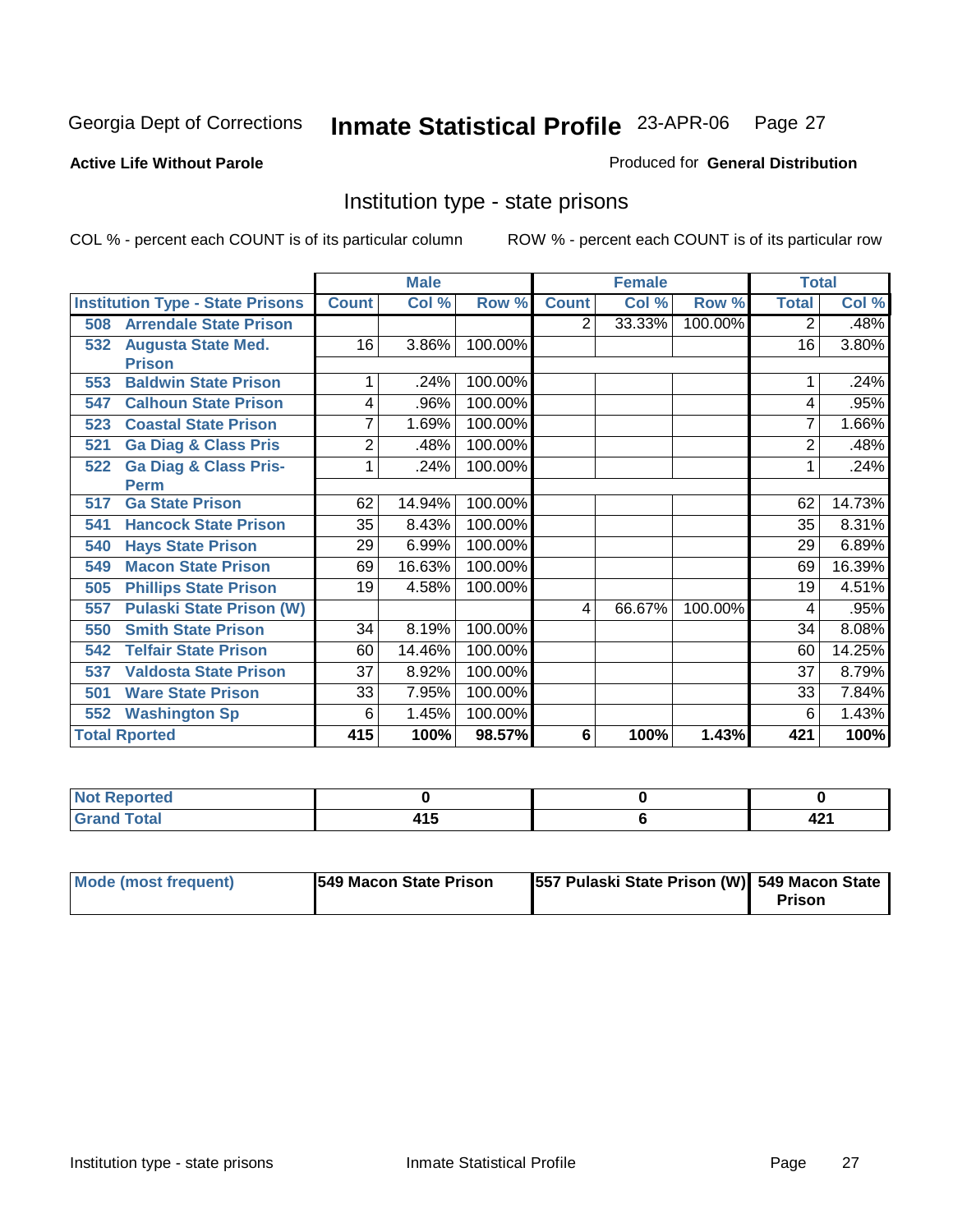**Active Life Without Parole** 

Produced for **General Distribution**

# Institution type - private prisons

|                                                     | <b>Male</b> |                    | <b>Female</b> |             | <b>Total</b> |
|-----------------------------------------------------|-------------|--------------------|---------------|-------------|--------------|
| <b>Institution Type - Private Prisons   Count  </b> | CoI%        | <b>Row % Count</b> | Col %         | Row % Total | Col %        |
| <b>Total Rported</b>                                |             |                    |               |             |              |

| <b>Reported</b><br><b>NOT</b> |  |  |
|-------------------------------|--|--|
| <b>Total</b><br>$C$ ro'<br>_  |  |  |

| Mode (most frequent) | <b>Null</b> | <b>Null</b> | Null |
|----------------------|-------------|-------------|------|
|                      |             |             |      |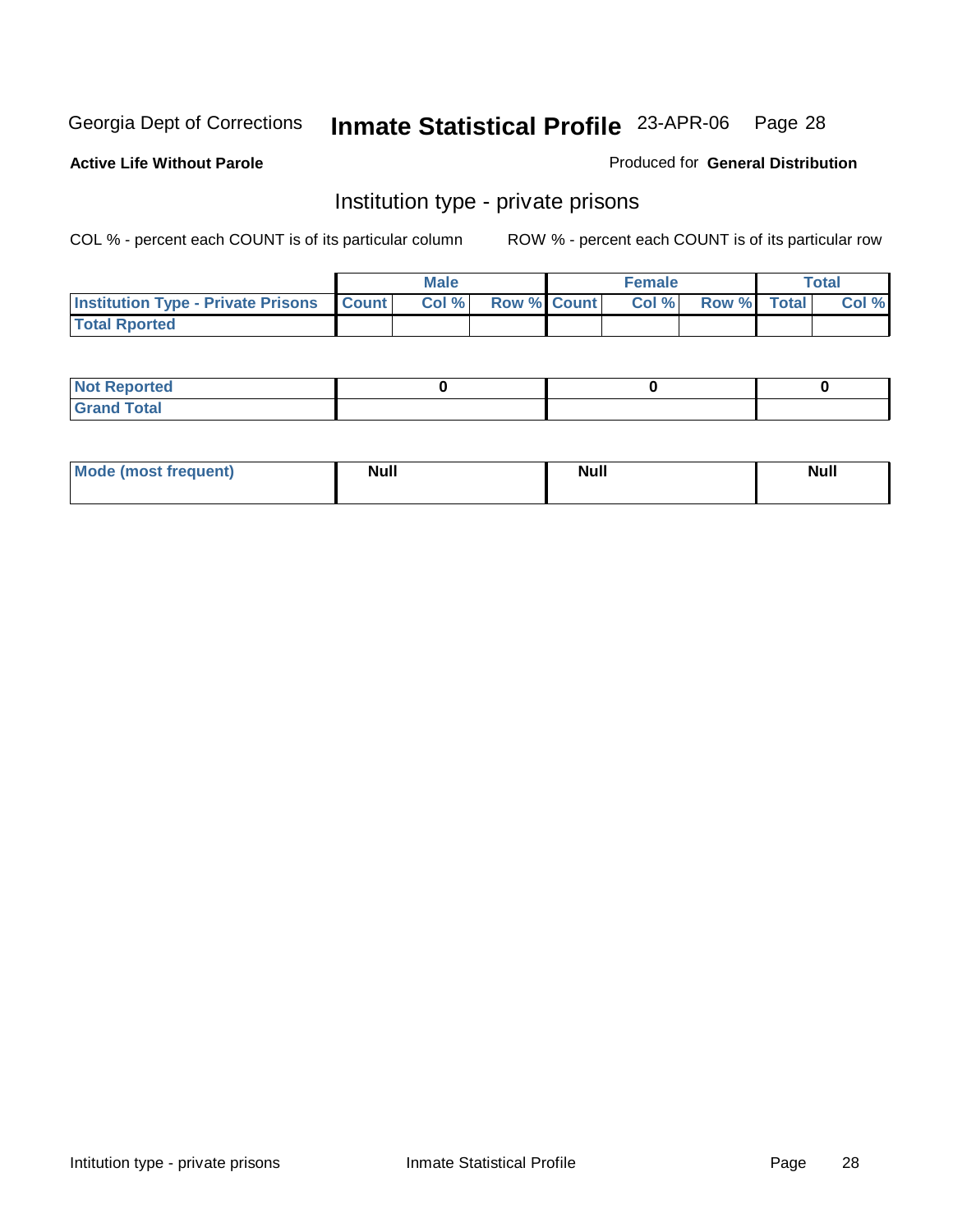**Active Life Without Parole** 

Produced for **General Distribution**

### Institution type - prison annexes

|                                                   | <b>Male</b> |             | <b>Female</b> |             | <b>Total</b> |
|---------------------------------------------------|-------------|-------------|---------------|-------------|--------------|
| <b>Institution Type - Prison Annexe   Count  </b> | Col %       | Row % Count | Col%          | Row % Total | Col %        |
| <b>Total Rported</b>                              |             |             |               |             |              |

| $N$ nt R<br>Reported         |  |  |
|------------------------------|--|--|
| <b>Total</b><br><b>Grano</b> |  |  |

| Mode (most frequent) | <b>Null</b> | <b>Null</b> | <b>Null</b> |
|----------------------|-------------|-------------|-------------|
|                      |             |             |             |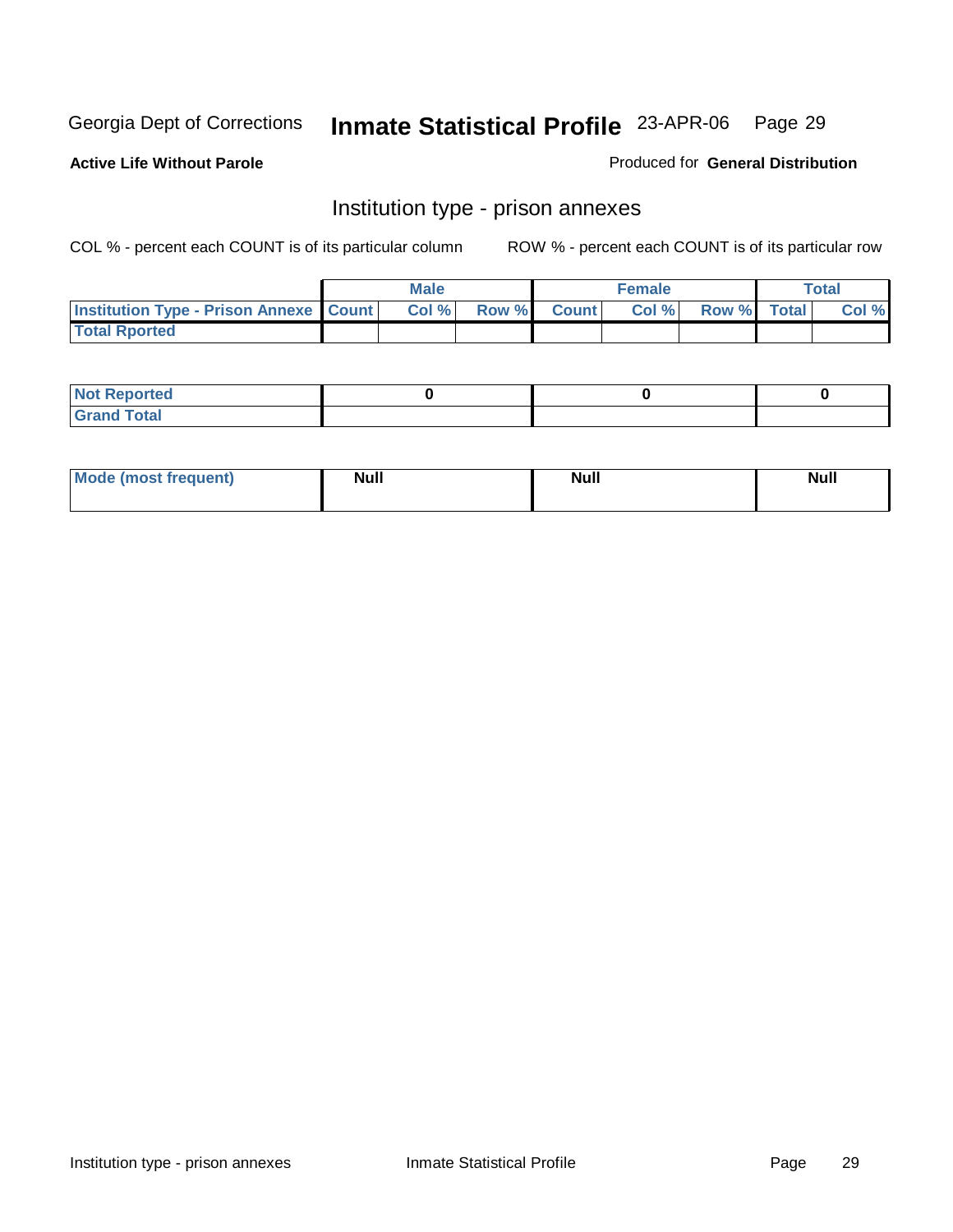**Active Life Without Parole** 

### Produced for **General Distribution**

# Institution type - inmate boot camp

|                                      |              | <b>Male</b> |               |              | <b>Female</b> |             | Total |
|--------------------------------------|--------------|-------------|---------------|--------------|---------------|-------------|-------|
| <b>Institution Type - Boot Camps</b> | <b>Count</b> | Col%        | <b>Row %I</b> | <b>Count</b> | Col%          | Row % Total | Col % |
| <b>Total Rported</b>                 |              |             |               |              |               |             |       |

| <b>Not Reported</b> |  |  |
|---------------------|--|--|
| $f$ ota'<br>C<br>.  |  |  |

| Mode (most frequent) | <b>Null</b> | <b>Null</b> | <b>Null</b> |
|----------------------|-------------|-------------|-------------|
|                      |             |             |             |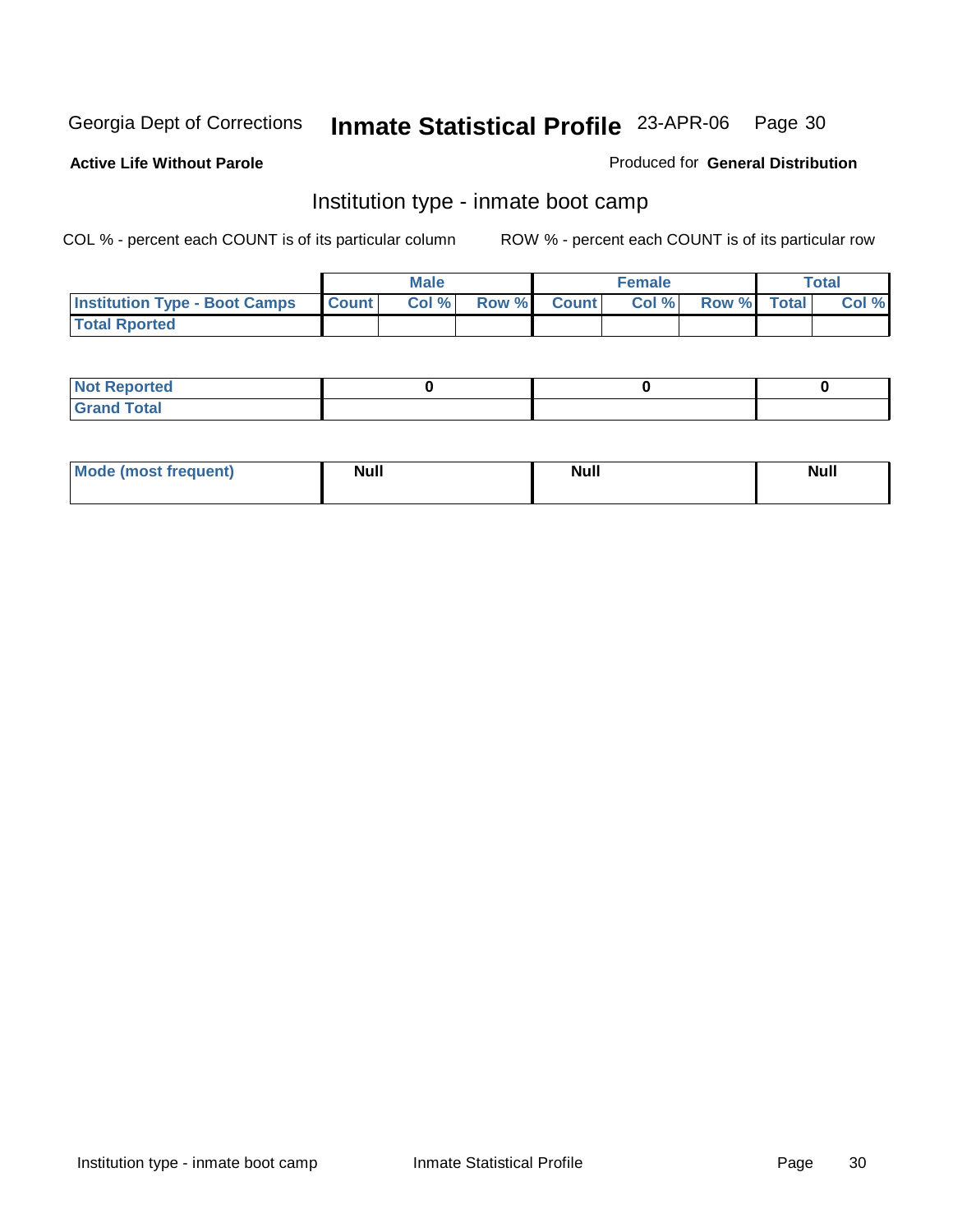### **Active Life Without Parole**

### Produced for **General Distribution**

# Number of disciplinary reports

|                                      |              | <b>Male</b> |                    |                | <b>Female</b> |       |              | <b>Total</b> |
|--------------------------------------|--------------|-------------|--------------------|----------------|---------------|-------|--------------|--------------|
| <b>Number of Disciplinary Report</b> | <b>Count</b> | Col %       | <b>Row % Count</b> |                | Col %         | Row % | <b>Total</b> | Col %        |
|                                      | 96           | 23.13%      | 97.96%             | $\overline{2}$ | 33.33%        | 2.04% | 98           | 23.28%       |
|                                      | 53           | 12.77%      | 98.15%             |                | 16.67%        | 1.85% | 54           | 12.83%       |
| $\mathbf{2}$                         | 40           | 9.64%       | 97.56%             |                | 16.67%        | 2.44% | 41           | 9.74%        |
|                                      | 32           | 7.71%       | 100.00%            |                |               |       | 32           | 7.60%        |
|                                      | 25           | 6.02%       | 100.00%            |                |               |       | 25           | 5.94%        |
| 5                                    | 24           | 5.78%       | 100.00%            |                |               |       | 24           | 5.70%        |
| <b>More Than 5</b>                   | 145          | 34.94%      | 98.64%             | $\overline{2}$ | 33.33%        | 1.36% | 147          | 34.92%       |
| <b>Total Reported</b>                | 415          | 100%        | 98.57%             | 6              | 100%          | 1.43% | 421          | 100.0%       |

| тео.<br>N |                    |                    |
|-----------|--------------------|--------------------|
| السائدة   | . .<br>.<br>$\sim$ | . .<br><u>ты і</u> |

| Mean (average)       | 6.73 | 747<br>. | 6.74 |
|----------------------|------|----------|------|
| Median (middle)      |      | .        |      |
| Mode (most frequent) |      |          |      |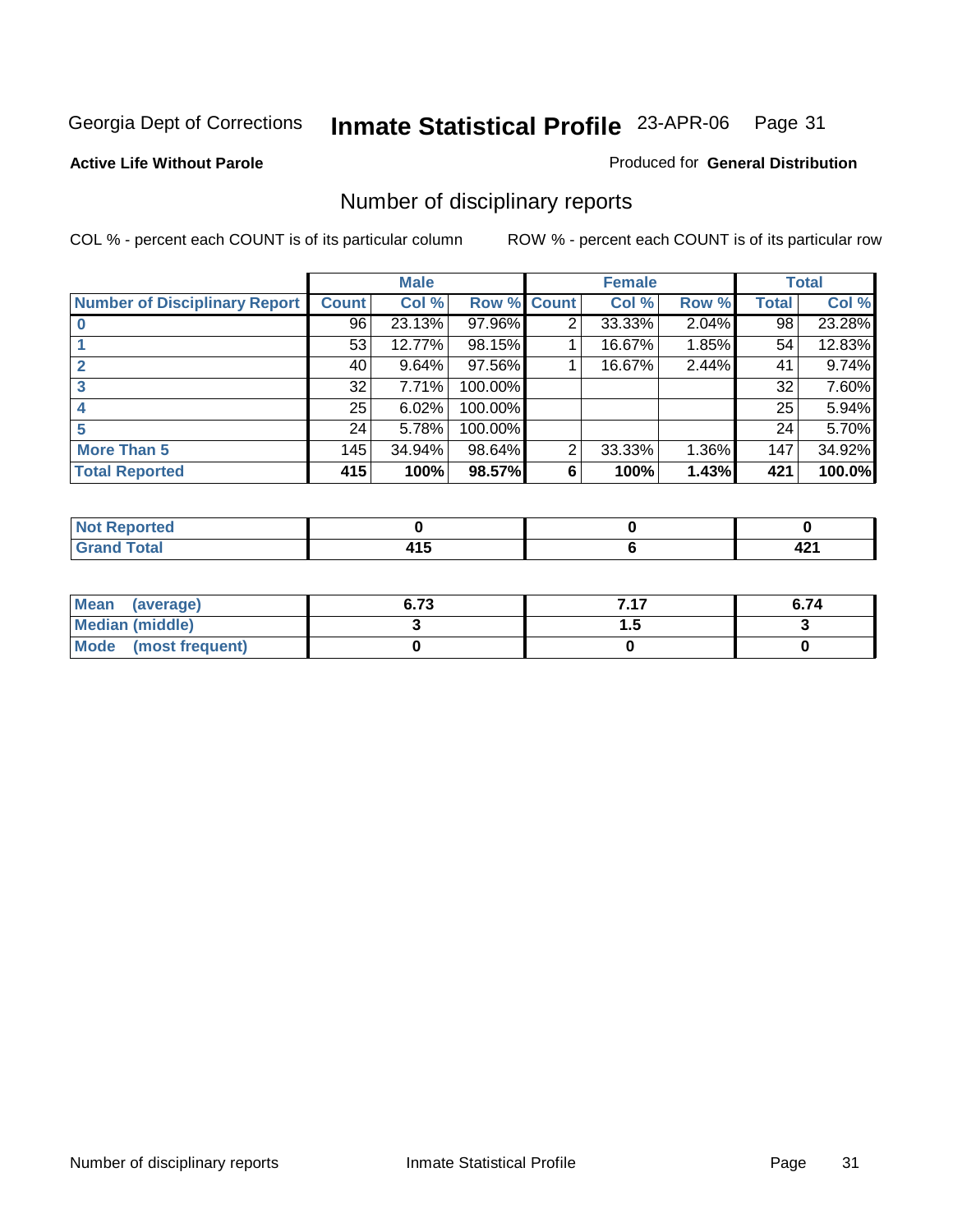### **Active Life Without Parole**

### Produced for **General Distribution**

# Number of transfers

|                            |              | <b>Male</b> |             |   | <b>Female</b> |       |              | <b>Total</b> |
|----------------------------|--------------|-------------|-------------|---|---------------|-------|--------------|--------------|
| <b>Number of Transfers</b> | <b>Count</b> | Col %       | Row % Count |   | Col %         | Row % | <b>Total</b> | Col %        |
|                            |              | 0.24%       | 100.00%     |   |               |       |              | 0.24%        |
|                            | 135          | 32.53%      | 97.12%      | 4 | 66.67%        | 2.88% | 139          | 33.02%       |
|                            | 107          | 25.78%      | 98.17%      | 2 | 33.33%        | 1.83% | 109          | 25.89%       |
|                            | 80           | 19.28%      | 100.00%     |   |               |       | 80           | 19.00%       |
|                            | 42           | 10.12%      | 100.00%     |   |               |       | 42           | 9.98%        |
|                            | 13           | 3.13%       | 100.00%     |   |               |       | 13           | 3.09%        |
| <b>More Than 5</b>         | 37           | 8.92%       | 100.00%     |   |               |       | 37           | 8.79%        |
| <b>Total Reported</b>      | 415          | 100%        | 98.57%      | 6 | 100%          | 1.43% | 421          | 100.0%       |

| тео.<br>N |                    |                    |
|-----------|--------------------|--------------------|
| السائدة   | . .<br>.<br>$\sim$ | . .<br><u>ты і</u> |

| Mean<br>(average)    | 2.61 | 1.33 | 2.60 |
|----------------------|------|------|------|
| Median (middle)      |      |      |      |
| Mode (most frequent) |      |      |      |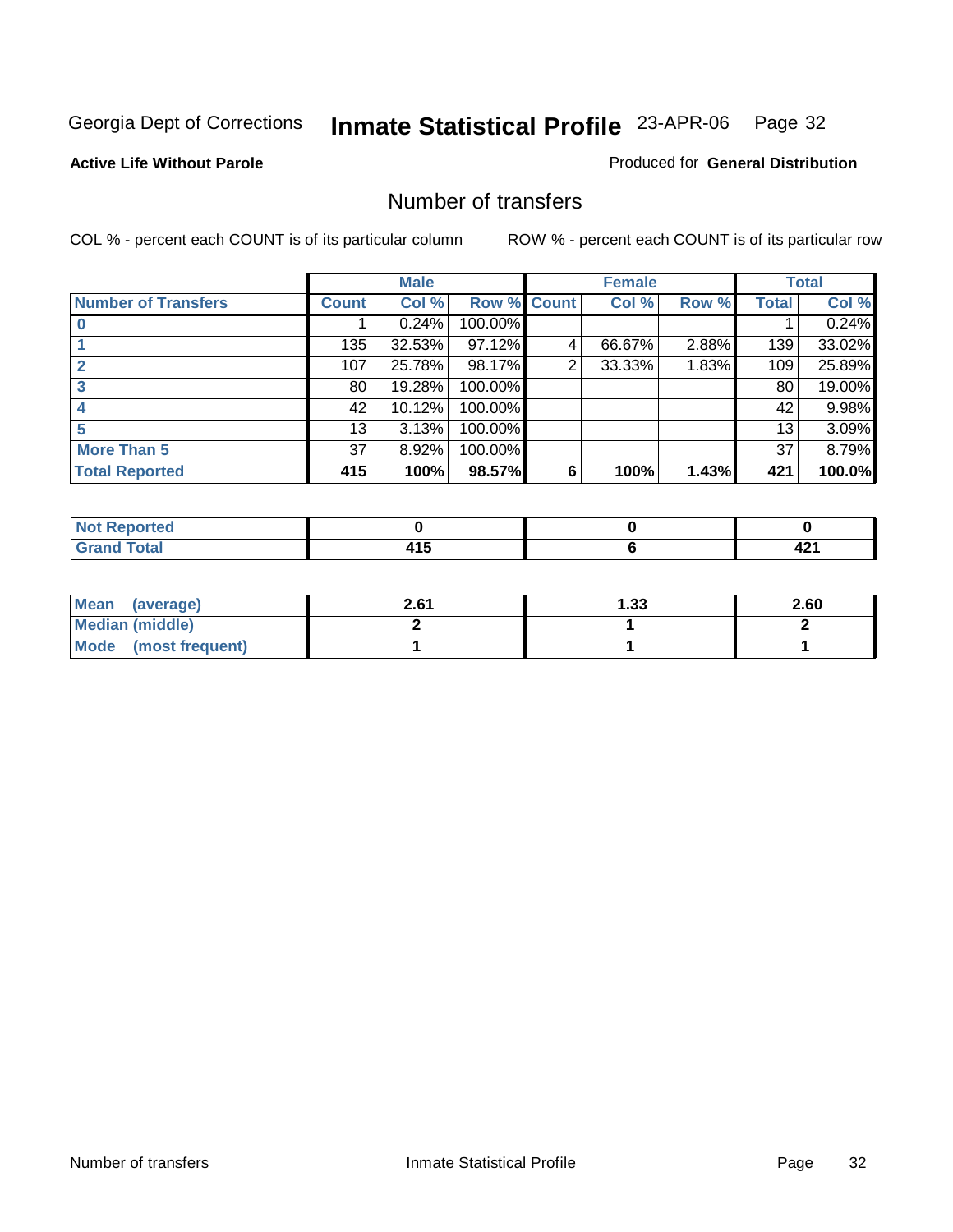### **Active Life Without Parole**

Produced for **General Distribution**

# Number of escapes

|                          |              | <b>Male</b> |                    |   | <b>Female</b> |       |       | Total  |
|--------------------------|--------------|-------------|--------------------|---|---------------|-------|-------|--------|
| <b>Number of Escapes</b> | <b>Count</b> | Col %       | <b>Row % Count</b> |   | Col %         | Row % | Total | Col %  |
|                          | 414          | $99.76\%$   | 98.57%             | 6 | $100.00\%$    | .43%  | 420   | 99.76% |
|                          |              | 0.24%       | 100.00%            |   |               |       |       | 0.24%  |
| <b>Total Reported</b>    | 415          | 100%        | 98.57%             |   | 100%          | 1.43% | 421   | 100%   |

| المستعدد<br>rtea      |        |      |
|-----------------------|--------|------|
| <b>Total</b><br>Grand | .<br>. | 74 I |

| Mean (average)       |  |  |
|----------------------|--|--|
| Median (middle)      |  |  |
| Mode (most frequent) |  |  |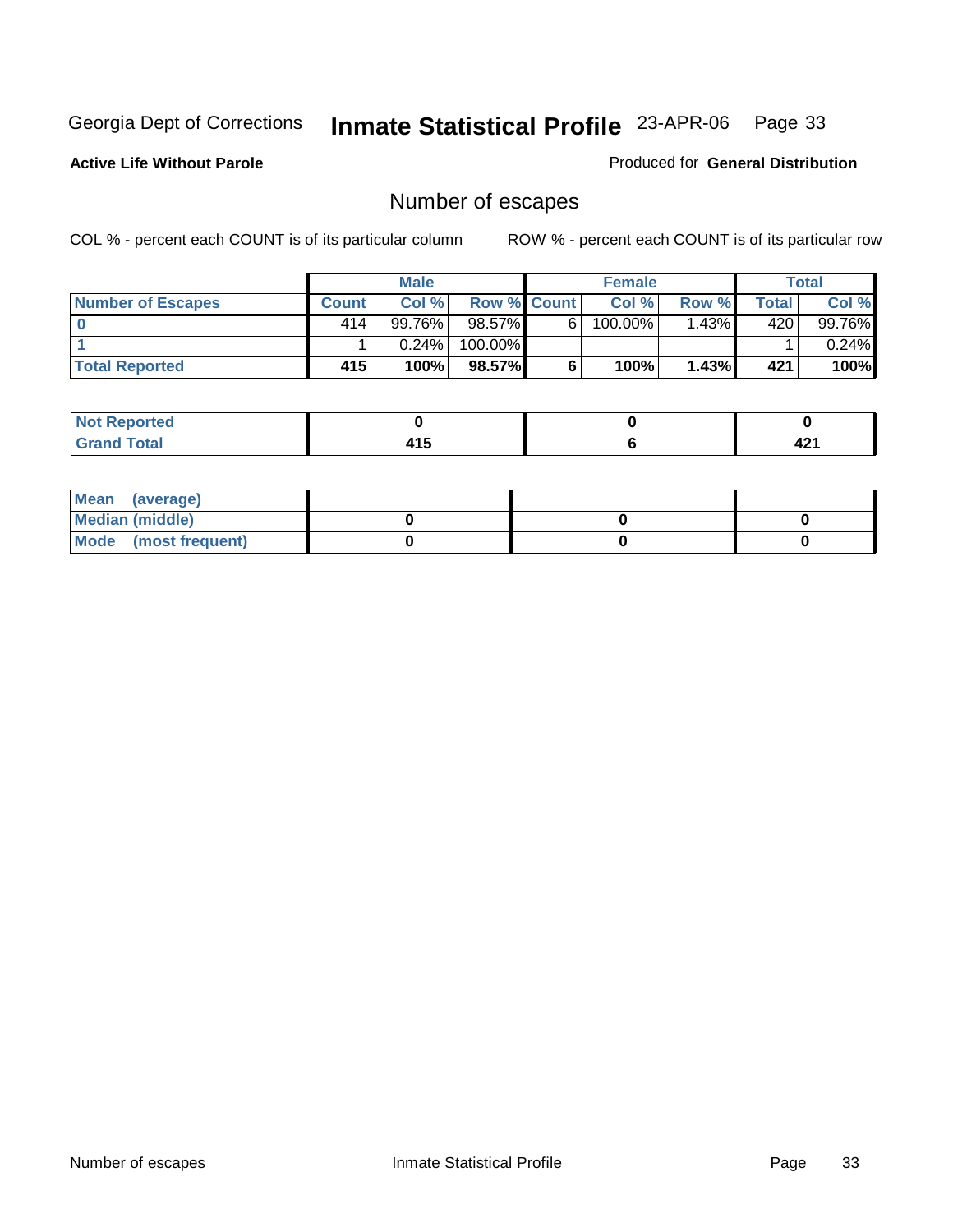**Active Life Without Parole** 

Produced for **General Distribution**

# Probable future release type

|                                     |              | <b>Male</b> |                    |   | <b>Female</b> |             |       | Total   |
|-------------------------------------|--------------|-------------|--------------------|---|---------------|-------------|-------|---------|
| <b>Probable Future Release Type</b> | <b>Count</b> | Col%        | <b>Row % Count</b> |   |               | Col % Row % | Total | Col %   |
| <b>Life, LWOP or death sentence</b> | 415          | $100.00\%$  | 98.57%             | 6 | $100.00\%$    | $1.43\%$    | 421   | 100.00% |
| <b>Total Reported</b>               | 415          | 100%        | 98.57%             | 6 | 100%          | 1.43%       | 421   | 100%    |

| ≀rted       |       |   |      |
|-------------|-------|---|------|
| <b>otal</b> | 1 A C | . | 404  |
| $\sim$      | – I J | . | 74 I |

| <b>Mode (most frequent)</b> | Life, LWOP or death | Life, LWOP or death | Life, LWOP or death |
|-----------------------------|---------------------|---------------------|---------------------|
|-----------------------------|---------------------|---------------------|---------------------|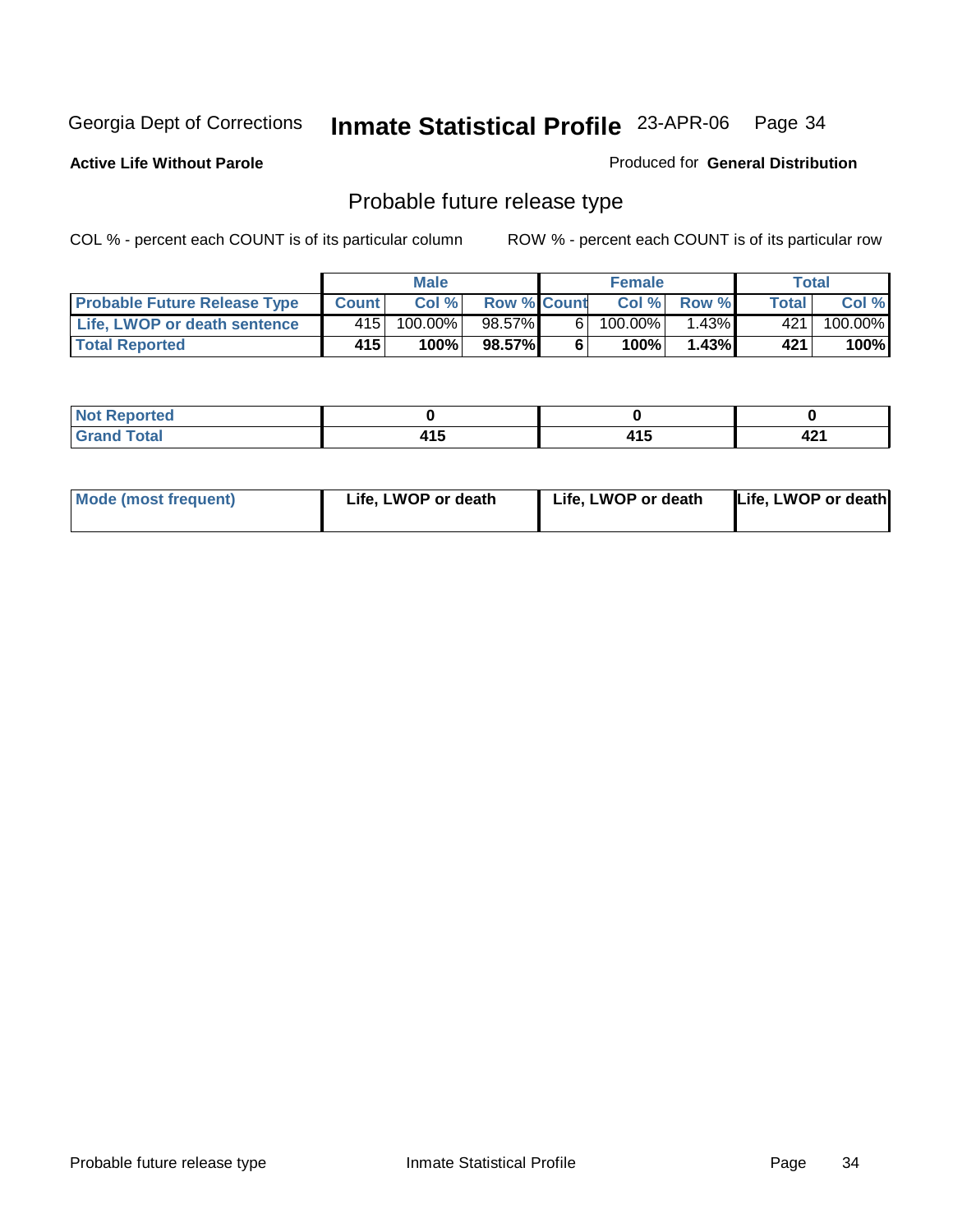**Active Life Without Parole** 

Produced for **General Distribution**

# Actual release type

|                            |              | <b>Male</b> |                    | <b>Female</b> |       |              | Total |
|----------------------------|--------------|-------------|--------------------|---------------|-------|--------------|-------|
| <b>Actual Release Type</b> | <b>Count</b> | Col %       | <b>Row % Count</b> | Col %1        | Row % | <b>Total</b> | Col % |
| <b>Total Reported</b>      |              | %           | %                  | %             | %     |              | %     |

| <b>Still Active</b> | 415 | 421 |
|---------------------|-----|-----|
| <b>Not Reported</b> |     |     |
| <b>Grand Total</b>  | 415 | 421 |

| - -<br>ш | ,,,,,, |
|----------|--------|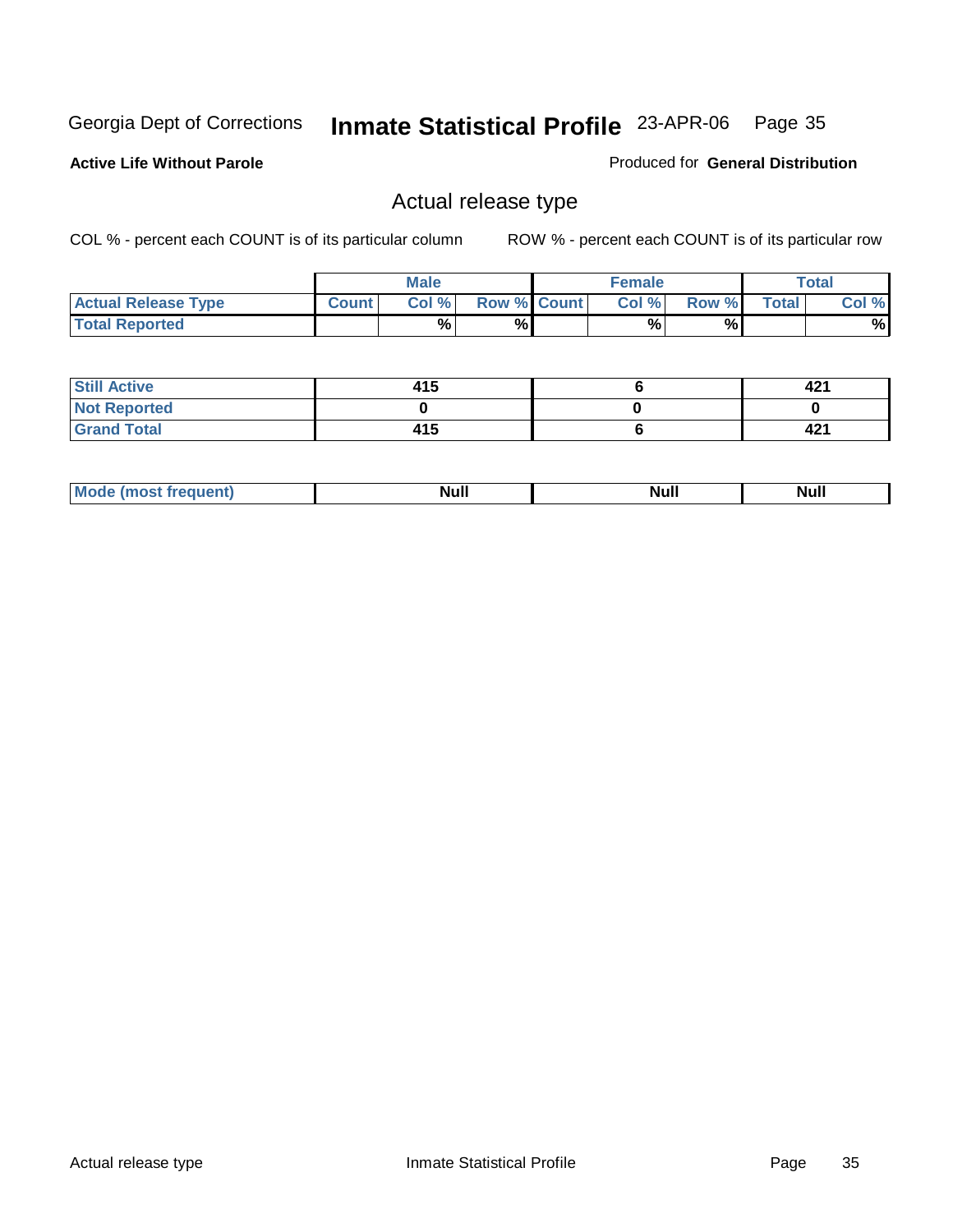### **Active Life Without Parole**

### Produced for **General Distribution**

### Time served in current (or last) institution

|                            |              | <b>Male</b> |         |              | <b>Female</b> |        |                 | <b>Total</b> |
|----------------------------|--------------|-------------|---------|--------------|---------------|--------|-----------------|--------------|
| <b>Time In Institution</b> | <b>Count</b> | Col %       | Row %   | <b>Count</b> | Col %         | Row %  | <b>Total</b>    | Col %        |
| 0 to 3 months              | 43           | 10.36%      | 97.73%  |              | 16.67%        | 2.27%  | 44              | 10.45%       |
| 3.01 to 6 months           | 28           | 6.75%       | 100.00% |              |               |        | 28              | 6.65%        |
| 6.01 to 9 months           | 33           | 7.95%       | 100.00% |              |               |        | 33              | 7.84%        |
| 9.01 to 12 months          | 32           | 7.71%       | 100.00% |              |               |        | 32              | 7.60%        |
| 12.01 to 18 months         | 48           | 11.57%      | 94.12%  | 3            | 50.00%        | 5.88%  | 51              | 12.11%       |
| 18.01 to 24 months         | 31           | 7.47%       | 96.88%  | 1            | 16.67%        | 3.13%  | 32              | 7.60%        |
| 2.01 to 3 years            | 39           | 9.40%       | 100.00% |              |               |        | 39              | 9.26%        |
| 3.01 to 4 years            | 49           | 11.81%      | 100.00% |              |               |        | 49              | 11.64%       |
| 4.01 to 5 years            | 36           | 8.67%       | 100.00% |              |               |        | 36              | 8.55%        |
| 5.01 to 6 years            | 28           | 6.75%       | 100.00% |              |               |        | 28              | 6.65%        |
| 6.01 to 7 years            | 12           | 2.89%       | 100.00% |              |               |        | 12              | 2.85%        |
| $7.01$ to 8 years          | 13           | 3.13%       | 100.00% |              |               |        | 13              | 3.09%        |
| 8.01 to 9 years            | 9            | 2.17%       | 90.00%  | 1            | 16.67%        | 10.00% | 10 <sup>1</sup> | 2.38%        |
| 9.01 to 10 years           | 6            | 1.45%       | 100.00% |              |               |        | 6               | 1.43%        |
| Over 10 years              | 8            | 1.93%       | 100.00% |              |               |        | 8               | 1.90%        |
| <b>Total Reported</b>      | 415          | 100%        | 98.57%  | 6            | 100%          | 1.43%  | 421             | 100%         |

| <b>Not Reported</b> |          |           |
|---------------------|----------|-----------|
| $f$ ota $'$         | .<br>1 J | m.<br>--- |

| <b>Mean</b><br>(average) | 33 months | 26 months | 33 months |  |
|--------------------------|-----------|-----------|-----------|--|
| Median (middle)          | 22 months | 14 months | 21 months |  |
| Mode (most frequent)     | months    | l months  | 1 months  |  |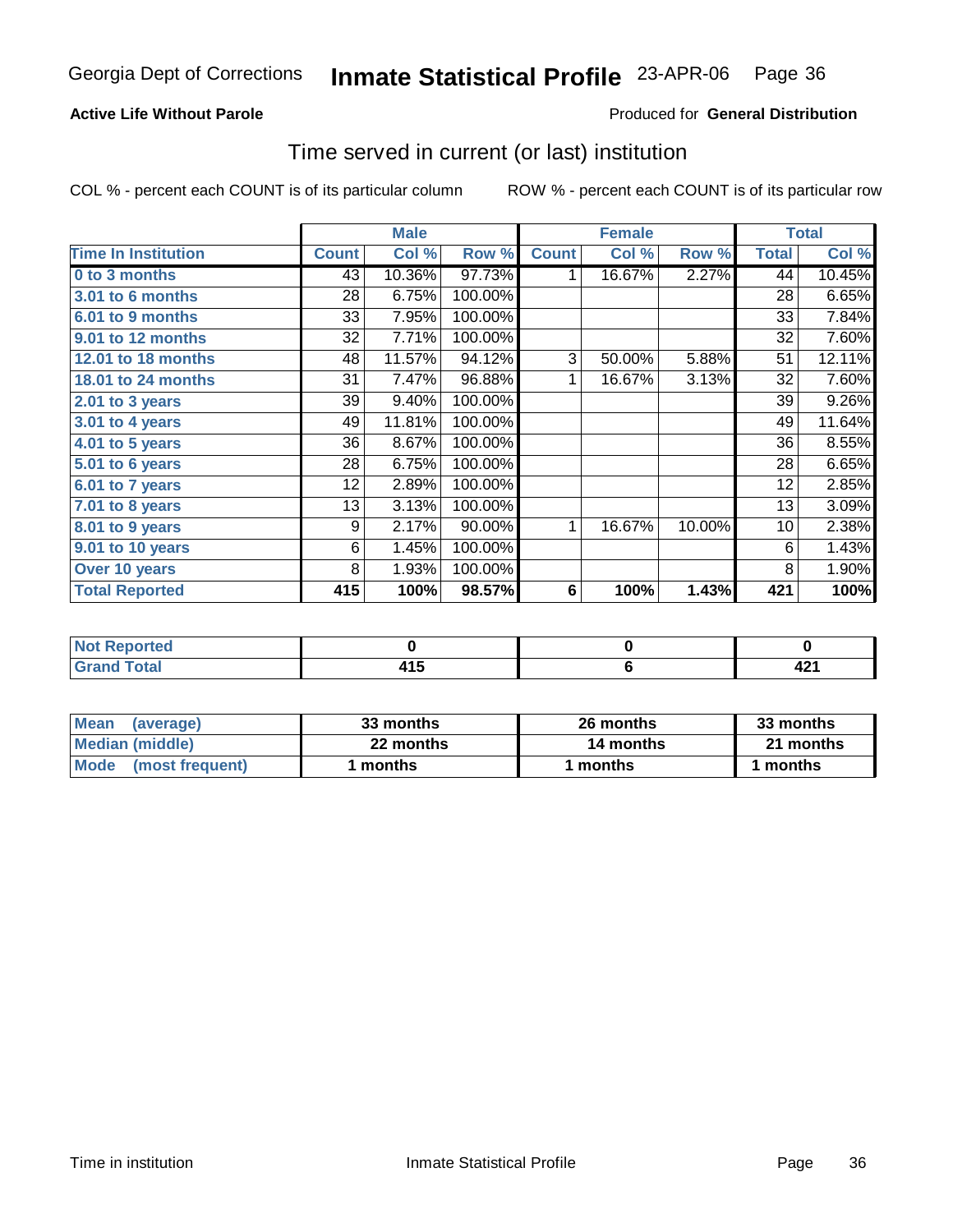#### **Active Life Without Parole**

#### Produced for **General Distribution**

### Highest grade level attained

|                              |                | <b>Male</b>         |                    |                | <b>Female</b> |       |                 | <b>Total</b> |
|------------------------------|----------------|---------------------|--------------------|----------------|---------------|-------|-----------------|--------------|
| <b>Grade Level</b>           | <b>Count</b>   | Col %               | <b>Row % Count</b> |                | Col %         | Row % | <b>Total</b>    | Col %        |
| <b>Grade 1</b>               | 1              | 0.25%               | 100.00%            |                |               |       | 1               | 0.24%        |
| <b>Grade 4</b>               | 3              | 0.74%               | 100.00%            |                |               |       | 3               | 0.73%        |
| Grade 5                      | 3              | 0.74%               | 100.00%            |                |               |       | 3               | 0.73%        |
| Grade 6                      | 7              | 1.72%               | 100.00%            |                |               |       | 7               | 1.69%        |
| <b>Grade 7</b>               | 17             | 4.18%               | 100.00%            |                |               |       | 17              | 4.12%        |
| <b>Grade 8</b>               | 41             | 10.07%              | 100.00%            |                |               |       | 41              | 9.93%        |
| <b>Grade 9</b>               | 53             | 13.02%              | 98.15%             | 1              | 16.67%        | 1.85% | 54              | 13.08%       |
| Grade 10                     | 85             | 20.88%              | 98.84%             | 1              | 16.67%        | 1.16% | 86              | 20.82%       |
| Grade 11                     | 56             | 13.76%              | 96.55%             | $\overline{c}$ | 33.33%        | 3.45% | 58              | 14.04%       |
| <b>Grade 12 or GED</b>       | 67             | 16.46%              | 98.53%             | 1              | 16.67%        | 1.47% | 68              | 16.46%       |
| <b>Some tech school</b>      | 10             | 2.46%               | 100.00%            |                |               |       | 10              | 2.42%        |
| <b>Completed tech school</b> | 13             | 3.19%               | 100.00%            |                |               |       | 13              | 3.15%        |
| College, 1 year              | 13             | 3.19%               | 100.00%            |                |               |       | 13              | 3.15%        |
| College, 2 year              | 16             | 3.93%               | 94.12%             | 1              | 16.67%        | 5.88% | $\overline{17}$ | 4.12%        |
| College, 3 year              | 7              | 1.72%               | 100.00%            |                |               |       | 7               | 1.69%        |
| <b>Bachelor's degree</b>     | 9              | $2.2\overline{1\%}$ | 100.00%            |                |               |       | 9               | 2.18%        |
| <b>Master's degree</b>       | 3              | 0.74%               | 100.00%            |                |               |       | 3               | 0.73%        |
| Ph.D. degree                 |                | 0.25%               | 100.00%            |                |               |       | 1               | 0.24%        |
| Law degree                   | $\overline{2}$ | 0.49%               | 100.00%            |                |               |       | $\overline{c}$  | 0.48%        |
| <b>Total Reported</b>        | 407            | 100%                | 98.55%             | $6\phantom{1}$ | 100.0%        | 1.45% | 413             | 100%         |

| <b>Strait and the Strait</b><br>rtea<br>INO. |   |            |
|----------------------------------------------|---|------------|
| Total.<br>√ Cer<br>$\sim$                    | . | - -<br>- - |

| <b>Mean</b><br>(average)       | 10.64    | 11.17    | 10.65    |
|--------------------------------|----------|----------|----------|
| Median (middle)                | Grade 10 | Grade 11 | Grade 10 |
| <b>Mode</b><br>(most frequent) | Grade 10 | Grade 11 | Grade 10 |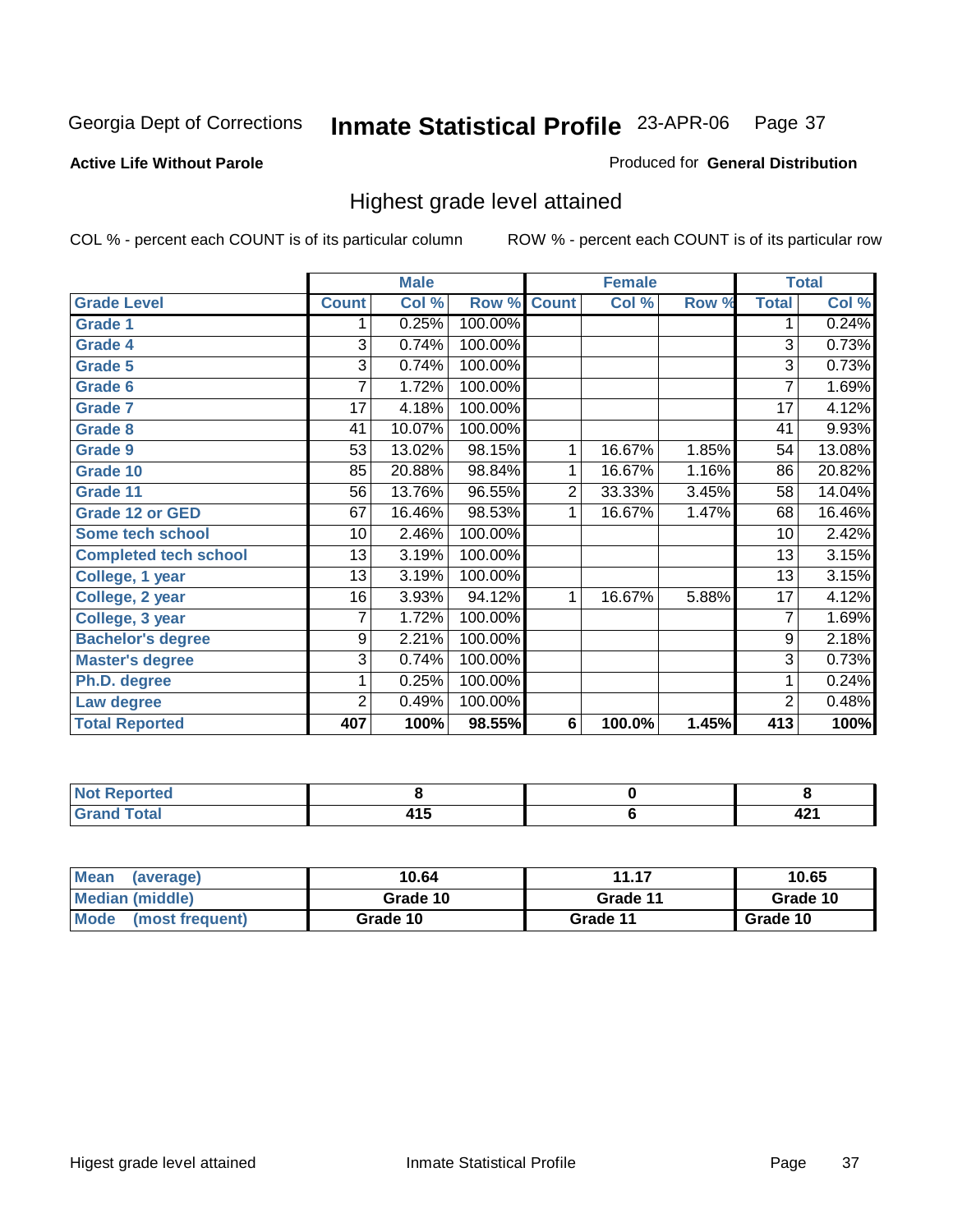### **Active Life Without Parole**

### Produced for **General Distribution**

### Culture fair IQ scores

|                       |              | <b>Male</b> |             |                | <b>Female</b> |          |                 | <b>Total</b> |
|-----------------------|--------------|-------------|-------------|----------------|---------------|----------|-----------------|--------------|
| <b>IQ Scores</b>      | <b>Count</b> | Col %       | Row % Count |                | Col %         | Row %    | Total           | Col %        |
| $60 - 69$             | 16           | 4.38%       | 100.00%     |                |               |          | 16 <sup>1</sup> | 4.31%        |
| $70 - 79$             | 26           | 7.12%       | 100.00%     |                |               |          | 26              | 7.01%        |
| $80 - 89$             | 53           | 14.52%      | 98.15%      |                | 16.67%        | 1.85%    | 54              | 14.56%       |
| $90 - 99$             | 63           | 17.26%      | 96.92%      | $\overline{2}$ | 33.33%        | $3.08\%$ | 65              | 17.52%       |
| $100 - 109$           | 103          | 28.22%      | 99.04%      |                | 16.67%        | 0.96%    | 104             | 28.03%       |
| $110 - 119$           | 87           | 23.84%      | 98.86%      |                | 16.67%        | 1.14%    | 88              | 23.72%       |
| $120 - 129$           | 17           | 4.66%       | 94.44%      |                | 16.67%        | 5.56%    | 18              | 4.85%        |
| <b>Total Reported</b> | 365          | 100%        | 98.38%      | 6              | 100.0%        | 1.62%    | 371             | 100%         |

| <b>Not Reported</b>         | 49  | 49  |
|-----------------------------|-----|-----|
| <b>Not Valid (under 60)</b> |     |     |
| <b>Grand Total</b>          | 415 | 421 |

| Mean (average)       | 99  | 104 | 99  |
|----------------------|-----|-----|-----|
| Median (middle)      | 102 | 99  | 102 |
| Mode (most frequent) | 110 | 96  | 110 |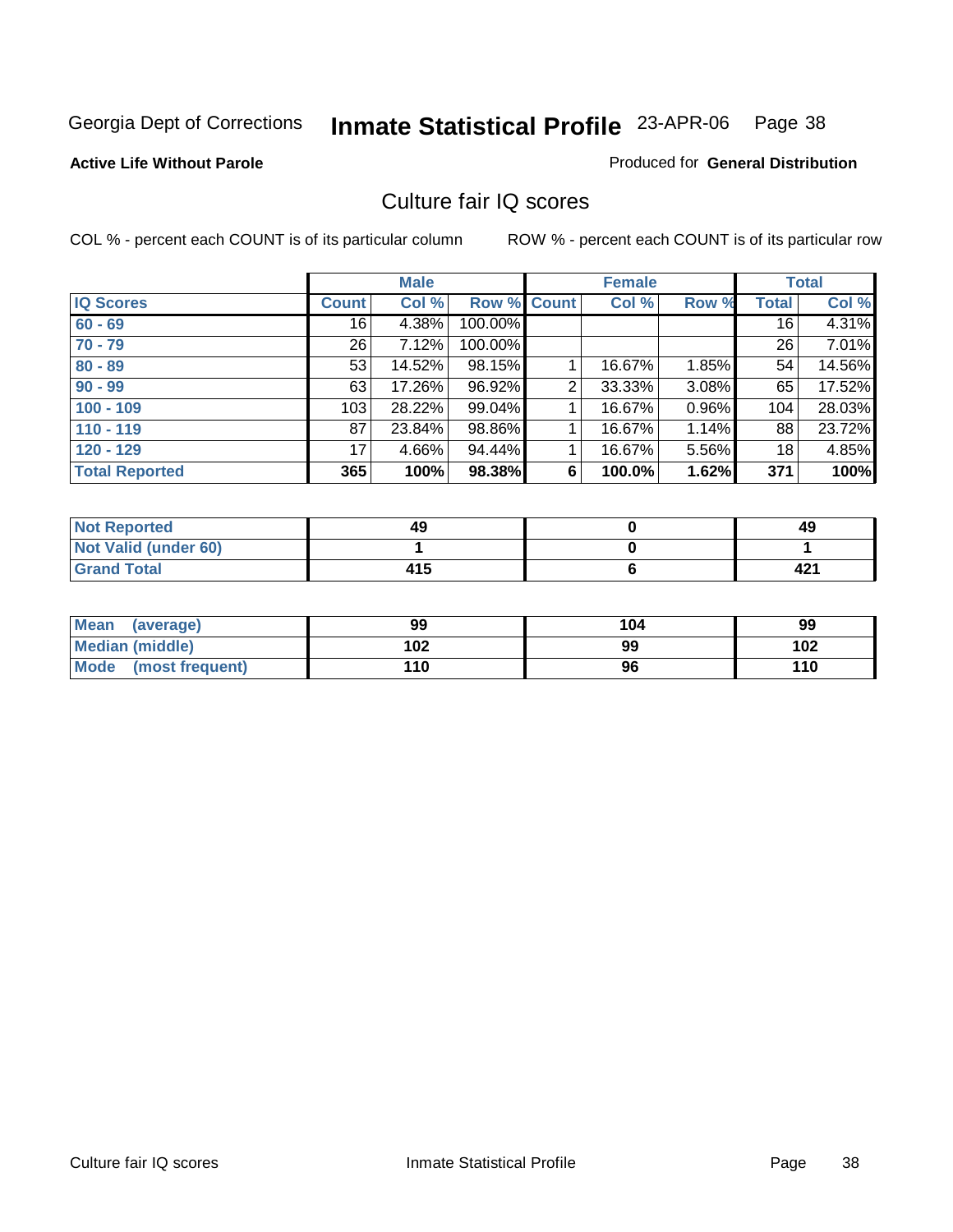#### **Active Life Without Parole**

#### Produced for **General Distribution**

## Wide Range Achievement Test (WRAT) reading score

|                           |              | <b>Male</b> |         |              | <b>Female</b> |       |              | <b>Total</b> |
|---------------------------|--------------|-------------|---------|--------------|---------------|-------|--------------|--------------|
| <b>WRAT Reading Score</b> | <b>Count</b> | Col %       | Row %   | <b>Count</b> | Col %         | Row % | <b>Total</b> | Col %        |
| Less than 1               | 6            | 1.62%       | 100.00% |              |               |       | 6            | 1.59%        |
| 1.1 to 1.9                | 8            | 2.16%       | 100.00% |              |               |       | 8            | 2.12%        |
| 2.1 to 2.9                | 23           | 6.20%       | 95.83%  | 1            | 16.67%        | 4.17% | 24           | 6.37%        |
| 3.1 to 3.9                | 18           | 4.85%       | 100.00% |              |               |       | 18           | 4.77%        |
| 4.1 to 4.9                | 29           | 7.82%       | 100.00% |              |               |       | 29           | 7.69%        |
| 5.1 to 5.9                | 34           | 9.16%       | 97.14%  | 1            | 16.67%        | 2.86% | 35           | 9.28%        |
| 6.1 to 6.9                | 34           | 9.16%       | 100.00% |              |               |       | 34           | 9.02%        |
| 7.1 to 7.9                | 16           | 4.31%       | 100.00% |              |               |       | 16           | 4.24%        |
| 8.1 to 8.9                | 27           | 7.28%       | 100.00% |              |               |       | 27           | 7.16%        |
| 9.1 to 9.9                | 33           | 8.89%       | 97.06%  | 1            | 16.67%        | 2.94% | 34           | 9.02%        |
| 10.1 to 10.9              | 12           | 3.23%       | 100.00% |              |               |       | 12           | 3.18%        |
| 11.1 to 11.9              | 22           | 5.93%       | 100.00% |              |               |       | 22           | 5.84%        |
| 12.1 to 12.9              | 62           | 16.71%      | 100.00% |              |               |       | 62           | 16.45%       |
| 13                        | 47           | 12.67%      | 94.00%  | 3            | 50.00%        | 6.00% | 50           | 13.26%       |
| <b>Total Reported</b>     | 371          | 100%        | 98.41%  | 6            | 100.0%        | 1.59% | 377          | 100%         |
|                           |              |             |         |              |               |       |              |              |
| <b>Not Reported</b>       |              | 44          |         |              | $\pmb{0}$     |       |              | 44           |
| <b>Grand Total</b>        |              | 415         |         |              | $\bf 6$       |       |              | 421          |

| <b>Mean</b><br>(average)       | 8.36 | 9.35 | 8.37 |
|--------------------------------|------|------|------|
| Median (middle)                | 8.5  | 444  | 8.5  |
| <b>Mode</b><br>(most frequent) |      | IJ   |      |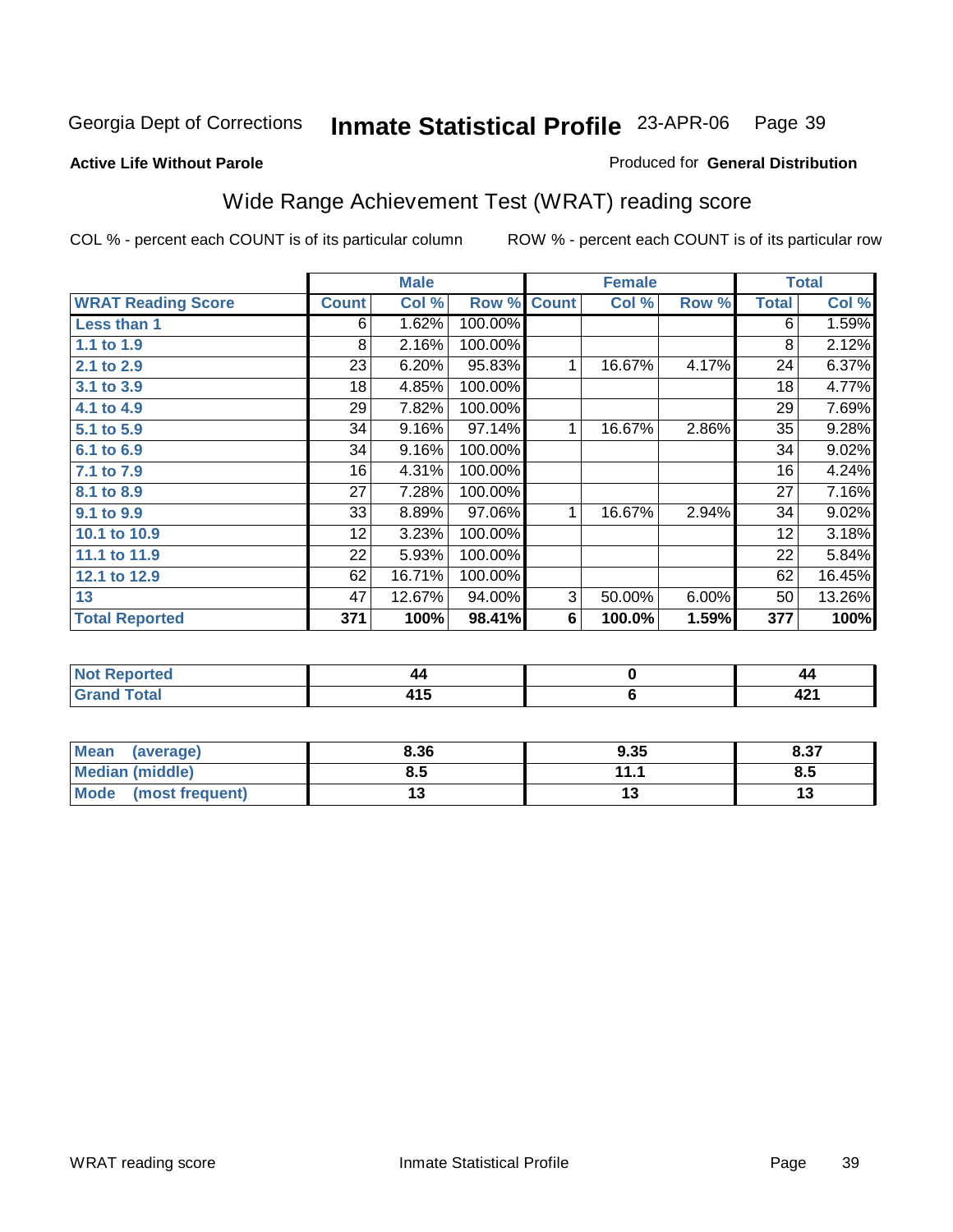#### **Active Life Without Parole**

#### Produced for **General Distribution**

## Wide Range Achievement Test (WRAT) math score

|                              |              | <b>Male</b> |         |                | <b>Female</b> |        |              | <b>Total</b> |
|------------------------------|--------------|-------------|---------|----------------|---------------|--------|--------------|--------------|
| <b>WRAT Mathematic Score</b> | <b>Count</b> | Col %       | Row %   | <b>Count</b>   | Col %         | Row %  | <b>Total</b> | Col %        |
| 1.1 to 1.9                   | 3            | 0.81%       | 100.00% |                |               |        | 3            | 0.80%        |
| 2.1 to 2.9                   | 14           | 3.77%       | 100.00% |                |               |        | 14           | 3.71%        |
| 3.1 to 3.9                   | 24           | 6.47%       | 100.00% |                |               |        | 24           | 6.37%        |
| 4.1 to 4.9                   | 37           | 9.97%       | 97.37%  | 1              | 16.67%        | 2.63%  | 38           | 10.08%       |
| 5.1 to 5.9                   | 45           | 12.13%      | 100.00% |                |               |        | 45           | 11.94%       |
| 6.1 to 6.9                   | 90           | 24.26%      | 100.00% |                |               |        | 90           | 23.87%       |
| 7.1 to 7.9                   | 48           | 12.94%      | 97.96%  |                | 16.67%        | 2.04%  | 49           | 13.00%       |
| 8.1 to 8.9                   | 25           | 6.74%       | 96.15%  | 1              | 16.67%        | 3.85%  | 26           | 6.90%        |
| 9.1 to 9.9                   | 39           | 10.51%      | 95.12%  | $\overline{2}$ | 33.33%        | 4.88%  | 41           | 10.88%       |
| 10.1 to 10.9                 | 19           | 5.12%       | 100.00% |                |               |        | 19           | 5.04%        |
| 11 to 11.9                   | 11           | 2.96%       | 100.00% |                |               |        | 11           | 2.92%        |
| 12 to 12.9                   | 8            | 2.16%       | 100.00% |                |               |        | 8            | 2.12%        |
| 13                           | 8            | 2.16%       | 88.89%  | 1              | 16.67%        | 11.11% | 9            | 2.39%        |
| <b>Total Reported</b>        | 371          | 100%        | 98.41%  | 6              | 100.0%        | 1.59%  | 377          | 100.0%       |

| neo         | 44        | 44      |
|-------------|-----------|---------|
| υιαι<br>--- | - -<br>__ | n.<br>╌ |

| Mean<br>(average)       | 7.03 | 077<br>O.1. | 7.06 |
|-------------------------|------|-------------|------|
| <b>Median (middle)</b>  | 6.9  | $O_{11}$    | 6.9  |
| Mode<br>(most frequent) | 6.9  | 4.0         | 6.9  |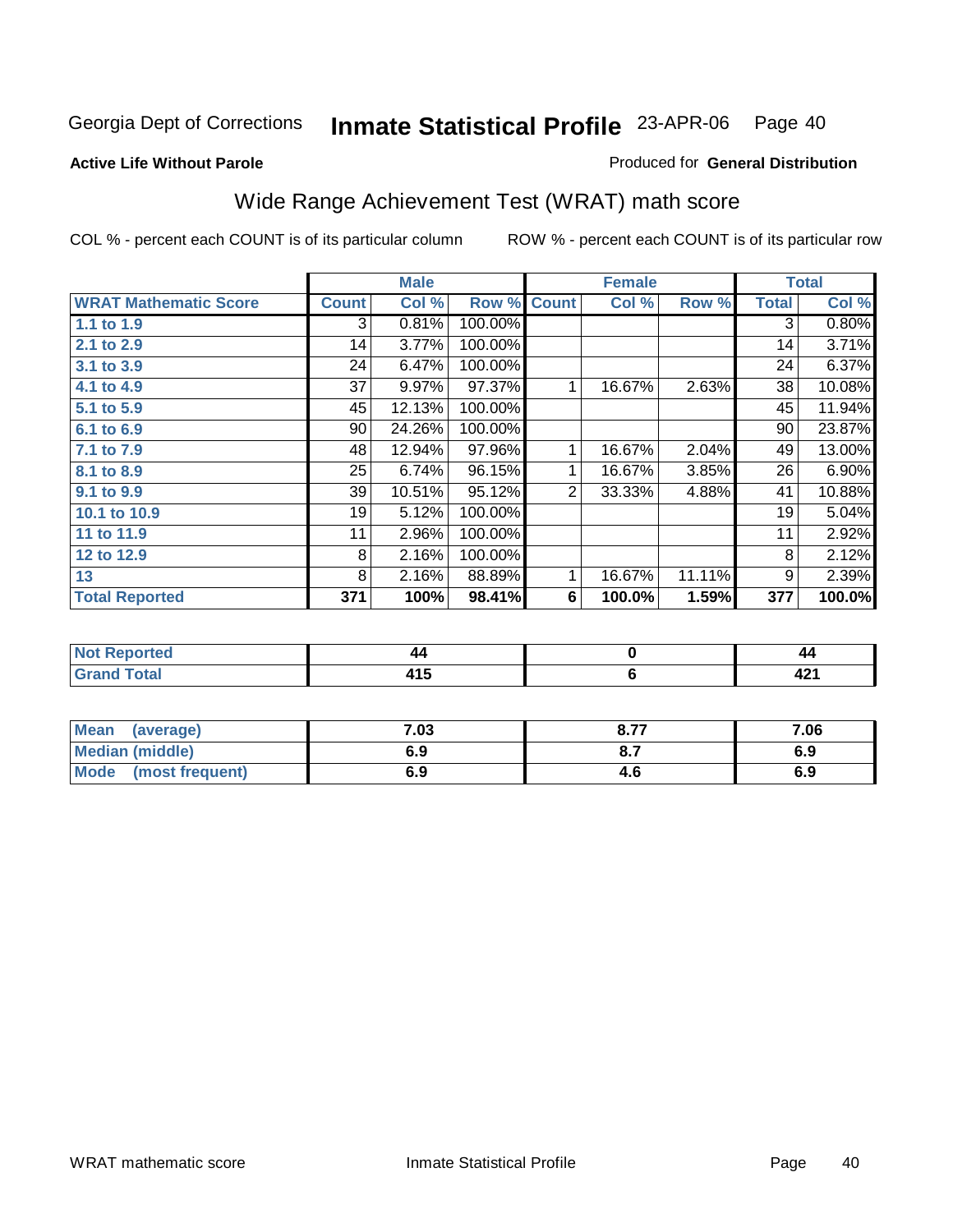#### **Active Life Without Parole**

#### Produced for **General Distribution**

## Wide Range Achievement Test (WRAT) spelling score

|                            |              | <b>Male</b> |                    |   | <b>Female</b> |       |              | <b>Total</b> |
|----------------------------|--------------|-------------|--------------------|---|---------------|-------|--------------|--------------|
| <b>WRAT Spelling Score</b> | <b>Count</b> | Col %       | <b>Row % Count</b> |   | Col %         | Row % | <b>Total</b> | Col %        |
| Less than 1                | 2            | 0.54%       | 100.00%            |   |               |       | 2            | 0.53%        |
| 1.1 to 1.9                 | 14           | 3.78%       | 100.00%            |   |               |       | 14           | 3.72%        |
| 2.1 to 2.9                 | 30           | 8.11%       | 100.00%            |   |               |       | 30           | 7.98%        |
| 3.1 to 3.9                 | 20           | 5.41%       | 100.00%            |   |               |       | 20           | 5.32%        |
| 4.1 to 4.9                 | 37           | 10.00%      | 97.37%             | 1 | 16.67%        | 2.63% | 38           | 10.11%       |
| 5.1 to 5.9                 | 33           | 8.92%       | 100.00%            |   |               |       | 33           | 8.78%        |
| 6.1 to 6.9                 | 45           | 12.16%      | 97.83%             | 1 | 16.67%        | 2.17% | 46           | 12.23%       |
| 7.1 to 7.9                 | 34           | 9.19%       | 100.00%            |   |               |       | 34           | 9.04%        |
| 8.1 to 8.9                 | 30           | 8.11%       | 100.00%            |   |               |       | 30           | 7.98%        |
| 9.1 to 9.9                 | 31           | 8.38%       | 100.00%            |   |               |       | 31           | 8.24%        |
| 10.1 to 10.9               | 23           | 6.22%       | 100.00%            |   |               |       | 23           | 6.12%        |
| 11.1 to 11.9               | 21           | 5.68%       | 95.45%             | 1 | 16.67%        | 4.55% | 22           | 5.85%        |
| 12.1 to 12.9               | 29           | 7.84%       | 93.55%             | 2 | 33.33%        | 6.45% | 31           | 8.24%        |
| 13                         | 21           | 5.68%       | 95.45%             | 1 | 16.67%        | 4.55% | 22           | 5.85%        |
| <b>Total Reported</b>      | 370          | 100%        | 98.40%             | 6 | 100.0%        | 1.60% | 376          | 100%         |
|                            |              |             |                    |   |               |       |              |              |
| <b>Not Reported</b>        |              | 45          |                    |   | 0             |       |              | 45           |
| <b>Grand Total</b>         |              | 415         |                    |   | 6             |       |              | 421          |

| <b>Mean</b><br>(average)       | 7.36 | 9.9          | 7.41 |
|--------------------------------|------|--------------|------|
| <b>Median (middle)</b>         | ن. ا | 11.8         | ن. ا |
| <b>Mode</b><br>(most frequent) | ၓ.๖  | 122<br>د.ء ا | 8.5  |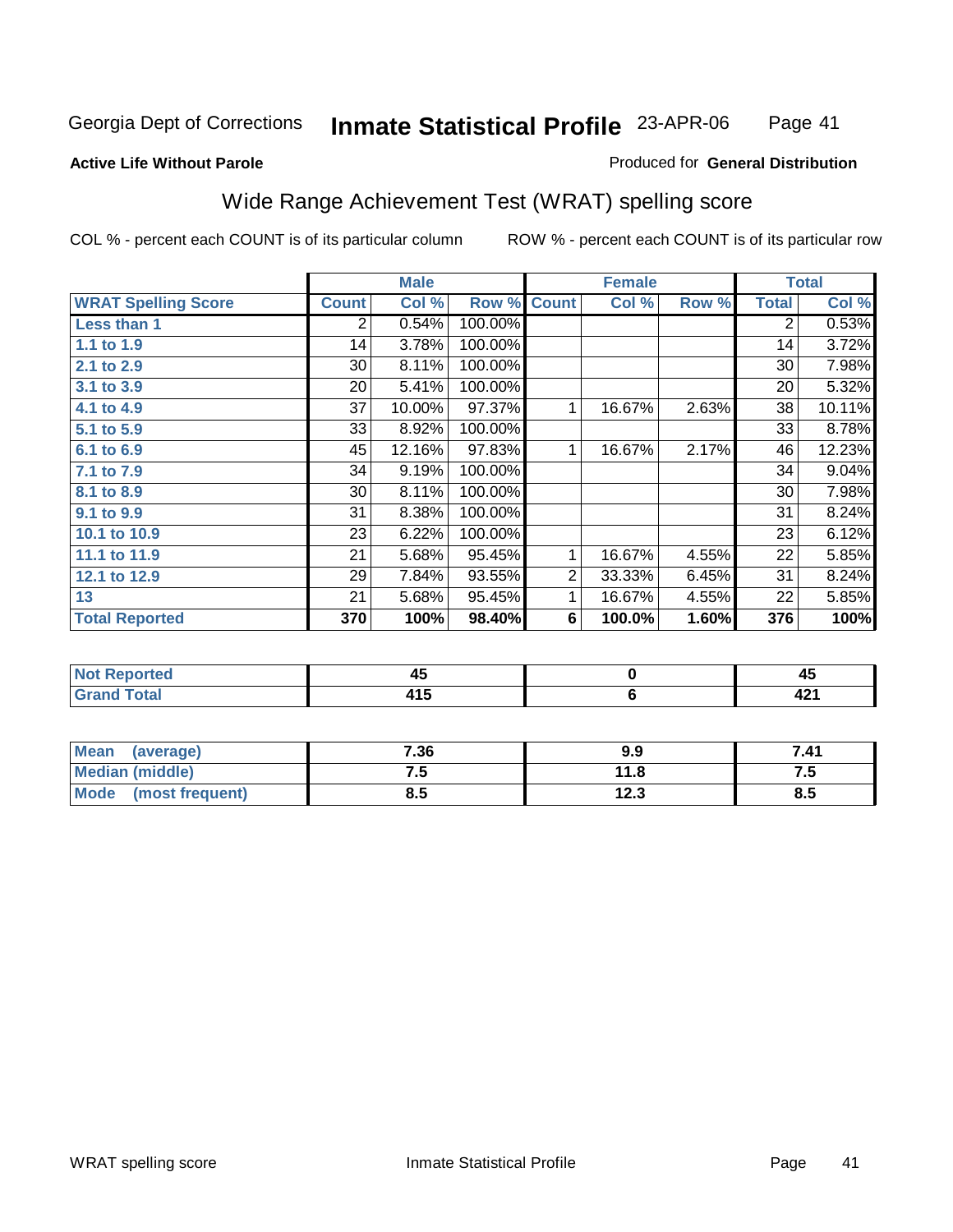#### **Active Life Without Parole**

Produced for **General Distribution**

### Scope of substance abuse - detail

|                             |       | <b>Male</b> |           |              | <b>Female</b> |         |       | <b>Total</b> |
|-----------------------------|-------|-------------|-----------|--------------|---------------|---------|-------|--------------|
| <b>Substance Abuse</b>      | Count | Col%        | Row %     | <b>Count</b> | Col%          | Row %   | Total | Col %        |
| No drug or alcohol problems | 412   | 99.28%      | $98.56\%$ | 6'           | $100.00\%$    | $.44\%$ | 418   | $99.29\%$    |
|                             | ◠     | $0.72\%$    | 100.00%   |              |               |         | ົ     | $0.71\%$     |
| <b>Total Reported</b>       | 415'  | 100%        | 98.57%    |              | 100%          | 1.43%   | 421   | 100%         |

| <b>Not</b><br>Reported |            |     |
|------------------------|------------|-----|
| <b>Total</b>           | <u>л с</u> | - - |
| Grand                  | - 10       |     |

| Mode (most frequent) | No drug or alcohol problems No drug or alcohol problems | No drug or       |
|----------------------|---------------------------------------------------------|------------------|
|                      |                                                         | alcohol problems |
|                      |                                                         |                  |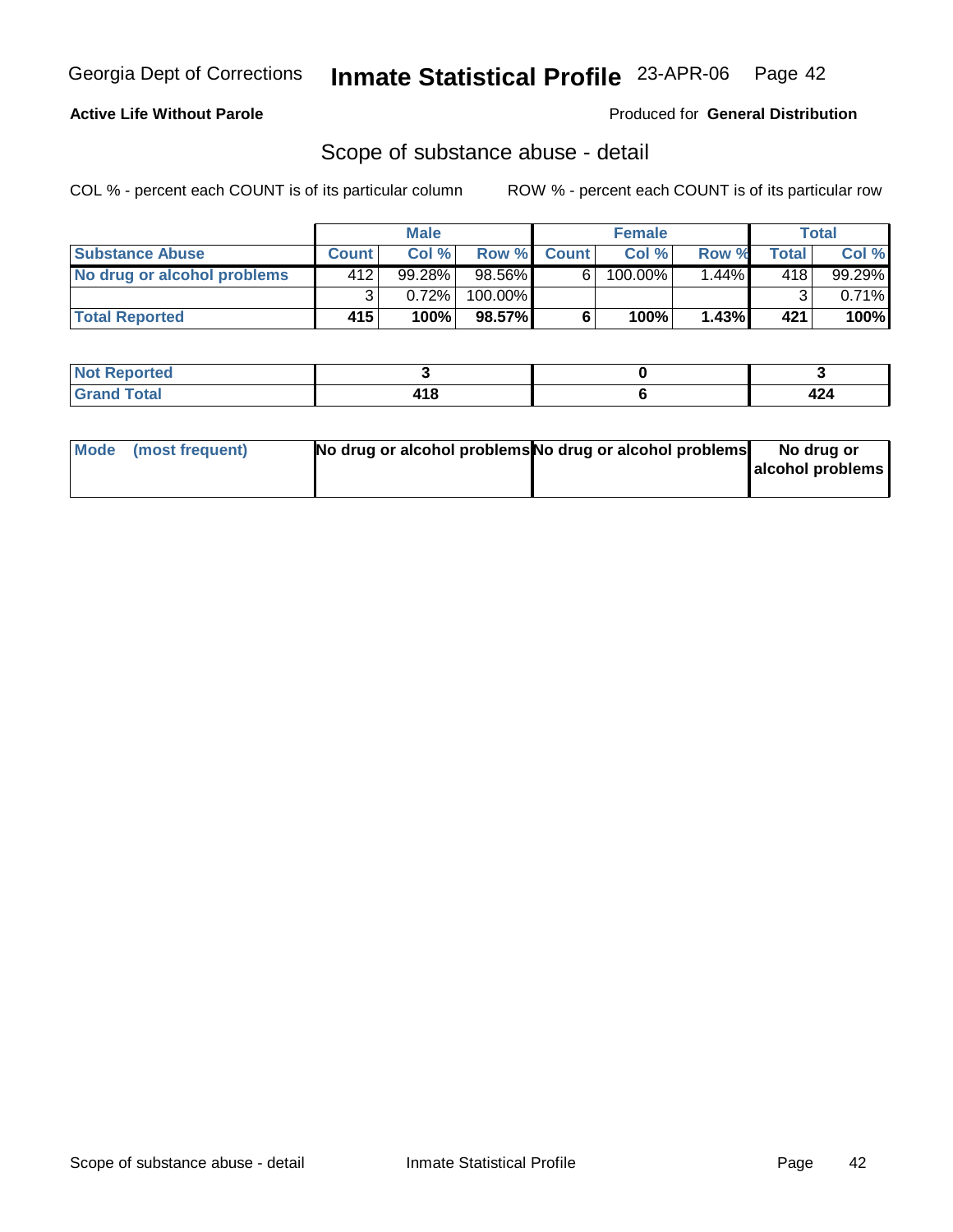#### **Active Life Without Parole**

#### Produced for **General Distribution**

### Current / last mental health treatment level

|                                    |              | <b>Male</b> |         |                 | <b>Female</b> |       |              | <b>Total</b> |
|------------------------------------|--------------|-------------|---------|-----------------|---------------|-------|--------------|--------------|
| <b>Mental Health Treatment Lev</b> | <b>Count</b> | Col %       | Row %   | <b>Count</b>    | Col %         | Row % | <b>Total</b> | Col %        |
| 1 No problem at current time       | 70           | 45.16%      | 98.59%  |                 | 20.00%        | 1.41% | 71           | 44.38%       |
| 2 Receiving outpatient             | 63           | 40.65%      | 94.03%  | 4               | 80.00%        | 5.97% | 67           | 41.88%       |
| treatment                          |              |             |         |                 |               |       |              |              |
| 3 Inpatient, moderate              | 19           | 12.26%      | 100.00% |                 |               |       | 19           | 11.88%       |
| treatment                          |              |             |         |                 |               |       |              |              |
| 4 Inpatient, intensive             | 3            | 1.94%       | 100.00% |                 |               |       | 3            | 1.88%        |
| treatment                          |              |             |         |                 |               |       |              |              |
| <b>Total Evaluated</b>             | 155          | 100%        | 96.88%  | $5\phantom{.0}$ | 100%          | 3.13% | 160          | 100.0%       |

| Never had MH evaluation | 260  | ne,<br>ZU        |
|-------------------------|------|------------------|
| Total                   | - 15 | <b>10.</b><br>-6 |

| <b>Median (middle)</b> | <b>Receiving outpatient</b><br>treatment | <b>Receiving outpatient</b><br>treatment | <b>Receiving</b><br>outpatient<br>treatment |
|------------------------|------------------------------------------|------------------------------------------|---------------------------------------------|
| <b>Mode</b>            | No problem at current time               | <b>Receiving outpatient</b>              | No problem at                               |
| (most frequent)        |                                          | treatment                                | current time                                |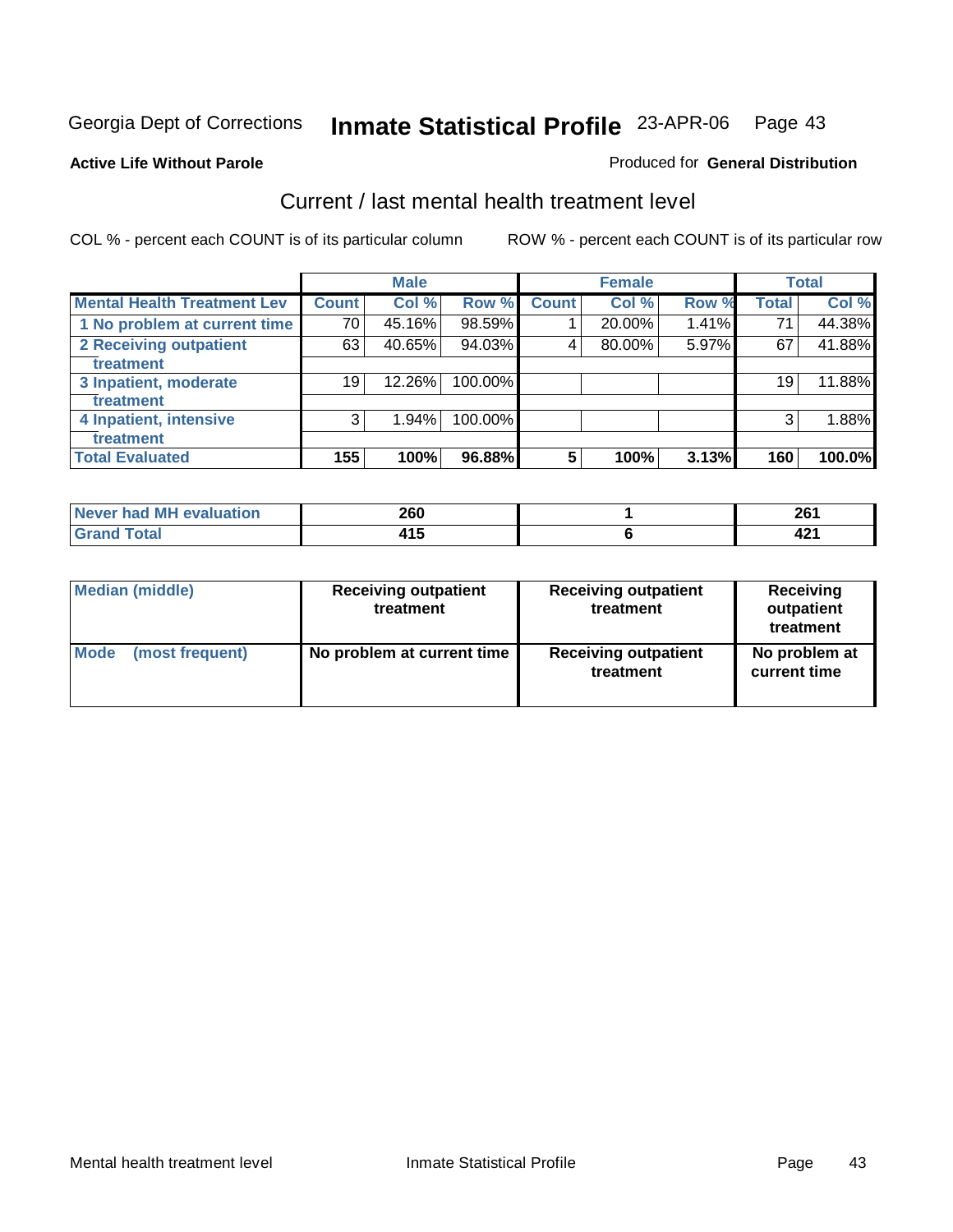### **Active Life Without Parole**

#### Produced for **General Distribution**

## PULHESDWIT medical scale - 'P' overall condition ('P'hysical)

|                             |              | <b>Male</b> |         |             | <b>Female</b> |       |              | <b>Total</b> |
|-----------------------------|--------------|-------------|---------|-------------|---------------|-------|--------------|--------------|
| <b>P' Overall Condition</b> | <b>Count</b> | Col %       |         | Row % Count | Col %         | Row % | <b>Total</b> | Col %        |
| 1 No medical illness        | 281          | 67.87%      | 98.94%  | 3           | 50.00%        | 1.06% | 284          | 67.62%       |
| 2 Well-controlled chronic   | 75           | 18.12%      | 96.15%  | ົ           | 50.00%        | 3.85% | 78           | 18.57%       |
| <b>illness</b>              |              |             |         |             |               |       |              |              |
| 3 Poorly-controlled chronic | 57           | $13.77\%$   | 100.00% |             |               |       | 57           | 13.57%       |
| <b>illness</b>              |              |             |         |             |               |       |              |              |
| 4 Significant problems      |              | 0.24%       | 100.00% |             |               |       |              | 0.24%        |
| requiring special housing   |              |             |         |             |               |       |              |              |
| <b>Total Reported</b>       | 414          | 100%        | 98.57%  | 6           | 100%          | 1.43% | 420          | 100%         |

| $\sqrt{\frac{1}{n}}$ Not $n_{\infty}$<br>τeα<br><b>KEDO</b> |     |              |
|-------------------------------------------------------------|-----|--------------|
| $T = 4$                                                     | . . | 10 A<br>44 L |

| Mode | (most frequent) | 1 No medical illness | <sup>1</sup> No medical illness | 1 No medical<br>illness |
|------|-----------------|----------------------|---------------------------------|-------------------------|
|------|-----------------|----------------------|---------------------------------|-------------------------|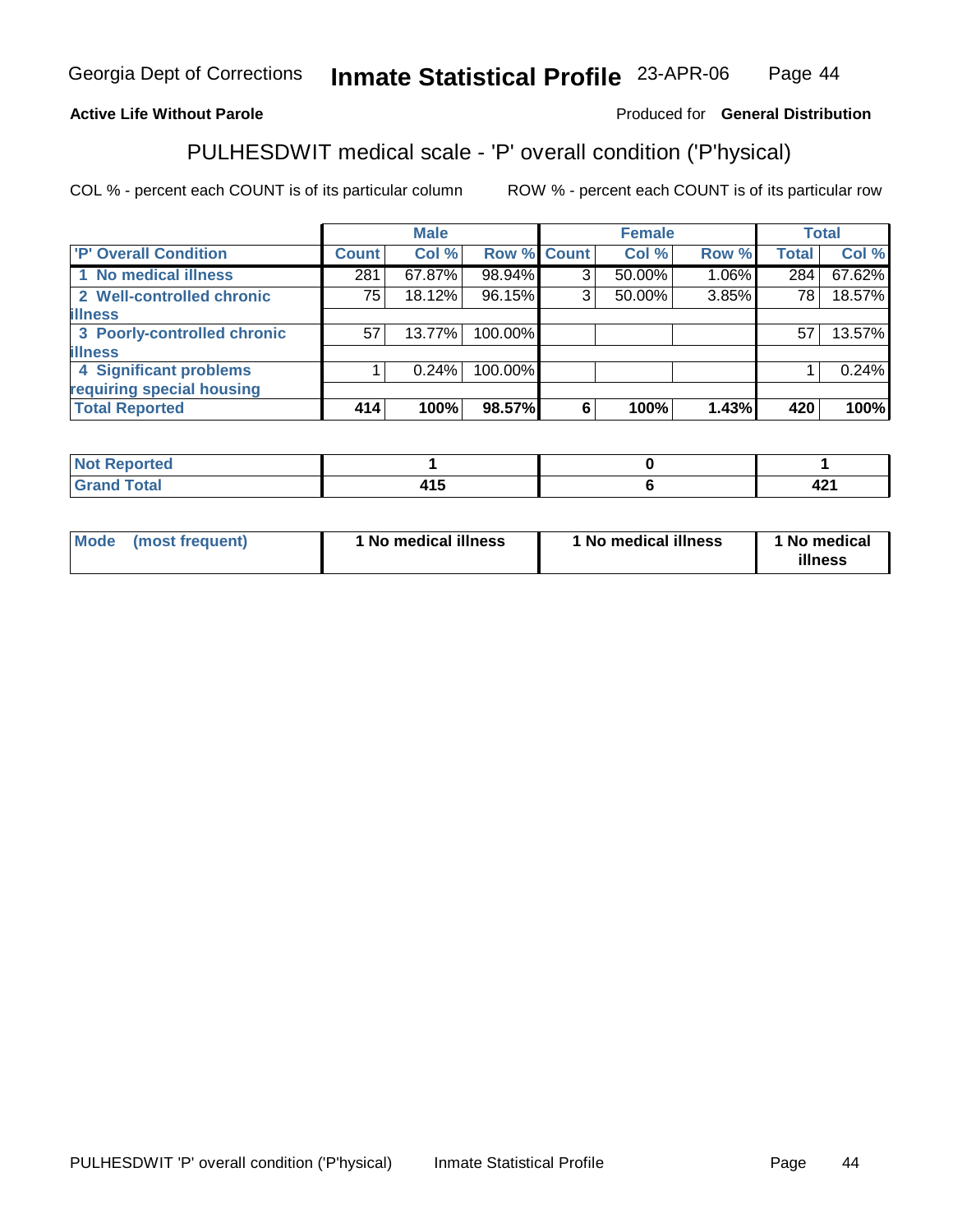#### **Active Life Without Parole**

Produced for **General Distribution**

### PULHESDWIT medical scale - 'U' upper body

|                              |              | <b>Male</b> |         |              | <b>Female</b> |       |              | <b>Total</b> |
|------------------------------|--------------|-------------|---------|--------------|---------------|-------|--------------|--------------|
| <b>U' Upper Body</b>         | <b>Count</b> | Col %       | Row %   | <b>Count</b> | Col %         | Row % | <b>Total</b> | Col %        |
| 1 Upper bones, joints,       | 398          | 96.14%      | 98.51%  | 6            | 100.00%       | 1.49% | 404          | 96.19%       |
| muscles all OK               |              |             |         |              |               |       |              |              |
| 2 One or both arms minimally | 10           | 2.42%       | 100.00% |              |               |       | 10           | 2.38%        |
| limited                      |              |             |         |              |               |       |              |              |
| 3 One or both arms           | 6            | 1.45%       | 100.00% |              |               |       | 6            | 1.43%        |
| moderately limited           |              |             |         |              |               |       |              |              |
| <b>Total Reported</b>        | 414          | 100%        | 98.57%  | 6            | 100%          | 1.43% | 420          | 100%         |

| <b>Continued in the Continued Inc.</b><br>keported<br>NOT.<br>$\cdots$ |  |      |
|------------------------------------------------------------------------|--|------|
| $F \cap f \cap f'$                                                     |  | 74 I |

| l Mode I | (most frequent) | 1 Upper bones, joints,<br>muscles all OK | 1 Upper bones, joints,<br>muscles all OK | 1 Upper bones,<br>joints, muscles all<br>ΟK |
|----------|-----------------|------------------------------------------|------------------------------------------|---------------------------------------------|
|----------|-----------------|------------------------------------------|------------------------------------------|---------------------------------------------|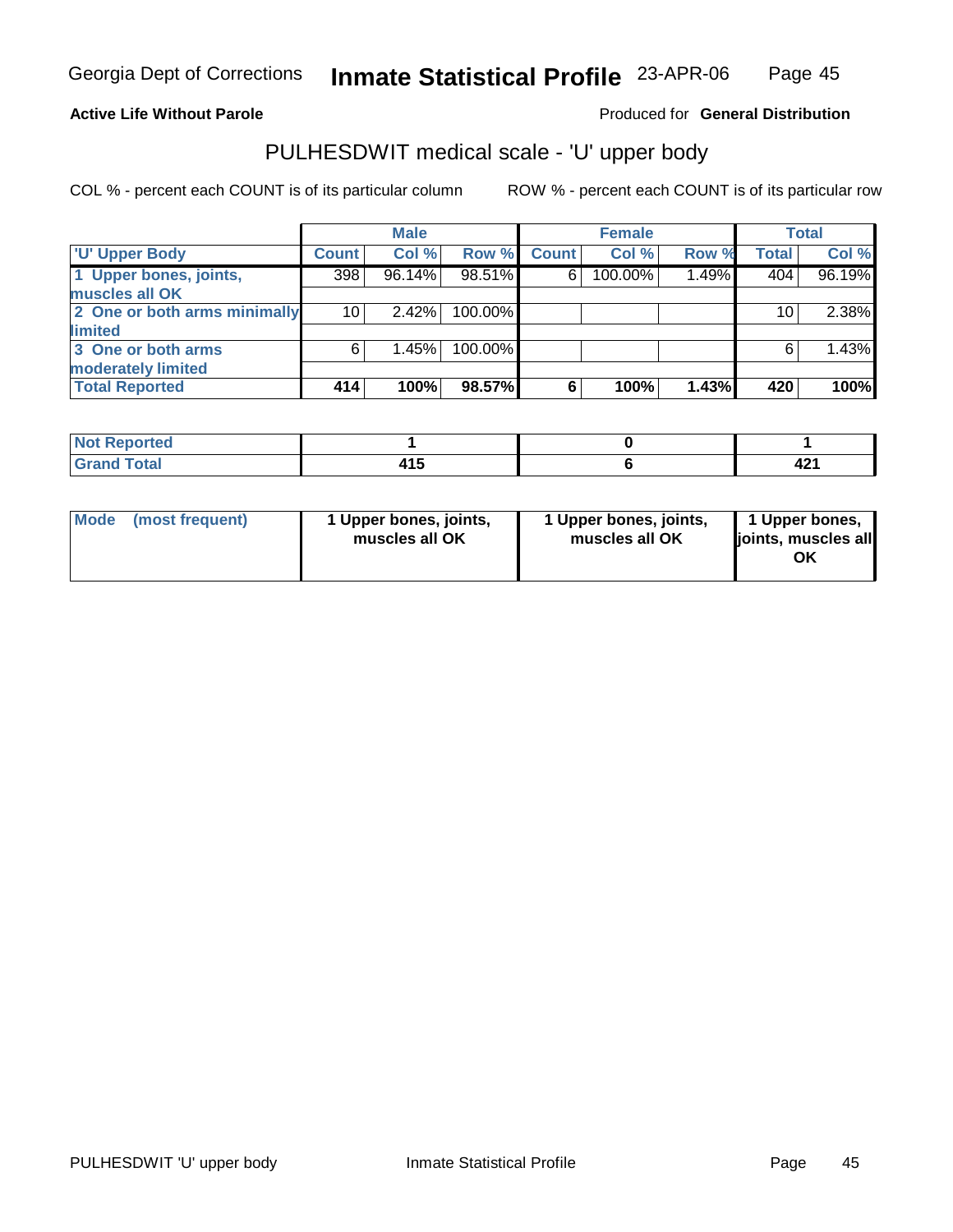**Active Life Without Parole** 

Produced for **General Distribution**

### PULHESDWIT medical scale - 'H' hearing

|                                |              | <b>Male</b> |                    |    | <b>Female</b> |          | <b>Total</b> |        |
|--------------------------------|--------------|-------------|--------------------|----|---------------|----------|--------------|--------|
| 'H' Hearing                    | <b>Count</b> | Col%        | <b>Row % Count</b> |    | Col%          | Row %    | Total        | Col %  |
| 1 Normal hearing both ears     | 4131         | $99.76\%$   | 98.57%             | 6. | 100.00%       | $1.43\%$ | 419          | 99.76% |
| 2 Some loss in one ear with    |              | $0.24\%$    | 100.00%            |    |               |          |              | 0.24%  |
| other OK, or mild loss in both |              |             |                    |    |               |          |              |        |
| <b>Total Reported</b>          | 414          | 100%        | 98.57%             |    | 100%          | 1.43%    | 420          | 100%   |

| N<br>.    |                         |            |
|-----------|-------------------------|------------|
| $\sim$ 40 | - - -<br>- 1 J<br>_____ | ໍ່<br>74 L |

| Mode (most frequent) | 1 Normal hearing both ears 1 Normal hearing both ears 1 Normal hearing | both ears |
|----------------------|------------------------------------------------------------------------|-----------|
|                      |                                                                        |           |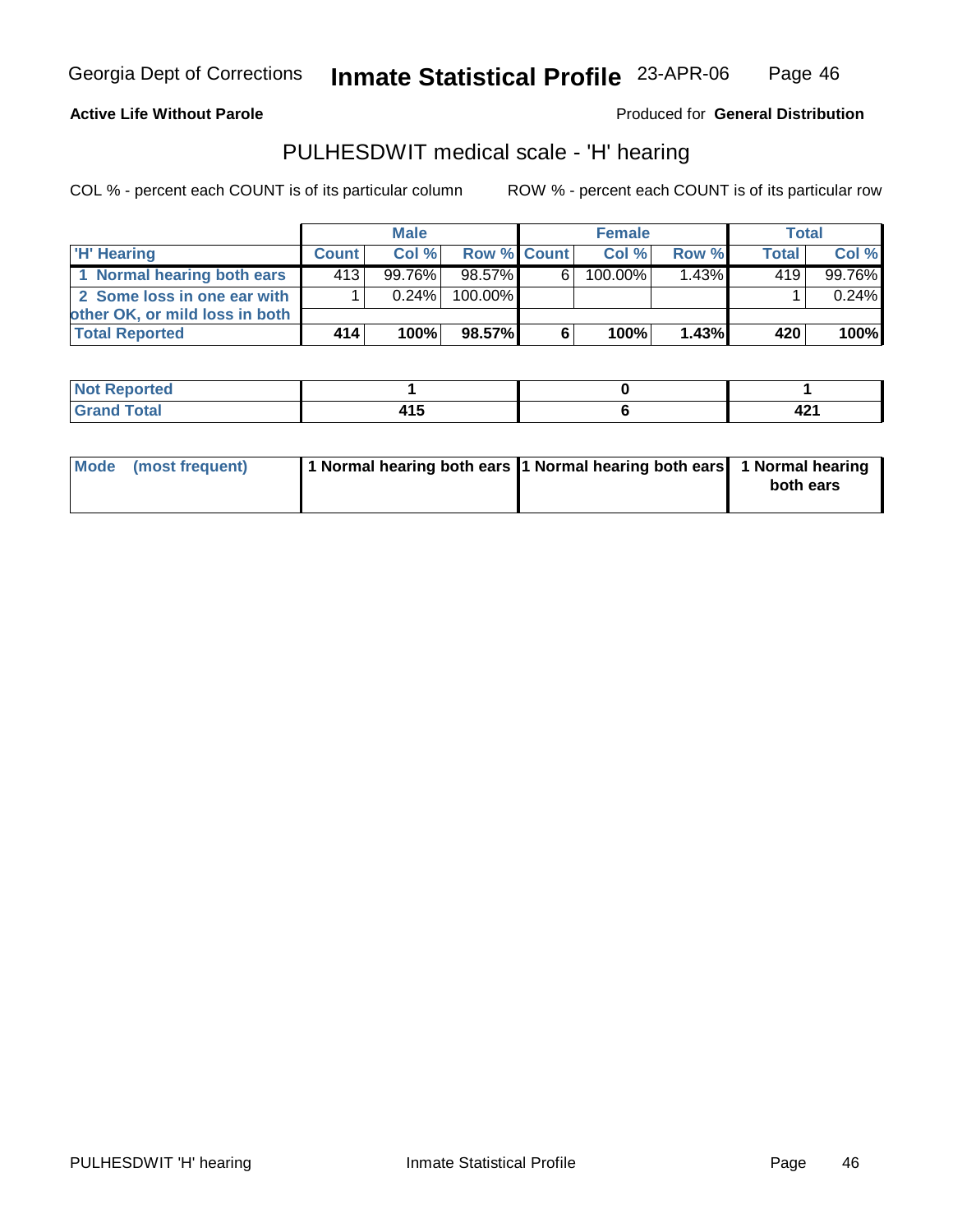#### **Active Life Without Parole**

#### Produced for **General Distribution**

### PULHESDWIT medical scale - 'E' vision

|                                 |              | <b>Male</b> |             |   | <b>Female</b> |       |              | <b>Total</b> |
|---------------------------------|--------------|-------------|-------------|---|---------------|-------|--------------|--------------|
| <b>E' Vision</b>                | <b>Count</b> | Col %       | Row % Count |   | Col %         | Row % | <b>Total</b> | Col %        |
| 1 Correctable to 20/40 in both  | 347          | 83.82%      | 98.86%      | 4 | 66.67%        | 1.14% | 351          | 83.57%       |
| eyes                            |              |             |             |   |               |       |              |              |
| 2 Correctable to 20/70 in one   | 60           | 14.49%      | 96.77%      | 2 | 33.33%        | 3.23% | 62           | 14.76%       |
| eye, may be blind in other      |              |             |             |   |               |       |              |              |
| 3 Correctable to 20/200 in one  | 5            | 1.21%       | 100.00%     |   |               |       | 5            | 1.19%        |
| eye, may be blind in other      |              |             |             |   |               |       |              |              |
| 4 One eye not correctable to    |              | 0.24%       | 100.00%     |   |               |       |              | 0.24%        |
| 20/200, other may be blind      |              |             |             |   |               |       |              |              |
| 5 Blind in both eyes, requiring |              | 0.24%       | 100.00%     |   |               |       |              | 0.24%        |
| special housing                 |              |             |             |   |               |       |              |              |
| <b>Total Reported</b>           | 414          | 100%        | 98.57%      | 6 | 100%          | 1.43% | 420          | 100%         |

| <b>Not Reported</b> |           |      |
|---------------------|-----------|------|
| <b>Grand Total</b>  | .<br>טו ד | 74 I |

| Mode (most frequent) | 1 Correctable to 20/40 in<br>both eyes | 1 Correctable to 20/40 in   1 Correctable to<br>both eves | 20/40 in both eyes |
|----------------------|----------------------------------------|-----------------------------------------------------------|--------------------|
|----------------------|----------------------------------------|-----------------------------------------------------------|--------------------|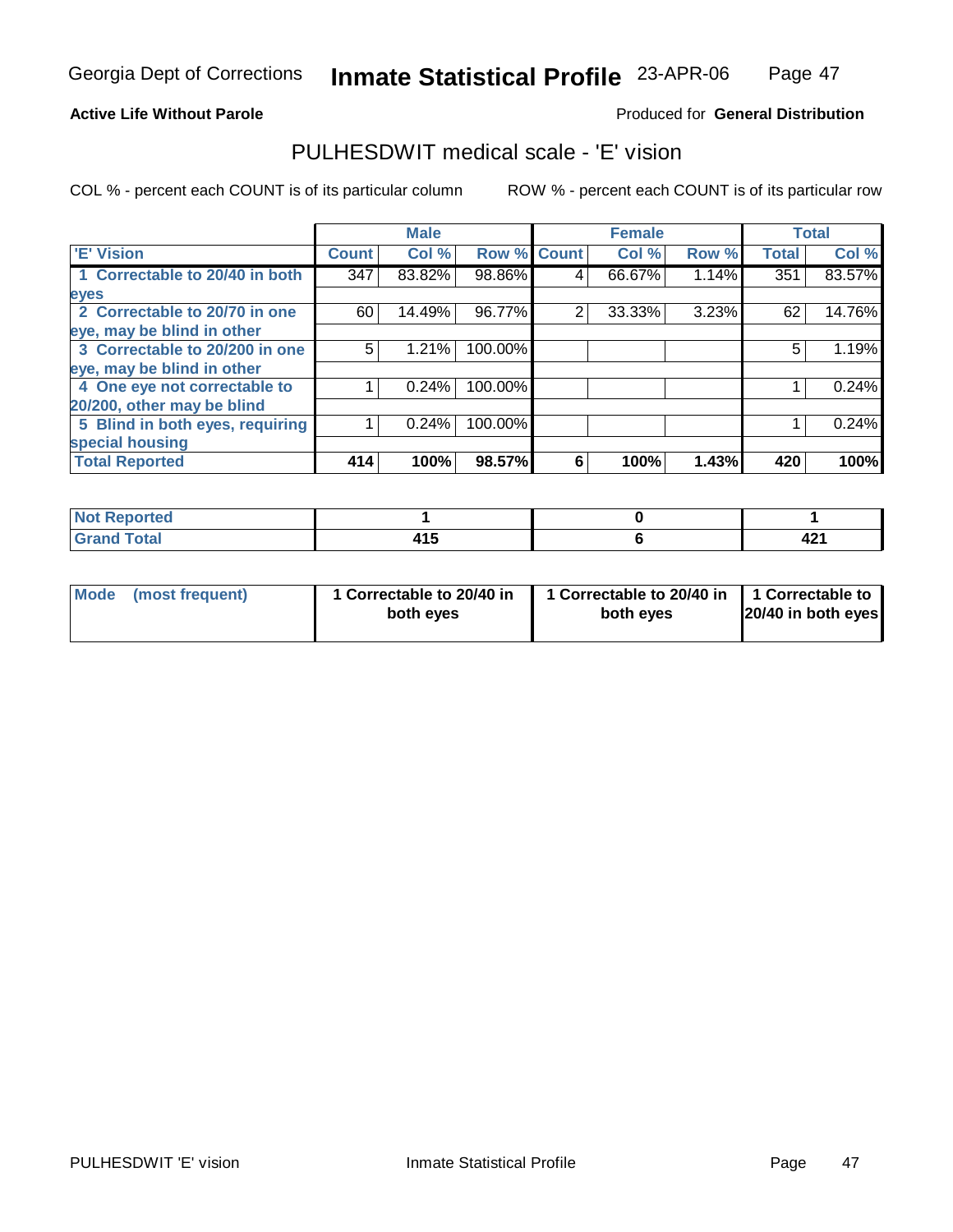#### **Active Life Without Parole**

#### Produced for **General Distribution**

### PULHESDWIT medical scale - 'S' pSychiatric

|                                |              | <b>Male</b> |             |   | <b>Female</b> |       |              | <b>Total</b> |
|--------------------------------|--------------|-------------|-------------|---|---------------|-------|--------------|--------------|
| 'S' pSychiatric                | <b>Count</b> | Col %       | Row % Count |   | Col %         | Row % | <b>Total</b> | Col %        |
| 1 No impairment or disorders   | 326          | 80.49%      | 99.39%      |   | 33.33%        | 0.61% | 328          | 79.81%       |
| 2 Stable, or in remission, or  | 63           | 15.56%      | 94.03%      | 4 | 66.67%        | 5.97% | 67           | 16.30%       |
| mild impairment or retardation |              |             |             |   |               |       |              |              |
| 3 Requires moderate inpatient  | 13           | $3.21\%$    | 100.00%     |   |               |       | 13           | 3.16%        |
| treatment                      |              |             |             |   |               |       |              |              |
| 4 Requires intensive inpatient | 3            | 0.74%       | 100.00%     |   |               |       | 3            | 0.73%        |
| treatment                      |              |             |             |   |               |       |              |              |
| <b>Total Reported</b>          | 405          | 100%        | 98.54%      | 6 | 100%          | 1.46% | 411          | 100%         |

| <b>Not Reported</b>         |               | יי          |
|-----------------------------|---------------|-------------|
| <b>Grand Total</b><br>Grand | 14 F<br>. . J | 10.<br>74 I |

| Mode (most frequent) | 1 No impairment or<br>disorders | 2 Stable, or in remission, 1 No impairment or<br>or mild impairment or | disorders |  |
|----------------------|---------------------------------|------------------------------------------------------------------------|-----------|--|
|                      |                                 | retardation                                                            |           |  |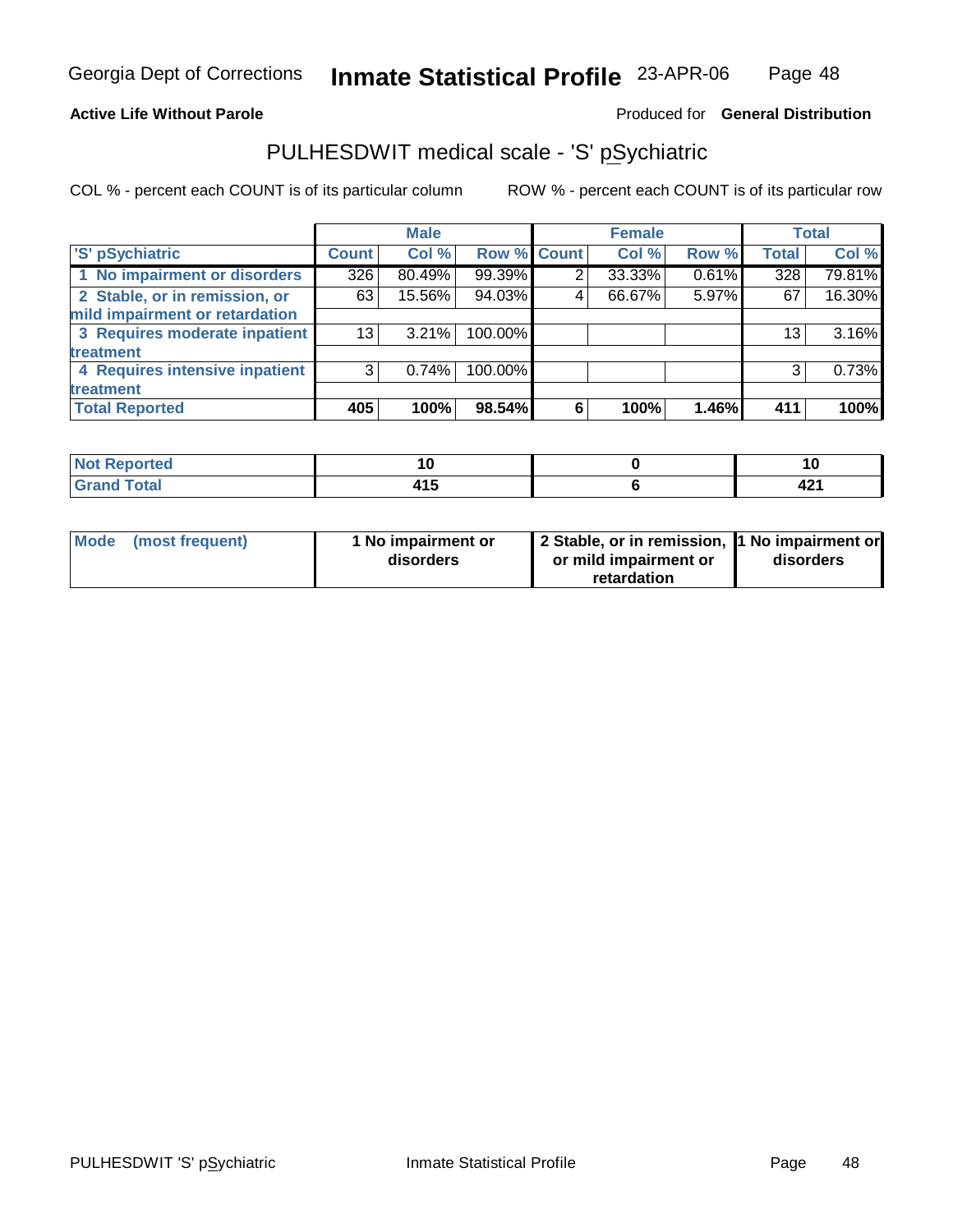#### **Active Life Without Parole**

### Produced for **General Distribution**

### PULHESDWIT medical scale - 'D' dental

|                                 |              | <b>Male</b> |             |   | <b>Female</b> |       |              | Total  |
|---------------------------------|--------------|-------------|-------------|---|---------------|-------|--------------|--------|
| <b>D'</b> Dental                | <b>Count</b> | Col %       | Row % Count |   | Col %         | Row % | <b>Total</b> | Col %  |
| 1 Minimal routine dental health | 198          | 49.25%      | 98.02%      |   | 66.67%        | 1.98% | 202          | 49.51% |
| <b>needs</b>                    |              |             |             |   |               |       |              |        |
| 2 Moderate cavities and/or      | 173          | 43.03%      | 98.86%      |   | 33.33%        | 1.14% | 175          | 42.89% |
| gum disease                     |              |             |             |   |               |       |              |        |
| 3 Extensive gum disease         | 31           | $7.71\%$    | 100.00%     |   |               |       | 31           | 7.60%  |
| and/or widespread decay         |              |             |             |   |               |       |              |        |
| <b>Total Reported</b>           | 402          | 100%        | 98.53%      | 6 | 100%          | 1.47% | 408          | 100%   |

| N                                                 | . .<br>$-$          |                   |
|---------------------------------------------------|---------------------|-------------------|
| $f = 4 \pi$<br>$\sim$ $\sim$ $\sim$ $\sim$ $\sim$ | . .<br>. וי<br>$ -$ | - -<br>ъ.<br>44 L |

| <b>Mode</b><br>(most frequent) | 1 Minimal routine dental<br>health needs | health needs | Minimal routine dental 1 Minimal routine<br>dental health<br>needs |
|--------------------------------|------------------------------------------|--------------|--------------------------------------------------------------------|
|--------------------------------|------------------------------------------|--------------|--------------------------------------------------------------------|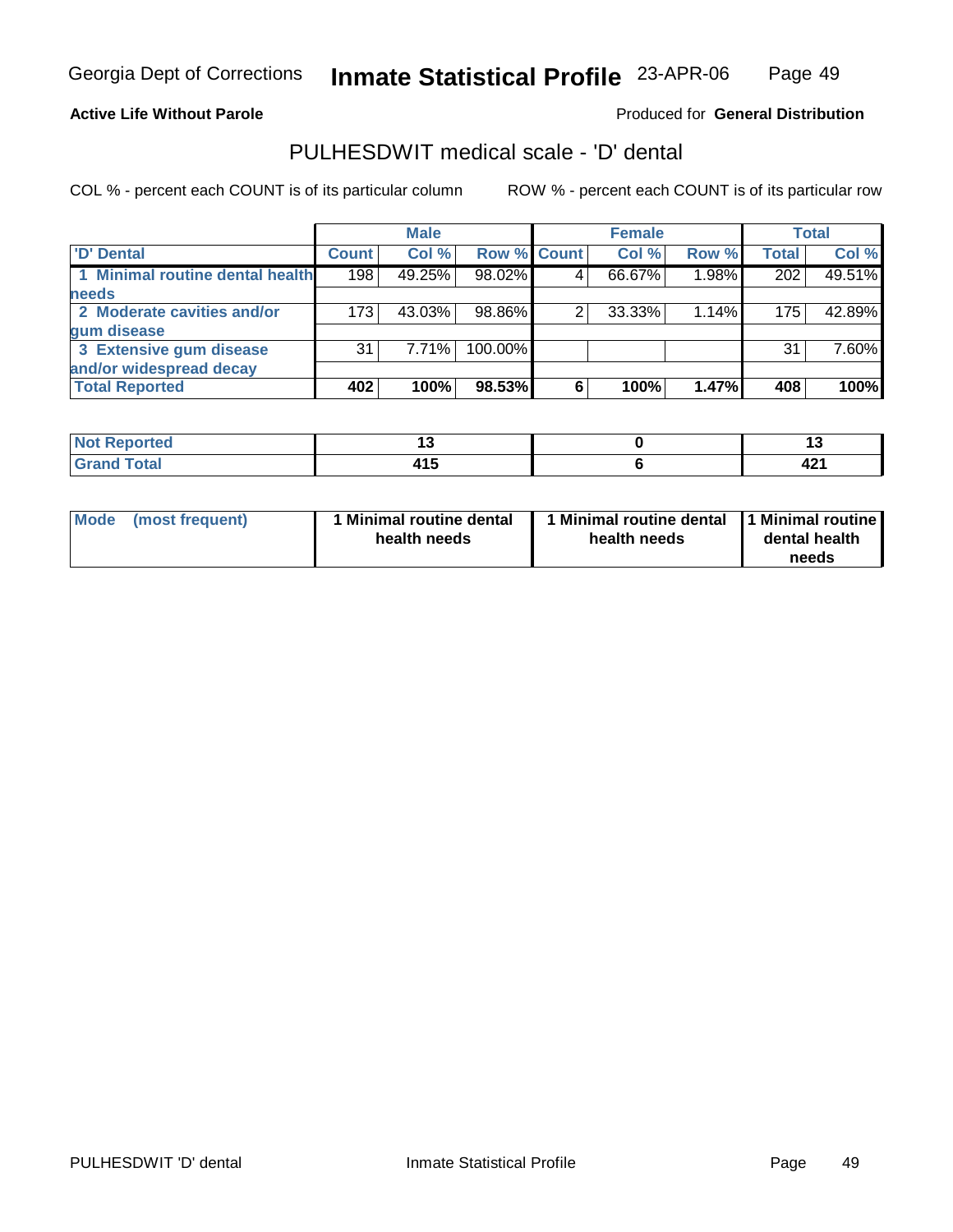#### **Active Life Without Parole**

#### Produced for **General Distribution**

### PULHESDWIT medical scale - 'W' work ability

|                                 |              | <b>Male</b> |                    |   | <b>Female</b> |       |                 | Total  |
|---------------------------------|--------------|-------------|--------------------|---|---------------|-------|-----------------|--------|
| <b>W' work ability</b>          | <b>Count</b> | Col %       | <b>Row % Count</b> |   | Col %         | Row % | <b>Total</b>    | Col %  |
| 1 Unrestricted work or activity | 329          | 79.47%      | 98.50%             | 5 | 83.33%        | 1.50% | 334             | 79.52% |
| 2 Minor restrictions on type of | 63           | 15.22%      | 98.44%             |   | 16.67%        | 1.56% | 64              | 15.24% |
| <b>work</b>                     |              |             |                    |   |               |       |                 |        |
| 3 Moderate restrictions on      | 14           | $3.38\%$    | 100.00%            |   |               |       | 14 <sub>1</sub> | 3.33%  |
| type of work                    |              |             |                    |   |               |       |                 |        |
| 4 Major restrictions on type of | 8            | 1.93%       | 100.00%            |   |               |       | 8               | 1.90%  |
| <b>work</b>                     |              |             |                    |   |               |       |                 |        |
| <b>Total Reported</b>           | 414          | 100%        | 98.57%             | 6 | 100%          | 1.43% | 420             | 100%   |

| <b>Not Reported</b> |       |      |
|---------------------|-------|------|
| <b>Grand Total</b>  | .     | 104  |
| Grand               | 4 I J | 94 L |

| <b>Mode</b><br>1 Unrestricted work or<br>1 Unrestricted work or<br>(most frequent)<br>activity<br>activity | 1 Unrestricted<br>work or activity |
|------------------------------------------------------------------------------------------------------------|------------------------------------|
|------------------------------------------------------------------------------------------------------------|------------------------------------|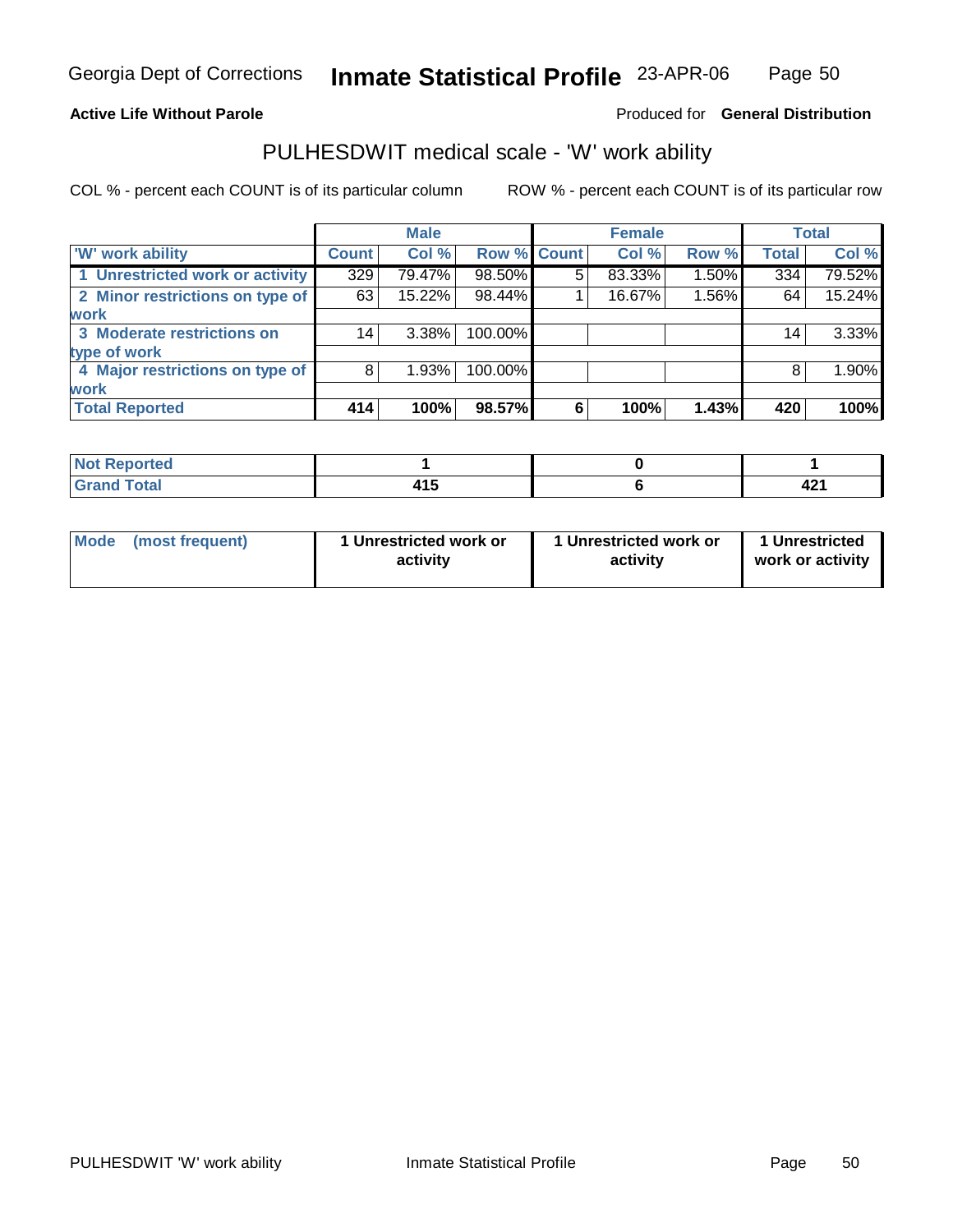#### **Active Life Without Parole**

### Produced for **General Distribution**

### PULHESDWIT medical scale - 'I' impairment

|                                 |              | <b>Male</b> |                    |   | <b>Female</b> |       |              | <b>Total</b> |
|---------------------------------|--------------|-------------|--------------------|---|---------------|-------|--------------|--------------|
| <b>T' Impairment</b>            | <b>Count</b> | Col %       | <b>Row % Count</b> |   | Col %         | Row % | <b>Total</b> | Col%         |
| 1 No impairments or             | 411          | 99.28%      | 98.56%             | 6 | 100.00%       | 1.44% | 417          | 99.29%       |
| disabilities                    |              |             |                    |   |               |       |              |              |
| 4 Needs moderate Assisted       |              | 0.24%       | $100.00\%$         |   |               |       |              | 0.24%        |
| <b>Living (level II)</b>        |              |             |                    |   |               |       |              |              |
| <b>5 Needs maximal Assisted</b> |              | 0.48%       | 100.00%            |   |               |       |              | 0.48%        |
| Living (level III)              |              |             |                    |   |               |       |              |              |
| <b>Total Reported</b>           | 414          | 100%        | 98.57%             | 6 | 100%          | 1.43% | 420          | 100.0%       |

| <b>rted</b><br><b>NI</b> |            |             |
|--------------------------|------------|-------------|
| <b>Total</b>             | .<br>7 I J | 10.<br>74 L |

| Mode            | l No impairments or | 1 No impairments or | 1 1 No impairments |
|-----------------|---------------------|---------------------|--------------------|
| (most frequent) | disabilities        | disabilities        | or disabilities    |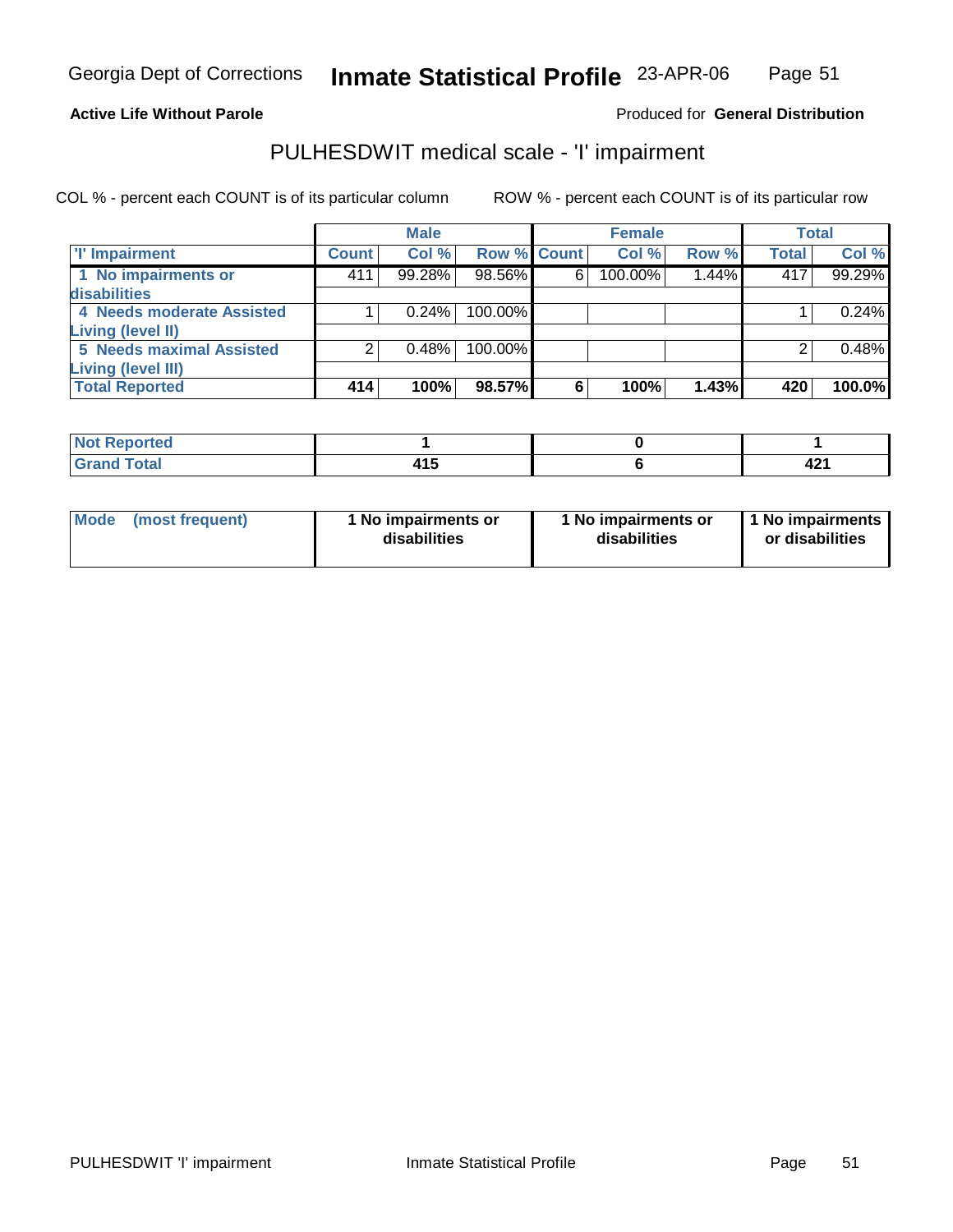Georgia Dept of Corrections

**Inmate Statistical Profile** 23-APR-06 Page Page 52

**Active Life Without Parole Produced fo Seneral Distribution** 

### PULHESDWIT medical scale - 'T' transportability

|                              |              | <b>Male</b> |                    |    | <b>Female</b> |          |              | Total  |
|------------------------------|--------------|-------------|--------------------|----|---------------|----------|--------------|--------|
| <b>T' Transportability</b>   | <b>Count</b> | Col %       | <b>Row % Count</b> |    | Col %         | Row %    | <b>Total</b> | Col %  |
| 1 Can be transported in any  | 413          | $99.76\%$   | $98.57\%$          | 6. | 100.00%       | $1.43\%$ | 419          | 99.76% |
| ordinary approved vehicle    |              |             |                    |    |               |          |              |        |
| 3 Wheelchair-bound, requires |              | 0.24%       | $100.00\%$         |    |               |          |              | 0.24%  |
| special vehicle              |              |             |                    |    |               |          |              |        |
| <b>Total Reported</b>        | 414          | 100%        | 98.57%             | 6  | 100%          | 1.43%    | 420          | 100%   |

| المتألف المستقصر المتعاقب<br>ortea<br>' NOT<br>Renc |                |             |
|-----------------------------------------------------|----------------|-------------|
| <b>Total</b><br>Cror                                | 4 A C<br>4 I J | 10.<br>74 I |

| Mode | (most frequent) | 1 Can be transported in any 1 Can be transported in any<br>ordinary approved vehicle   ordinary approved vehicle   transported in any | 1 Can be<br>ordinary approved<br>vehicle |
|------|-----------------|---------------------------------------------------------------------------------------------------------------------------------------|------------------------------------------|
|      |                 |                                                                                                                                       |                                          |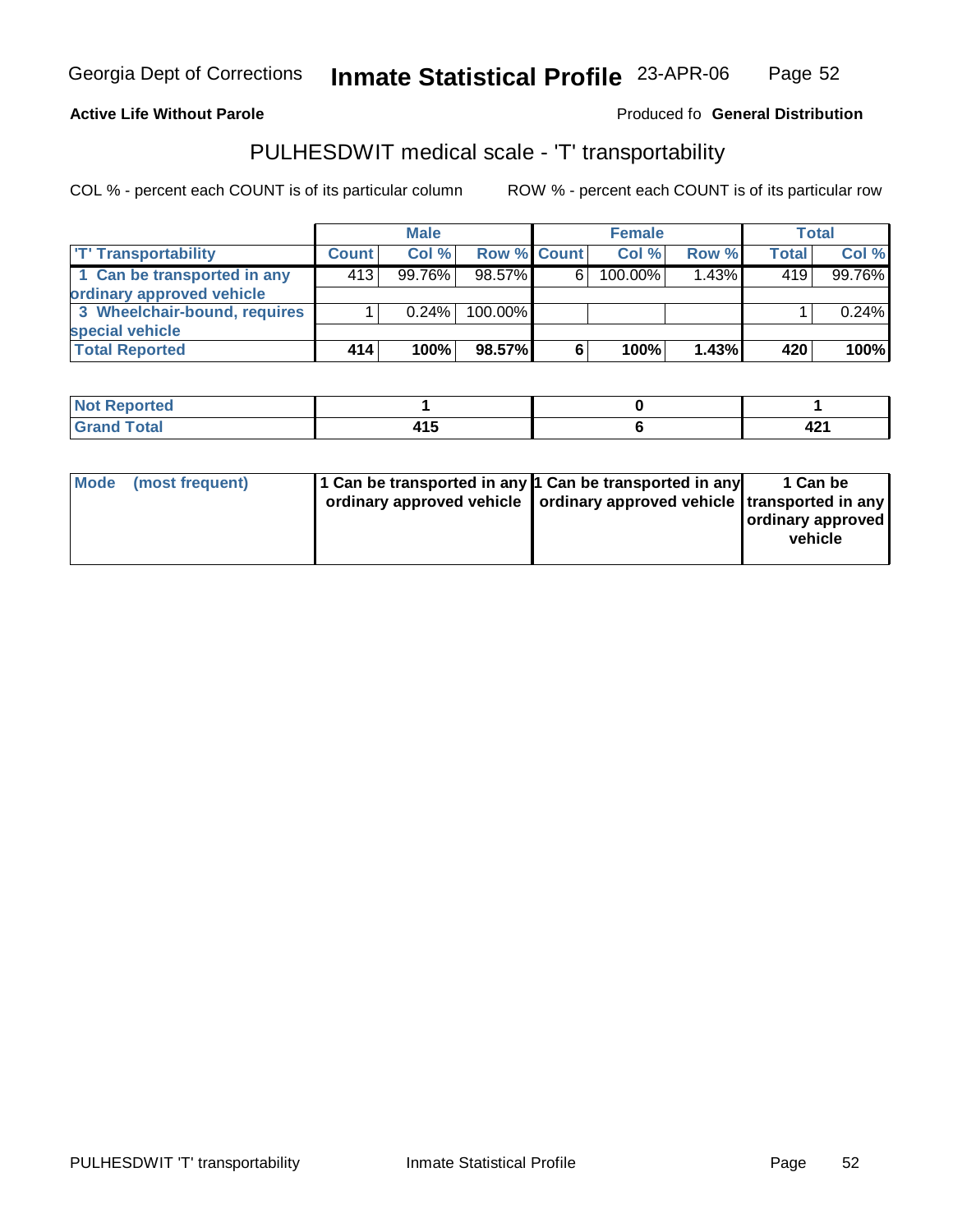### **Active Life Without Parole**

#### Produced for **General Distribution**

### Alcoholism in family, self-reported

|                             |              | <b>Male</b> |        |             | <b>Female</b> |       |              | Total  |
|-----------------------------|--------------|-------------|--------|-------------|---------------|-------|--------------|--------|
| <b>Alcoholism In Family</b> | <b>Count</b> | Col %       |        | Row % Count | Col %         | Row % | <b>Total</b> | Col %  |
| Yes, alcoholism in family   | 88           | 21.36%      | 98.88% |             | 16.67%        | 1.12% | 89           | 21.29% |
| No alcoholism in family     | 324          | 78.64%      | 98.48% | -51         | 83.33%        | 1.52% | 329          | 78.71% |
| <b>Total Reported</b>       | 412          | 100%        | 98.56% | 6           | 100%          | 1.44% | 418          | 100%   |

| oorted<br><b>NOT</b>           |        |      |
|--------------------------------|--------|------|
| <b>Total</b><br>Gran<br>$\sim$ | $\sim$ | 74 I |

| Mode (most frequent)<br>No alcoholism in family | <b>No alcoholism in family</b> | No alcoholism in<br>familv |
|-------------------------------------------------|--------------------------------|----------------------------|
|-------------------------------------------------|--------------------------------|----------------------------|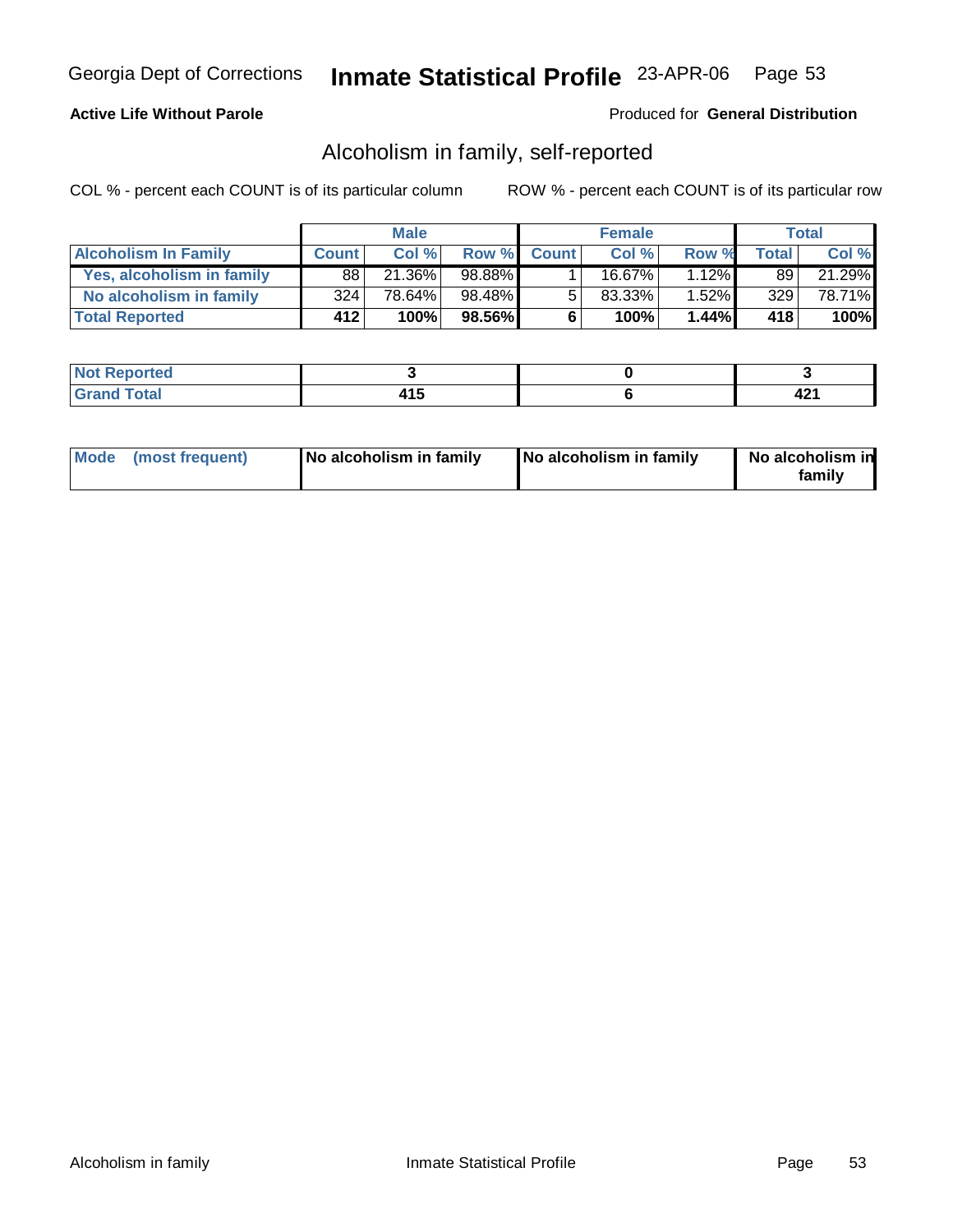### **Active Life Without Parole**

Produced for **General Distribution**

### Drug abuse in family, self-reported

|                           |              | <b>Male</b> |        |              | <b>Female</b> |          |              | Total  |
|---------------------------|--------------|-------------|--------|--------------|---------------|----------|--------------|--------|
| Drug Abuse In Family      | <b>Count</b> | Col %       | Row %  | <b>Count</b> | Col %         | Row %    | <b>Total</b> | Col %  |
| Yes, drug abuse in family | 53           | 12.86%      | 96.36% |              | 33.33%        | $3.64\%$ | 55           | 13.16% |
| No drug abuse in family   | 359          | 87.14%      | 98.90% | 4            | 66.67%        | 1.10%    | 363          | 86.84% |
| <b>Total Reported</b>     | 412          | 100%        | 98.56% | 6            | 100%          | $1.44\%$ | 418          | 100%   |

| د د کې<br>rteo                 |                   |            |
|--------------------------------|-------------------|------------|
| المفمار<br><b>TULAI</b><br>$-$ | --<br>.<br>$\sim$ | <b>TAI</b> |

| Mode (most frequent) |  | No drug abuse in family | No drug abuse in family | No drug abuse in<br>familv |
|----------------------|--|-------------------------|-------------------------|----------------------------|
|----------------------|--|-------------------------|-------------------------|----------------------------|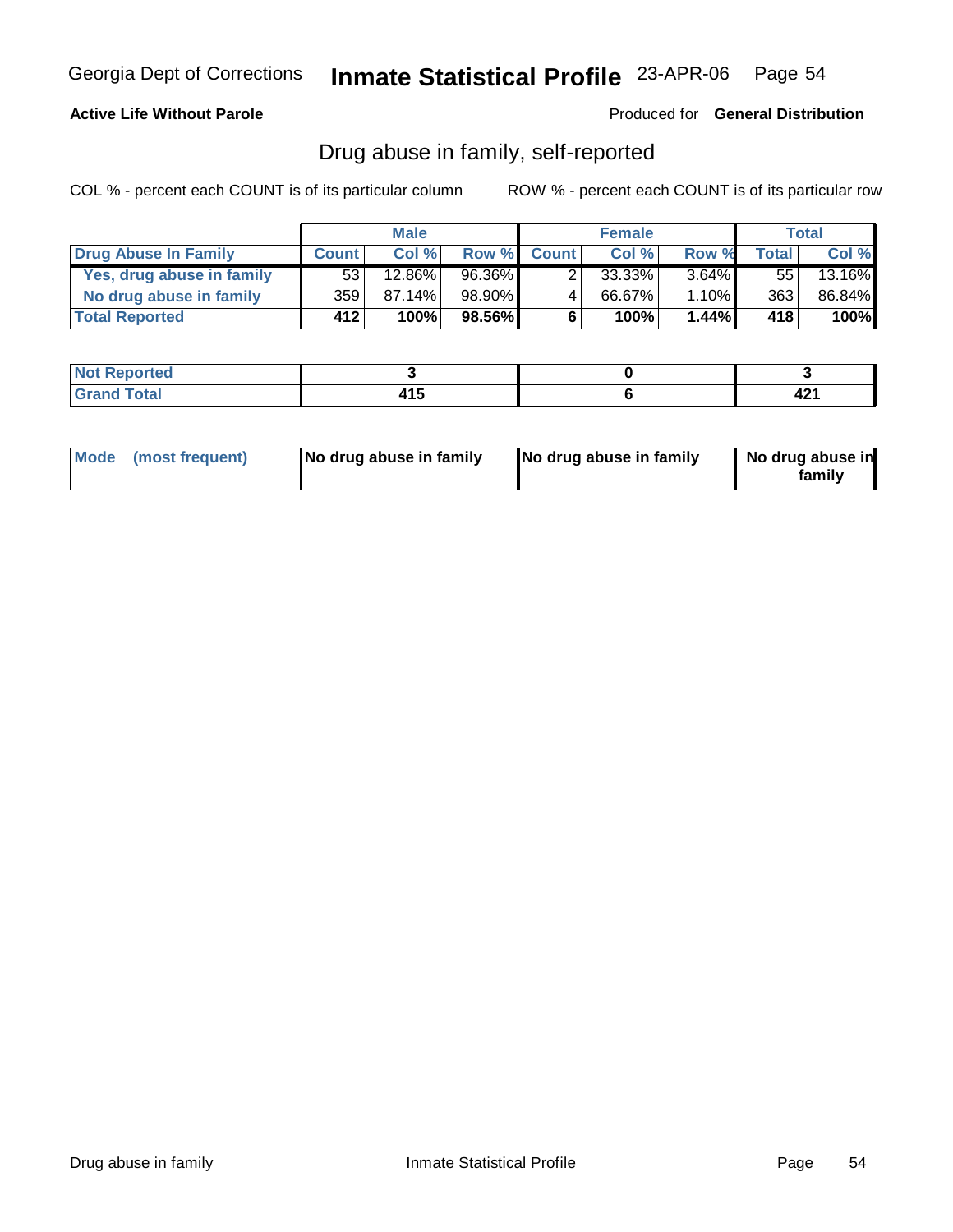### **Active Life Without Parole**

#### Produced for **General Distribution**

### Subjected to frequent beatings, self-reported

|                            |              | <b>Male</b> |        |              | <b>Female</b> |          |              | <b>Total</b> |
|----------------------------|--------------|-------------|--------|--------------|---------------|----------|--------------|--------------|
| <b>Frequent beatings</b>   | <b>Count</b> | Col%        | Row %  | <b>Count</b> | Col%          | Row %    | <b>Total</b> | Col %        |
| Yes, subjected to frequent | 26           | $6.31\%$    | 96.30% |              | 16.67%        | 3.70%    | 27           | 6.46%        |
| beatings                   |              |             |        |              |               |          |              |              |
| Not subjected to frequent  | 386          | 93.69%      | 98.72% | 5            | 83.33%        | $1.28\%$ | 391          | 93.54%       |
| beatings                   |              |             |        |              |               |          |              |              |
| <b>Total Reported</b>      | 412          | 100%        | 98.56% | 6            | 100%          | 1.44%    | 418          | $100\%$      |

| <b>Not Reported</b><br>$\cdots$ |            |      |
|---------------------------------|------------|------|
| <b>Total</b><br>Croi            | . .<br>. . | 74 I |

| Mode (most frequent) | Not subjected to frequent<br>beatings | Not subjected to frequent   Not subjected to  <br>beatings | <b>frequent beatings</b> |
|----------------------|---------------------------------------|------------------------------------------------------------|--------------------------|
|                      |                                       |                                                            |                          |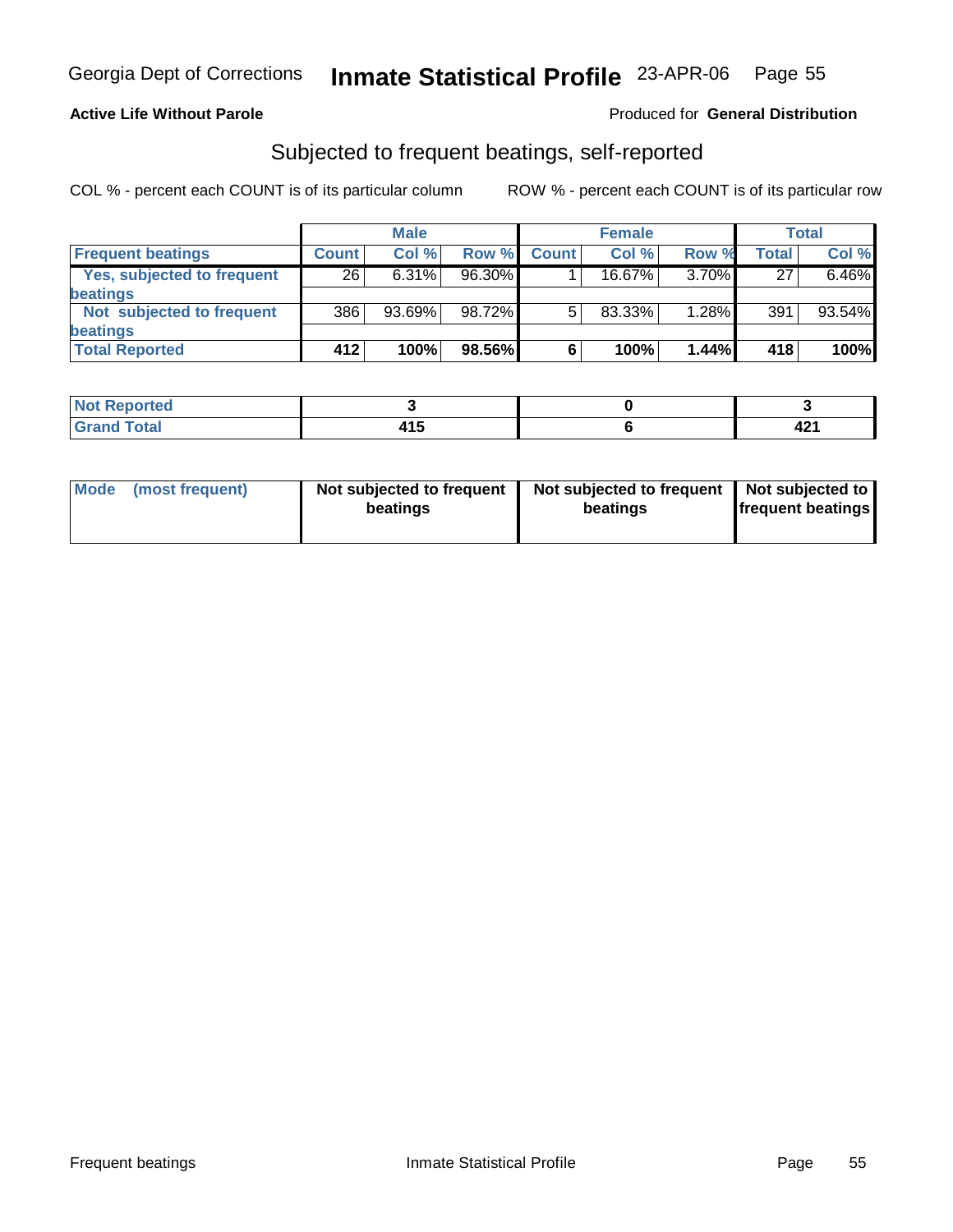### **Active Life Without Parole**

Produced for **General Distribution**

### Father absent during inmate's childhood

|                           |              | <b>Male</b> |        |             | <b>Female</b> |          |       | Total  |
|---------------------------|--------------|-------------|--------|-------------|---------------|----------|-------|--------|
| <b>Father Absent</b>      | <b>Count</b> | Col %       |        | Row % Count | Col %         | Row %    | Total | Col %  |
| Yes, father was absent    | 211          | $51.21\%$   | 99.06% |             | 33.33%        | $0.94\%$ | 213   | 50.96% |
| No, father was not absent | 201          | 48.79%      | 98.05% | 4           | 66.67%        | 1.95%    | 205   | 49.04% |
| <b>Total Reported</b>     | 412          | 100%        | 98.56% | 6           | 100%          | 1.44%    | 418'  | 100%   |

| د د کې<br>rteo                 |                   |            |
|--------------------------------|-------------------|------------|
| المفمار<br><b>TULAI</b><br>$-$ | --<br>.<br>$\sim$ | <b>TAI</b> |

| Mode (most frequent)<br>Yes, father was absent | No, father was not absent | <b>Yes, father was</b><br>absent |
|------------------------------------------------|---------------------------|----------------------------------|
|------------------------------------------------|---------------------------|----------------------------------|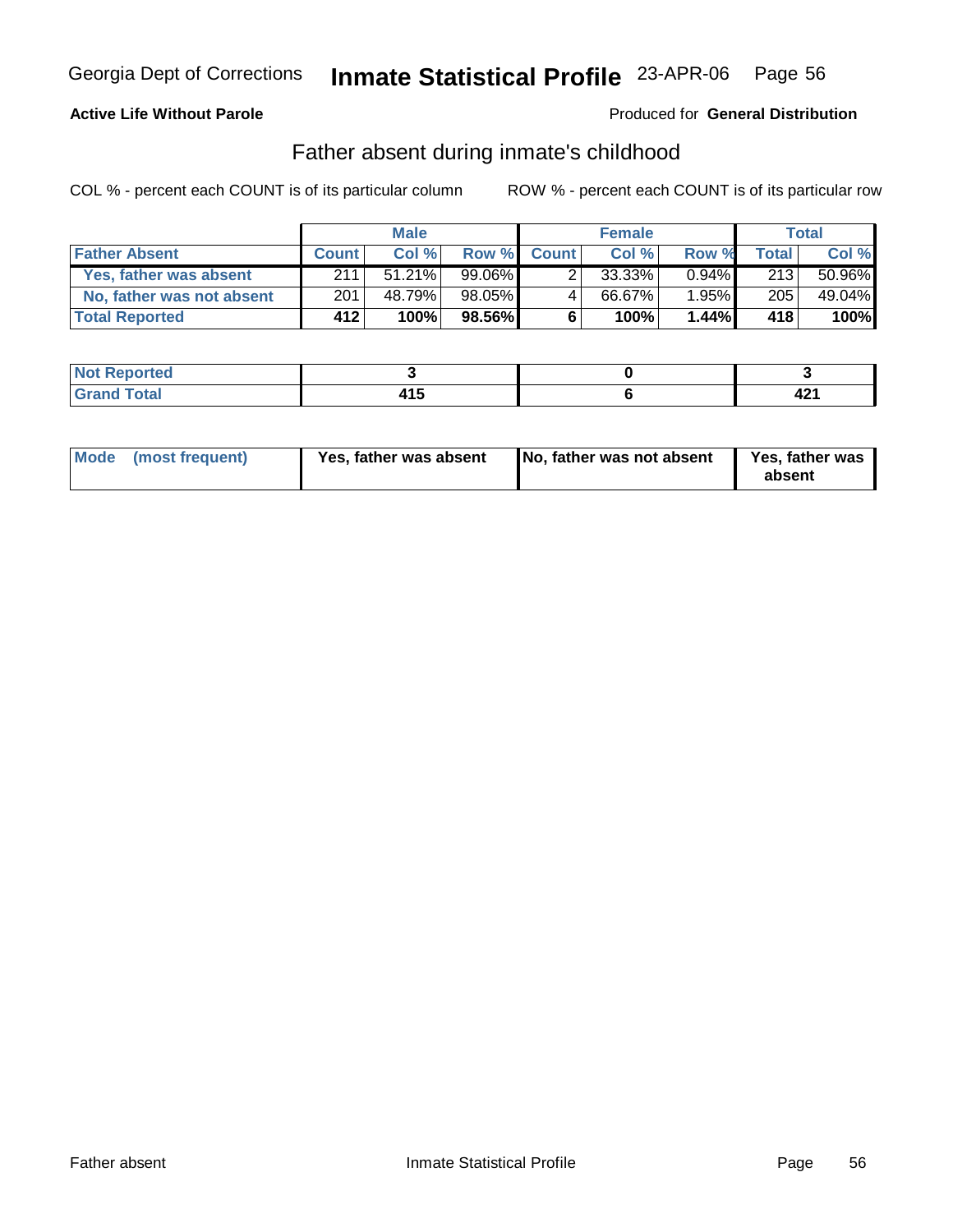### **Active Life Without Parole**

#### Produced for **General Distribution**

### Mother absent during inmate's childhood

|                           |              | <b>Male</b> |        |              | <b>Female</b>         |          |                 | Total  |
|---------------------------|--------------|-------------|--------|--------------|-----------------------|----------|-----------------|--------|
| <b>Mother Absent</b>      | <b>Count</b> | Col%        | Row %  | <b>Count</b> | Col %                 | Row %    | <b>Total</b>    | Col %  |
| Yes, mother was absent    | 58           | 14.08%      | 98.31% |              | 16.67 $\overline{\%}$ | $1.69\%$ | 59 <sub>1</sub> | 14.11% |
| No, mother was not absent | 354          | 85.92%      | 98.61% | 5            | 83.33%                | 1.39%    | 359             | 85.89% |
| <b>Total Reported</b>     | 412          | 100%        | 98.56% | 6            | 100%                  | 1.44%    | 418'            | 100%   |

| <b>Not Reported</b> |                    |            |
|---------------------|--------------------|------------|
| $C = 4$             | .<br>$\sim$ $\sim$ | <b>TAI</b> |

| Mode (most frequent) | No, mother was not absent   No, mother was not absent   No, mother was |            |
|----------------------|------------------------------------------------------------------------|------------|
|                      |                                                                        | not absent |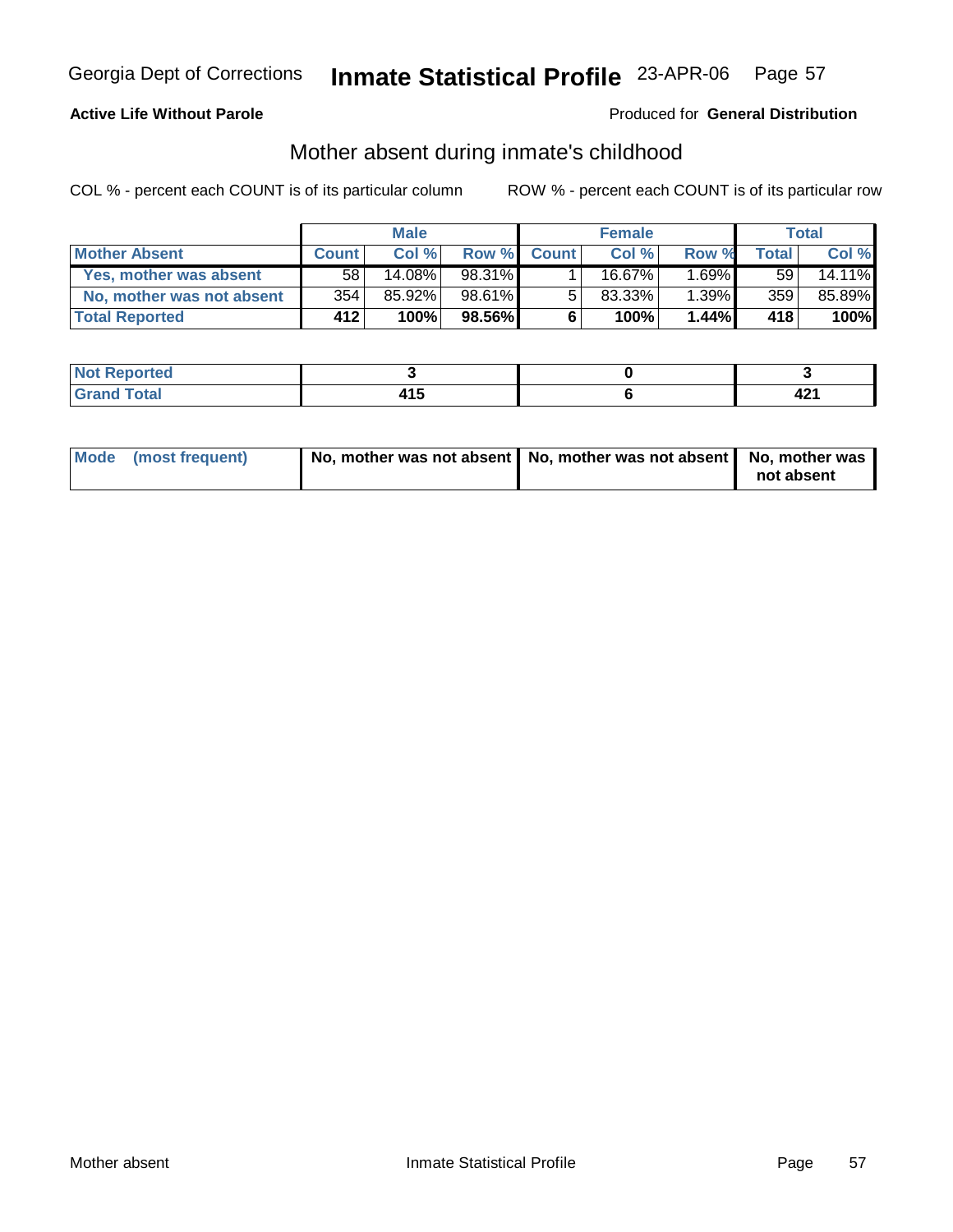### **Active Life Without Parole**

#### Produced for **General Distribution**

### Inmate diagnosed as manipulative

|                          |              | <b>Male</b> |        |              | <b>Female</b> |          |       | Total  |
|--------------------------|--------------|-------------|--------|--------------|---------------|----------|-------|--------|
| <b>Manipulative</b>      | <b>Count</b> | Col %       | Row %  | <b>Count</b> | Col %         | Row %    | Total | Col %  |
| <b>Yes, manipulative</b> | 93           | 22.63%      | 98.94% |              | 16.67%।       | 1.06%    | 94    | 22.54% |
| No, not manipulative     | 318          | 77.37%      | 98.45% | 5            | 83.33%        | $1.55\%$ | 323   | 77.46% |
| <b>Total Reported</b>    | 411          | 100%        | 98.56% | 6            | 100%          | $1.44\%$ | 417   | 100%   |

| rreo                                                     |             |             |
|----------------------------------------------------------|-------------|-------------|
| $\mathcal{L}$ and $\mathcal{L}$<br>$\sim$<br>$- \cdot -$ | .<br>$\sim$ | 40.<br>74 I |

| <b>Mode</b><br>(most frequent)<br>  No. not manipulative | No, not manipulative | No, not<br><b>Imanipulative</b> |
|----------------------------------------------------------|----------------------|---------------------------------|
|----------------------------------------------------------|----------------------|---------------------------------|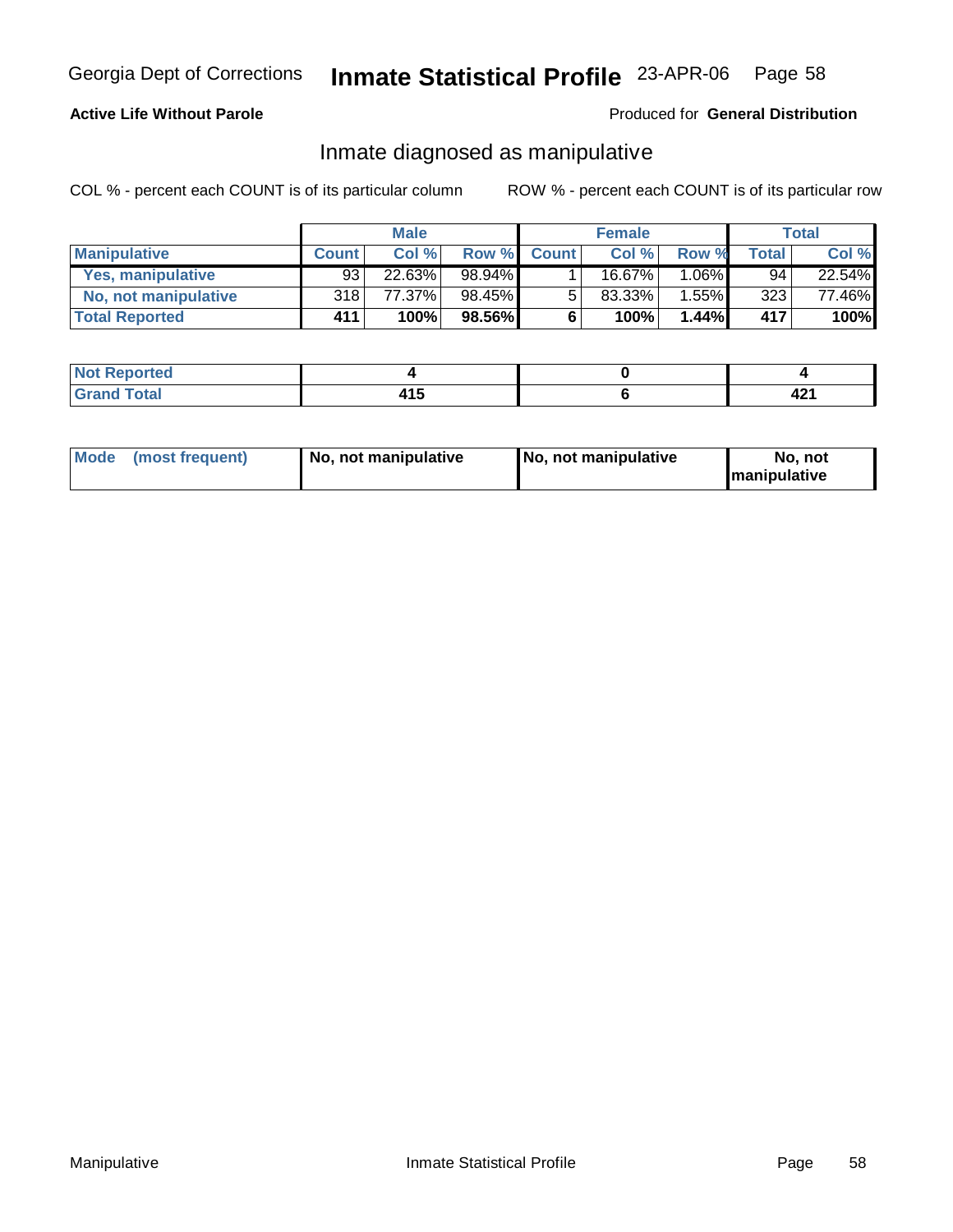### **Active Life Without Parole**

#### Produced for **General Distribution**

### Inmate diagnosed as assaultive

|                       |       | <b>Male</b> |          |              | <b>Female</b> |          |       | Total  |
|-----------------------|-------|-------------|----------|--------------|---------------|----------|-------|--------|
| <b>Assaultive</b>     | Count | Col%        | Row %    | <b>Count</b> | Col%          | Row %    | Total | Col %  |
| Yes. assaultive       | 329   | $80.05\%$   | 98.21% ∎ | 6            | 100.00%       | $1.79\%$ | 335   | 80.34% |
| No, not assaultive    | 82    | 19.95%      | 100.00%  |              |               |          | 82    | 19.66% |
| <b>Total Reported</b> | 411   | 100%        | 98.56%   | 6            | 100%          | 1.44%    | 417   | 100%   |

| Reported<br><b>NOT</b> |            |      |
|------------------------|------------|------|
| $T \cap f \cap f$      | . .<br>ں ا | 74 L |

| <b>Mode</b><br>Yes. assaultive<br>(most frequent) | Yes, assaultive | Yes, assaultive |
|---------------------------------------------------|-----------------|-----------------|
|---------------------------------------------------|-----------------|-----------------|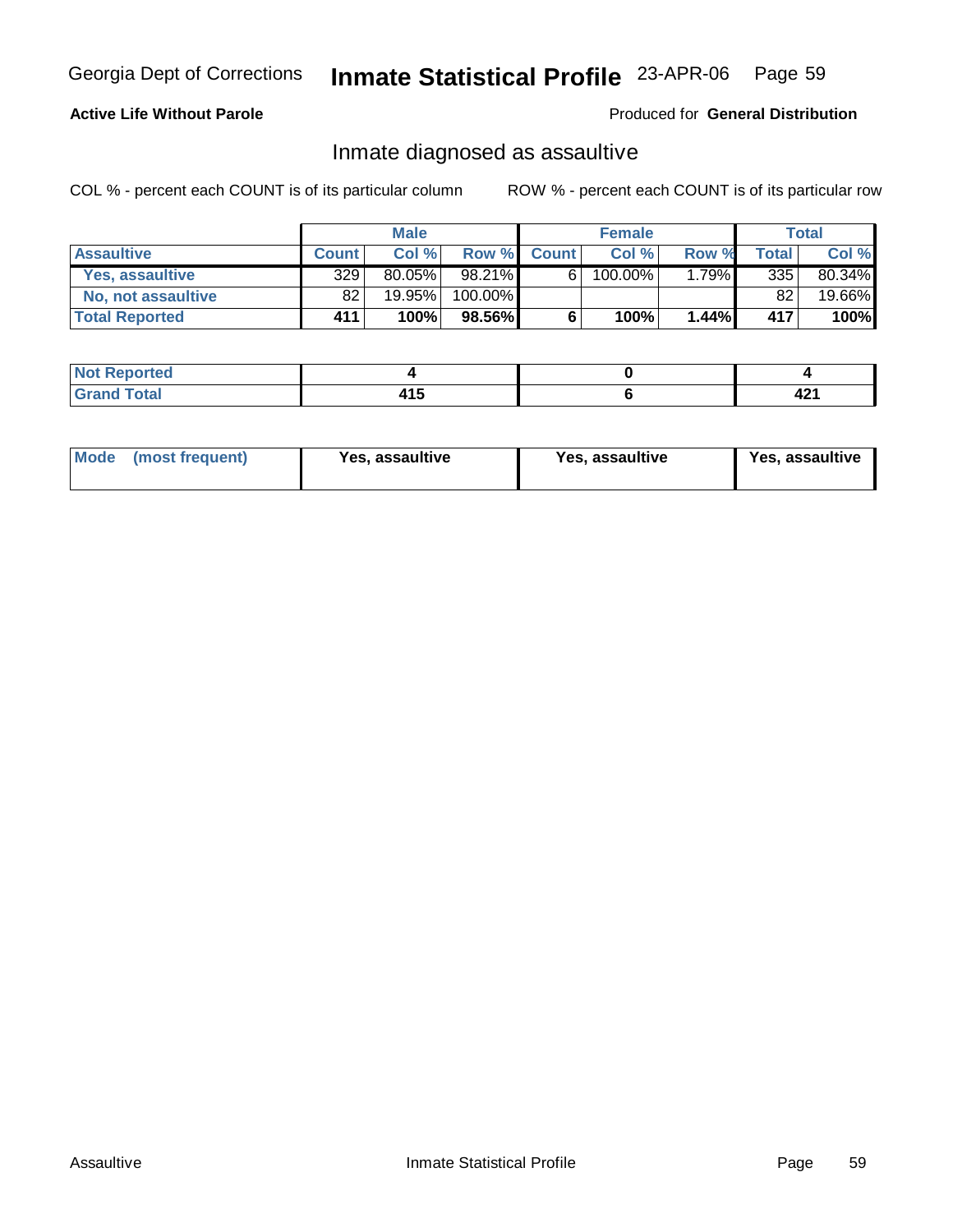#### **Active Life Without Parole**

#### Produced for **General Distribution**

### Number of prior Georgia incarcerations

|                                       |                  | <b>Male</b> |                    |   | <b>Female</b> |       |       | <b>Total</b> |
|---------------------------------------|------------------|-------------|--------------------|---|---------------|-------|-------|--------------|
| <b>Num of Prior GA Incarcerations</b> | <b>Count</b>     | Col %       | <b>Row % Count</b> |   | Col %         | Row % | Total | Col %        |
|                                       | $\overline{205}$ | 49.40%      | $97.16\%$          | 6 | 100.00%       | 2.84% | 211   | 50.12%       |
|                                       | 81               | 19.52%      | 100.00%            |   |               |       | 81    | 19.24%       |
|                                       | 47               | 11.33%      | 100.00%            |   |               |       | 47    | 11.16%       |
|                                       | 41               | 9.88%       | 100.00%            |   |               |       | 41    | 9.74%        |
|                                       | 22               | 5.30%       | 100.00%            |   |               |       | 22    | 5.23%        |
|                                       | 11               | 2.65%       | 100.00%            |   |               |       | 11    | 2.61%        |
| <b>More Than 5</b>                    | 8                | 1.93%       | 100.00%            |   |               |       | 8     | 1.90%        |
| <b>Total Reported</b>                 | 415              | 100%        | 98.57%             | 6 | 100%          | 1.43% | 421   | 100%         |

| --<br>. .<br>- |              |      |
|----------------|--------------|------|
| ______         | - -<br>_____ | 74 I |

| Mean (average)       | 20. ا | 1.18 |
|----------------------|-------|------|
| Median (middle)      |       |      |
| Mode (most frequent) |       |      |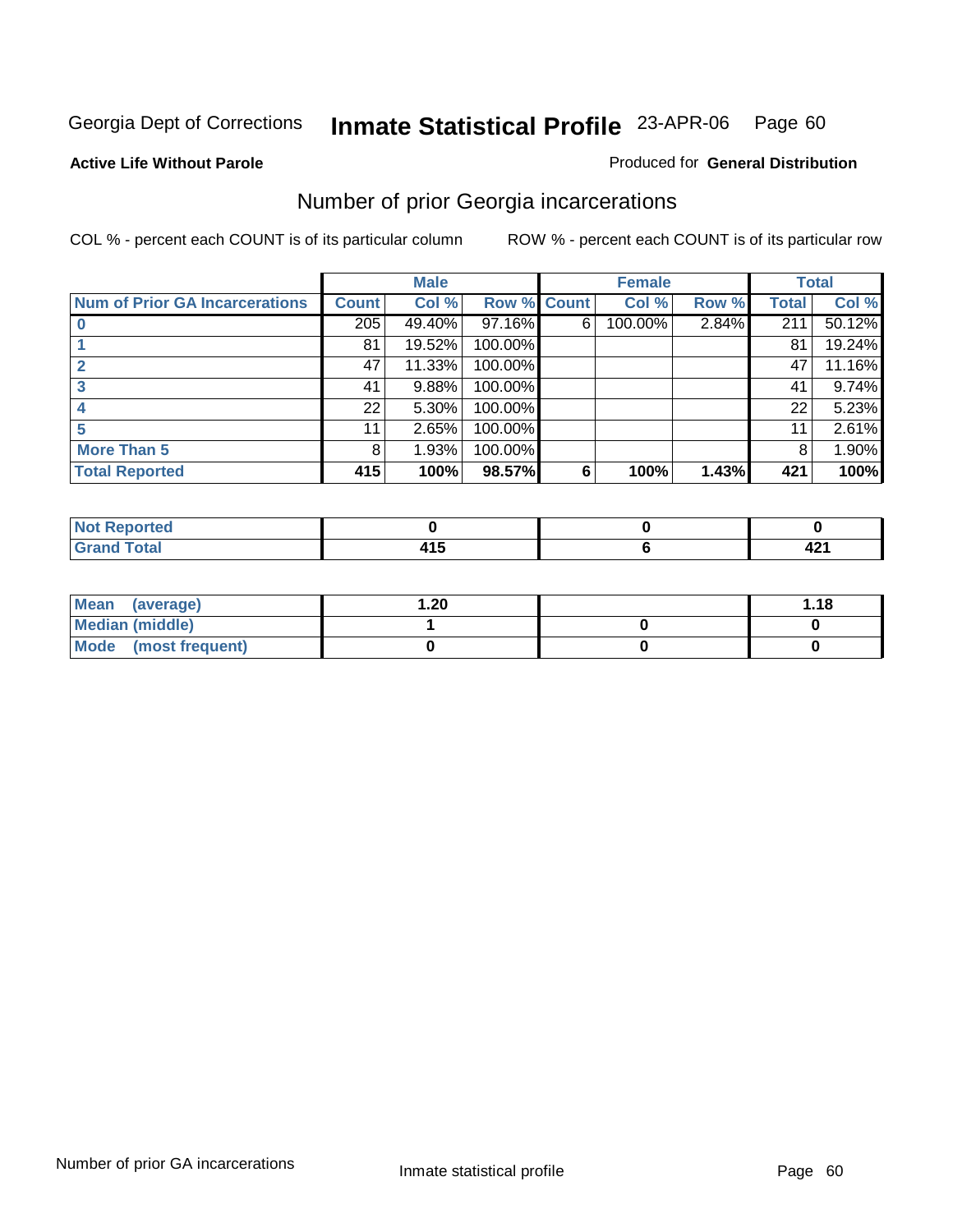Produced for **General Distribution**

**Active Life Without Parole** 

### Prison sentence in years

COL % - percent each COUNT is of its particular column ROW % - percent each COUNT is of its particular row

|                                 |                  | <b>Male</b> |                    | <b>Female</b> |       |       | $\tau$ otal |
|---------------------------------|------------------|-------------|--------------------|---------------|-------|-------|-------------|
| <b>Prison Sentence In Years</b> | <b>Count</b>     | Col %       | <b>Row % Count</b> | Col %         | Row % | Total | Col %       |
| <b>Life Without Parole</b>      | 415 <sup>1</sup> | $100.00\%$  | $98.57\%$          | $100.00\%$    | .43%  | 421   | 100.00%     |
| <b>Total Reported</b>           | 415              | 100%        | 98.57%             | 100%          | 1.43% | 421   | 100%        |

| ಿ∩rtea                 |     |             |
|------------------------|-----|-------------|
| <b>Total</b><br>$\sim$ | . . | 40.<br>74 I |

#### **Determinate (numeric) sentences only**

| Mean<br>(average) |  |  |
|-------------------|--|--|
|                   |  |  |

**All sentences (including determinate), with life, life without parole, and death sentences figured at 45 years**

| <b>Me</b><br>_____ | -- |  |
|--------------------|----|--|
|                    |    |  |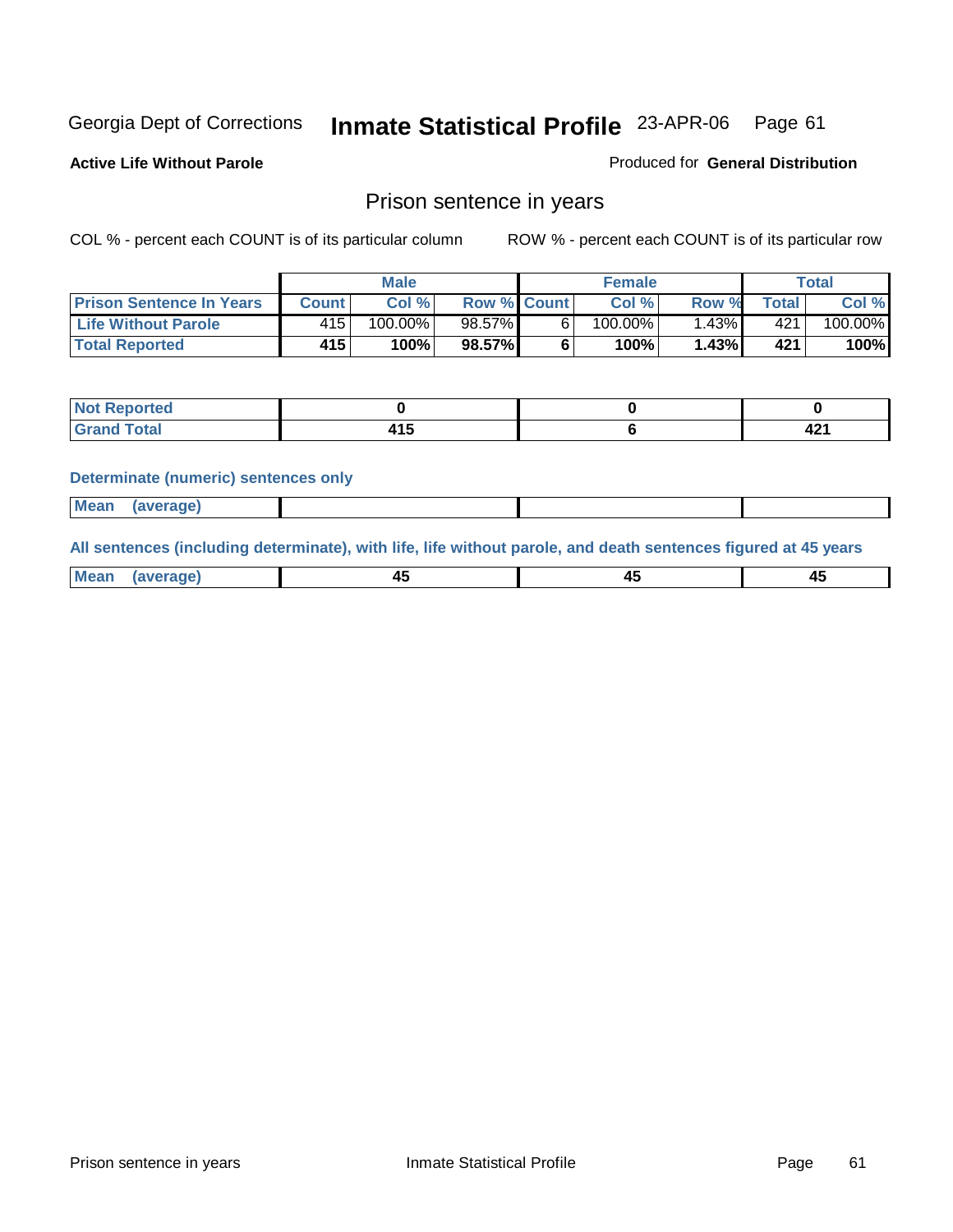#### **Active Life Without Parole**

# Produced for **General Distribution**

## Primary offense, broken out into felonies vs misdemeanors

|                                  | <b>Male</b> |         |                    |   | <b>Female</b> | Total |       |         |
|----------------------------------|-------------|---------|--------------------|---|---------------|-------|-------|---------|
| <b>Felonies and Misdemeanors</b> | Count I     | Col%    | <b>Row % Count</b> |   | Col %         | Row % | Total | Col %   |
| <b>Felonies</b>                  | 415         | 100.00% | 98.57%             | 6 | $100.00\%$    | 1.43% | 421   | 100.00% |
| <b>Total Reported</b>            | 415         | 100%    | 98.57%I            |   | 100%          | 1.43% | 421   | 100%    |

| <b>Not Reported</b><br>$\sim$ |   |   |             |
|-------------------------------|---|---|-------------|
| <b>Total</b><br>Grand         | . | . | 194<br>74 I |

| <b>Mo</b><br>requent)<br>onies<br>.<br>____ | nies.<br>חי<br>____ | <b>onies</b><br>. |
|---------------------------------------------|---------------------|-------------------|
|---------------------------------------------|---------------------|-------------------|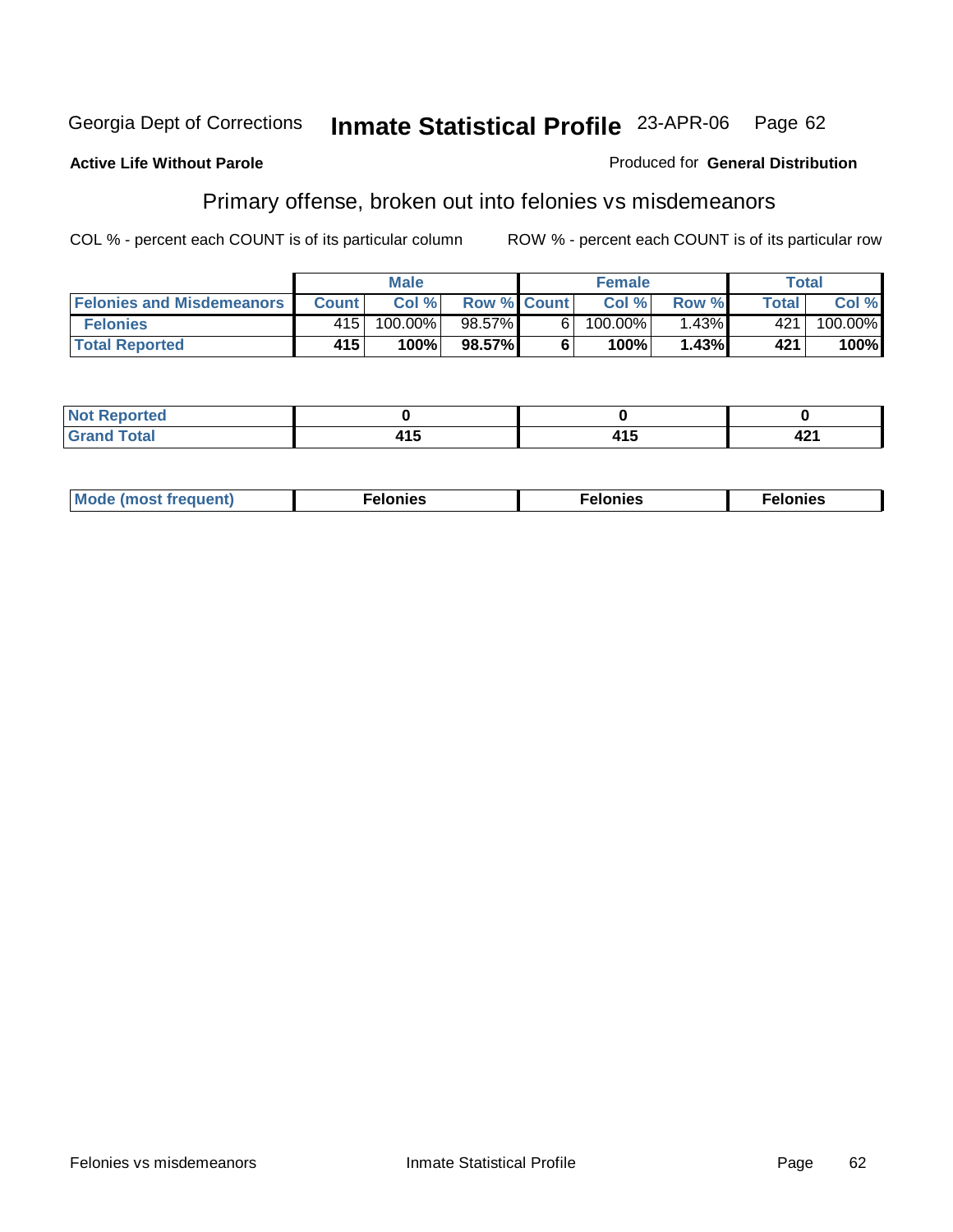### **Active Life Without Parole**

#### Produced for **General Distribution**

### Primary offense, broken out into six broad crime categories

|                         |                       | <b>Male</b>     |        |             | <b>Female</b> |             |          | <b>Total</b>    |        |
|-------------------------|-----------------------|-----------------|--------|-------------|---------------|-------------|----------|-----------------|--------|
| <b>Crime Categories</b> |                       | <b>Count</b>    | Col %  | Row % Count |               | Col %       | Row %    | <b>Total</b>    | Col %  |
|                         | <b>Violent</b>        | 350             | 84.34% | 98.31%      | 6             | 100.00%     | $1.69\%$ | 356             | 84.56% |
| 2                       | <b>Sex Crime</b>      | 53 <sup>1</sup> | 12.77% | $100.00\%$  |               | $.00\%$ $ $ |          | 53              | 12.59% |
| 3                       | <b>Property</b>       | 2               | .48%   | 100.00%     |               | .00%        |          | 2               | .48%   |
| 4                       | <b>Drug</b>           | 10 <sub>1</sub> | 2.41%  | 100.00%     |               | .00%        |          | 10 <sub>1</sub> | 2.38%  |
|                         | <b>Total Reported</b> | 415             | 100%   | 98.57%      | 6             | 100%        | 1.43%    | 421             | 100%   |

| <b>Not</b><br><b>rted</b><br>$\mathbf{1}$ |     |            |
|-------------------------------------------|-----|------------|
| $f \circ f \circ f$                       | ن ا | ໍ່<br>74 I |

| M <sub>O</sub><br>requent)<br>$\cdots$ | .<br>∕iolent<br>____ | ′iolent<br>____ | .<br>iolent<br>וסוי |
|----------------------------------------|----------------------|-----------------|---------------------|
|                                        |                      |                 |                     |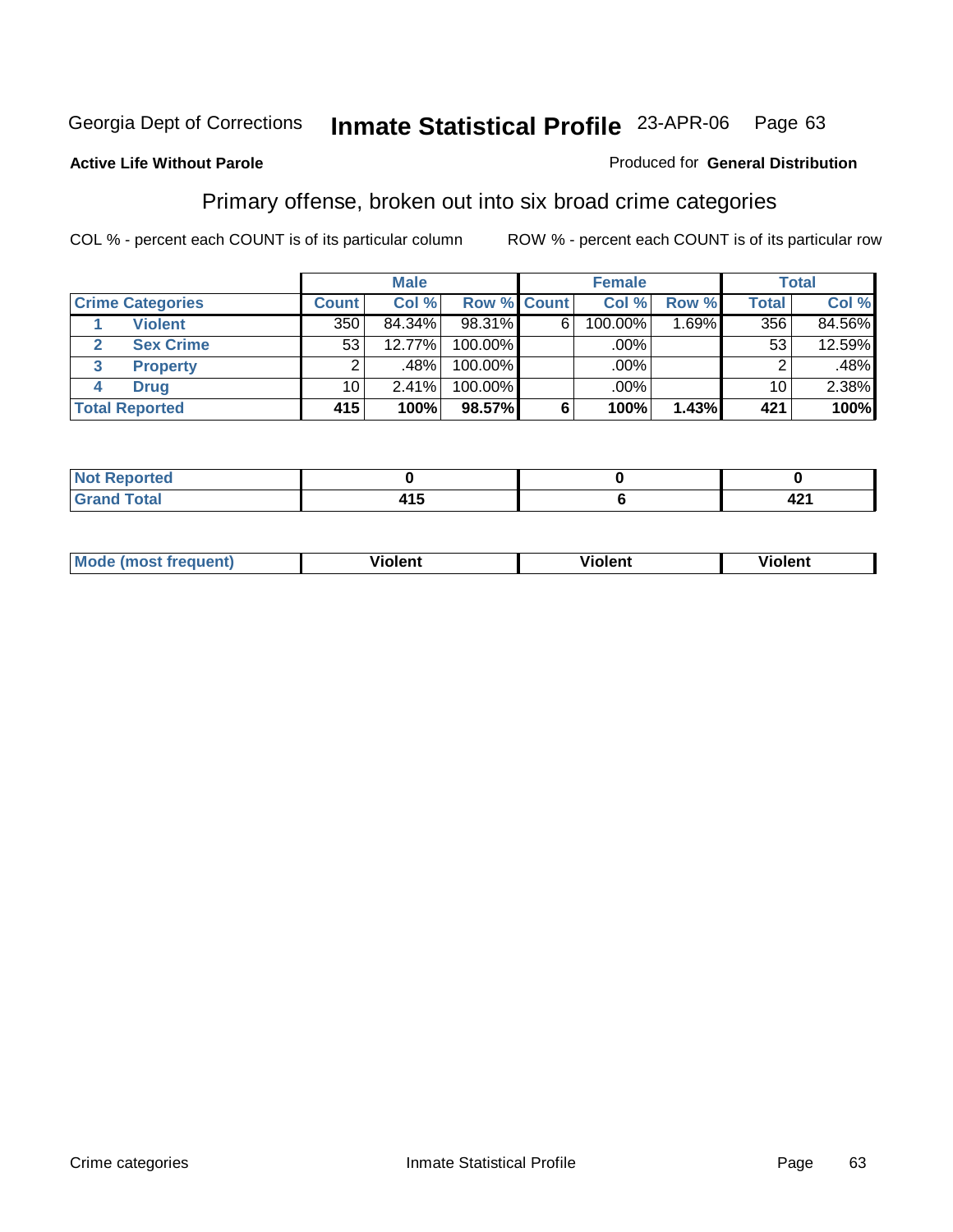#### **Active Life Without Parole**

#### Produced for **General Distribution**

## Primary offense, detailed offense code

|                        |                                |              | <b>Male</b> |         |              | <b>Female</b> |       |                | <b>Total</b> |
|------------------------|--------------------------------|--------------|-------------|---------|--------------|---------------|-------|----------------|--------------|
| <b>Primary Offense</b> |                                | <b>Count</b> | Col %       | Row %   | <b>Count</b> | Col %         | Row % | <b>Total</b>   | Col %        |
| 1101                   | <b>Murder</b>                  | 249          | 60.00%      | 97.65%  | 6            | 100.00%       | 2.35% | 255            | 60.57%       |
| 1311                   | <b>Kidnapping</b>              | 43           | 10.36%      | 100.00% |              |               |       | 43             | 10.21%       |
| 1601                   | <b>Burglary</b>                | 2            | .48%        | 100.00% |              |               |       | 2              | .48%         |
| 1902                   | <b>Armed Robbery</b>           | 57           | 13.73%      | 100.00% |              |               |       | 57             | 13.54%       |
| 1911                   | <b>Hijacking Motor Vehicle</b> |              | .24%        | 100.00% |              |               |       |                | .24%         |
| 2001                   | Rape                           | 41           | 9.88%       | 100.00% |              |               |       | 41             | 9.74%        |
| 2003                   | <b>Aggrav Sodomy</b>           |              | .24%        | 100.00% |              |               |       |                | .24%         |
| 2009                   | <b>Aggrav Sexual Battery</b>   | 2            | .48%        | 100.00% |              |               |       | $\overline{2}$ | .48%         |
| 2019                   | <b>Child Molestation</b>       | 2            | .48%        | 100.00% |              |               |       | $\overline{2}$ | .48%         |
| 2021                   | <b>Aggrav Child</b>            | 7            | 1.69%       | 100.00% |              |               |       | 7              | 1.66%        |
|                        | <b>Molestation</b>             |              |             |         |              |               |       |                |              |
| 4012                   | <b>Viol Ga Cntrl Sbst Act</b>  |              | .24%        | 100.00% |              |               |       |                | .24%         |
| 4018                   | <b>S/D Cont Sub School</b>     |              | .24%        | 100.00% |              |               |       | 1              | .24%         |
| 4021                   | <b>S/D Cocaine</b>             | 3            | .72%        | 100.00% |              |               |       | 3              | .71%         |
| 4022                   | <b>Poss Of Cocaine</b>         | 4            | .96%        | 100.00% |              |               |       | 4              | .95%         |
| 4134                   | <b>Att/Consprcy Commt</b>      |              | .24%        | 100.00% |              |               |       |                | .24%         |
|                        | C/S/Of                         |              |             |         |              |               |       |                |              |
| <b>Total Rported</b>   |                                | 415          | 100%        | 98.57%  | 6            | 100%          | 1.43% | 421            | 100%         |

| <b>Not</b><br><b>Reported</b>   |            |    |
|---------------------------------|------------|----|
| <b>Total</b><br>Grar<br>' Grand | .<br>7 I J | -6 |

| <b>Mode (most frequent)</b> | 1101 Murder | 1101 Murder | 1101 Murder |
|-----------------------------|-------------|-------------|-------------|
|-----------------------------|-------------|-------------|-------------|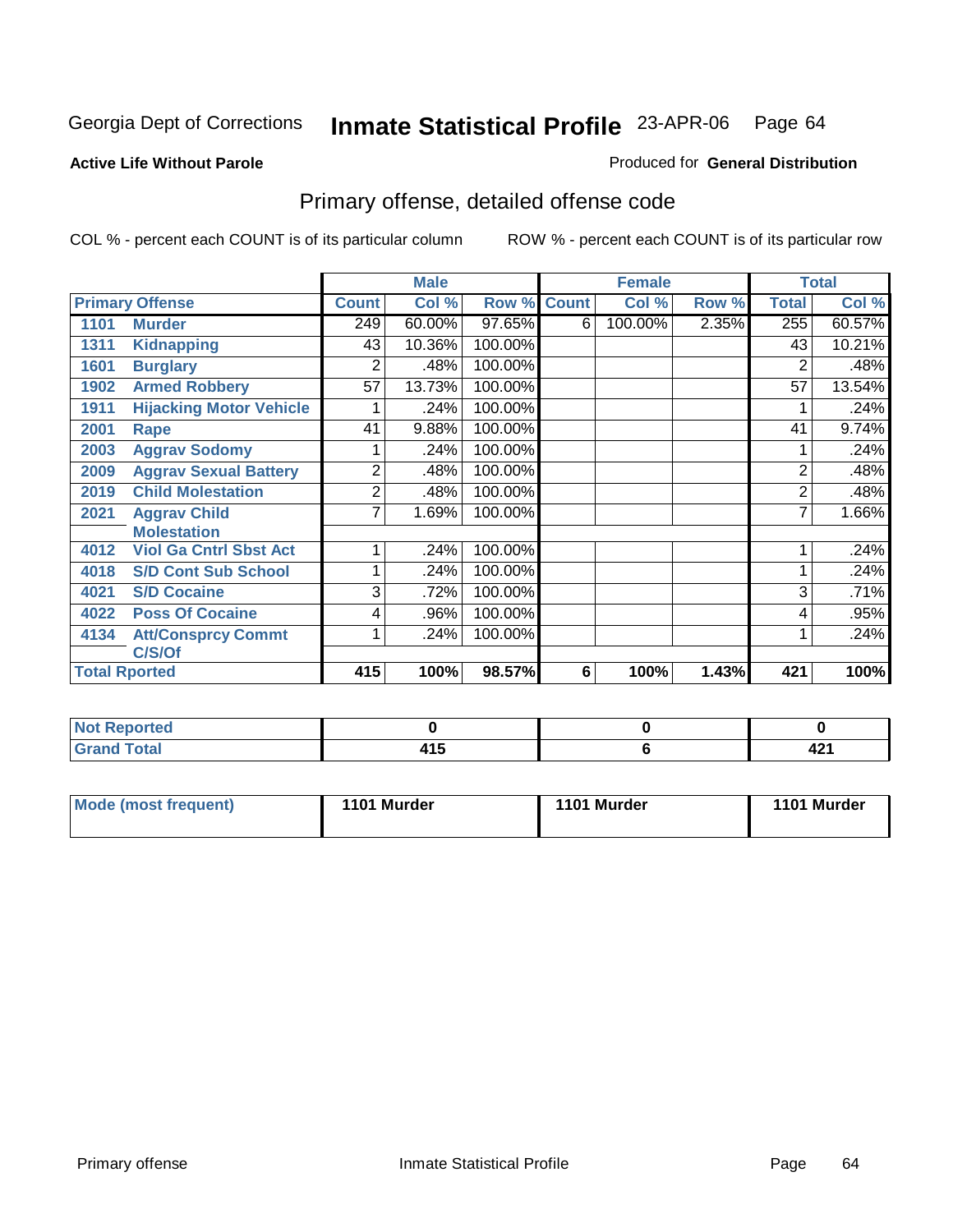Produced for **General Distribution**

#### **Active Life Without Parole**

## County of conviction of primary offense

|                 |                             |                 | <b>Male</b> |             |              | <b>Female</b> |       |                         | <b>Total</b> |
|-----------------|-----------------------------|-----------------|-------------|-------------|--------------|---------------|-------|-------------------------|--------------|
|                 | <b>County of Conviction</b> | <b>Count</b>    | Col %       | Row % Count |              | Col %         | Row % | <b>Total</b>            | Col %        |
| $\overline{1}$  | <b>Appling</b>              | $\overline{2}$  | .48%        | 100.00%     |              |               |       | $\overline{2}$          | .48%         |
| $\overline{2}$  | <b>Atkinson</b>             | 1               | .24%        | 100.00%     |              |               |       | 1                       | .24%         |
| 3               | <b>Bacon</b>                | 1               | .24%        | 100.00%     |              |               |       | $\mathbf{1}$            | .24%         |
| 5               | <b>Baldwin</b>              | $\overline{6}$  | 1.45%       | 100.00%     |              |               |       | $\overline{6}$          | 1.43%        |
| 6               | <b>Banks</b>                | 1               | .24%        | 100.00%     |              |               |       | $\mathbf{1}$            | .24%         |
| $\overline{7}$  | <b>Barrow</b>               | $\overline{3}$  | .72%        | 100.00%     |              |               |       | $\overline{3}$          | .71%         |
| 8               | <b>Bartow</b>               | $\overline{2}$  | .48%        | 100.00%     |              |               |       | $\overline{2}$          | .48%         |
| 9               | <b>Ben Hill</b>             | $\overline{3}$  | .72%        | 100.00%     |              |               |       | $\overline{3}$          | .71%         |
| 10              | <b>Berrien</b>              | $\mathbf{1}$    | .24%        | 100.00%     |              |               |       | $\mathbf{1}$            | .24%         |
| 11              | <b>Bibb</b>                 | $\overline{15}$ | 3.61%       | 100.00%     |              |               |       | $\overline{15}$         | 3.56%        |
| 12              | <b>Bleckley</b>             | 1               | .24%        | 100.00%     |              |               |       | $\mathbf 1$             | .24%         |
| 13              | <b>Brantley</b>             | 1               | .24%        | 100.00%     |              |               |       | $\mathbf 1$             | .24%         |
| $\overline{14}$ | <b>Brooks</b>               | 1               | .24%        | 100.00%     |              |               |       | $\mathbf{1}$            | .24%         |
| 16              | <b>Bulloch</b>              | 1               | .24%        | 100.00%     |              |               |       | $\mathbf{1}$            | .24%         |
| 17              | <b>Burke</b>                | $\overline{5}$  | 1.20%       | 100.00%     |              |               |       | $\overline{5}$          | 1.19%        |
| 18              | <b>Butts</b>                | $\overline{3}$  | .72%        | 100.00%     |              |               |       | $\overline{3}$          | .71%         |
| 20              | <b>Camden</b>               | $\overline{2}$  | .48%        | 100.00%     |              |               |       | $\overline{2}$          | .48%         |
| 22              | <b>Carroll</b>              | $\overline{2}$  | .48%        | 100.00%     |              |               |       | $\overline{2}$          | .48%         |
| 23              | <b>Catoosa</b>              | 1               | .24%        | 100.00%     |              |               |       | 1                       | .24%         |
| 24              | <b>Charlton</b>             | 1               | .24%        | 100.00%     |              |               |       | 1                       | .24%         |
| 25              | <b>Chatham</b>              | $\overline{15}$ | 3.61%       | 100.00%     |              |               |       | $\overline{15}$         | 3.56%        |
| 28              | <b>Cherokee</b>             | $\overline{2}$  | .48%        | 100.00%     |              |               |       | $\overline{2}$          | .48%         |
| 29              | <b>Clarke</b>               | $\overline{11}$ | 2.65%       | 100.00%     |              |               |       | $\overline{11}$         | 2.61%        |
| 31              | <b>Clayton</b>              | $\overline{15}$ | 3.61%       | 100.00%     |              |               |       | $\overline{15}$         | 3.56%        |
| 33              | <b>Cobb</b>                 | $\overline{12}$ | 2.89%       | 100.00%     |              |               |       | $\overline{12}$         | 2.85%        |
| 34              | <b>Coffee</b>               | $\overline{3}$  | .72%        | 100.00%     |              |               |       | $\overline{3}$          | .71%         |
| 35              | <b>Colquitt</b>             | $\overline{3}$  | .72%        | 100.00%     |              |               |       | $\overline{3}$          | .71%         |
| 36              | <b>Columbia</b>             | 4               | .96%        | 100.00%     |              |               |       | $\overline{\mathbf{4}}$ | .95%         |
| 37              | <b>Cook</b>                 | $\overline{3}$  | .72%        | 100.00%     |              |               |       | $\overline{3}$          | .71%         |
| 38              | <b>Coweta</b>               | $\overline{2}$  | .48%        | 100.00%     |              |               |       | $\overline{2}$          | .48%         |
| 40              | <b>Crisp</b>                | 1               | .24%        | 100.00%     |              |               |       | 1                       | .24%         |
| 41              | <b>Dade</b>                 | 1               | .24%        | 100.00%     |              |               |       | 1                       | .24%         |
| 43              | <b>Decatur</b>              | $\mathbf{1}$    | .24%        | 100.00%     |              |               |       | $\mathbf{1}$            | .24%         |
| 44              | <b>Dekalb</b>               | $\overline{33}$ | 7.95%       | 97.06%      | $\mathbf{1}$ | 16.67%        | 2.94% | $\overline{34}$         | 8.08%        |
| 45              | <b>Dodge</b>                | 1               | .24%        | 100.00%     |              |               |       | 1                       | .24%         |
| 47              | <b>Dougherty</b>            | $\overline{12}$ | 2.89%       | 100.00%     |              |               |       | 12                      | 2.85%        |
| 48              | <b>Douglas</b>              | $\overline{13}$ | 3.13%       | 92.86%      | 1            | 16.67%        | 7.14% | 14                      | 3.33%        |
| 49              | <b>Early</b>                | $\mathbf 1$     | .24%        | 100.00%     |              |               |       | 1                       | .24%         |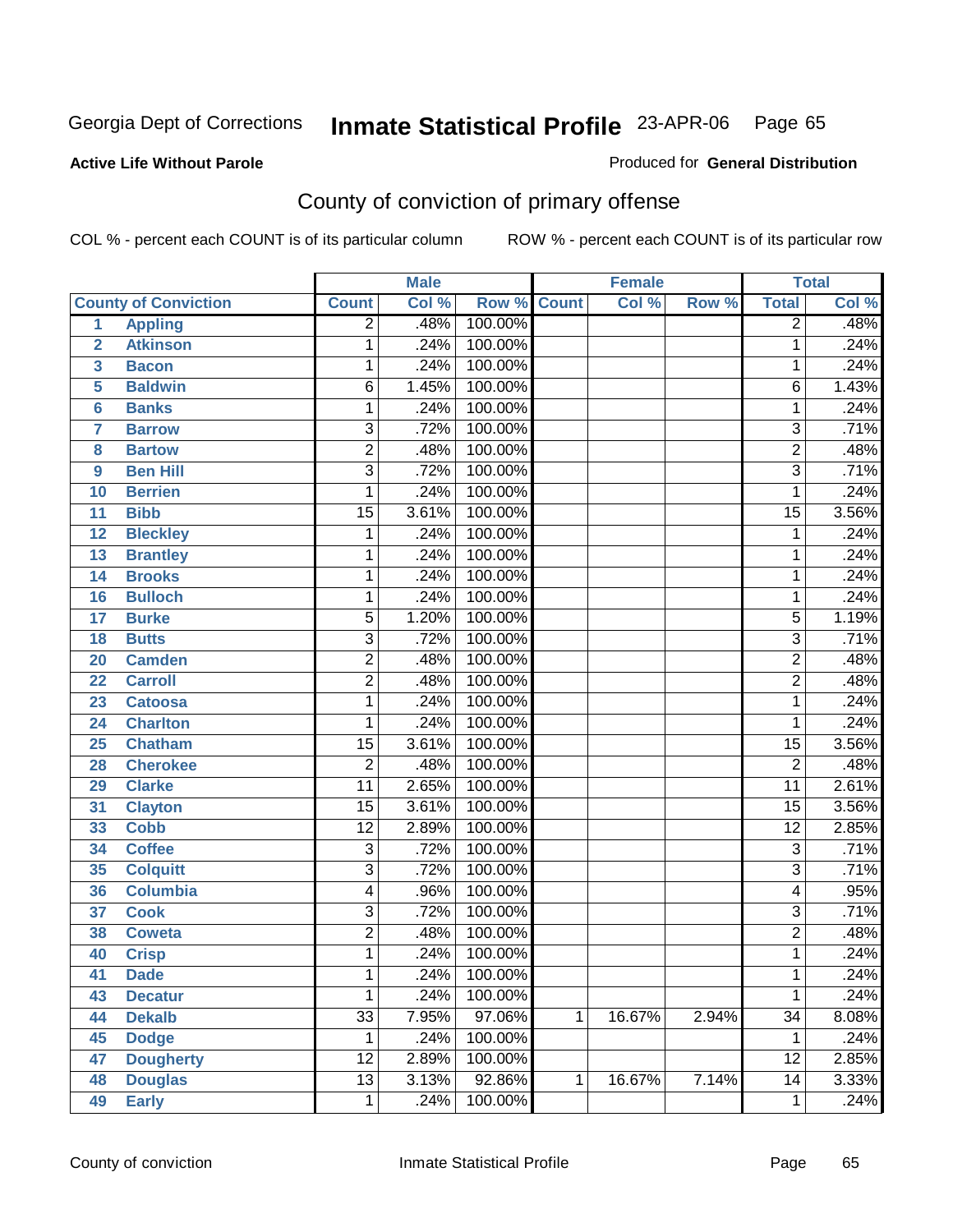Produced for **General Distribution**

### **Active Life Without Parole**

## County of conviction of primary offense

|                 |                             |                 | <b>Male</b> |                    |   | <b>Female</b> |        |                 | <b>Total</b> |
|-----------------|-----------------------------|-----------------|-------------|--------------------|---|---------------|--------|-----------------|--------------|
|                 | <b>County of Conviction</b> | <b>Count</b>    | Col %       | <b>Row % Count</b> |   | Col %         | Row %  | <b>Total</b>    | Col %        |
| 51              | <b>Effingham</b>            | $\overline{2}$  | .48%        | 100.00%            |   |               |        | $\overline{2}$  | .48%         |
| 52              | <b>Elbert</b>               | $\overline{2}$  | .48%        | 100.00%            |   |               |        | $\overline{2}$  | .48%         |
| 53              | <b>Emanuel</b>              | 1               | .24%        | 100.00%            |   |               |        | 1               | .24%         |
| 56              | <b>Fayette</b>              | $\overline{3}$  | .72%        | 100.00%            |   |               |        | $\overline{3}$  | .71%         |
| $\overline{57}$ | <b>Floyd</b>                | $\overline{5}$  | 1.20%       | 100.00%            |   |               |        | $\overline{5}$  | 1.19%        |
| 58              | <b>Forsyth</b>              | 1               | .24%        | 100.00%            |   |               |        | 1               | .24%         |
| 59              | <b>Franklin</b>             | 1               | .24%        | 100.00%            |   |               |        | 1               | .24%         |
| 60              | <b>Fulton</b>               | $\overline{39}$ | 9.40%       | 100.00%            |   |               |        | $\overline{39}$ | 9.26%        |
| 61              | <b>Gilmer</b>               | 1               | .24%        | 100.00%            |   |               |        | 1               | .24%         |
| 63              | <b>Glynn</b>                | $\overline{12}$ | 2.89%       | 100.00%            |   |               |        | $\overline{12}$ | 2.85%        |
| 66              | <b>Greene</b>               | 1               | .24%        | 100.00%            |   |               |        | $\mathbf 1$     | .24%         |
| 67              | <b>Gwinnett</b>             | 7               | 1.69%       | 100.00%            |   |               |        | $\overline{7}$  | 1.66%        |
| 68              | <b>Habersham</b>            | $\overline{2}$  | .48%        | 100.00%            |   |               |        | $\overline{2}$  | .48%         |
| 69              | <b>Hall</b>                 | 6               | 1.45%       | 100.00%            |   |               |        | 6               | 1.43%        |
| 72              | <b>Harris</b>               | 1               | .24%        | 100.00%            |   |               |        | 1               | .24%         |
| 73              | <b>Hart</b>                 | 4               | .96%        | 100.00%            |   |               |        | 4               | .95%         |
| 75              | <b>Henry</b>                | $\overline{8}$  | 1.93%       | 100.00%            |   |               |        | 8               | 1.90%        |
| 76              | <b>Houston</b>              | 6               | 1.45%       | 100.00%            |   |               |        | 6               | 1.43%        |
| 78              | <b>Jackson</b>              | $\overline{7}$  | 1.69%       | 100.00%            |   |               |        | $\overline{7}$  | 1.66%        |
| 79              | <b>Jasper</b>               | 1               | .24%        | 100.00%            |   |               |        | 1               | .24%         |
| 80              | <b>Jeff Davis</b>           | 1               | .24%        | 100.00%            |   |               |        | 1               | .24%         |
| 84              | <b>Jones</b>                | 1               | .24%        | 100.00%            |   |               |        | 1               | .24%         |
| 87              | <b>Laurens</b>              | $\overline{2}$  | .48%        | 100.00%            |   |               |        | $\overline{2}$  | .48%         |
| 88              | Lee                         | 1               | .24%        | 100.00%            |   |               |        | 1               | .24%         |
| 89              | <b>Liberty</b>              | $\overline{5}$  | 1.20%       | 100.00%            |   |               |        | $\overline{5}$  | 1.19%        |
| 91              | Long                        | 3               | .72%        | 100.00%            |   |               |        | $\overline{3}$  | .71%         |
| 92              | <b>Lowndes</b>              | $\overline{3}$  | .72%        | 100.00%            |   |               |        | $\overline{3}$  | .71%         |
| 95              | <b>Madison</b>              | 1               | .24%        | 100.00%            |   |               |        | 1               | .24%         |
| 96              | <b>Marion</b>               | 1               | .24%        | 100.00%            |   |               |        | 1               | .24%         |
| 98              | <b>Mcintosh</b>             | 1               | .24%        | 100.00%            |   |               |        | 1               | .24%         |
| 100             | <b>Miller</b>               | 1               | .24%        | 100.00%            |   |               |        | 1               | .24%         |
| 102             | <b>Monroe</b>               | 2               | .48%        | 100.00%            |   |               |        | 2               | .48%         |
| 106             | <b>Muscogee</b>             | $\overline{15}$ | 3.61%       | 100.00%            |   |               |        | $\overline{15}$ | 3.56%        |
| 107             | <b>Newton</b>               | $\overline{3}$  | .72%        | 75.00%             | 1 | 16.67%        | 25.00% | 4               | .95%         |
| 109             | <b>Oglethorpe</b>           | 1               | .24%        | 100.00%            |   |               |        | 1               | .24%         |
| 110             | <b>Paulding</b>             | 1               | .24%        | 100.00%            |   |               |        | 1               | .24%         |
| 113             | <b>Pierce</b>               | $\overline{3}$  | .72%        | 100.00%            |   |               |        | $\overline{3}$  | .71%         |
| 114             | <b>Pike</b>                 | $\overline{3}$  | .72%        | 75.00%             | 1 | 16.67%        | 25.00% | 4               | .95%         |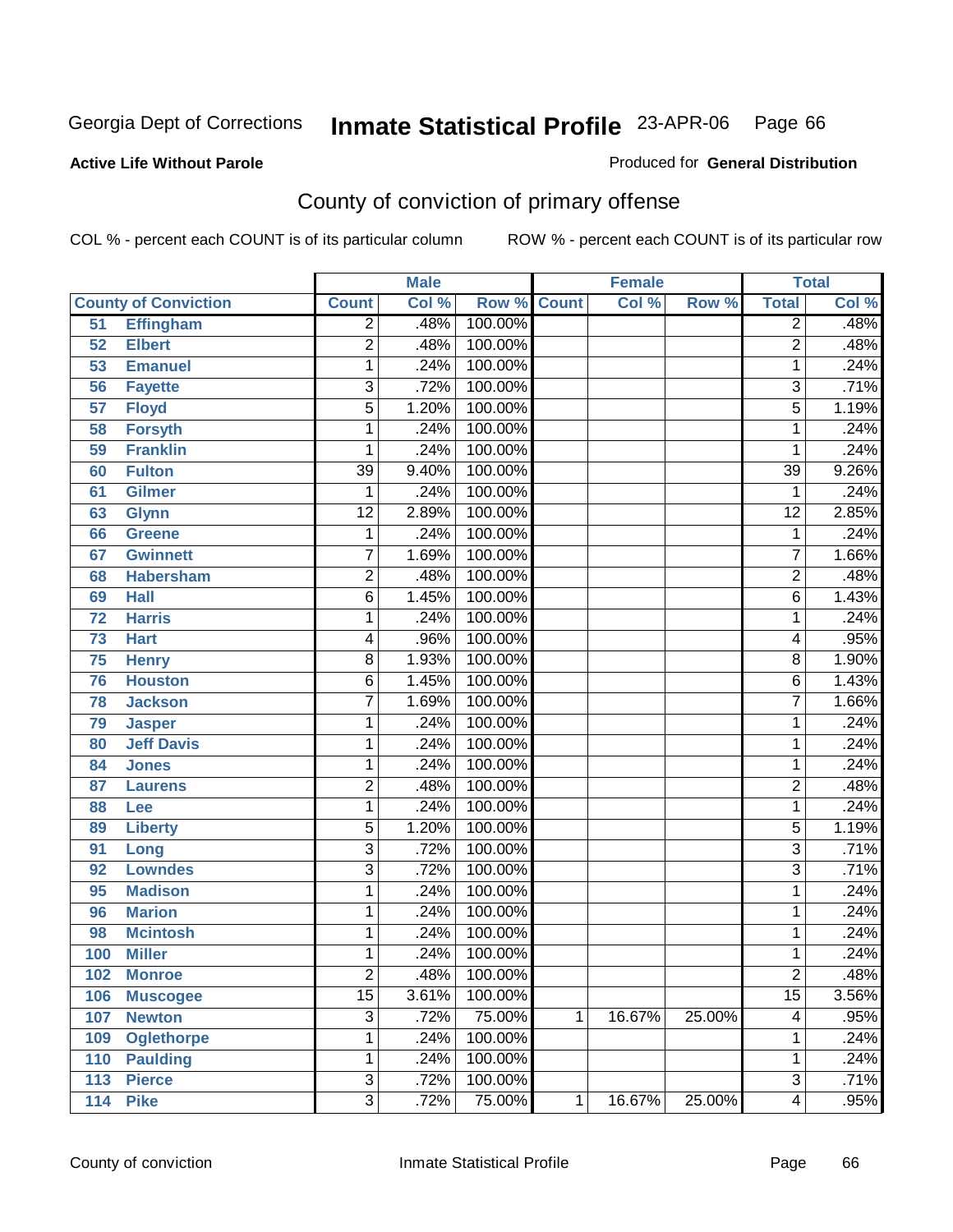#### **Active Life Without Parole**

#### Produced for **General Distribution**

## County of conviction of primary offense

|                             |                 | <b>Male</b> |         | <b>Female</b>  |                           |        | <b>Total</b>   |       |
|-----------------------------|-----------------|-------------|---------|----------------|---------------------------|--------|----------------|-------|
| <b>County of Conviction</b> | <b>Count</b>    | Col %       | Row %   | <b>Count</b>   | $\overline{\text{Col}}$ % | Row %  | <b>Total</b>   | Col % |
| 115<br><b>Polk</b>          | 1               | .24%        | 100.00% |                |                           |        | 1              | .24%  |
| <b>Pulaski</b><br>116       | 1               | .24%        | 100.00% |                |                           |        | 1              | .24%  |
| 117<br><b>Putnam</b>        | 4               | .96%        | 100.00% |                |                           |        | 4              | .95%  |
| <b>Rabun</b><br>119         | 1               | .24%        | 100.00% |                |                           |        | 1              | .24%  |
| <b>Randolph</b><br>120      | 1               | .24%        | 100.00% |                |                           |        | 1              | .24%  |
| <b>Richmond</b><br>121      | $\overline{17}$ | 4.10%       | 94.44%  | 1              | 16.67%                    | 5.56%  | 18             | 4.28% |
| <b>Rockdale</b><br>122      | 4               | .96%        | 100.00% |                |                           |        | 4              | .95%  |
| <b>Spalding</b><br>126      | 6               | 1.45%       | 100.00% |                |                           |        | 6              | 1.43% |
| 127<br><b>Stephens</b>      | $\overline{2}$  | .48%        | 100.00% |                |                           |        | $\overline{2}$ | .48%  |
| <b>Sumter</b><br>129        | 1               | .24%        | 100.00% |                |                           |        | 1              | .24%  |
| 135<br><b>Terrell</b>       | 1               | .24%        | 100.00% |                |                           |        | 1              | .24%  |
| 136<br><b>Thomas</b>        | $\overline{2}$  | .48%        | 100.00% |                |                           |        | $\overline{2}$ | .48%  |
| <b>Tift</b><br>137          | $\overline{2}$  | .48%        | 100.00% |                |                           |        | $\overline{2}$ | .48%  |
| <b>Toombs</b><br>138        | 3               | .72%        | 100.00% |                |                           |        | $\overline{3}$ | .71%  |
| <b>Towns</b><br>139         | 1               | .24%        | 100.00% |                |                           |        | 1              | .24%  |
| 141<br><b>Troup</b>         | 1               | .24%        | 100.00% |                |                           |        | 1              | .24%  |
| <b>Union</b><br>144         | 1               | .24%        | 100.00% |                |                           |        | 1              | .24%  |
| 145<br><b>Upson</b>         | 1               | .24%        | 100.00% |                |                           |        | 1              | .24%  |
| <b>Walker</b><br>146        | $\overline{2}$  | .48%        | 66.67%  | $\mathbf 1$    | 16.67%                    | 33.33% | $\overline{3}$ | .71%  |
| <b>Walton</b><br>147        | $\overline{2}$  | .48%        | 100.00% |                |                           |        | $\overline{2}$ | .48%  |
| <b>Ware</b><br>148          | 7               | 1.69%       | 100.00% |                |                           |        | $\overline{7}$ | 1.66% |
| <b>Washington</b><br>150    | $\overline{2}$  | .48%        | 100.00% |                |                           |        | $\overline{2}$ | .48%  |
| 151<br><b>Wayne</b>         | $\overline{2}$  | .48%        | 100.00% |                |                           |        | $\overline{2}$ | .48%  |
| <b>Whitfield</b><br>155     | $\overline{5}$  | 1.20%       | 100.00% |                |                           |        | $\overline{5}$ | 1.19% |
| <b>Wilkes</b><br>157        | 1               | .24%        | 100.00% |                |                           |        | 1              | .24%  |
| <b>Total Rported</b>        | 415             | 100%        | 98.57%  | $6\phantom{1}$ | 100%                      | 1.43%  | 421            | 100%  |

| -4 - -<br>_        |                    |           |
|--------------------|--------------------|-----------|
| التوافق المستراتين | - -<br>.<br>$\sim$ | - -<br>т. |

| <b>Mode (most frequent)</b> | īulton | <b>Dekalb</b> | <sup>-</sup> ultor |
|-----------------------------|--------|---------------|--------------------|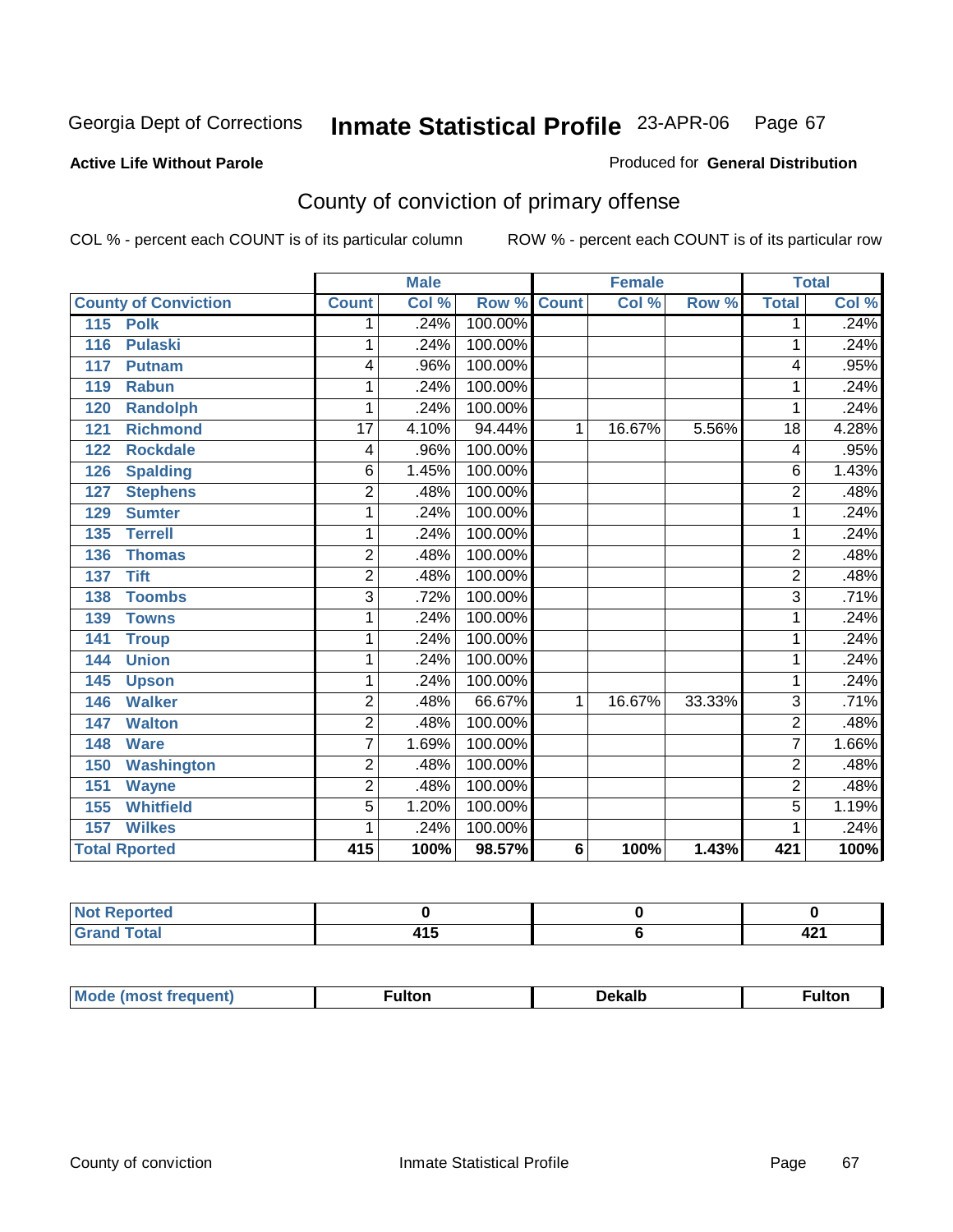#### **Active Life Without Parole**

#### Produced for **General Distribution**

## Circuit of conviction of primary offense

|                         |                               | <b>Male</b>     |         | <b>Female</b> |              |        | <b>Total</b> |                         |       |
|-------------------------|-------------------------------|-----------------|---------|---------------|--------------|--------|--------------|-------------------------|-------|
|                         | <b>Circuit of Conviction</b>  | <b>Count</b>    | Col %   | Row %         | <b>Count</b> | Col %  | Row %        | <b>Total</b>            | Col % |
| $\overline{1}$          | <b>Alapaha Circuit</b>        | 5               | 1.20%   | 100.00%       |              |        |              | $\overline{5}$          | 1.19% |
| $\overline{2}$          | <b>Alcovy Circuit</b>         | 5               | 1.20%   | 83.33%        | 1            | 16.67% | 16.67%       | $\overline{6}$          | 1.43% |
| $\overline{\mathbf{3}}$ | <b>Atlanta Circuit</b>        | $\overline{39}$ | 9.40%   | 100.00%       |              |        |              | $\overline{39}$         | 9.26% |
| 4                       | <b>Atlantic Circuit</b>       | $\overline{9}$  | 2.17%   | 100.00%       |              |        |              | $\overline{9}$          | 2.14% |
| 5                       | <b>Augusta Circuit</b>        | 26              | 6.27%   | 96.30%        | 1            | 16.67% | 3.70%        | 27                      | 6.41% |
| $6\phantom{a}6$         | <b>Blue Ridge Circuit</b>     | $\overline{2}$  | .48%    | 100.00%       |              |        |              | $\overline{2}$          | .48%  |
| $\overline{7}$          | <b>Brunswick Circuit</b>      | $\overline{19}$ | 4.58%   | 100.00%       |              |        |              | $\overline{19}$         | 4.51% |
| 8                       | <b>Chattahoochee Circuit</b>  | 17              | 4.10%   | 100.00%       |              |        |              | $\overline{17}$         | 4.04% |
| $\boldsymbol{9}$        | <b>Cherokee Circuit</b>       | $\overline{2}$  | .48%    | 100.00%       |              |        |              | $\overline{2}$          | .48%  |
| 10                      | <b>Clayton Circuit</b>        | $\overline{15}$ | 3.61%   | 100.00%       |              |        |              | $\overline{15}$         | 3.56% |
| 11                      | <b>Cobb Circuit</b>           | 12              | 2.89%   | 100.00%       |              |        |              | $\overline{12}$         | 2.85% |
| 12                      | <b>Conasauga Circuit</b>      | 5               | 1.20%   | 100.00%       |              |        |              | 5                       | 1.19% |
| 13                      | <b>Cordele Circuit</b>        | 4               | .96%    | 100.00%       |              |        |              | $\overline{\mathbf{4}}$ | .95%  |
| 14                      | <b>Coweta Circuit</b>         | $\overline{5}$  | 1.20%   | 100.00%       |              |        |              | $\overline{5}$          | 1.19% |
| 15                      | <b>Dougherty Circuit</b>      | $\overline{12}$ | 2.89%   | 100.00%       |              |        |              | $\overline{12}$         | 2.85% |
| 16                      | <b>Dublin Circuit</b>         | $\overline{2}$  | .48%    | 100.00%       |              |        |              | $\overline{2}$          | .48%  |
| 17                      | <b>Eastern Circuit</b>        | $\overline{15}$ | 3.61%   | 100.00%       |              |        |              | $\overline{15}$         | 3.56% |
| 18                      | <b>Flint Circuit</b>          | 8               | 1.93%   | 100.00%       |              |        |              | 8                       | 1.90% |
| 19                      | <b>Griffin Circuit</b>        | $\overline{13}$ | 3.13%   | 92.86%        | 1            | 16.67% | 7.14%        | 14                      | 3.33% |
| 20                      | <b>Gwinnett Circuit</b>       | 7               | 1.69%   | 100.00%       |              |        |              | $\overline{7}$          | 1.66% |
| 21                      | <b>Houston Circuit</b>        | 6               | 1.45%   | 100.00%       |              |        |              | $\,6$                   | 1.43% |
| 22                      | <b>Lookout Mountain</b>       | 4               | .96%    | 80.00%        | 1            | 16.67% | 20.00%       | $\overline{5}$          | 1.19% |
|                         | <b>Circuit</b>                |                 |         |               |              |        |              |                         |       |
| 23                      | <b>Macon Circuit</b>          | 15              | 3.61%   | 100.00%       |              |        |              | 15                      | 3.56% |
| 24                      | <b>Middle Circuit</b>         | 6               | 1.45%   | 100.00%       |              |        |              | $\overline{6}$          | 1.43% |
| 25                      | <b>Mountain Circuit</b>       | $\overline{5}$  | 1.20%   | 100.00%       |              |        |              | $\overline{5}$          | 1.19% |
| 26                      | <b>Northeastern Circuit</b>   | 6               | 1.45%   | 100.00%       |              |        |              | $\overline{6}$          | 1.43% |
| 27                      | <b>Northern Circuit</b>       | 9               | 2.17%   | 100.00%       |              |        |              | $\overline{9}$          | 2.14% |
| 28                      | <b>Ocmulgee Circuit</b>       | $\overline{13}$ | 3.13%   | 100.00%       |              |        |              | $\overline{13}$         | 3.09% |
| 29                      | <b>Oconee Circuit</b>         | $\overline{3}$  | .72%    | 100.00%       |              |        |              | $\overline{3}$          | .71%  |
| 30                      | <b>Ogeechee Circuit</b>       | $\overline{3}$  | .72%    | 100.00%       |              |        |              | $\overline{3}$          | .71%  |
| 31                      | <b>Pataula Circuit</b>        | $\overline{4}$  | $.96\%$ | 100.00%       |              |        |              | $\overline{4}$          | .95%  |
| 32                      | <b>Piedmont Circuit</b>       | 11              | 2.65%   | 100.00%       |              |        |              | 11                      | 2.61% |
| 33                      | <b>Rome Circuit</b>           | 5               | 1.20%   | 100.00%       |              |        |              | 5                       | 1.19% |
| 34                      | <b>South Georgia Circuit</b>  | 1               | .24%    | 100.00%       |              |        |              | 1                       | .24%  |
| 35                      | <b>Southern Circuit</b>       | $\overline{9}$  | 2.17%   | 100.00%       |              |        |              | $\overline{9}$          | 2.14% |
| 36                      | <b>Southwestern Circuit</b>   | $\overline{2}$  | .48%    | 100.00%       |              |        |              | $\overline{2}$          | .48%  |
| 37                      | <b>Stone Mountain Circuit</b> | 33              | 7.95%   | 97.06%        | $\mathbf 1$  | 16.67% | 2.94%        | 34                      | 8.08% |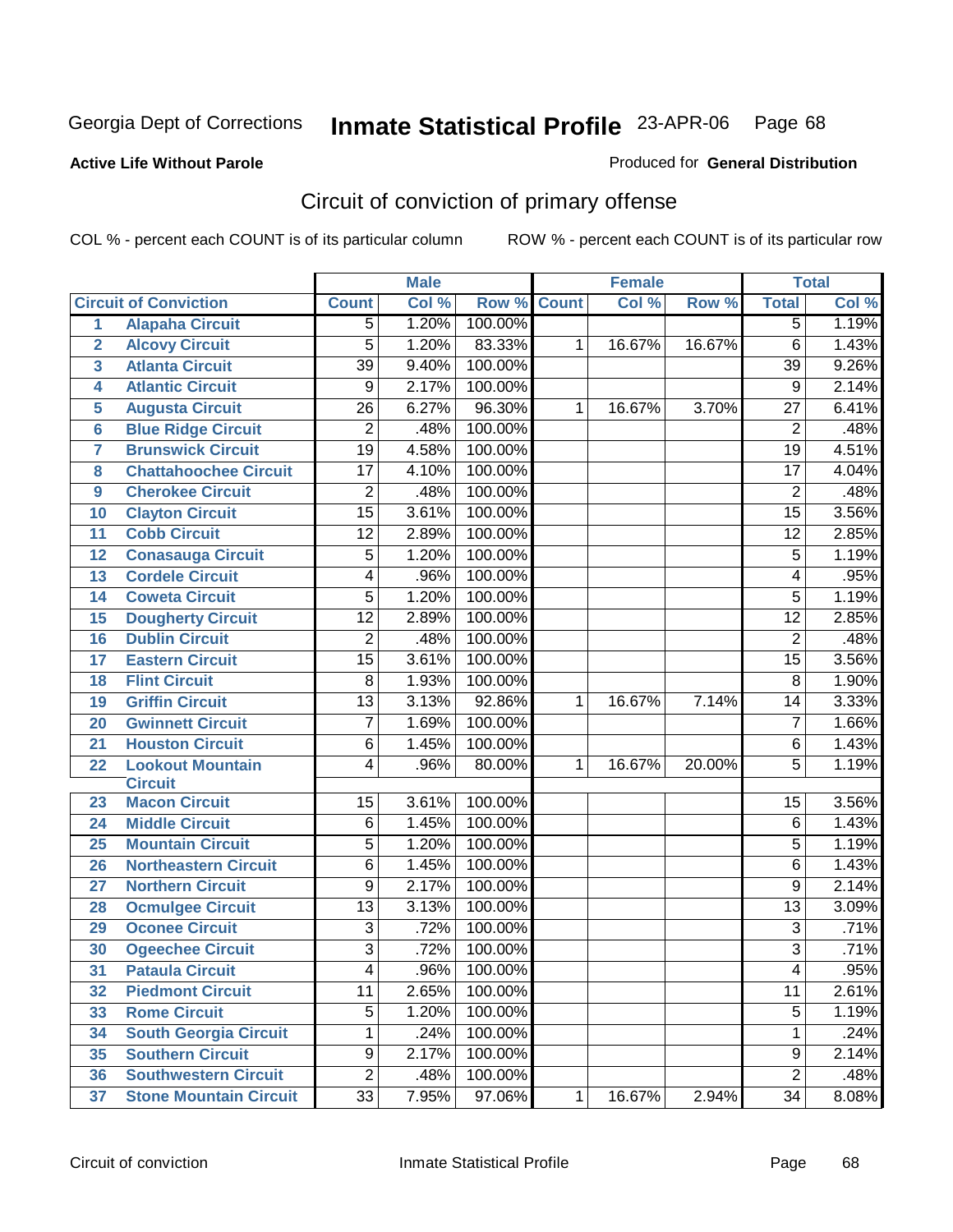#### **Active Life Without Parole**

#### Produced for **General Distribution**

## Circuit of conviction of primary offense

|    |                              |                | <b>Male</b> |                    |   | <b>Female</b> |       |              | <b>Total</b> |
|----|------------------------------|----------------|-------------|--------------------|---|---------------|-------|--------------|--------------|
|    | <b>Circuit of Conviction</b> | <b>Count</b>   | Col %       | <b>Row % Count</b> |   | Col %         | Row % | <b>Total</b> | Col %        |
| 38 | <b>Tallapoosa Circuit</b>    |                | .24%        | 100.00%            |   |               |       |              | .24%         |
| 39 | <b>Tifton Circuit</b>        | 2              | .48%        | 100.00%            |   |               |       | 2            | .48%         |
| 40 | <b>Toombs Circuit</b>        |                | .24%        | 100.00%            |   |               |       |              | .24%         |
| 41 | <b>Waycross Circuit</b>      | 16             | 3.86%       | 100.00%            |   |               |       | 16           | 3.80%        |
| 42 | <b>Western Circuit</b>       | 11             | 2.65%       | 100.00%            |   |               |       | 11           | 2.61%        |
| 43 | <b>Rockdale Circuit</b>      | 4              | .96%        | 100.00%            |   |               |       | 4            | .95%         |
| 44 | <b>Douglas Circuit</b>       | 13             | 3.13%       | 92.86%             |   | 16.67%        | 7.14% | 14           | 3.33%        |
| 45 | <b>Appalachian Circuit</b>   |                | .24%        | 100.00%            |   |               |       |              | .24%         |
| 46 | <b>Enotah Circuit</b>        | $\overline{2}$ | .48%        | 100.00%            |   |               |       | 2            | .48%         |
| 47 | <b>Bell-Forsyth Circuit</b>  |                | .24%        | 100.00%            |   |               |       |              | .24%         |
| 48 | <b>Towaliga Circuit</b>      | 5              | 1.20%       | 100.00%            |   |               |       | 5            | 1.19%        |
| 49 | <b>Paulding Circuit</b>      |                | .24%        | 100.00%            |   |               |       | 4            | .24%         |
|    | <b>Total Rported</b>         | 415            | 100%        | 98.57%             | 6 | 100%          | 1.43% | 421          | 100%         |

| <b>NOT Reported</b> |          |   |
|---------------------|----------|---|
| <b>Utal</b>         | .<br>413 | ▔ |

| М<br>. | Atlanta | `ow,<br>$ -$ | Atlanta |
|--------|---------|--------------|---------|
|        |         |              |         |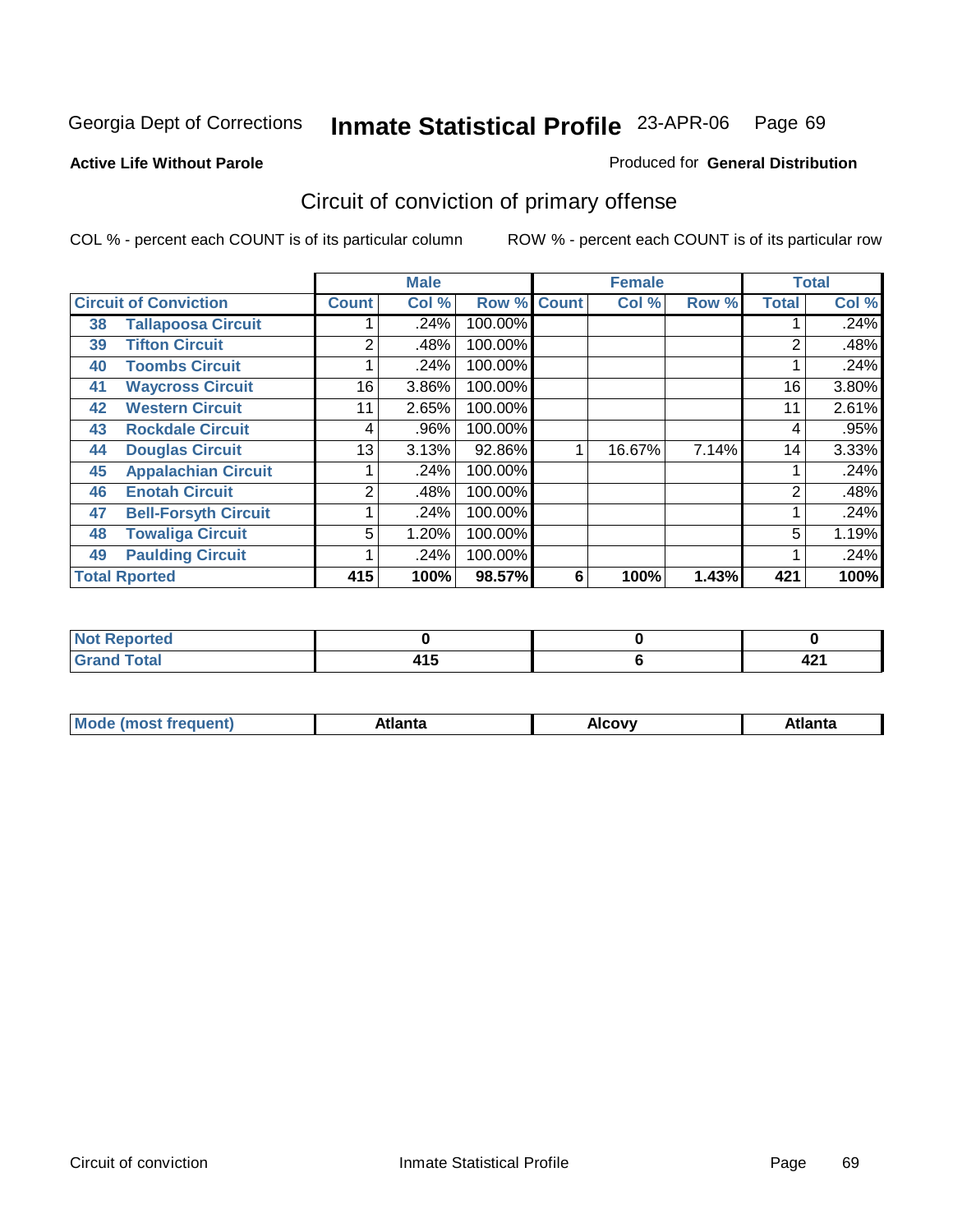### **Active Life Without Parole**

#### Produced for **General Distribution**

### Years served (jail + prison) in this incarceration

|                       |                 | <b>Male</b> |         |              | <b>Female</b> |       |                 | <b>Total</b> |
|-----------------------|-----------------|-------------|---------|--------------|---------------|-------|-----------------|--------------|
| <b>Years Served</b>   | <b>Count</b>    | Col %       | Row %   | <b>Count</b> | Col %         | Row % | <b>Total</b>    | Col %        |
| Less than one year    | 4               | 0.97%       | 100.00% |              |               |       | 4               | 0.96%        |
| 1 to 1.99 years       | $\overline{11}$ | 2.67%       | 100.00% |              |               |       | $\overline{11}$ | 2.63%        |
| 2 to 2.99 years       | 23              | 5.58%       | 100.00% |              |               |       | 23              | 5.50%        |
| 3 to 3.99 years       | 38              | 9.22%       | 90.48%  | 4            | 66.67%        | 9.52% | 42              | 10.05%       |
| 4 to 4.99 years       | 35              | 8.50%       | 100.00% |              |               |       | 35              | 8.37%        |
| 5 to 5.99 years       | $\overline{48}$ | 11.65%      | 100.00% |              |               |       | $\overline{48}$ | 11.48%       |
| 6 to 6.99 years       | $\overline{39}$ | 9.47%       | 100.00% |              |               |       | $\overline{39}$ | 9.33%        |
| 7 to 7.99 years       | $\overline{32}$ | 7.77%       | 96.97%  | 1            | 16.67%        | 3.03% | $\overline{33}$ | 7.89%        |
| 8 to 8.99 years       | 44              | 10.68%      | 97.78%  | 1            | 16.67%        | 2.22% | 45              | 10.77%       |
| 9 to 9.99 years       | 45              | 10.92%      | 100.00% |              |               |       | 45              | 10.77%       |
| 10 to 10.99 years     | 26              | 6.31%       | 100.00% |              |               |       | 26              | 6.22%        |
| 11 to 11.99 years     | 19              | 4.61%       | 100.00% |              |               |       | 19              | 4.55%        |
| 12 to 12.99 years     | 21              | 5.10%       | 100.00% |              |               |       | 21              | 5.02%        |
| 13 to 13.99 years     | 6               | 1.46%       | 100.00% |              |               |       | 6               | 1.44%        |
| 14 to 14.99 years     | 4               | 0.97%       | 100.00% |              |               |       | 4               | 0.96%        |
| 15 to 15.99 years     | $\overline{2}$  | 0.49%       | 100.00% |              |               |       | $\overline{2}$  | 0.48%        |
| 16 to 16.99 years     | 3               | 0.73%       | 100.00% |              |               |       | $\overline{3}$  | 0.72%        |
| 17 to 17.99 years     | $\overline{3}$  | 0.73%       | 100.00% |              |               |       | $\overline{3}$  | 0.72%        |
| 18 to 18.99 years     | 1               | 0.24%       | 100.00% |              |               |       | 1               | 0.24%        |
| 19 to 19.99 years     | 2               | 0.49%       | 100.00% |              |               |       | $\overline{2}$  | 0.48%        |
| 22 to 22.99 years     | 1               | 0.24%       | 100.00% |              |               |       | 1               | 0.24%        |
| 25 to 25.99 years     | 1               | 0.24%       | 100.00% |              |               |       | 1               | 0.24%        |
| 28 to 28.99 years     | 2               | 0.49%       | 100.00% |              |               |       | $\overline{2}$  | 0.48%        |
| 29 to 29.99 years     | $\overline{2}$  | 0.49%       | 100.00% |              |               |       | $\overline{2}$  | 0.48%        |
| <b>Total Reported</b> | 412             | 100%        | 98.56%  | $\bf 6$      | 100%          | 1.44% | 418             | 100.0%       |

| بالمستقيمات<br>тео    |        |      |
|-----------------------|--------|------|
| $T \wedge f \wedge f$ | .      | 104  |
| ___                   | $\sim$ | 74 I |

| <b>Mean</b><br>(average) | 7.69            | 5.13            | 7.66              |
|--------------------------|-----------------|-----------------|-------------------|
| Median (middle)          | 7.31            | 3.785           | 7.24              |
| Mode (most frequent)     | 3 to 3.99 years | 3 to 3.99 years | $3$ to 3.99 years |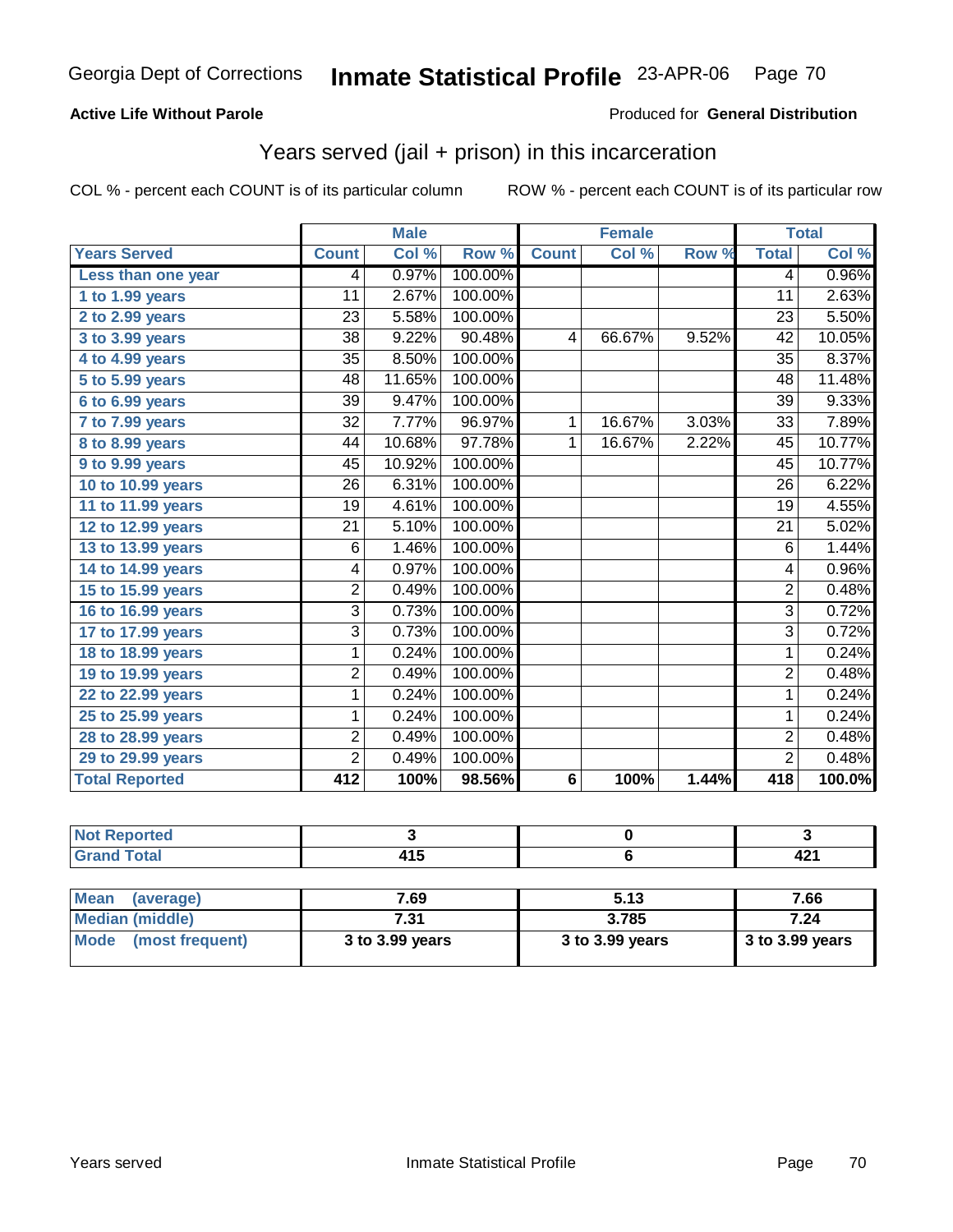### **Active Life Without Parole**

Produced for **General Distribution**

### Results of most recent HIV tests

|                         |              | <b>Male</b> |        |              | <b>Female</b> |        |       | Total     |
|-------------------------|--------------|-------------|--------|--------------|---------------|--------|-------|-----------|
| <b>HIV Test Results</b> | <b>Count</b> | Col %       | Row %  | <b>Count</b> | Col %         | Row %  | Total | Col %     |
| <b>Positive</b>         |              | 0.72%       | 75.00% |              | 16.67%        | 25.00% |       | $0.95\%$  |
| <b>Negative</b>         | 411          | 99.28%      | 98.80% |              | $83.33\%$     | 1.20%  | 416   | $99.05\%$ |
| <b>Total Reported</b>   | 414          | 100%        | 98.57% |              | 100%          | 1.43%  | 420   | 100%      |

| <b>Reported</b><br>' NOT |   |              |
|--------------------------|---|--------------|
| <b>Fotal</b><br>.        | . | т <u>д</u> і |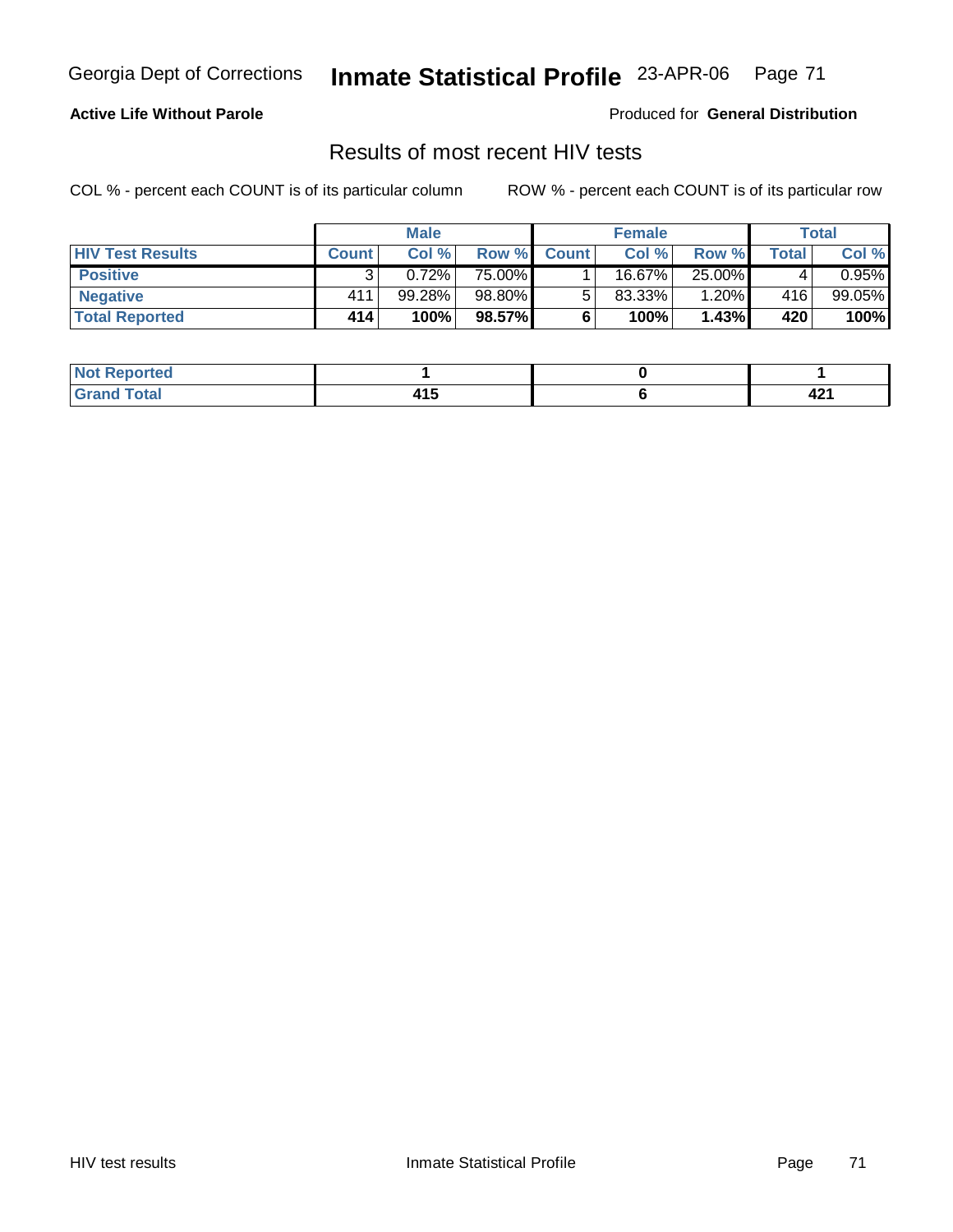### **Active Life Without Parole**

#### Produced for **General Distribution**

### Results of most recent tuberculosis test

|                                  | <b>Male</b>  |           |         | <b>Female</b> |         |       | Total  |        |
|----------------------------------|--------------|-----------|---------|---------------|---------|-------|--------|--------|
| <b>Tuberculosis Test Results</b> | <b>Count</b> | Col%      | Row %   | <b>Count</b>  | Col %   | Row % | Total, | Col %  |
| <b>Positive on current test</b>  | 22           | $5.35\%$  | 100.00% |               |         |       | 22     | 5.28%  |
| <b>Positive on previous test</b> | 69           | $16.79\%$ | 100.00% |               |         |       | 69     | 16.55% |
| <b>Negative</b>                  | 320          | 77.86%    | 98.16%  |               | 100.00% | 1.84% | 326    | 78.18% |
| <b>Total Reported</b>            | 411          | 100%      | 98.56%I |               | 100%    | 1.44% | 417    | 100.0% |

| Reported<br>.                      |                   |      |
|------------------------------------|-------------------|------|
| <b>Fotal</b>                       | .                 | 10.  |
| $\sim$ $\sim$ $\sim$ $\sim$ $\sim$ | $\cdot$ . $\cdot$ | 44 L |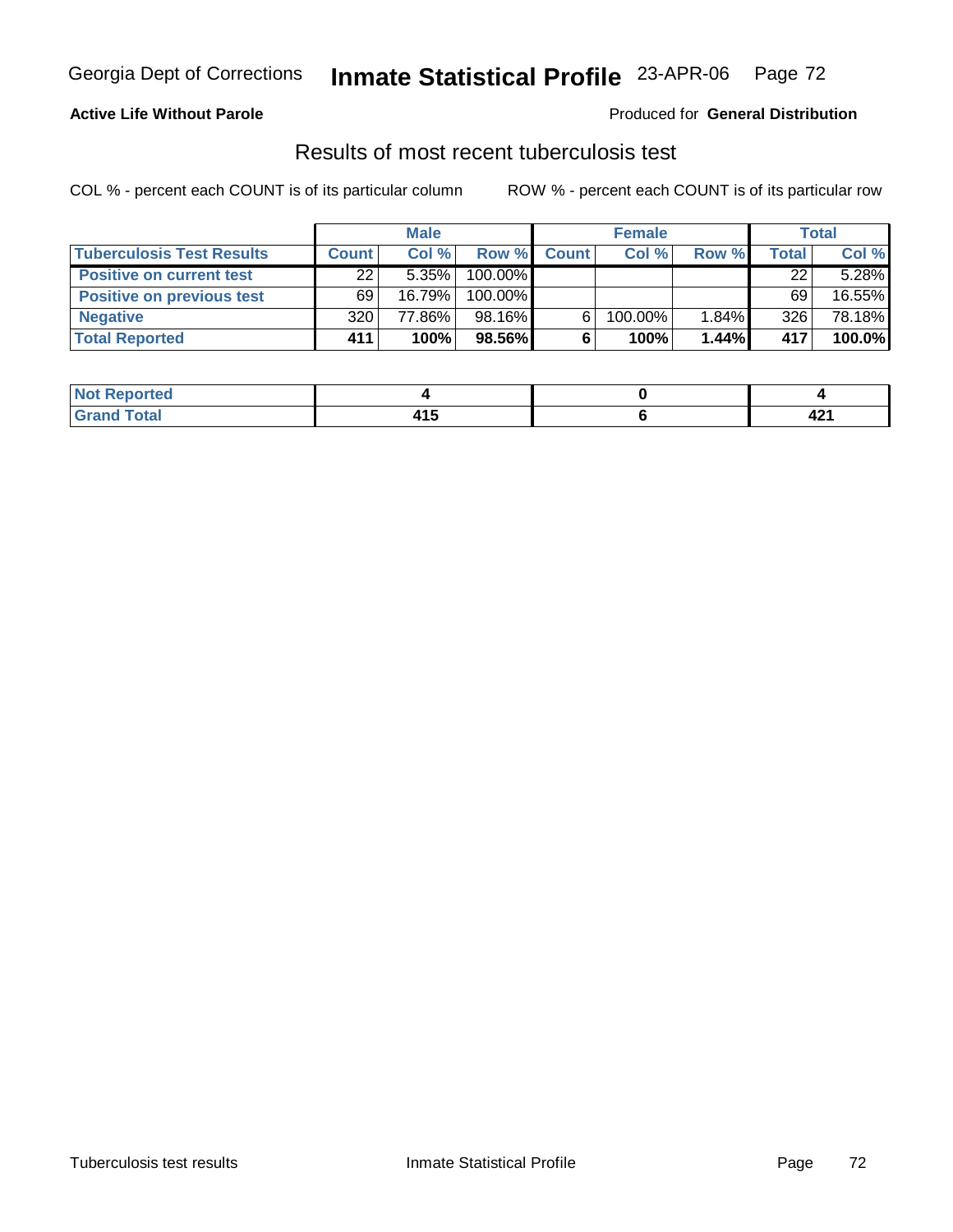### **Active Life Without Parole**

Produced for **General Distribution**

## Results of most recent syphilis test

|                                 |              | <b>Male</b> |         |              | <b>Female</b> |       |       | Total     |
|---------------------------------|--------------|-------------|---------|--------------|---------------|-------|-------|-----------|
| <b>Syphilis Test Results</b>    | <b>Count</b> | Col%        | Row %   | <b>Count</b> | Col%          | Row % | Total | Col %     |
| <b>Positive on current test</b> | 11           | 2.69%       | 100.00% |              |               |       | 11    | $2.65\%$  |
| <b>Negative</b>                 | 398          | $97.31\%$   | 98.51%  |              | 100.00%       | 1.49% | 404   | $97.35\%$ |
| <b>Total Reported</b>           | 409          | 100%        | 98.55%  |              | 100%          | 1.45% | 415   | 100%      |

| <b>Not Reported</b>  |          |      |
|----------------------|----------|------|
| <b>Total</b><br>____ | .<br>ن ا | 74 L |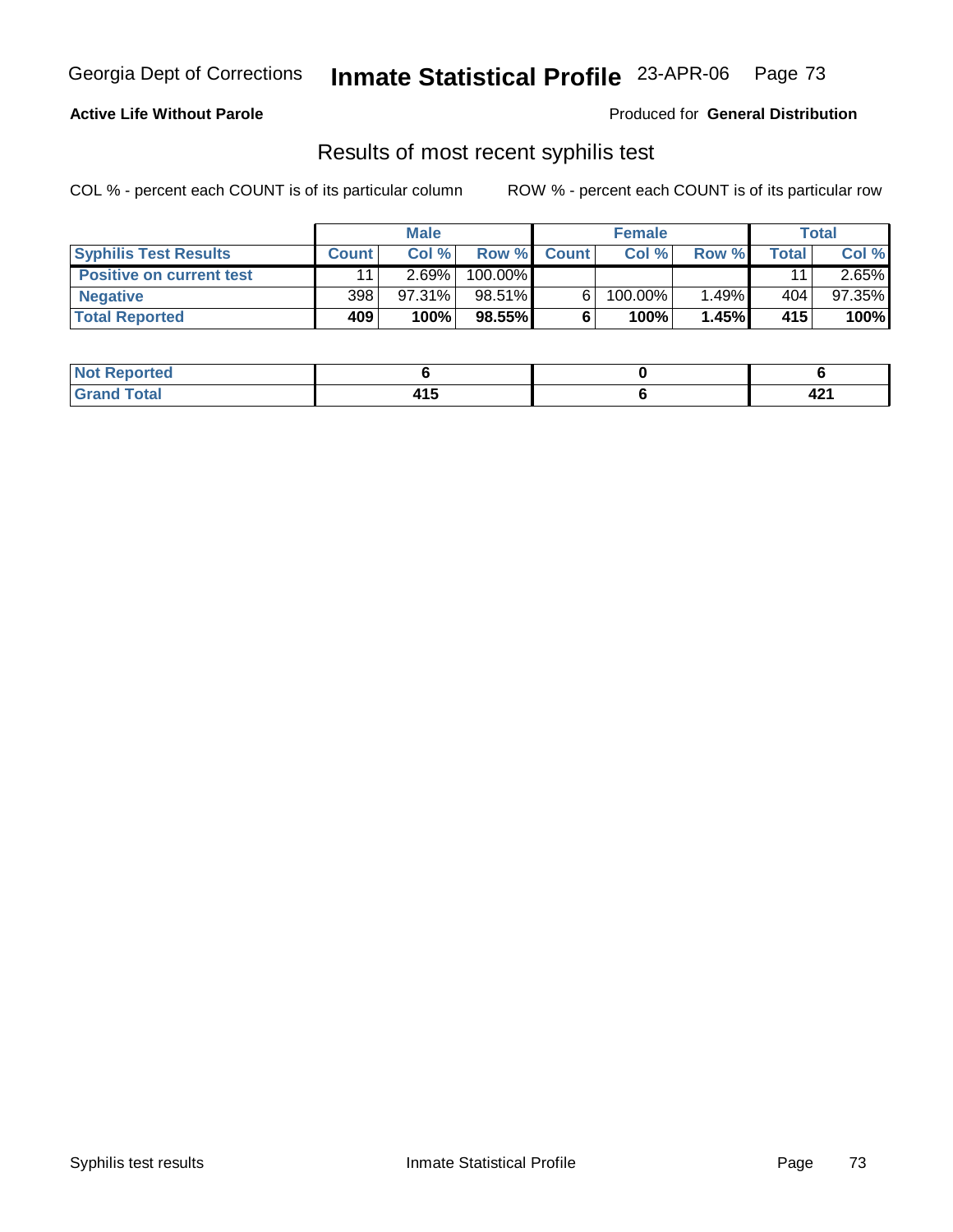### **Active Life Without Parole**

Produced for **General Distribution**

## Results of most recent Hepatitis-C test

|                                 |              | <b>Male</b> |         |             | <b>Female</b> |          |         | Total  |
|---------------------------------|--------------|-------------|---------|-------------|---------------|----------|---------|--------|
| <b>Hepatitis-C Test Results</b> | <b>Count</b> | Col %       |         | Row % Count | Col %         | Row %    | Total I | Col %  |
| <b>Positive on current test</b> |              | 33.33%      | 100.00% |             |               |          |         | 33.33% |
| <b>Negative</b>                 |              | 66.67%      | 100.00% |             |               |          |         | 66.67% |
| <b>Total Reported</b>           |              | 100%        | 100.00% |             | %             | $0.00\%$ |         | 100%   |

| orted<br>. NG | 14 O<br>── ! ▲ | 1 4 C<br>41 I O      |
|---------------|----------------|----------------------|
| otal          | .              | $\ddot{\phantom{1}}$ |
| ____          | 7 I J          | 44 L                 |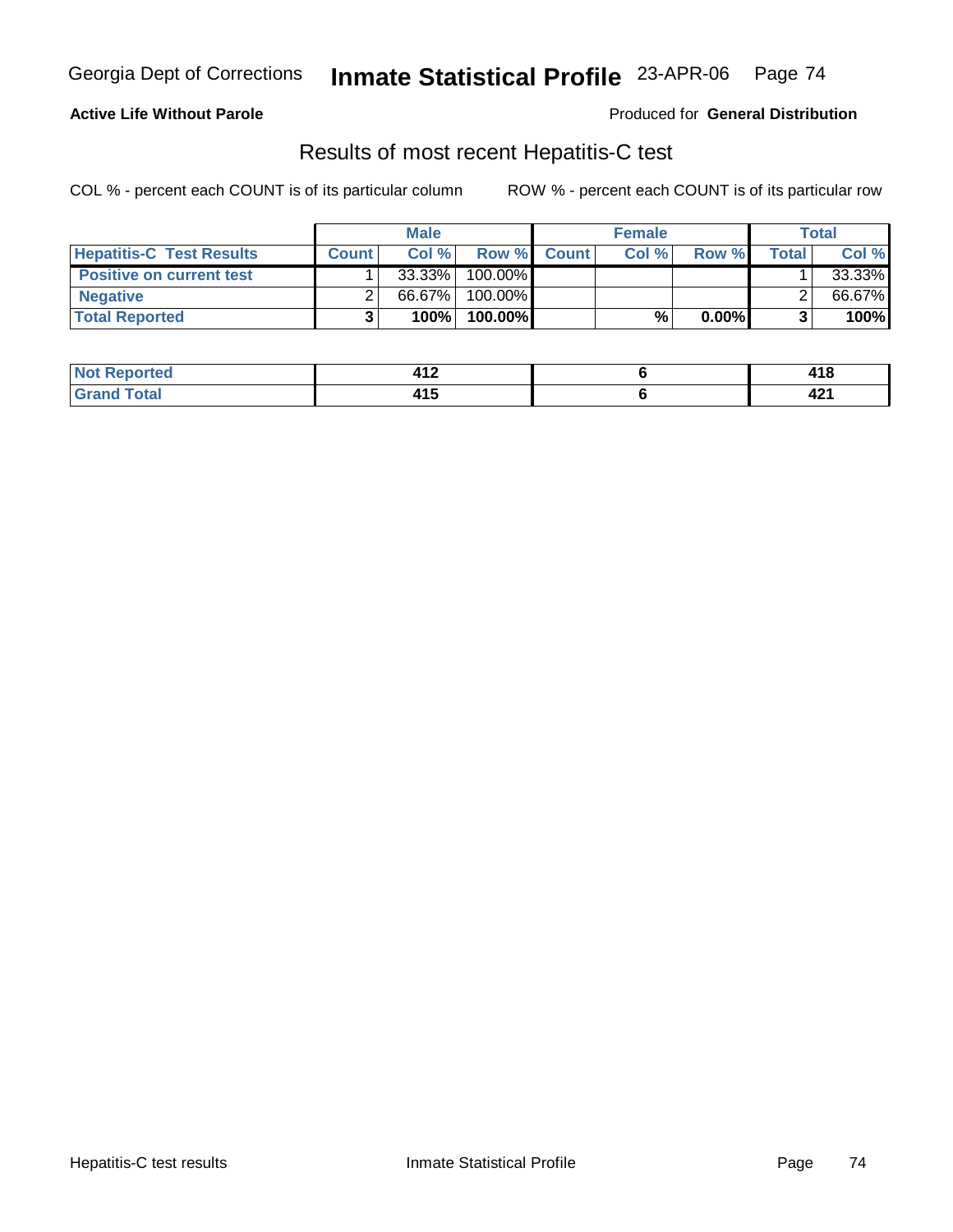#### **Active Life Without Parole**

Produced for **General Distribution**

### Results of most recent pregnancy test

|                               | <b>Male</b>  |       | <b>Female</b> |             |            | Total      |              |         |
|-------------------------------|--------------|-------|---------------|-------------|------------|------------|--------------|---------|
| <b>Pregnancy Test Results</b> | <b>Count</b> | Col % |               | Row % Count | Col %      | Row %      | <b>Total</b> | Col %   |
| <b>Negative</b>               |              |       |               |             | $100.00\%$ | $100.00\%$ |              | 100.00% |
| <b>Total Reported</b>         |              | %     | $0.00\%$      |             | 100%       | 100.00%    |              | 100%    |

| المتملس<br>nned | .<br>טו+<br>$\sim$ | $\overline{1}$<br>7 I V |
|-----------------|--------------------|-------------------------|
| _____           | .<br>7 I J         | 74 L                    |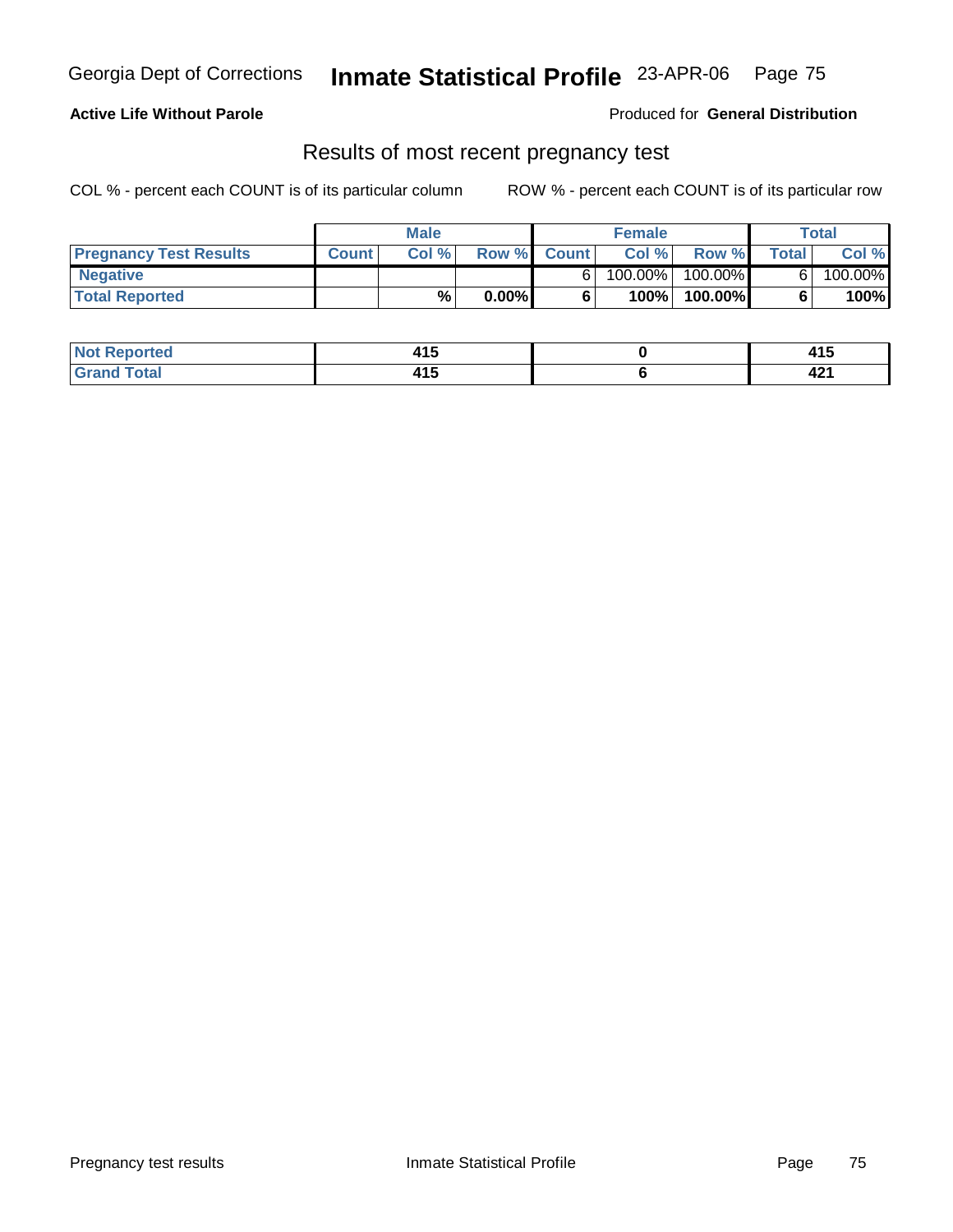### **Active Life Without Parole**

#### Produced for **General Distribution**

## Results of most recent diabetes test

|                                 |              | <b>Male</b> |                    | <b>Female</b> |          |         | Total   |
|---------------------------------|--------------|-------------|--------------------|---------------|----------|---------|---------|
| Diabetes Test Results           | <b>Count</b> | Col %       | <b>Row % Count</b> | Col %         | Row %    | Total l | Col %   |
| <b>Positive on current test</b> |              | $100.00\%$  | 100.00% I          |               |          |         | 100.00% |
| <b>Total Reported</b>           |              | 100%        | 100.00%            | %             | $0.00\%$ |         | 100%    |

| ırted | 14.9      | 44 C            |
|-------|-----------|-----------------|
| N     | טו+       | 7 I J           |
| Total | .<br>4 וט | "<br><b>TAI</b> |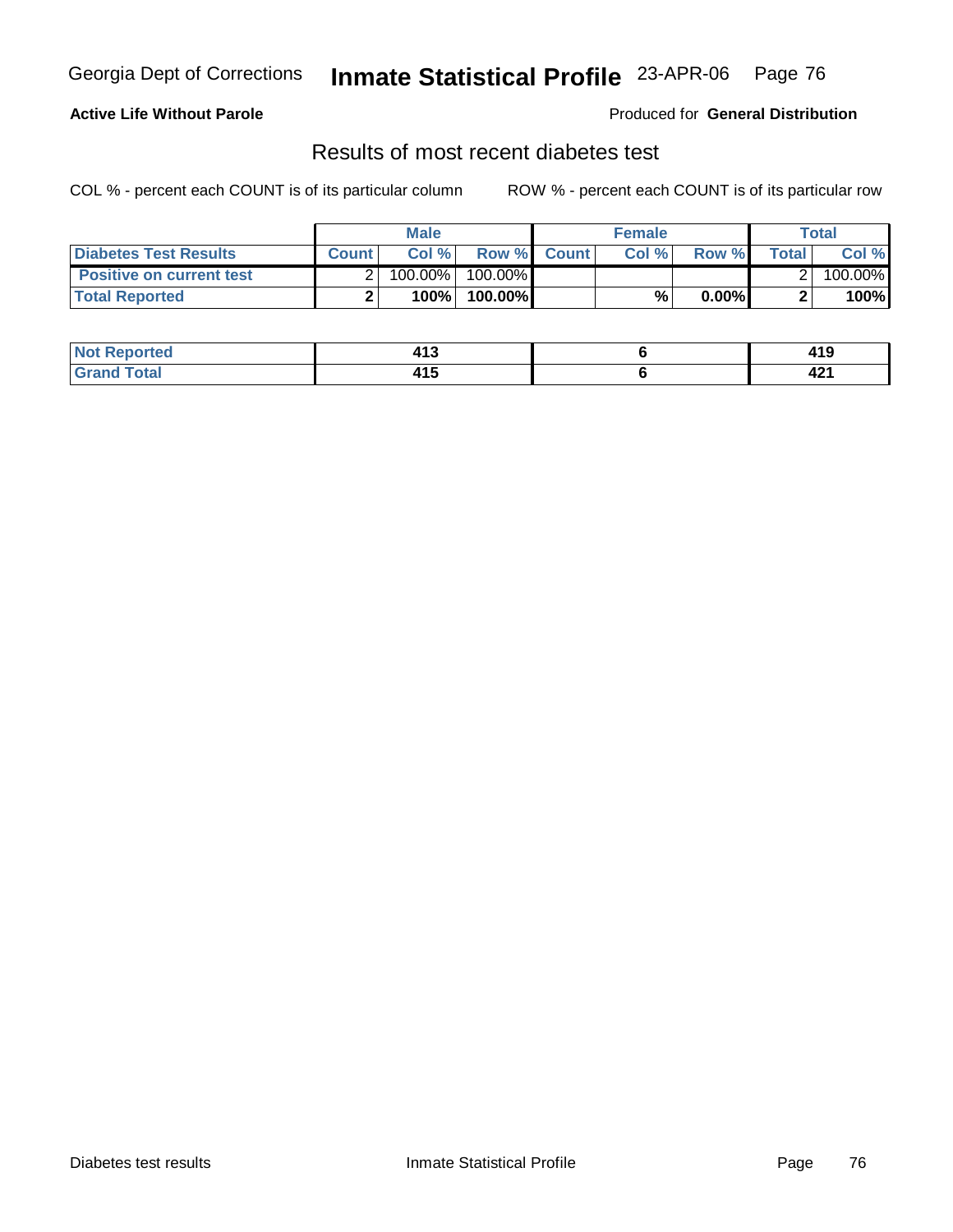### **Active Life Without Parole**

Produced for **General Distribution**

### Results of most recent hypertension test

|                                  |              | <b>Male</b> |           |             | <b>Female</b> |          |                | Total   |
|----------------------------------|--------------|-------------|-----------|-------------|---------------|----------|----------------|---------|
| <b>Hypertension Test Results</b> | <b>Count</b> | Col %       |           | Row % Count | Col %         | Row %    | <b>Total</b> I | Col %   |
| <b>Positive on current test</b>  |              | 100.00%     | 100.00% I |             |               |          |                | 100.00% |
| <b>Total Reported</b>            |              | 100%        | 100.00%   |             | %             | $0.00\%$ |                | 100%    |

| orted | ۸N0<br>403 | .<br>ט ד    |
|-------|------------|-------------|
|       | .          | . .<br>74 I |